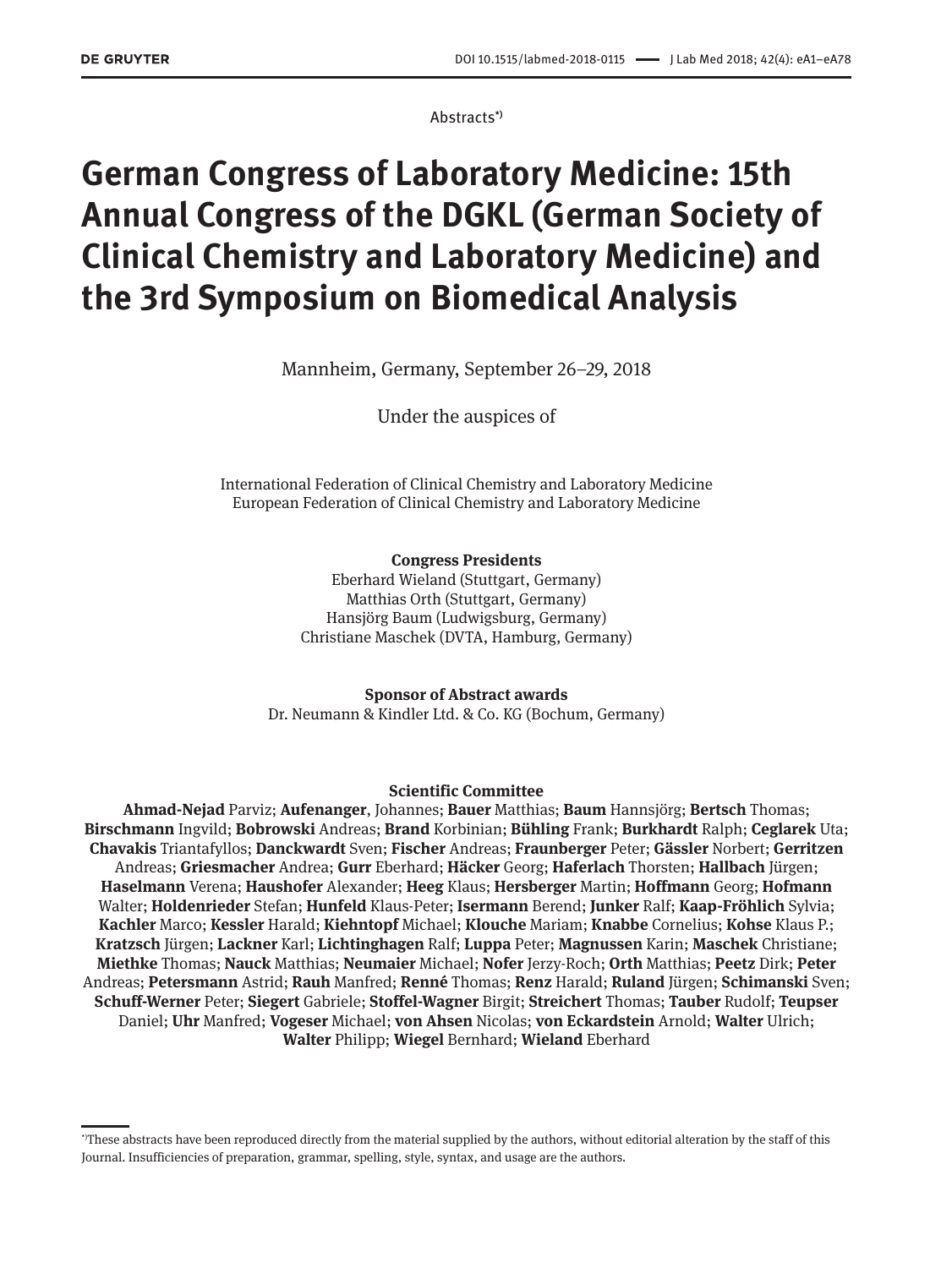## **Talks**

## **Infektiologie & Mikrobiologie: Aktuelle Aspekte**

### **V01 – Talk Hunfeld**

#### **Labordiagnostik der Lyme-Borreliose: Aktueller Stand**

#### *Klaus-Peter Hunfeld*

*Krankenhaus Nordwest, Labormedizin, Mikrobiologie und Krankenhaushygiene, Frankfurt am Main, Germany*

This presentation is directed at physicians and laboratory personnel in private practice and clinics who treat and diagnose Lyme borreliosis (LB) in patients as part of their daily work. A major objective of the talk is to bring together background information on Borrelia (B.) burgdorferi sensu lato (s.l.) and basic clinical knowledge of LB, which is one of the most frequently reported vector-borne diseases in the Northern hemisphere. The goal is to provide practical guidance for clinicians and for laboratory physicians, and scientists for a better understanding of current achievements and ongoing obstacles in the laboratory diagnosis of LB, an infectious disease that still remains one of the diagnostic chameleons of modern clinical medicine. Moreover, in bringing together current scientific information from guidelines, reviews, and original papers, this presentation will provide recommendations for selecting the appropriate tests in relation to the patient's stage of disease to achieve effective, stage-related application of current direct and indirect laboratory methods for the detection of B. burgdorferi s.l.. Additionally, the talk aims to discuss the current state of the art concerning the diagnostic potential and limitations of the assays and test methods currently in use to optimize LB patient management and provide insight into the possible future prospects of this rapidly changing area of laboratory medicine.

### **V02 – Talk Ziesing**

#### **Standardisierte Empfindlichkeitstestung im Licht der unterschiedlichen Regelwerke: Wohin geht die Reise?**

#### *Stefan Ziesing*

*Medizinische Hochschule Hannover, Institut für medizinische Mikrobiologie und Krankenhaushygiene, Hannover, Germany*

Microbiology laboratory results from antibiotic susceptibility testing (AST) are of major importance for clinical practice as they determine the choice of the most appropriate antibiotic regime. The impact is enhanced due to the ever growing incidence of multidrug resistant bacteria. Several AST techniques are available such as measurement of the diameters of inhibition zones in disk diffusion or determination of minimal inhibitory concentrations (MIC), most often in micro dilution assays and some other techniques. These results are interpreted for the in vivo setting as "resistant", "intermediate susceptible" or "susceptible" using given breakpoints. These categories allow selecting suitable antibiotics for antimicrobial chemotherapy. Breakpoints for interpretation are substance-specific, have to consider approved dosages, pharmacokinetic and -dynamic properties, ability to discriminate between wildtype strains and those with resistance mechanisms, MIC distributions for different genera and species of bacteria and not least correlations between in vitro findings and dose dependent overall clinical response. As every AST is a measurement in a complex biological system a highly defined standard must be followed to gain precise and reproducible results. Currently the eldest standard used in German laboratories is the US American (CLSI) standard. Since 2010, a European standard (EUCAST) is widely accepted and has been established not only in European countries. However, despite the harmonization attained by EUCAST still some national issues remain, i.e. different approved dosages. Therefore national EUCAST committees have been established in recent years. The presentation will demonstrate the current status of both, CLSI and EUCAST, current usage, development of these standards and selected samples illustrating the interaction between AST users and standardization committees. Finally, implications for external quality assessment in a world with different AST standards will be shown.

## **Labordiagnostik bei Herz-Kreislauferkrankungen**

### **V03 – Talk Li**

#### **Biomarker des oxidativen Stress**

#### *Huige Li*

*Universitätsmedizin Mainz, Institut für Pharmakologie, Mainz, Germany*

Oxidative stress plays an important role in the pathogenesis of various diseases including cardiovascular disease, metabolic disease, neurodegenerative disease, and cancer. However, quantification of oxidative stress in the clinical setting is challenging. The half-life of reactive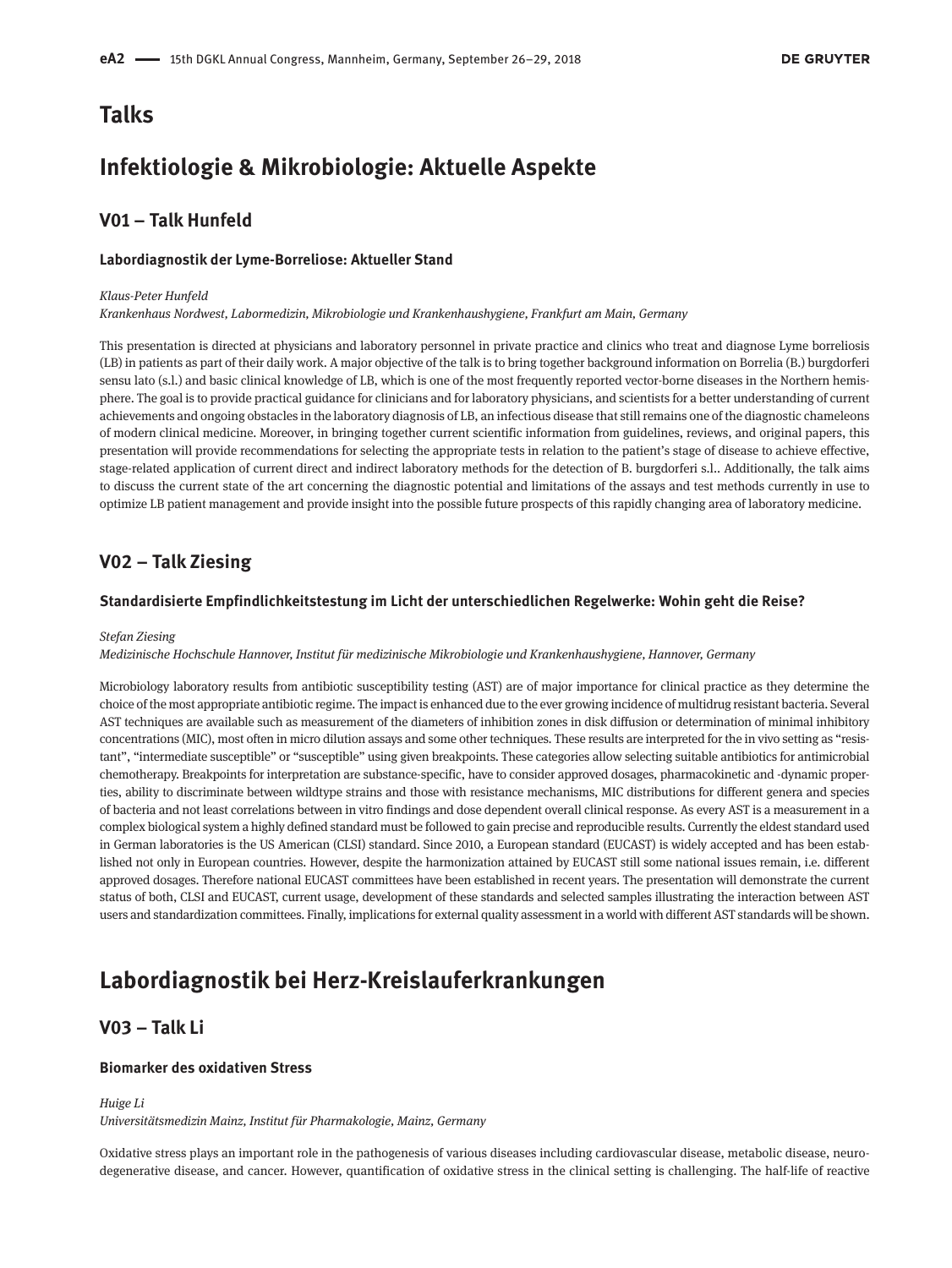oxygen species is very short. Human tissues and cells, in which oxidative stress occurs, are not readily available for quantification. A feasible approach is to measure biomarkers of oxidative stress in blood or urine samples. These include molecules that are modified by reactive oxygen species and molecules of the antioxidant system that change in response to increased redox stress. Examples are oxidative modification products of proteins (nitrotyrosine, S-glutathionylation, oxidized low-density lipoprotein), lipids (F2-isoprostanes and malondialdehyde), and DNA/RNA (7,8-dihydro-8-oxo-2'-deoxyguanosine and 7,8-dihydro-8-oxoguanosine). The transcription factor NRF2 and glutathione peroxidase-1, on the other hand, are markers of antioxidant defense. The advantages and disadvantages of such molecules as potential biomarkers of oxidative stress are summarized and discussed.

## **S2 Seminar**

### **V04 – Talk Kaap-Fröhlich**

#### **Wissenschaftliches und evidenzbasiertes Arbeiten im medizinischen Labor – Einführung in die Literaturrecherche**

*Sylvia Kaap-Fröhlich Universität Zürich, Zürich, Switzerland*

Ausgehend vom Grundverständnis wissenschaftlichen und evidenzbasierten Arbeiten werden im Workshop die Anforderungen an eine selektive und eine systematische Literaturrecherche definiert.

Die Möglichkeiten zum Wiederfinden und zum Suchen von Literatur werden anhand der medizinischen Literaturdatenbank Medline (via Pumed-Oberfläche) demonstriert. Dabei wird u.a. auf verschiedene Filter, MeSH-Terms, Tags und Boolsche Operatoren sowie auf die Besonderheiten zum Auffinden von laborrelevanter Literatur eingegangen. An Beispielfragen werden verschiedene Suchstrategien geübt. Die Teilnehmenden können anhand eigener Fragestellungen Literatur suchen und die Suchstrategien mit anderen Workshopteilnehmenden diskutieren. Eine Einführung zur Beschaffung der Literatur rundet den Workshop ab.

## **Mythen und Fakten in der pädiatrischen Labormedizin**

### **V05 – Talk Rauh**

#### **Abschätzung der GFR bei Kindern**

*Manfred Rauh Universitäts Erlangen, Kinder- und Jugendklinik, Klinisches und Infektionsserologisches Labor, Erlangen, Germany*

The glomerular filtration rate (GFR) is the best indicator of renal function in children and adolescents, and its estimation has a long history. Having an accurate means of determining GFR is critical for diagnosing acute and chronic kidney impairment and monitoring for side effects of medications. As evidence is increasing that cystatin C-based formulae can be an alternative to creatinine-based measurements, suggested GFR estimating equations are growing in numbers. The current limitations and difficulties of GFR estimation including potential dosing errors are discussed. Cystatin C-based equations can be used as alternatives to creatinine-based estimations when the appropriate laboratory method has been applied. The aim is to create awareness of the selection of a GFR estimation formula that is most appropriate for the lab test method used and the respective patient collective.

### **V06 – Talk Baumann**

#### **Die Herausforderung Neonatale Sepsis**

#### *Philipp Baumann*

*Universitäts-Kinderspital Zürich, Intensivmedizin & Neonatologie, Zürich, Germany*

Neonatal sepsis is a dangerous clinical syndrome consisting of systemic signs of infection and isolation of a bacterial pathogen from the bloodstream. Two to 4 % of affected children die and mortality depends on both gestational age with preterm infants being the more vulnerable ones (mortality up to 20 %) and specific pathogens (mortality with E. coli 6 – 10 %, with Group B Streptococcus  $1 - 2$  %). The condition is divided into early-onset (  <  72 h after birth) and late-onset sepsis (72 h – 28 d after birth). Early-onset sepsis is usually caused by vertical transmission via ascending contaminated amniotic fluid or during vaginal birth from pathogens in the mother's genital tract. However, lateonset infections also occur after vertical transmission with initial asymptomatic neonatal colonization and delayed systemic infection or due to horizontal transmission from contact with environmental sources.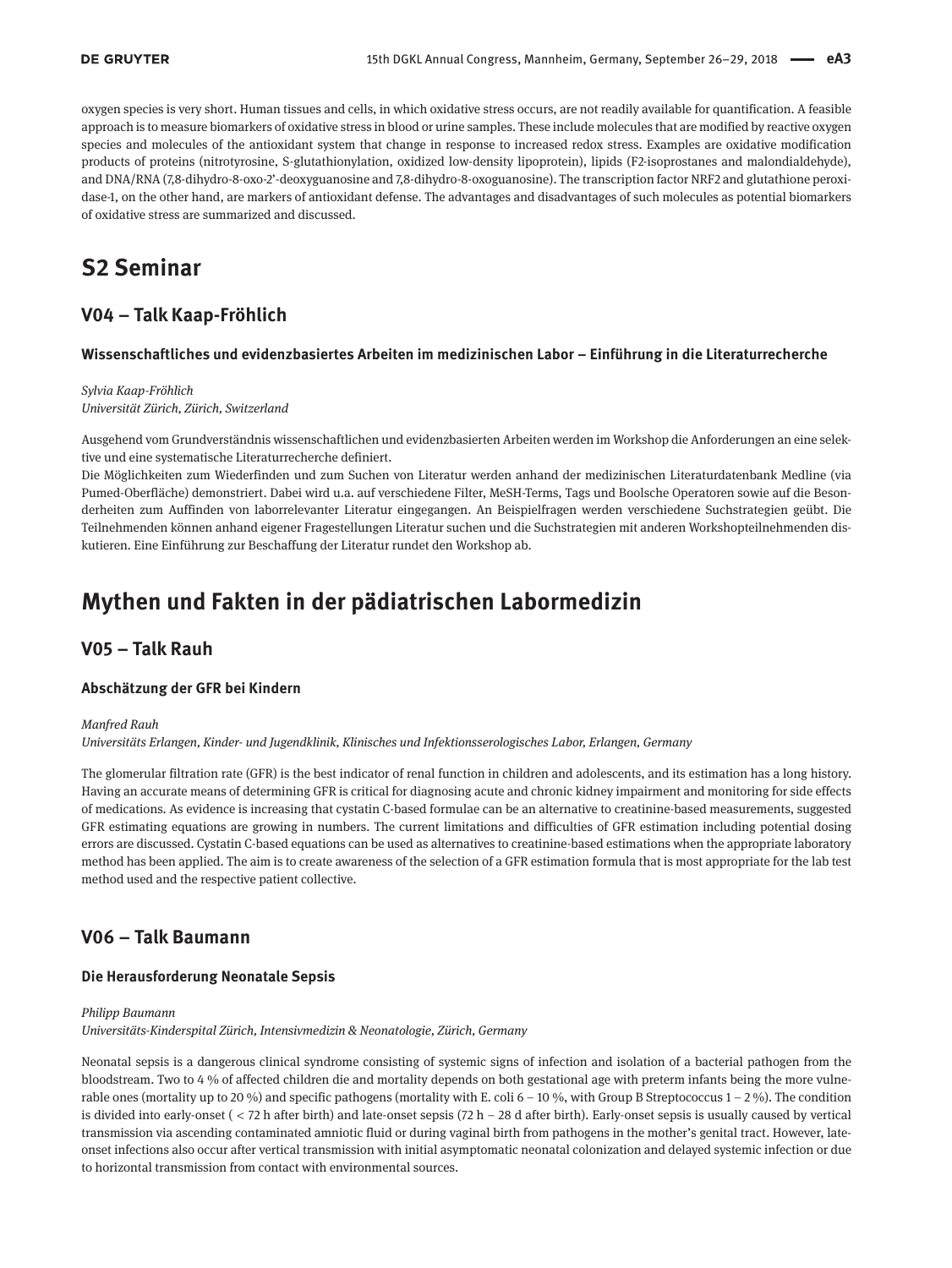As neonatal sepsis may progress very rapidly and early antibiotic treatment is life-saving, physicians often start empiric treatment at disease onset and cancel the treatment within 36-48 h, when the course of the child develops favourably. A quick and reliable laboratory parameter would be crucial to avoid antibiotic overtreatment in this situation, but until now, no such marker is available. Currently, the only laboratory result establishing the diagnosis of neonatal sepsis is a positive blood culture. Unfortunately, time to positivity is 24-36 h and blood culture results may be blurred by contamination with skin flora. If the difficult diagnosis of early-onset sepsis has to be made directly after birth we can only estimate the likelihood of sepsis taking into account risk factors or signs of infection and weak components of the complete blood count, i.e. absolute neutrophil count and ratio of immature to total neutrophil counts. Both parameters are highly variable and more useful for ruling out sepsis than for ruling in. Sequential assessments of CRP may help support a diagnosis of sepsis, but predictive values are poor as a number of non-infectious factors drive CRP after birth (e.g. stressful delivery, perinatal asphyxia). Further, pro- and anti-inflammatory cytokines such as interleukin-4, -6, -10 and tumor necrosis factor-alpha increase in infections, but these react also non-specifically to other stimuli. Recently, procalcitonin evolved as a sepsis marker and was tested for neonatal sepsis as well, but it revealed only moderate sensitivities (72 – 79 %) and specificities (72 – 90 %). However, procalcitonin seems to be valuable in individual guidance of antibiotic treatment, as a recent large multicentre study showed a significant reduction of treatment duration under procalcitonin guidance.

Despite the advances in research on diagnosis, prevention and treatment of neonatal sepsis, the paediatrician with a newborn infant in a high-risk situation still has to make his individual treatment decision with the help of suboptimal diagnostic markers.

## **Workshop Crashkurs**

**V07**

#### **Crashkurs Biostatistik mit R**

*Georg Hoffmann1 ; Frank Klawonn2 ; Christof Winter3 ; Andreas Bietenbeck3*

*1 Trillium GmbH, Grafrath, Germany; 2 Helmholtzzentrum für Infektionsforschung, Bioinformatik und Statistik, Braunschweig, Germany; 3 Klinikum rechts der Isar der TU München, Institut für Klinische Chemie und Pathobiochemie, München, Germany*

R is the world language of statistics and bioinformatics. In just three hours, participants will be introduced to this powerful program environment, which can do so much more than Excel or SPSS. The focus of the workshop will be on statistical tests and illustrative graphics for reports, lectures and publications. The content of the course is based on a list of topics proposed by the AG Bioinformatics for advanced training as a clinical chemist [1].

The program will be divided into three parts with many practical exercises:

- 1) Hoffmann: Introduction to R and RStudio, descriptive statistics with simulated data (e. g. mean values and medians, quartiles and boxplots, density curves and quantile-quantile plots, pie charts and scatterplots)
- 2) Klawonn: Inferential statistics with real data (e. g. parametric and nonparametric comparison of two samples, regression and correlation, classification and ROC analysis)
- 3) Bietenbeck and Winter: Practical exercises in group work with examples and typical questions from the laboratory routine.
	- Requirements for participation are:
		- WLAN-enabled laptop
		- Working installation of R [\(www.r-project.org\)](http://www.r-project.org) and RStudio [\(www.rstudio.com\)](http://www.rstudio.com)

Reference

[1] AG Bioinformatik. Weiterbildungsinhalte aus der Biostatistik und Bioinformatik. KCM 2017, 48, 58-60.

## **Inflammation**

### **V08 – Talk Scheiermann**

#### **Influence of time-of-day on leukocyte migration and function**

#### *Christoph Scheiermann*

*LMU München, Walter-Brendel-Zentrum für Experimentelle Medizin, Planegg-Martinsried, Germany*

Leukocyte infiltration of tissues from the blood is a critical step of the immune system to protect against pathogens and provide tissue repair. Although various molecules have been implicated in these migratory processes, it is unknown how this fundamental process of immunity is being regulated at the organismal level at different times. Here, we describe mechanisms that govern a non-continuous,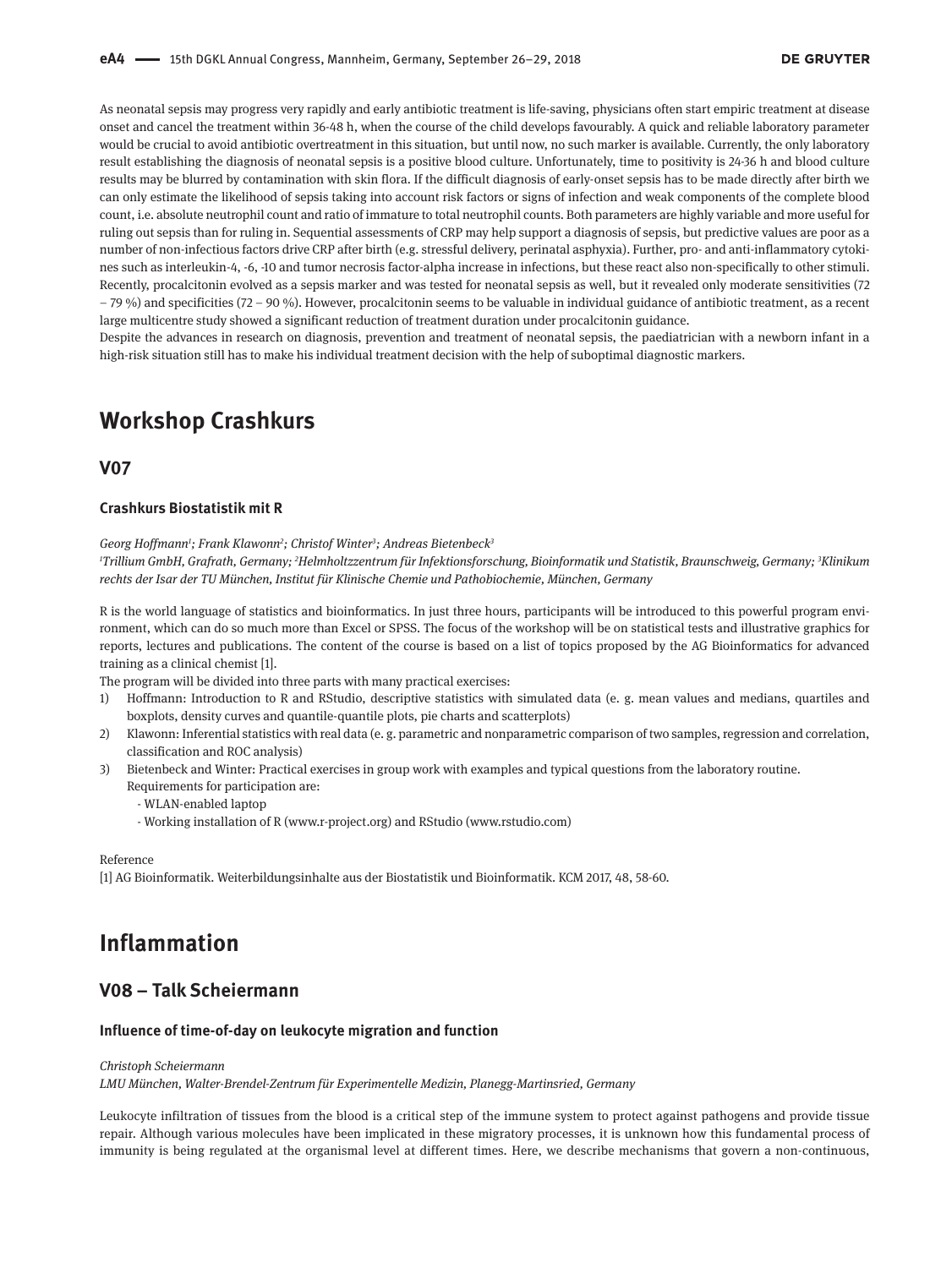oscillatory behavior in the infiltration of immune cells to different tissues in the mouse. We screened multiple adhesion molecules and chemokine receptors on various leukocyte subpopulations in addition to molecules expressed by endothelial cells in vascular beds of multiple organs. Our data indicate the existence of a leukocyte- and tissue-specific oscillatory molecular signature in the expression of pro-migratory factors. Specifically, we show that lymphocyte trafficking through lymph nodes and lymph occurred in a circadian manner. Lymphocyte homing to lymph nodes peaked at night onset, with cells leaving the tissue during the day. This resulted in strong oscillations in lymphocyte cellularity in lymph nodes and efferent lymphatic fluid. Using lineage-specific genetic ablation of circadian clock function we demonstrated this to be dependent on rhythmic expression of promigratory factors on lymphocytes. Diurnal oscillations in adaptive immune responses were observed after bacterial and viral infections. In addition, disease severity oscillated after immunization to induce experimental autoimmune encephalomyelitis (EAE). These rhythms were abolished by genetic disruption of T cell clocks, demonstrating a circadian regulation of lymphocyte migration through lymph nodes with time-of-day of immunization being critical for adaptive immune responses weeks later.

Funded by the European Research Council (CIRCODE) and the German Research Foundation (Emmy Noether SCHE 1645/2-1 and SFB914 projects B09 and Z03).

## **update gynäkologische Endokrinologie**

### **V09 – Talk Ludwig**

#### **Laborärztliche Befundung in der gynäkologischen Endokrinologie**

#### *Jochen Ludwig*

*Laborärzte Sindelfingen, Endokrinologie, Sindelfingen, Germany*

The interpretation of laboratory values represents an important interface between the laboratory physician and gynecologists. However interpretation of the findings requires anamnestic data such as the menstrual cycle day or drug therapy. In addition a clinical question must be obvious otherwise interpretation of the findings is not possible. In addition to the lab order, close cooperation and good communication between laboratory doctors and gynecologists are also necessary. The laboratory physician can provide important help with his knowledge and experience regarding individual laboratory methods. The gynecologists also demand close collaboration with the laboratories for a good patient care.

The lecture will show how the laboratory physician can provide the gynecologists with sufficient individual interpretation favourable to a targeted individual interpretation. It is shown which prerequisites are necessary and how the laboratory doctor acquires the knowledge necessary for the interpretation of the findings. Current questions are discussed as well as the elaboration of solutions for specific questions on the basis of case histories.

In addition to specific courses, working groups and expert networks can help to discuss complex gynecological endocrinological issues and provide an individual solution for an optimal interpretation of the findings.

### **V10 – Talk von Ahsen**

#### **Sinn und Unsinn der Lutealphasendiagnostik**

#### *Nicolas von Ahsen*

*Universitätsmedizin Göttingen, Abt. Klinische Chemie, Göttingen, Germany*

It is important in the work-up of infertility to prove ovulation and, by that, exclude anovulatory infertility. The first half of the menstrual cycle leads to an ovulatory follicle with increasing estradiol concentration and endometrial proliferation. The luteal phase, typically 14 days in length, starts after the ovulation. It's hallmark hormone is progesterone which is promoting the endometrial receptivity by secretory transformation. However, interpretation of hormone levels over the cycle is complicated due to variation in cycle length and pulsatility. It is common practise to measure midluteal estradiol and progesterone levels to infer on the "luteal phase quality". A rule-in / rule-out algorithm is recommended for the interpretation. Any measured progesterone concentration >3 μg/L gives evidence of an ovulatory cycle (rule-in). A single mid-luteal estradiol >75 ng/L and progesterone >8 μg/L rules out luteal phase deficiency. It must be kept in mind that anovulation is not rare during the reproductive years and can occur in up to 1/3 of cycles. It is mandatory to repeat the luteal phase hormone panel in further cycles before a diagnosis of anovulation is made, even more when the cycle length is normal. If repeated testing confirms the luteal phase deficiency further testing for underlying endocrine causes is done. This includes testing for thyroid disorders, ovarian reserve, hyperandrogenemia and hyperprolactinemia. A mid-luteal measurement of estradiol and progesterone is a simple screening test for cycle relevant endocrine disorders.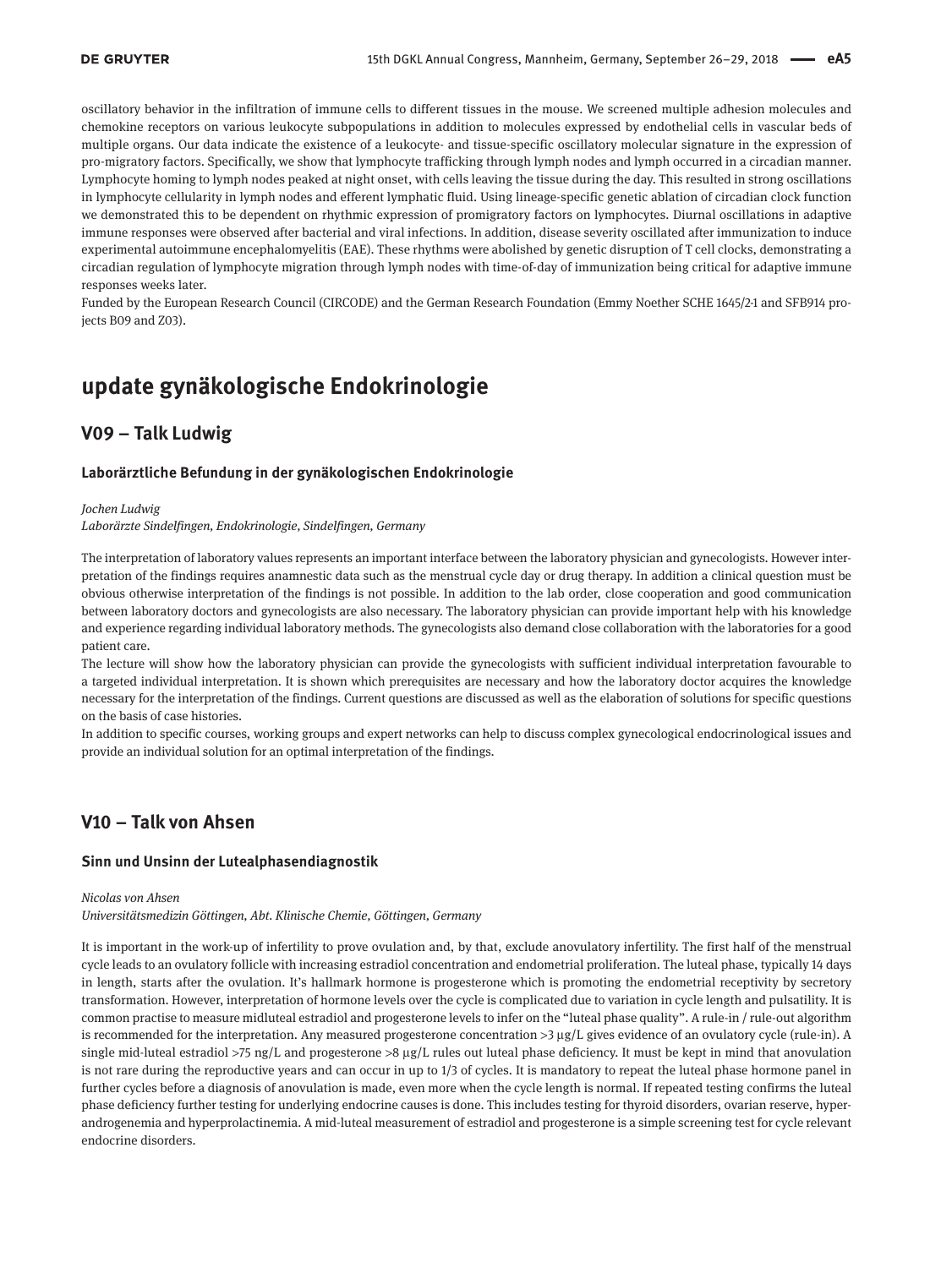### **V11 – Talk Kappert**

#### **Hormonelle Kontrazeption bei Thrombophilie**

#### *Günther Kappert*

*Gerinnungszentrum Rhein-Ruhr, Dres. Rott, Halimeh und Kappert, Duisburg, Germany*

In Germany approximally 20 million women are in their reproductive age. One third of them are taking combined oral contraceptives (COC). The basic risk for thromboembolism (TE) in women of this age is low, but rises during pregnancy or when combined hormonal contraceptives (CHC) are used. Therefore, women have a higher risk than men for TE until the age of 35, after that time point the risk remains equal.

Elevation of the thrombotic risk depends on the selected contraceptive. Older COC with norgestimat/levonorgestrel have a lower risk than newer COC. Consequently, these older COC are the first choice in many guidelines. Newer generations of contraceptives should only be prescribed, if a secondary reason other than contraception exists. Furthermore, COC with cyproteronacetat are only indicated for hirsutism and acne vulgaris in Germany, although they have a reliable contraceptive effect. The risk of newer COC containing Estradiol and not Ethinylestradiol is not clear due to missing data. The use of hormonal contraception with gestagen only does not contain any significant increase of the risk for TE with the exception of depot medroxyprogesterone acetate. Emergency contraception which only contains Levonorgestrel or Ulipristalacetat does not result in a higher risk for TE and can be given to women with thrombophila.

So oral desogestrel or levonorgestrel only contraceptives, intrauterine device (IUD) and Etonogestrel sticks are the contraception of choice in women suffering from Thrombophilia.

The screening for Thrombophilia is not indicated in every woman with the wish for contraception. This should be restricted to certain cases, e. g. to women with a positive history for TE or with close relatives suffering from TE in a young age.

## **Qualität im medizinisch-diagnostischen Laboratorium**

### **V12 – Talk Schwettmann**

#### **Überwachung der analytischen Qualität - das norwegische Modell**

#### *Lutz Schwettmann*

*Helse Møre og Romsdal, Avdeling for medisinsk biokjemi, Aalesund, Norway*

Quality improvement of laboratory investigations is historically of high importance in Scandinavia. In Norway, Noklus (Norwegian Quality Improvement of Laboratory Examinations) has focussed on improvement of the whole laboratory testing process for more than 25 years. Noklus is a non-profit organization which aims to ensure that all laboratory analyses that are ordered, performed and interpreted will safeguard the patient's needs for investigation, treatment and follow-up. Noklus improves quality in medical laboratories in different ways. Funded by the Norwegian Medical Association through a quality improvement fund, Noklus offers access to external quality assessment programs to all Norwegian GP surgeries, hospital laboratories, nursing homes and other health care institutions. Participation is free of charge for the public GPs. For private GPs, nursing homes, occupational physicians and hospital laboratories, participation is charged. The participation in external quality assessment programs is voluntary. Today, 99% of the Norwegian GP laboratories, 95% of the nursing homes and all hospital laboratories participate in external quality assessment organized by Noklus. The nationwide surveyed results are used for central supervision of changes in quality, for example between different reagent lots. This enables an efficient action in case of unacceptable changes in quality.

Noklus provides guidance and tuition through site visits, telephone consultations and courses. For this purpose, more than 100 consultants composed of medical technical assistants and specialists in laboratory medicine, are located nationwide. The local presence in all states enables a close communication with the laboratories. Because of a central and nationwide registration of all results of external quality assessment, the Noklus representatives have a good knowledge of the pros and cons of the devices provided on the market and they can assist the laboratories in choosing appropriate devices.

The Scandinavian cooperative SKUP (Scandinavian Evaluation of Laboratory Equipment for Point of Care Testing) was initiated by Noklus and provides objective and manufacturer-independent information about analytical quality and user-friendliness of laboratory equipment. SKUP tests POCT devices by standardized criteria and generates test reports which can aid laboratories in the selection of appropriate instruments in the framework of new acquisition or replacement. Further, the reports can be used by the manufacturers for documentation of quality of their methods and instruments.

After more than 25 years of activity it can be documented that the analytical quality performed by POCT- and automated instruments in– and outside the Norwegian hospitals, was substantially improved.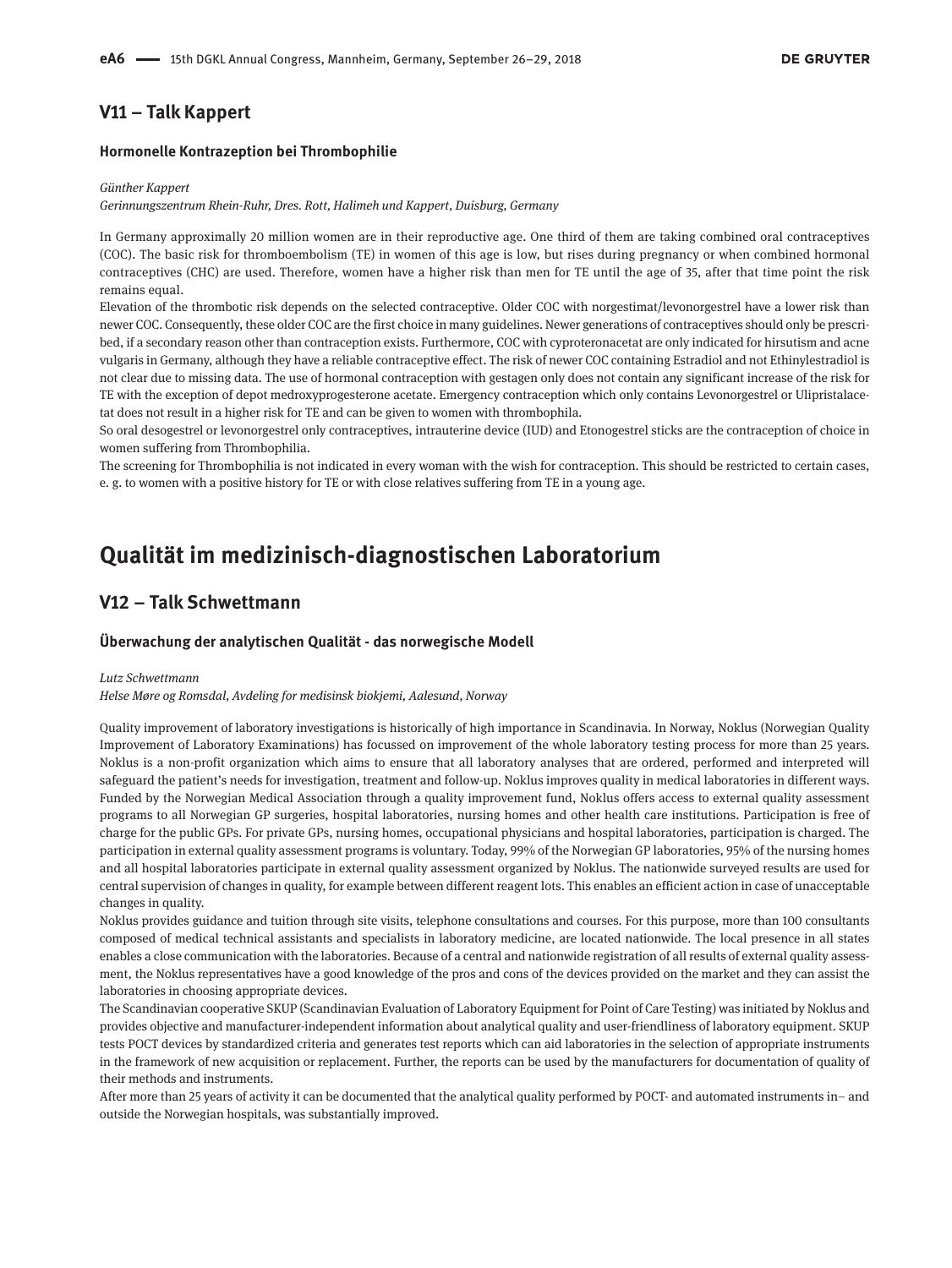### **V13 – Talk Thienpont**

### **Percentiler and Flagger – On-line monitoring of test stability and comparability**

#### *Linda M. Thienpont; Sverre Sandberg1 ; Dietmar Stöckl*

*Rennertshofen, Germany; 1 Haraldsplass Deaconess Hospital, Bergen, Norway; Rennertshofen, Germany*

Background: In laboratory medicine, stability of analytical performance and comparability of results across assays/in-vitro diagnostic (IVD) manufacturers are essential for adequate patient management. To monitor these attributes, laboratories perform internal quality control (IQC) and rely on third-party external quality assessment (EQA). However, it is generally recognized that IQC/EQA observations do not necessarily reflect the behavior of an assay with patient samples due to potential commutability issues of the traditionally used sample materials.

Methods: Because of these limitations, Thienpont & Stöckl Wissenschaftliches Consulting GbR developed 2 new and (up to now) freely available quality management tools called the "Percentiler" and "Flagger". Both make use of results from patients' samples. The concept of the Percentiler is that participants send electronically instrument-specific daily medians preferably from outpatients. Peer grouping by assay/IVD manufacturer is done. The participants have access to a user interface via a specific login/password, where they can see/download per analyte a plot of the course of their instrument-specific moving medians compared to their peer and reflected against stability limits. Where possible, these are guided by biological variation. Also a report comparing peer group medians is regularly provided. The concept of the Flagger is on-line monitoring of the stability of the flagging rate (% hypo/hyper) against cut-offs used in the individual laboratory. The Flagger stability limits are based on a concept that investigates the effect of a bias (in fractions of the biological variation) on surrogate medical decisions. Several examples of observations from the combined use of both tools will be shown/discussed.

Results: The Percentiler allows the participants to monitor the mid- to long-term stability of their performance; it also shows whether the instruments in a laboratory sufficiently agree with each other and with the peer. The report with peer group medians illustrates how well commercial assays compare and/or are significantly different. The Flagger directly translates the impact of analytical instabilities on the flagging rate. Based on the developers' experience, it seems that for clinical chemistry assays calibration, lot changes, and instability of electrodes are the predominant causes for high analytical variation, while for immunoassays, also within-lot instabilities have an impact; the relevance of biased results on surrogate medical decisions ranges from negligible to pronounced.

Summary: The asset of both Percentiler and Flagger is in the fact that they rely on results from perfectly commutable samples. This makes that the Percentiler is a complementary IQC tool to confirm/disprove observations from IQC materials. The peer group reports are a complementary EQA tool with the potential to build a global evidence base on mid- to long-term comparability (and stability thereof) of assays across manufacturers. The Flagger serves as an additional quality management tool for the analytical phase by bridging in a certain way the "medium-level" hierarchy for setting analytical specifications (biological variation) and the "top-level" (clinical outcomes). Noklus is currently exploring the value of the applications in Scandinavia and outside the borders, as they plan to take over the project latest beginning of 2019. The first 2 authors will continue on the project as consultants.

## **Neue organisatorische und klinische Anwendungen von POCT-Methoden**

### **V14 – Talk Oschwald-Häg**

#### **Organisatorische Implementierung von POCT-Methoden in einem Krankenhaus**

*Barbara Oschwald-Häg*

*Ortenau Klinikum Offenburg-Gengenbach, Zentrallaboratorium, Offenburg, Germany*

POCT

standortübergreifende Vernetzung von

Blutgase-und Blutzuckermessgeräten

POCT (point of care testing), zu deutsch Patienten-nahe-Sofortdiagnostik, ist in einer Klinik mit den vielfältigen Fachbereichen, wie Notaufnahmen, Intensivabteilung, so wie auch auf Stationen, nicht mehr wegzudenken.

Der Grund für POCT ist:

Bei lebensbedrohlichen Notfallsituationen so zeitnah wie möglich aus Laborwerten direkt therapeutische Konsequenzen ableiten zu können. Die Analytischen und diagnostischen Vorteile liegen in der kürzeren Bearbeitungszeit (TAT  =  turn around time), bedingt durch:

Wegfall der Transportzeit Probenvorbereitung Messung direkt am Patienten

Messung aus Vollblut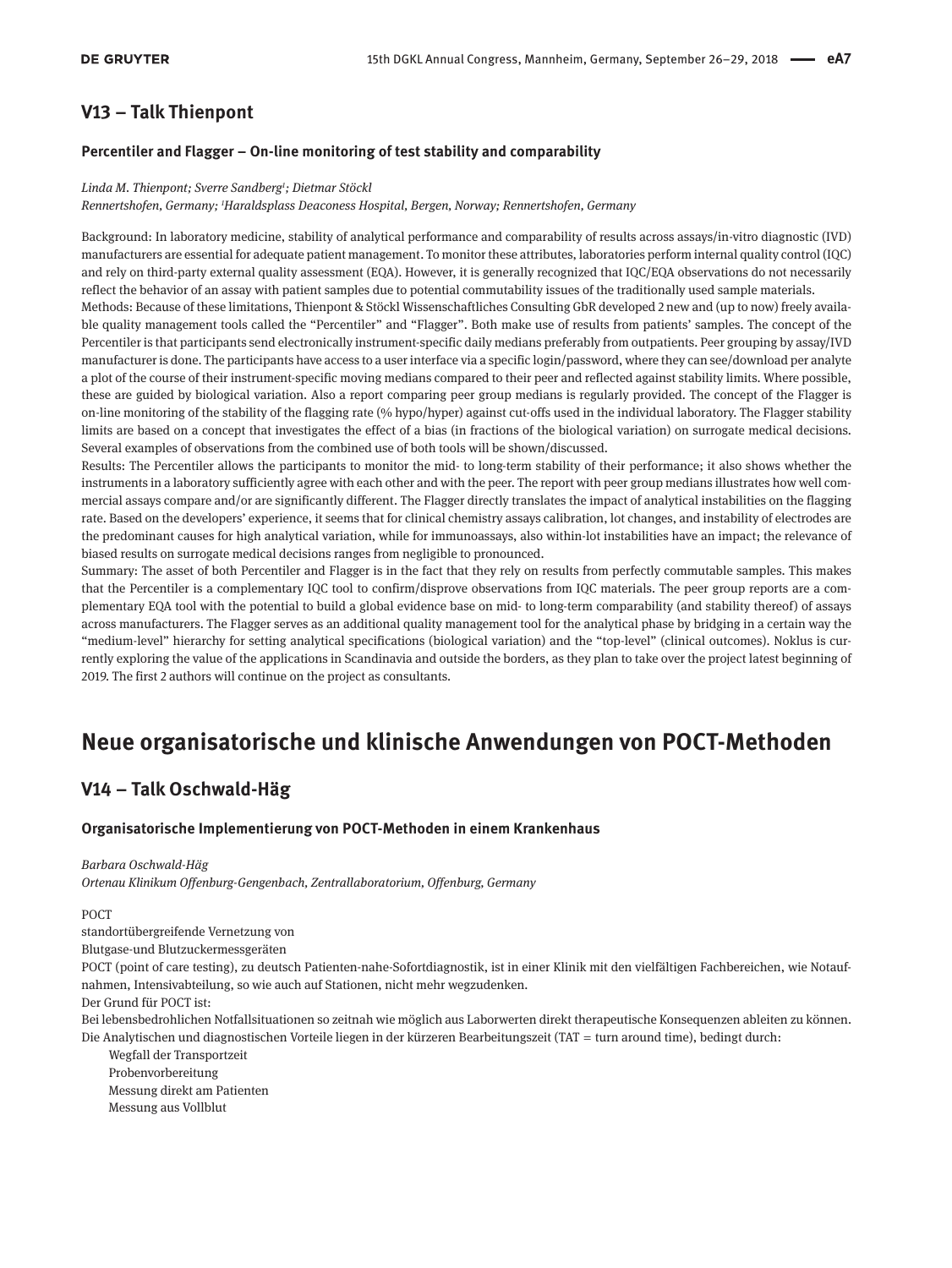Vorteile einer Vernetzung liegen für den POCT-Anwender darin, dass Messergebnisse gespeichert und dem Patienten automatisch zugeordnet werden, d.h. Integration in einen kumulativen Befundbericht.

Es ist nachvollziehbar wer die Patientenmessung und die QC -Messung durchgeführt hat. Die QC – Messungen pro Gerät sind automatisch dokumentiert und der Zeitpunkt für die nächste QC wird rechtzeitig angezeigt. Eine statistische Auswertung ist jederzeit möglich.

## **Liquid profiling in plasma: therapy-relevant tumor diagnostics in an interdisciplinary contex**

### **V15 – Talk Baraniskin**

**"Liquid profiling as integrative part of clinical decision-making and for challenge-rechallenge concepts"**

*Alexander Baraniskin*

*Uni Bochum, Knappschaftskrankenhaus, Klinische Leitung, Bochum, Germany*

"Colorectal cancer (CRC) is one of the most prevalent cancers and a leading cause of cancer mortality worldwide. The antiepidermal growth factor receptor (anti-EGFR) monoclonal antibodies cetuximab and panitumumab have improved clinical outcomes for patients with all wildtype RAS metastatic colorectal cancer (mCRC) and are part of standard chemotherapy for these patients, in particular for patients with leftsided mCRC. The exclusion of RAS mutations prior to therapy is mandatory for application of anti-EGFR antibodies.

Liquid biopsy, a noninvasive blood-based RAS mutation analysis of cell-free circulating tumor DNA (ctDNA), has been reported as a suitable method for mutational analysis in patients with mCRC. In contrast to tissue based RAS status determination, liquid biopsy is able to address tumor heterogeneity and treatment-related dynamic changes of molecular profiles.

Due to the intrinsic molecular heterogeneity of cancer, the RAS mutation status of primary tumors and metastases differs in about 20%. The sampling bias caused by tissue heterogeneity may be overcome by the liquid biopsy.

The dynamical adaption of the CRC genome towards application of targeted drugs like anti-EGFR antibodies leads to acquired (secondary) resistance. To monitor this therapy-relevant phenomenon of clonal selection, the mutational profiles of patients with CRC should be continually tracked during the course of treatment. The new-onset of plasma DNA mutant fragments as a result of a clonal selection is a surrogate marker for disease progression. The mutation load decreases after the discontinuation of the therapy with EGFR-specific antibodies. This knowledge opens the perspectives for the anti-EGFR rechallenge.

Accordingly, liquid biopsy plays a crucial role in determination of the appropriate point of time for initiation of the rechallenge therapy."

## **Hämostaseologie**

### **V16 – Talk Greinacher**

#### **Anti-PF4/Polyanion antibody induced autoimmune HIT: A new mechanism of autoimmunity**

#### *Andreas Greinacher*

*Universitätsklinikum Greifswald, Institut f. Immunologie und Transfusionsmedizin/ Abteilung Trabsfusionsmedizin, Greifswald, Germany*

Platelets contribute to innate immunity. We recently introduced the concept that hereby platelet factor 4 (PF4) plays an important role. Antibodies recognizing a neoepitope on PF4/polyanion (P) complexes opsonize bacteria via binding to PF4 bound to bacterial surface polyanions. When this bacterial host defense mechanism is misdirected to PF4/heparin complexes on platelets and monocytes, the prothrombotic adverse drug reaction heparin-induced thrombocytopenia (HIT) occurs.

HIT as a model for autoimmunity: HIT occurs when anti-PF4/P-antibodies activate PF4/heparin-coated platelets; while autoimmune-HIT occurs in the absence of heparin treatment. We assessed binding characteristics of different anti-PF4/polyanion antibodies by single molecule force spectroscopy. Anti-PF4/P-antibodies activating platelets only in the presence of polyanions show binding forces to PF4/P-complexes  <  60pN; antibodies activating platelets in the absence of polyanions (autoimmune-HIT antibodies) show much higher binding forces ~100pN. Most interestingly, these anti-PF4-autoantibodies substitute for heparin. They bind to PF4 alone and thereby induce the same change in the conformation of PF4 as heparin does. This induces exposure of the HIT neo-epitope, and recruits physiologic, polyanion-dependent anti-PF4/P-antibodies into the autoimmune-HIT process, resulting in massive, heparin-independent platelet activation. Antibody-mediated changes in endogenous proteins triggering binding of otherwise non-pathogenic antibodies may also be important for other antibody-mediated autoimmune disorders.

In conclusion, we show that PF4/P antibodies mediate an innate bacterial defense mechanism and provide a hypothesis why recent infections are often linked with autoimmune disorders.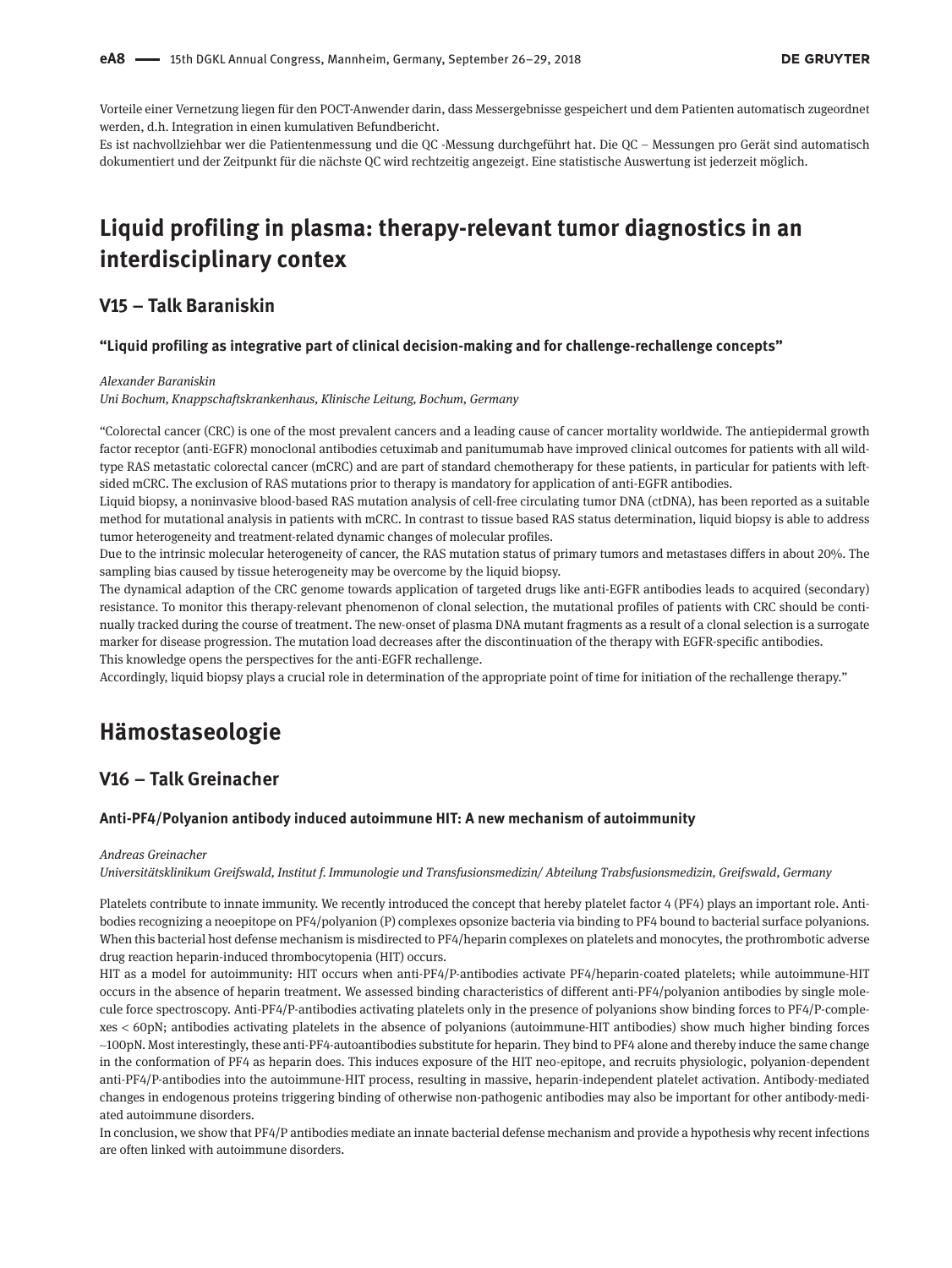### **V17 – Talk Denis**

### **Von Willebrand disease type 2B: an ever surprising condition**

### *Cecile Denis*

*Le Kremlin-Bicetre cedex, France*

Von Willebrand disease type 2B (VWD type-2B) is caused by so-called gain-of-function mutations, clustered in exon 28 of von Willebrand factor (VWF) gene and results in spontaneous binding to platelet glycoprotein (GP)Ib. In a counter-intuitive manner and despite these gainof-function mutations, VWD-type 2B leads to a bleeding disorder rather than a prothrombotic phenotype. Bleeding tendency is associated with heterogeneous clinical manifestations such as the decrease of high molecular weight-VWF multimers, presence of giant platelets and/ or platelet aggregates, and moderate to severe thrombocytopenia. One of the major predictor of the bleeding risk in VWD-type 2B patients is the severity of the thrombocytopenia.

In the past few years, we have extensively studied VWD-type 2B using patients material as well as in vitro and in vivo models focusing on one specific mutation, p.V1316M which leads to one of the most severe phenotype among VWD-type 2B mutations. We have uncovered new and unexpected mechanisms underlying the thrombocytopenia and described a platelet function defect unreported before.

Indeed, we found that the p.V1316M mutation in VWF led to altered platelet aggregation, spreading and thrombus growth, resulting from a lack of activation of the □IIb□3 integrin. As for the thrombocytopenia, we have accumulated evidence for both a central production defect with an actin cytoskeleton dysregulation as well as a an increased clearance of platelets from the circulation due to an increased uptake of VWF-type 2B/platelet complexes by macrophages.

Our results highlight the complexity of VWD-type 2B and may be of importance for the treatment of the patients. Indeed, strategies aiming to restore a normal platelet count such as thrombopoietin receptor agonists or LIM kinase inhibitors may be beneficial in some patients with VWD-type 2B.

## **Präanalytik in der Pädiatrie**

### **V18 – Talk Kulikowski**

#### **Präanalytische Phase: Tipps und Tricks für das Labor**

*Ines Kulikowski Fa. Sarstedt, Germany*

The preanalytical phase is an important aspect in the determination of valid results in laboratory medicine. These can only be ensured by thoroughly considering all influencing variables and interfering factors. This lecture has its focus on the preanalytical pitfalls in the lab. Of paramount importance is the optimisation of the centrifugation conditions, a process analysis in case of haemolytic samples as well as the possibilities offered by preanalytical consulting.

### **V19 – Talk Duppel**

#### **Von der Materialgewinnung bis hin zum Laborbefund – eine Herausforderung für alle Beteiligten**

*Uta Duppel Regensburg, Germany*

Pediatric blood sampling for laboratory testing is a challenge for any person involved – for children, parents, nurses and doctors but also for laboratory staff, who have to deal with little amounts of blood and are expected to produce valid blood values.

Due to the special anatomy, physiology as well as the psychological and emotional condition of pediatric patients blood sampling has to be planned carefully and the necessity of every single laboratory testing has to be critically questioned. Good communication between clinical and laboratory staff can help to optimize this process.

Besides the painful and distressful aspect of capillary, venous and arterial blood collection repetitive laboratory analyses can cause a relevant blood loss leading to anemia especially in preterm infants. The smaller anatomical proportions require particular blood drawing techniques which differ significantly from those applied to adults. However, these techniques bear the risk of producing false laboratory results. Physicians as well as laboratory staff have to be aware of these potential pitfalls when interpreting laboratory values.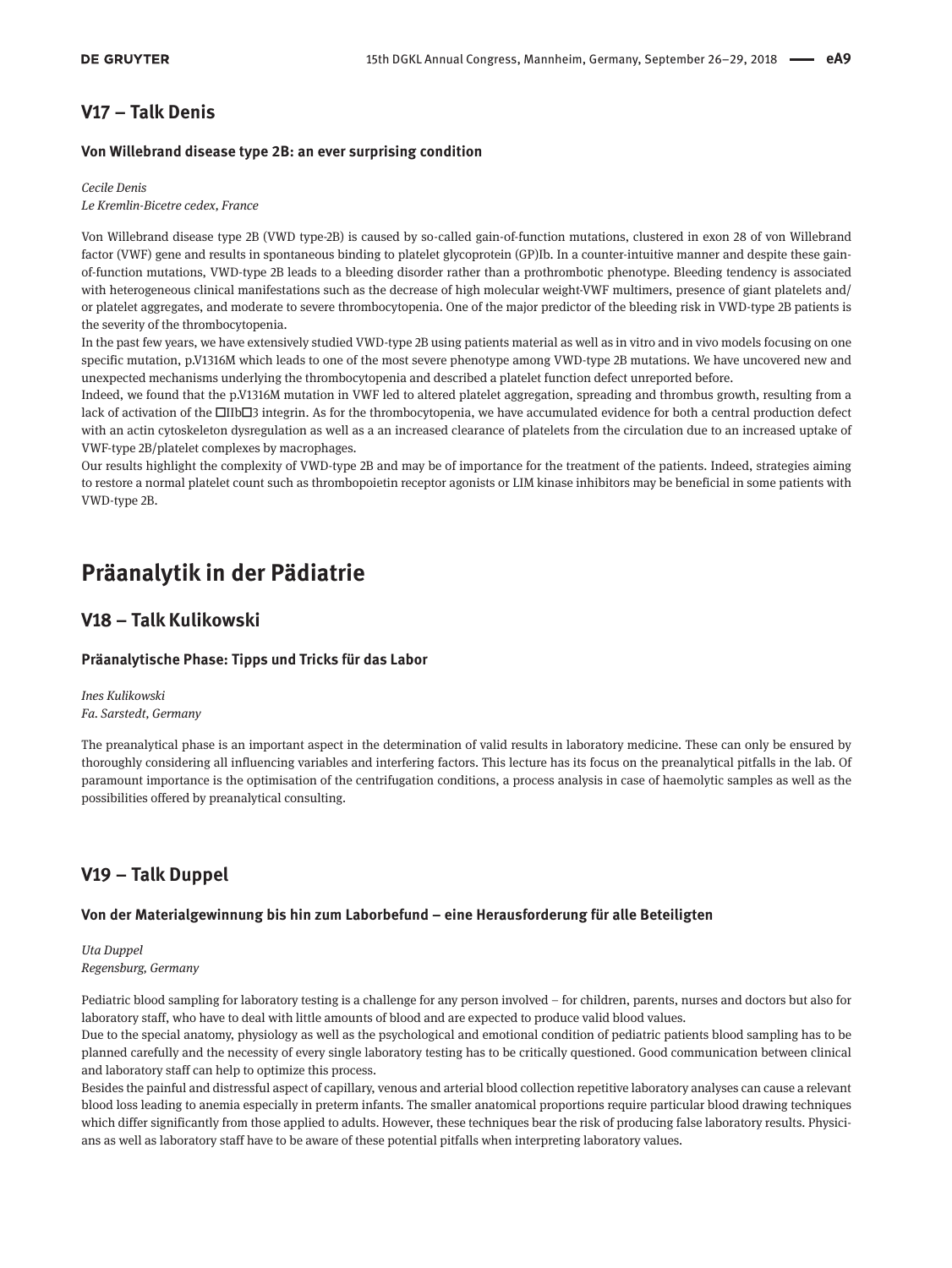Of course, these aspects also have to be considered in sample collection of other body fluids such as urine or cerebrospinal fluid or in taking smears.

## **M5 Mikroskopiekurs**

### **V20 – Talk Schuff-Werner, Dreißiger**

#### **Digitale versus konventionelle Mikroskopie im hämatologischen Labor**

#### *Peter Schuff-Werner1 ; Katrin Dreißiger2*

*1 MDI Laboratorien GmbH Medizinisches Versorgungszentrum, Labormedizin, Berlin, Germany; 2 Universitätsmedizin Rostock, Institut für Klinische Chemie und Laboratoriumsmedizin, Rostock, Germany*

Microscopic white blood cell (WBC) differentiation was introduced in the haematological diagnostic laboratory when appropriate cell dyes became available. With the invention of automated cell counting based on impedance technology by Wallace Coulter, it was possible to differentiate cells based on their size (volume) and improved technologies allowed a 5 parameter differential blood count.

Today, even more sophisticated analyses of physical (conductivity), optical signals (light scatter) from intact and from cells with selectively lysed cell membrane and the use of fluorescence staining allow the automated differentiation of normal and pathological cells, e.g. blasts and NRBC. But despite these compelling technological advances, the conventional microscopic differentiation of 100 WBC on a dyed blood smear remained the gold standard in the hematological laboratory, although this approach is time consuming, personal binding and therefore expensive.

The development of pattern recognition systems based on military technologies used in Cruise Missiles, did not find a real input into the complete blood count (CBC) diagnostics.

Therefore it was a real step forward when advanced computer technology with high storage capacities allowed the development of the socalled digital microscopy. In the meanwhile this technology is increasingly spreading in hematological routine laboratories.

The aim of the offered course is to actively compare conventional WBC differentiation with CBCs made by the Cellavision Diffmaster. For this purpose selected microscopic slides from reactive and pathological blood samples from children and adults will be actively differentiated by the course participants and then compared to CBC made by digital microscopy. The advantages and disadvantages of the new technology will finally be discussed.

## **Therapeutisches Drug Monitoring heute: Mehr als nur Pharmakokinetik**

### **V21 – Talk Alffenaar**

### **Pharmacodynamics meets pharmacokinetics: State of the art TDM of antibiotics (Pharmakodynamik trifft Pharmakokinetik: State of the Art TDM von Antibiotika)**

#### *Jan-Willem Alffenaar*

*University Medical Center Groningen, Clinical Pharmacy and Pharmacology, Groningen, Netherlands*

With increasing pathogen resistance dose optimization of anti-microbial drugs should be a priority.

Therapeutic drug monitoring can help to assure adequate drug exposure at the individual patient level. To be able to integrate pharmacokinetic (PK) and pharmacodynamics (PD) knowledge to optimise drug therapy information about the susceptibility of the pathogen is needed in addition to the measured drug concentration. Based on this information one can adjust the dose to attain the PK/PD target. The PK/ PD target is often established on data from in vitro and in vivo dose fractionation studies. Despite achieving the optimal PK/PD target in a patient this does not necessarily mean that the patient will respond to treatment. Mixed infections, difficult to penetrate site of infections, or failing immune system may underlying reasons why therapy could fail. In addition to drug exposure and information about the pathogen a measure response would be welcome. Traditionally body temperature and C-reactive protein have been used as short term measure of response. Unfortunately these measures are often not very sensitive or specific. Introduction of for example gallactomannan, β-D glucan, procalcitonin provide an measure of response that can be used in addition to the measured drug concentration and pathogen susceptibility. The presentation will provide background information on pharmacokinetic and pharmacodynamics parameters and provide a frame work how they can be integrated to provide the patient with best possible care.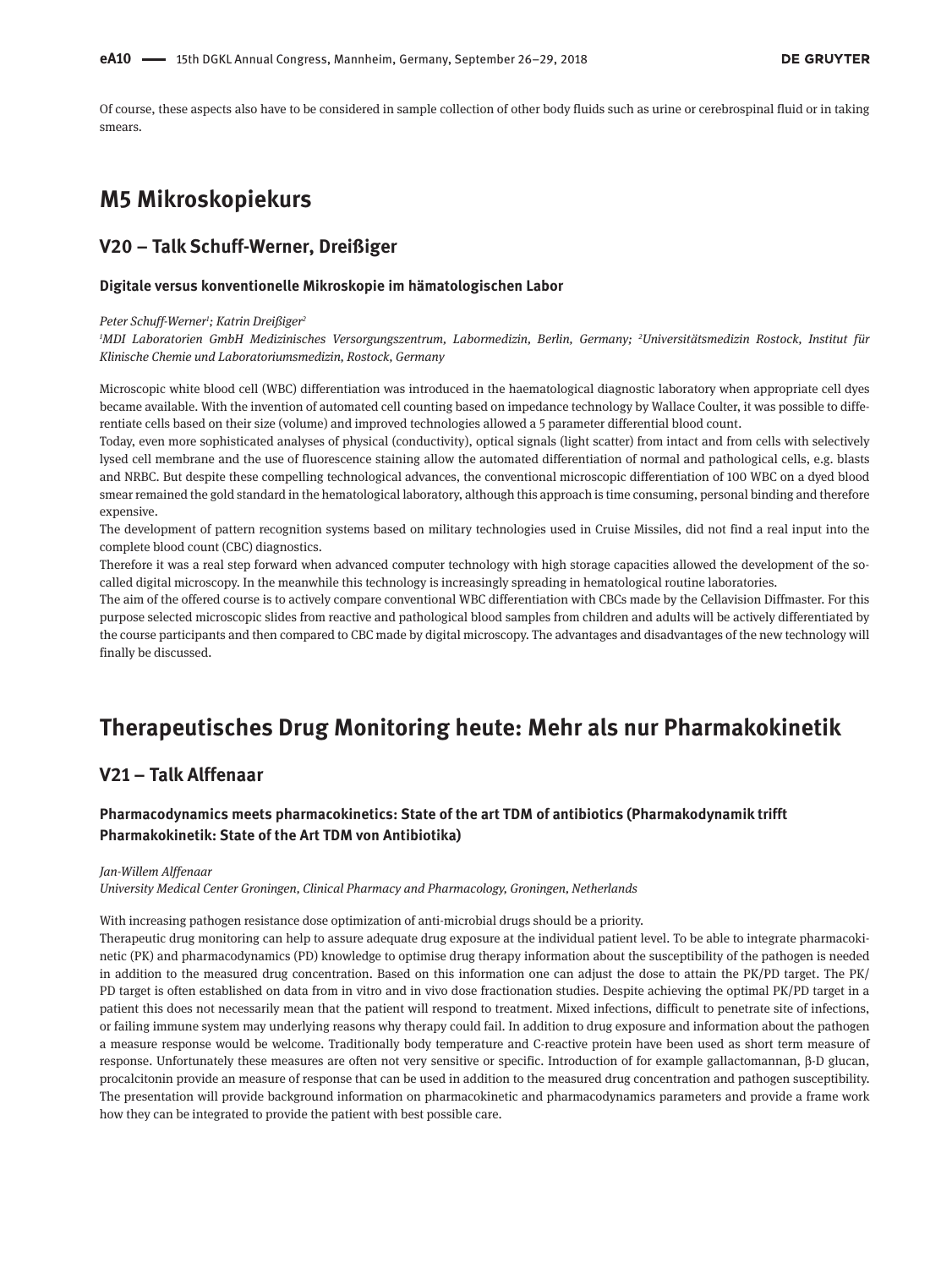### **V22 – Talk von Ahsen**

### **PharGKB, text books and UpToDate databases as tools for pharmacogenetic information: TPMT as example**

#### *Nicolas von Ahsen*

*Universitätsmedizin Göttingen, Abt. Klinische Chemie, Göttingen, Germany*

An example is taken how to gather relevant pharmacogenetic information from a website resource, current pharmacology textbooks and the evidence-based clinical decision system UpToDate. PharmGKB is a curated webpage hosting pharmacogenetic information. They are closely related to the CPIC summaries of pharmacogenetically relevant genes. The presentation leads through the case of a classical pharmacogenetic polymorphism in TPMT of relevance to thiopurine treatment. PharmGKB lists TPMT as a very important pharmacogene so that an individual summary with review character is offered. The website further bundles the genetic information about the relevant SNPs in TPMT and their clinical implications including dose adjustments based on CPIC and other guidelines. FDA prescribing information and other drug label sources are available. The metabolic pathways of thiopurine drugs are shown in somewhat overloaded accuracy. Those interested in current scientific literature will find references to TPMT pharmacogenetic papers. Other sources are the 2018 editions of Katzung's Basic & Clinical Pharmacology, 14th ed., McGraw-Hill and Goodman and Gilman's Pharmacological Basis of Therapeutics, 13th ed, McGraw-Hill. The Katzung gives a very concise outline of TPMT pharmacogenetics and dosing recommendations. Information in Goodman and Gilman's book are more distributed and closely related to the labeling information. The UpToDate database (paid subscription) gives an authoritative and still concise summary on TPMT pharmacogenetics. The scope is widened to common clinical problems and how to handle them. However, the recommendations differ for rheumatic disease (not in favor) and inflammatory bowel disease (in favor of TPMT monitoring). My personal preference for one-stop gathering of relevant pharmacogenetic information is in the order UpToDate > Katzung > PharmGBK / CPIC reviews > Goodman and Gilman.

### **V23 – Talk Widmer**

#### **TDM of cancer therapy: An emerging field**

#### *PD Dr. Nicolas Widmer*

*Service of Clinical Pharmacology, Lausanne University Hospital, Lausanne, Switzerland*

The therapeutic use of some drugs could be optimized by an individualization of their dosage regimen, based on blood or plasma circulating concentrations measurement in patients thanks to the therapeutic drug monitoring (TDM) feedback strategy. The modern oral targeted anticancer drugs are directed against cancer-specific molecules and signaling pathways and seems to be characterized by impressive efficacy and limited non-specific toxicities. Nevertheless, drug resistance, persistence of cancer stem cells, and adverse drug effects still limit their ability to stabilize or cure malignant diseases in the long term.

Oral anticancer drugs are generally licensed for use at fixed doses even though most of them would meet almost all criteria for successful TDM implementation in clinical practice: long-term and continuous therapy, availability of appropriate bioanalytical methods for quantification in clinical samples, high inter-individual pharmacokinetic variability (because of variations in metabolism, protein binding, etc.) but limited intra-individual pharmacokinetic variability, alongside consistent associations between concentration and response. They have also the potential to be involved in multiple interactions (drug–drug; drug–food) and exhibit adherence issues with lifelong treatment. Imatinib was the first to benefit from prospective randomized controlled trial to assess the clinical benefit of a TDM approach, however with contrasting results.

Progresses in TDM are still needed, especially for new targeted anticancer agents, both on a conceptual and a practical level. Advances toward modern TDM approaches are ongoing in the field of oncology and other therapeutic area: development of appropriate pharmacokinetic and pharmacokinetic/pharmacodynamic models and improvement of meta-analysis methods to aggregate them, validation of therapeutic target in randomized controlled trials, elaboration of conceptual and practical framework for practitioners and conduct of technological efforts toward miniaturization and development of computer software to assist them.

## **Immunohematology**

## **V24 – Talk Wagner**

#### **Genomic Rhesus testing, what have we learned?**

#### *Franz Wagner*

*DRK-Blutspendedienst NSTOB gemeinnützige GmbH, Hauptabteilung Spender- und Qualitätskontrollabor, Springe, Germany*

The antigens of the RH blood group system are encoded by two highly homologous genes, RHD and RHCE that face each other with their 3' ends. The coding sequence of RHD is dispersed over 56374 bp. Antigen D is encoded by RHD, antigens C, c, E and e by RHCE. The most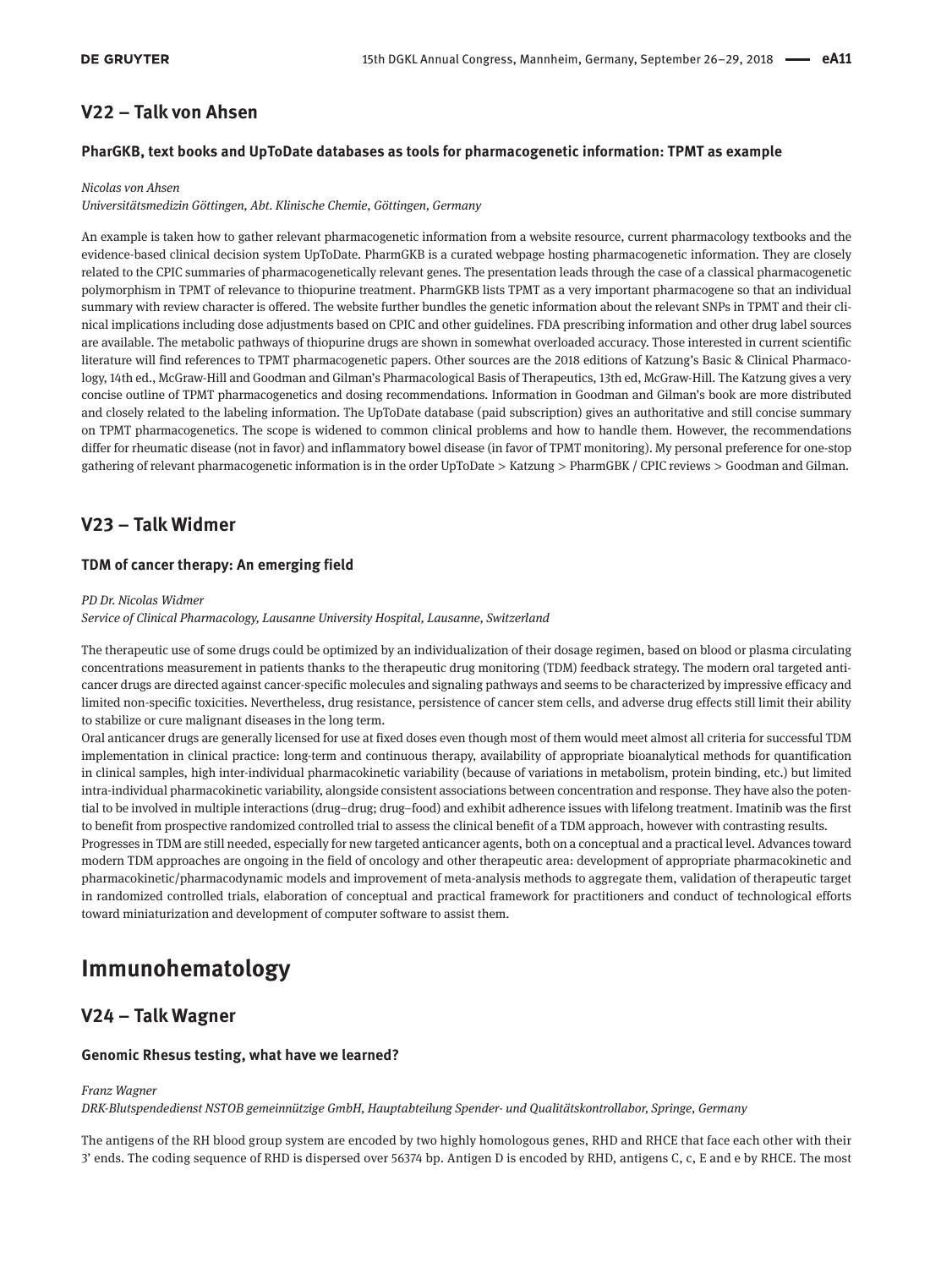frequent D-negative haplotype is caused by a deletion of RHD. Gene conversions between RHD and RHCE typically lead to RHD-CE-D (or analogous RHCE-D-CE) double hybrid alleles that in case of RHD often express partial or no D antigen. Missense mutations in exofacial protein segments usually incur a partial D phenotype, those in non-exofacial protein segments often a weak D phenotype. Other mechanisms of weakened D antigen expression are splice site mutations or deletions / duplications. Frameshift mutations and stop codons may cause a D negative phenotype. Molecular prediction of the phenotype is hampered by the homology of the proteins, for example the nucleotides causing C antigen expression in RHCE are surrounded by an RHD-like segment of about 5000 bp. Nowadays, more than 500 RHD alleles are known. Different alleles express different phenotypes with different clinical behavior; the molecular characterization of a variant phenotype is far more informative than a serologic description. For example, more than 150 alleles with weak D phenotype are known; for three of these, accrued data indicate that allo-anti-D production is almost impossible, while other alleles with largely similar phenotype are known to be associated with allo-anti-D. As a result, the current guidelines of several countries advocate molecular determination of the RHD allele in patients with weak expression of antigen D and suggest a RhD-positive transfusion strategy for weak D type 1, type 2 and type 3 but not for other RHD alleles. Currently, molecular testing is mostly based on the detection of one or multiple SNP. Whole exome sequencing or whole RHD gene sequencing is likely to improve Rhesus antigen prediction but not yet in widespread use. The availability of whole genome data for different RH haplotypes will increase the understanding of the phylogenetic relationship of the different RH haplotypes.

### **V25 – Talk Lejon Crottet**

#### **Daratumumab treatment for multiple myeloma interferes with routine blood bank tests - what is the best solution?**

#### *Sofia Lejon Crottet*

*Reference Laboratory Swiss Transfusion SRC, Immunohematology, Bern, Switzerland*

In 2016 Daratumumab (DARA) was approved in Europe as a third-line treatment for patients with multiple myeloma (MM). DARA is an IgG1k human monoclonal antibody targeting the cell-surface glycoprotein CD38, which is highly expressed on the surface of MM cells. CD38 is also expressed on other cells, such as erythrocytes, and thus causes panreactions when DARA containing plasma is used in the indirect antiglobulin test (IAT). Consequently, DARA will interfere with the antibody screening, antibody identification as well as the cross-match and mask detection of potential allo-antibodies to erythroid antigens. DARA will not however interfere with the standard identification of ABO/RhD antigens.

In order to eliminate the panreactivity caused by DARA, test cells are treated with dithiothreitol (DTT). This reducing agent disrupts the disulphide bonds in the CD38 molecule, thereby inhibiting the DARA binding. Unfortunately, DTT destroys also important blood group antigens such as KEL1, KEL3, DO1 and DO2. To reduce the allo-immunization risk, it is recommended in Switzerland to transfuse Rh, K and Kp(a) compatible blood units to patients undergoing a treatment with DARA.

Furthermore, the DARA interference can be reduced by enzymatic treatment of the test cells with enzymes such as papain and trypsin, which however also destroy certain important blood group antigens.

Several other methods such as the use of umbilical cord red blood cells, soluble CD38 proteins and antibodies against DARA have been proposed. Recently, a new reagent, DaraEx (Inno-Train), became available on the market that inhibits the reactions between DARA and the test cells without negatively influencing other blood group antigens. This interesting approach has the capability to increase the safety of the pre-transfusion testing.

For routine laboratories, not only the time aspect is important, but also the costs. Each laboratory will have to consider all factors when choosing their method of choice for eliminating the DARA interference in pre-transfusion testing.

## **Symposium Precision Medicine bei chronisch-inflammatorischen Erkrankungen**

### **V26 – Talk Renz**

#### **Asthma – eine heterogene Erkrankung: Endotypen, Biomarker, therapeutische Targets**

#### *Harald Renz*

*Philipps Universität Marburg, Institut für Laboratoriumsmedizin, Marburg, Germany*

Asthma is one of the most prevalent chronic inflammatory lung diseases affecting approximately 300 million individuals worldwide. Heterogeneity occurs on several levels, including the underlying chronic inflammatory response. The best characterized inflammatory response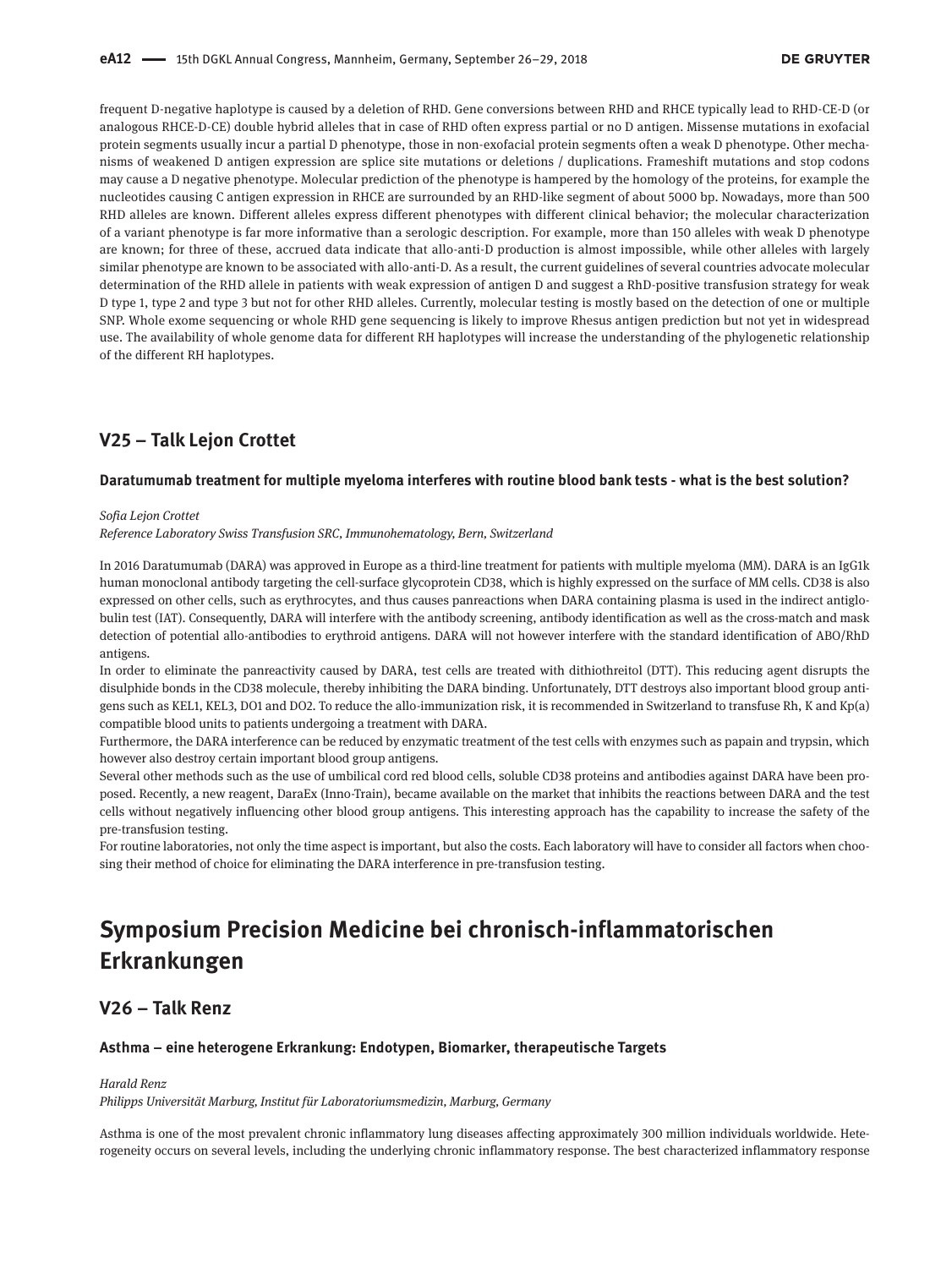pattern is termed type-2 inflammation. This refers to a dominance of T-helper (Th)-2-cells with respective downstream events on the molecular and cellular level. Th-2-cytokines are not only produced by CD4 +  T-cells but also by specialized innate lymphocytes (ILCs) and other cell population. The cytokine pattern is characterized by increased levels of IL-4, IL-5 and IL-13. These cytokines regulate many downstream events including the biology of eosinophils, mass-cell activation, epithelial responses and the production of IgE by B cells. Based on this paradigm patients suffering from type-2 inflammation should potentially benefit from targeted therapies aiming to block defined molecules in this regulatory network. Such strategies have been developed using biologicals (monoclonal antibodies) directed against one or several of these cytokines or cytokine receptors. However, the development of type-2 inflammation depends on the expression of transcription factors which are necessary to direct T-cell specialization and maintenance of already specialized T-cells. For type-2 inflammation it is very well established that the transcription factor GATA-3 is sufficient and essential for the development of type-2 responses. GATA-3 is not only expressed in CD4 Th-2 cells, but also in ILC-2 cells, mast cells, eosinophils and epithelial cells. Therefore, GATA-3 plays an essential role in type-2 inflammation. However, in order to therapeutically target this transcription factor an intervention strategy is required which is able to block GATA-3 on the intracellular level, since GATA-3 is not secreted. We developed a highly specific antisense molecule for GATA-3 messenger (m) RNA which blocks the translation of GATA-3 mRNA into GATA-3 protein. Our antisense molecule (SB010) has, in addition to its specific binding activity to the GATA-3 mRNA, an additional cleavage activity due to an intrinsic catalytic domain of SB010 which cuts GATA-3 messenger RNA in at least two fragments. Following extensive preclinical analysis, toxicology studies and three clinical safety studies in healthy and asthmatic individuals, a phase IIa proof-of-concept clinical trial was performed in mild asthmatic patients. Treatment was carried out for 28 days by daily inhalation of a single dose of 10 mg SB010. Allergen provocations were performed before and after the treatment cause. A primary endpoint of this study, significant reduction of the late phase asthmatic response, was reached, and in addition, also significant effect on the early phase allergic response was measured. The degree of improvement could be furthermore related to the level of blood eosinophils before treatment. These data indicate for the first time that transcription factors represent potential targets for pharmacotherapy in asthma. However, additional clinical trials are warranted to firmly establish this new treatment modality.

### **V27 – Talk Müller-Ladner**

### **Präzisionsmedizin der Rheumatologie**

#### *Ulf Müller-Ladner*

*Campus Kerckhoff, Bad Nauheim, Justus-Liebig-Universität Gießen, Rheumatologie und Klinische Immunologie, Bad Nauheim, Germany*

In the past two decades, several new drugs and treatment strategies have been introduced into the field of rheumatic and systemic inflammatory diseases. Herewith, many patients can achieve remission or low disease activity if the disease or entity is diagnosed early and treated as quick as possible. However, a substantial number of individuals do not respond adequately to treatment. Therefore, reliable biomarkers or other (clinical) criteria are urgently needed to avoid delayed effective therapy time. In addition, tight monitoring and control can increase the likelihood of remission in these patients, providing the basis for targeted therapy and precision medicine. The current concepts include a personalized approach based primarily on the individual risk stratification and, if applicable, on the genetic background of the patient, e.g. distinct HLA phenotypes. To further realize the purpose of personalized medicine in rheumatology, the currently most useful examples of biomarkers capable of identifying and predicting the outcome of patients, to set appropriate preventative measures, is represented by diseasespecific serum autoantibodies. Aside the long-known rheumatoid factors and the more specific antibodies against citrullinated peptides in arthritides, many more autoantibodies are being established for other systemic diseases such as vasculitides. Prediction of effect can also be dependent on measurement of anti-drug antibody levels. However, the high variability of the different disease entities usually reuqires more complex approaches with multi-parameter measurements and, still in the preclinical validation phase, multigen arrays. Taken togehter, the ultimative goal, to provide the right drug for an individual patient at the right time is a fascinating goal with many problems to be solved, especially the correct handling of big data.

## **Das Darmmikrobiom**

### **V28 – Talk Fricke**

### **Dysbiosis - what makes the microbiome 'good' or 'bad'?**

#### *Florian W. Fricke*

*University of Hohenheim, Institute of Biological Chemistry and Nutrition (140d), Stuttgart, Germany*

The human microbiota, i.e. the sum of all microbial life in and on the human body, continues to create tremendous excitement within and beyond the scientific community. Numerous immunological, infectious and metabolic diseases and disorders have been associated with specific features of the gastrointestinal (GI) microbiota, such as microbial diversity or the presence and absence of specific bacterial groups.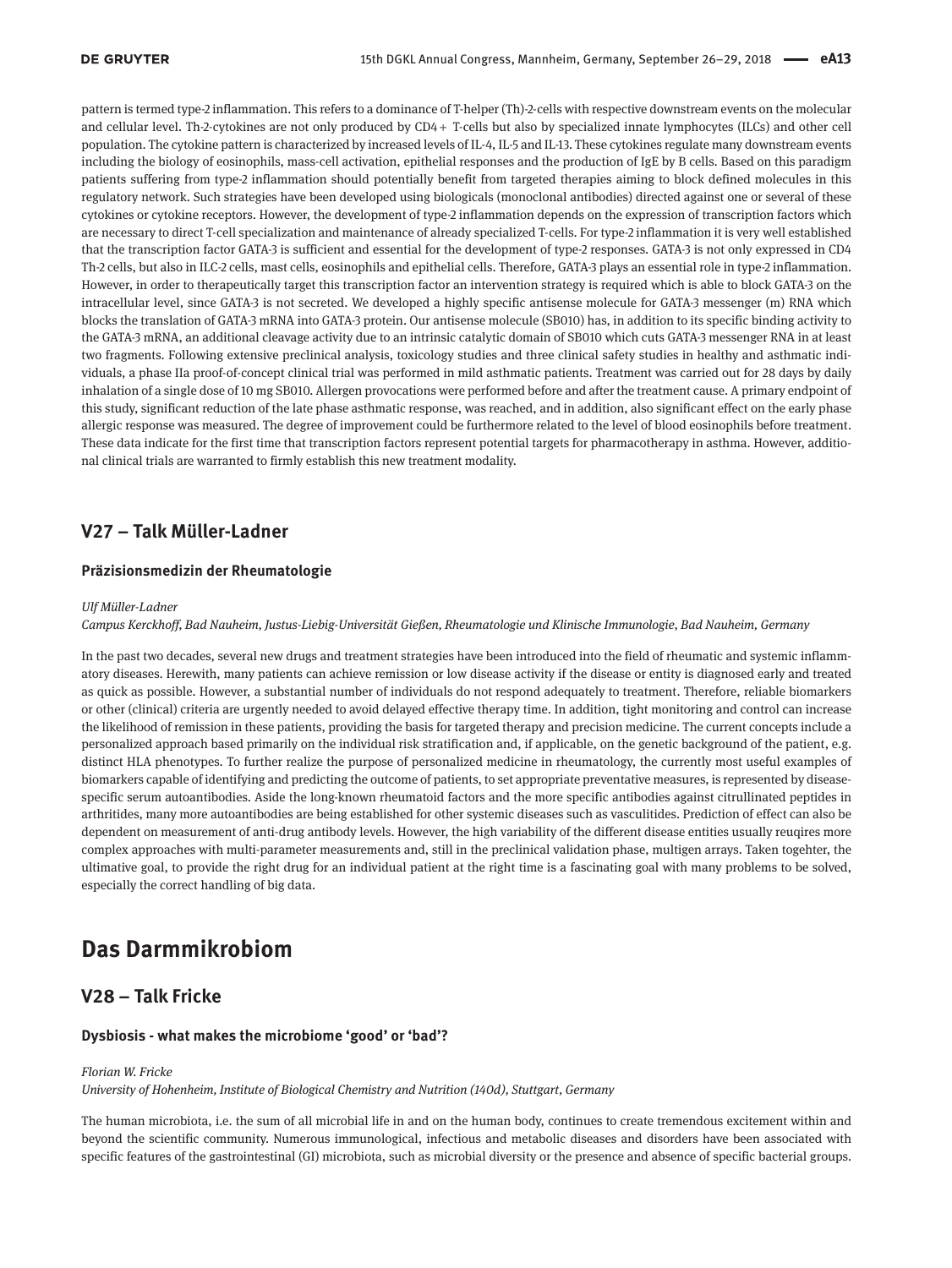Dysbiosis is a commonly used but not well-defined term to describe this general state of microbiome disturbance. Still, the reported associations between the microbiota and diseases are mostly correlative and many studies have not been carefully controlled for confounding factors. Moreover, little is known about the mechanisms that establish, maintain or modulate the GI tract microbiota, leaving few options for microbiota-targeted therapy.

We used 16S rRNA gene amplicon sequencing and metagenomics to study the microbiota at different locations along the GI tract using animal and human samples. We highlight current problems in the field and provide new insights into (i) the composition and structure of the stomach microbiota as a potential bottleneck between the upper and lower GI tract; (ii) the characteristics of microbial dysbiosis and strain transfer during Clostridium difficile infection and reestablishment of microbial homeostasis during fecal microbiota transplantation (FMT); and (iii) the identification and evaluation of novel biomarkers to functionally describe the microbiota in the context of host-microbe interactions.

### **V29 – Talk Hiergeist**

#### **Challenges for the Clinical Implementation of Microbiome Sequencing**

#### *Andreas Hiergeist*

*Universitätsklinikum Regensburg, Institut für Med. Mikrobiologie und Hygiene, Regensburg, Germany*

Rapid advances of high throughput sequencing based technologies have opened up entirely new strategies to extensively characterize the microbial ecology of human body habitats independent of laboratory cultivation. Several large-scale seminal studies have revealed that various human diseases are closely associated with compositional changes of the intestinal microbiota. However, the causal connection between these microbial imbalances and clinical pictures as well as the underlying pathophysiological mechanisms of microbial host interactions are still extensively unknown for many pathologies. Clinical application of microbiome analysis requires a diligent implementation of quality controlled standardized wet lab and bioinformatic protocols as well as continuous quality monitoring and accreditation besides conducting well-controlled cohort studies. If these prerequisites are met, microbiome analyses have the potential to be successfully applied in clinical practice as a prognostic tool, as well as for the development of individualized therapies.

## **Poster**

## **Posterwalk Pädiatrische Labormedizin/Leitlinien und diagnostische Pfade**

### **DGKL-P001**

#### **Aldosterone, cortisol and cortisone plasma levels in infants (**< **1 year of age) measured with LC-MS/MS**

Yoon Ju Bae'; Robert Zeidler'; Ronny Baber'; Alexander Gaudl'; Mandy Vogel<sup>2</sup>; Uta Ceglarek<sup>1</sup>; Wieland Kiess<sup>3</sup>; Antje Körner<sup>3</sup>; Joachim Thiery'; *Jürgen Kratzsch1*

*1 Universitätsklinikum Leipzig, Institut für Laboratoriumsmedizin, Klinische Chemie und Molekulare Diagnostik, Leipzig, Germany; 2 University of Leipzig, Leipzig Research Center for Civilization Diseases – LIFE, Leipzig,; 3 University of Leipzig, Hospital for Children and Adolescents and Center for Pediatric Research, Leipzig*

**Background:** Infants (< 1year) show elevated aldosterone plasma levels. The insensitivity of mineralocorticoid receptors (MR) in the immature kidney and perinatal osmotic changes are discussed. In addition, the binding of cortisol to MR could contribute to the aldosterone elevation. We hypothesized that an enhanced metabolism of cortisol to cortisone could be a compensatory mechanism to avoid further aldosterone elevation in infants. To confirm this suggestion we analyzed aldosterone, cortisol and cortisone levels in infants and young children.

**Methods:** Healthy infants (n = 286, m / f = 127 / 159,  $\leq$  1 year) were compared with children (n = 356, m / f = 185 / 176, 5 - 10 years) within the LIFE-Child cohort (Poullain A et. al. 2017). Blood was taken in the mornings. Aldosterone, cortisol, and cortisone were analyzed by LC-MS/ MS (Gaudl A et al, 2016).

**Results:** Aldosterone, cortisone, and cortisone/cortisol ratio were significantly higher in infants than in younger children (p < 0.0001). Agespecific reference intervals for aldosterone serum levels have been established by LC-MS/MS analytics: 3 to 6 months (≤ 3255 pM (90% CI: 2680 – 4890 pM), N = 156), 6 to 12 months (≤ 2706 pM (90% CI: 1570 – 3110 pM), N = 127). Cortisol was not significantly different between the two groups.

**Conclusion:** We present for the first time with LC-MS/MS that plasma aldosterone and cortisone levels are elevated during the first year of life. The increased levels of plasma cortisone indicate a remaining prenatal protective mechanism against excessive maternal cortisol levels. The enhanced inactivation of cortisol to cortisone may be a compensatory mechanism to avoid further aldosterone elevation in infants.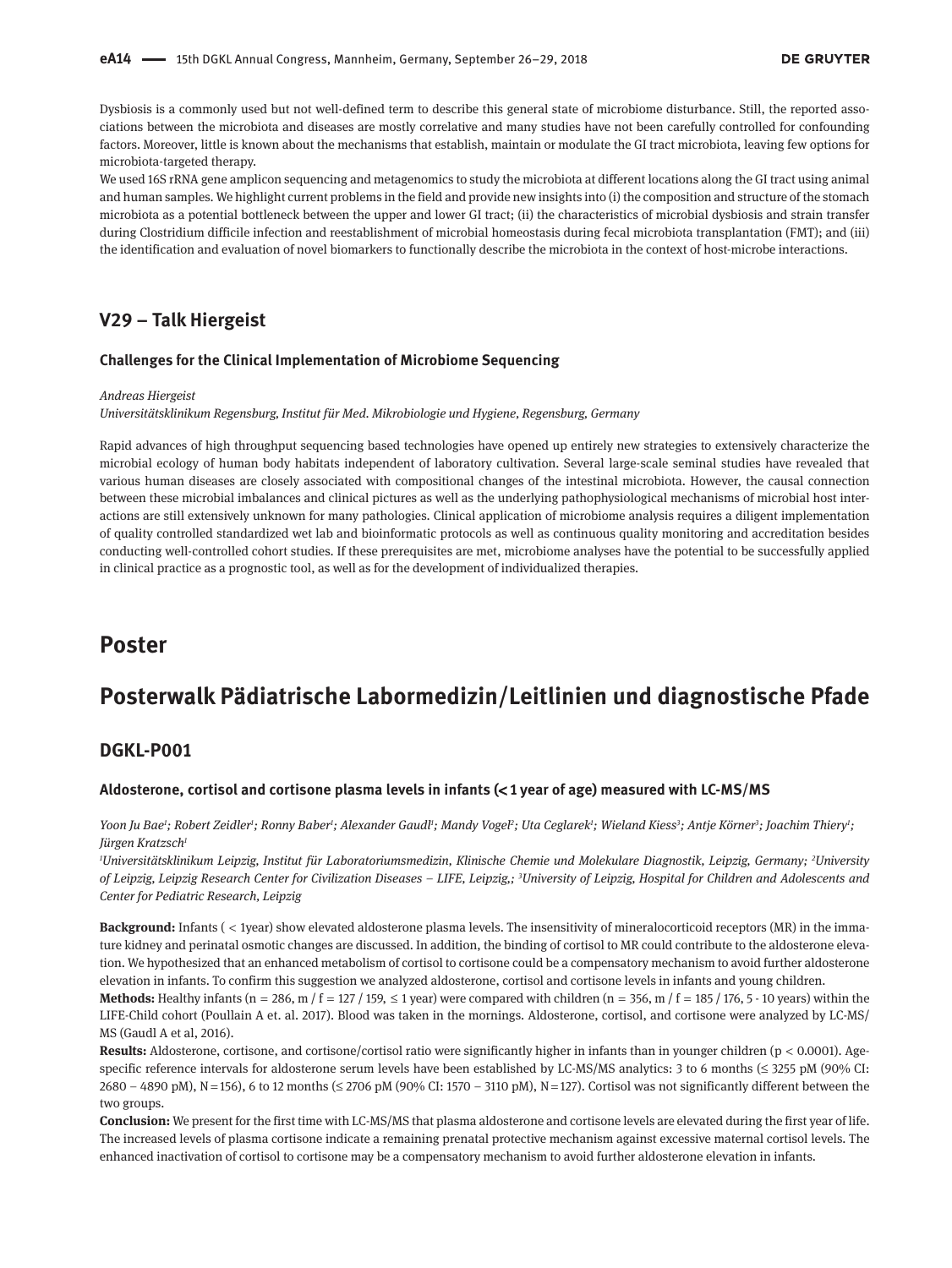### **DGKL-P002**

#### **Adopting Age-Dependent immature granulocytes (IG%) Reference Ranges in Paediatrics**

#### *Jürgen Christoph*

*Auf der Bult – Kinder- und Jugendkrankenhaus, Labor, Hannover, Germany*

**Aims:** Verification of pediatric reference ranges of immature granulocytes (IG%), measured on the hematology system Sysmex XN-350. Verifying of published reference ranges with at least 20 healthy children in each of our 15 (paediatric) age groups is expensive, a validation with more than 120 healty children in each age group would be unrealistic.

**Methods:** The percentiles of the IG% and the sum of promyelocytes, myelocytes and metamyelocytes were calculated from 22,110 blood counts in the period from 25.02.2016 to 25.05.2018 with both fluorescence flow cytometry measurement of IG% and microscopic differentiation, furthermore the differences Delta-P between the respective percentiles P1, P3, P5, P10, P25, P50 (median), P75, P90, P95, P97, P97.5, P98, P99. IG%-Reference ranges were calculated using the Trillium Normalizer.

**Results:** Only on birthday (day 0: Delta-P75 1.40, Delta-P90 1.39), age 4-7 days (Delta-P95 2.27) and 7-14 days (Delta-P50 1.1) and in the small group of adults (age  >  18 years, N  =  181; delta-P95 1,1) differences between percentile values were >1. For children between the ages of 1 to 18 years, the mean of the IG%-P90 is 0.60 and the IG%-P95 is 1.12. On birthday (day 0, mean age about 12 hours) our IG% correspond to those reported from Cleveland (OH, USA; Acta Paediatr. 2014 May;103(5):494-7): P32 1.0 (Cleveland P30), P47 1.5%, P53-P54 1.75%.

The upper IG% reference range limit calculated with the Trillium Normalizer is 2.5 at the age of 15 to 30 days, 1.4 from 1 to < 3 months, 1 for 3 month to  <  2 years, 0.8 for 2 to  <  6 years, 0.7 for 6 to  <  15 years and 0.6 from 15 to  <  18 years.

**Summary:** Small percentile differences between flow cytometric IG% and microscopic differentiation and good agreement of percentiles in the critical age group of birthday with literature data allow a verified adopting of published IG% reference ranges. A direct pairwise comparison between manual microscopic results and automatic counting would have limitations (according to Rümke) due to rather wide 95% confidence intervals of 100 white blood cells (WBC) differential microscopy in routine clinical practice.

### **DGKL-P003**

### **Development and design of an illustrated quick reference guide concerning blood drawing for coagulation testing for health professionals in Tyrol**

#### *Miriam Bachlechner1 ; Heidi Oberhauser1*

*1 Fhg- Zentrum für Gesundheitsberufe Tirol GmbH, Bachelorstudiengang Biomedizinische Analytik, Innsbruck, Austria*

Keywords: illustrated guideline, practice innovation, simplify application, blood drawing

**Background:** Various studies prove that pre- analytical errors are the main cause for errors in laboratory diagnostics. The data vary between 46% and 68, 2% [1]. Errors in laboratory testing do not only increase healthcare expenses, in about 25% of the cases, they also may have direct consequences to the patients [2]. Blood drawing is mostly performed outside the laboratory, like in diverse hospital wards or medical practices and from different health professionals. For this reason the knowledge about the correct blood sampling is of utmost importance. Furthermore, partly contradictory statements concerning blood drawing for coagulation testing, especially regarding filling level, order of drawing and usage of discard tubes, complicate the blood drawing process additionally [3]. There is evidence, that knowledge and awareness of blood drawing recommendations are lacking among health care professionals outside the laboratory [4].

**Central issue:** The aim of this study is first, to standardise the blood drawing procedure for coagulation testing in Tyrol´s hospitals and educational institutes for health professionals. In second, for an easier application, to design an illustrated and practicable quick reference guide, which is easy to conceive and to implement.

**Methods:** Via online-questionnaire, teachers and students of different educational institutes for health professionals in Tyrol were asked about instructed regulations concerning blood drawing for coagulation testing. Hospital ward- and laboratory manager were asked about blood drawing sets, recommendations used and groups of health professionals who are carrying out the blood drawing. In particular, laboratories were also consulted about criteria and percentage of refusal of samples because of inadequate filling level.

**Expected results:** First results show, as expected, a slightly difference between educational institutes and hospitals relating to recommendations of blood drawing. With the active cooperation of the teachers, the results of the survey will be integrated into the education of health professionals to achieve a standardised teaching regarding to regulations concerning blood drawing for coagulation testing.

**Summary**: Correct blood drawing is an essential condition for proper laboratory results. Therefore, it is important, that all involved groups of health professionals will be informed about the process and possible consequences. In this condition, an illustrated quick reference guide supports the daily routine. Actively involving of apprentices and practitioners increase the implementation of evidence-based decisions into clinical routine.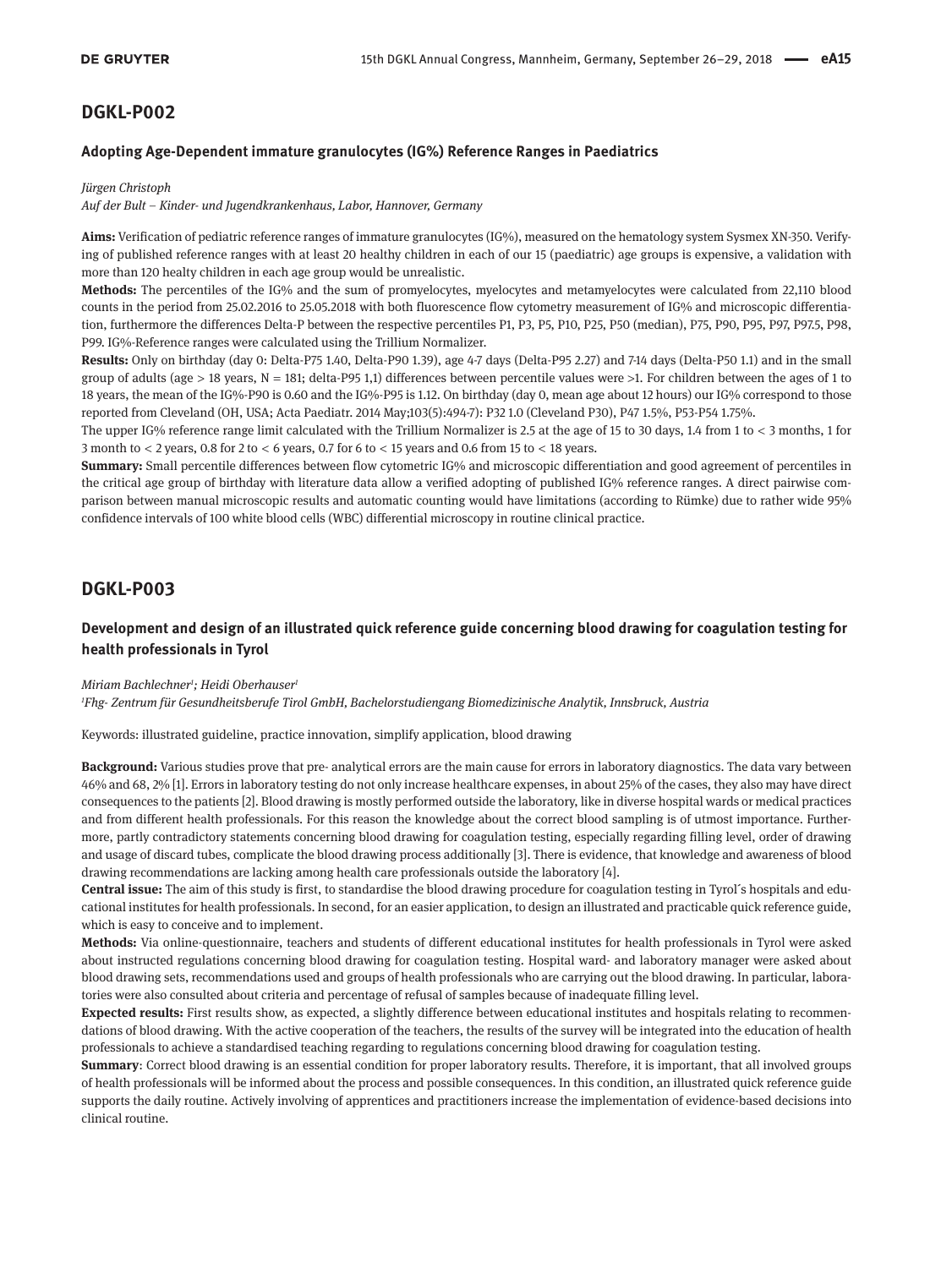### **DGKL-P004**

### **The Marburg Cerebrospinal Fluid Model reveals pathogenesis of diagnostic pathways of inflammations in human central nervous system (CNS)**

#### *Tilmann Otto Kleine*

*Universitätsklinikum Gießen & Marburg UKGM, Institut für Laboratoriumsmedizin & Pathobiochemie, Molekulare Diagnostik, Referenzlabor für Liquordiagnostik, Marburg, Germany*

The Marburg Cerebrospinal Fluid Model reveals pathogenesis of diagnostic pathways of inflammations in human central nervous system (CNS) Tilmann O. Kleine Universitätsklinikum Giessen & Marburg: Institut für Laboratoriumsmedizin & Pathobiochemie, Molekulare Diagnostik; Referenzlabor für Liquordiagnostik; Baldingerstraße. 35043 Marburg, Germany

**Objective:** Laboratory medicine lays the basis for diagnosis and therapy of inflammations in human CNS, registered in quidelines and diagnostic pathways of acute meningitis / encephalitis, opportunistic CNS infections (toxoplasmosis, tuberculous / cryptococcal meningitis, infections with cytomegalovirus) and radicular syndromes with spinal nerves.

Pathogenesis of CNS inflammations is revealed with Marburg Cerebrospinal Fluid (CSF) Model which implies transfer of small blood lymphocytes of 7-8 μm diameters into ventricular CSF through leaky circum ventricular organs (CVOs); less transfer occurs with large lymphocytes / monocytes of 12-15 μm cell diameters. Reflux of lymph lymphocytes from ductus thoracicus into lumbar CSF is described in ref. 1.

**Methods:** Microscopic counting of leukocytes / lymphocytes starts CSF analysis: Ventricular, suboccipital, lumbar CSF samples are analyzed together with corresponding venous blood samples. Transient or primary bacteremia is detected with bacteria in human venous blood and CSF samples.

**Results:** Bacteremia is observed with Gram positive bacteria (Staphylococcus aureus of <0.25 μm width and <1,5 μm in length, streptococcal species of <2.0 μm in diameter and <2.0 μm in length, enterococci with ovoid forms of ~2.5 μm size) and Gram negative bacteria (E. coli of <2 μm in length and ~0.5 μm in width, klebsiella pneumoniae: straight rods of <2 μm width with thick capsule, salmonella with <2.0 μm rod size). Bacteremia is described as occult bacteremia with trivial illnesses of respiratory tract infection, fever, otitis media or diarrhea preceding CNS inflammations (ref. 2). Thus, transfer of bacteria from blood through leaky CVOs into ventricular CSF occurs like the transfer of blood lymphocytes into CSF. However, long bacteria impede rate of their transfer through CVOs into CSF. Cancer cells / lymphocytes are found in ductus thoracicus lymph (ref. 3) that refluxes into lumbar CSF to infiltrate spinal nerve roots; thus causing radicular nerve syndromes.

**Summary:** Bacteremia with trivial illnesses precedes inflammations of human CNS, since small bacteria pass leaky CVOs like larger blood lymphocytes to cause severe CNS inflammations. Reflux of thoracic lymph containing cancer cells and lymph lymphocytes causes radicular syndromes of spinal nerves.

No transfer of bacteria from blood through plexus choroidei into ventricular CSF occurs together with CSF formation through tight junctions in plexus epithelia.

Ref. 1: T.O. Kleine. Cytometry Part A 2015; 87A:227-243. Ref. 2: Rosenberg N. Am J Emergency Medicine 1983; 2:231-237. Ref 3: Schischmanov N. Nagoya J Med Sci 2013; 75:153-159.

## **Posterwalk Mikrobiologie und Mikrobiom**

### **DGKL-P005 / PV01**

#### **Rapid detection of multi-drug resistant Enterobacteriaceae by metabolic monitoring**

Maximilian Kittel'; Peter Findeisen'; Parviz Ahmad-Nejad<sup>2</sup>; Beniam Ghebremedhin<sup>2</sup>; Thomas Miethke<sup>3</sup>; Michael Neumaier' *1 Medical Faculty Mannheim of Heidelberg University, Institute for Clinical Chemistry, Mannheim, Germany; 2 HELIOS Klinikum Wuppertal, Witten/ Herdecke University, Institute for Medical Laboratory Diagnostics, Center for Clinical and Translational Research, Witten, Germany; 3 Medical Faculty Mannheim of Heidelberg University, Institute for Medical Microbiology and Hygiene, Mannheim*

**Background:** The increasing number of MRGN bacteria provides great challenges for the empiric antibiotic therapy. While bacterial identification has been greatly accelerated by the introduction of MALDI-TOF-MS, the antibiotic susceptibility testing (AST) remains time-consuming. **Methods:** Gram-negative isolates (E. coli and Klebsiella spp.) were directly extracted and identified from positive blood cultures using MALDI-TOF-MS. Bacteria were incubated in glucose-supplemented broths each containing one of the MRGN defining key antibiotics (Ceftazidime, Piperacillin, Imipenem, and Ciprofloxacin). The dynamics of glucose utilization under the influence of antibiotics in bacterial suspensions designated liquid AST (L-AST) were quantitatively measured to determine susceptibility.

**Results:** L-AST can be run on routine clinical chemistry analyzers and easily integrated into laboratory routines. L-AST yields critical resistance information within 90-150 min. downstream of a positive MS-based identification. The results showed a high concordance with routine susceptibility testing for 168 assessed isolates. Analysis of turnaround time for 42 clinical samples indicated that L-AST results were in mean 34h earlier available than routine AST results.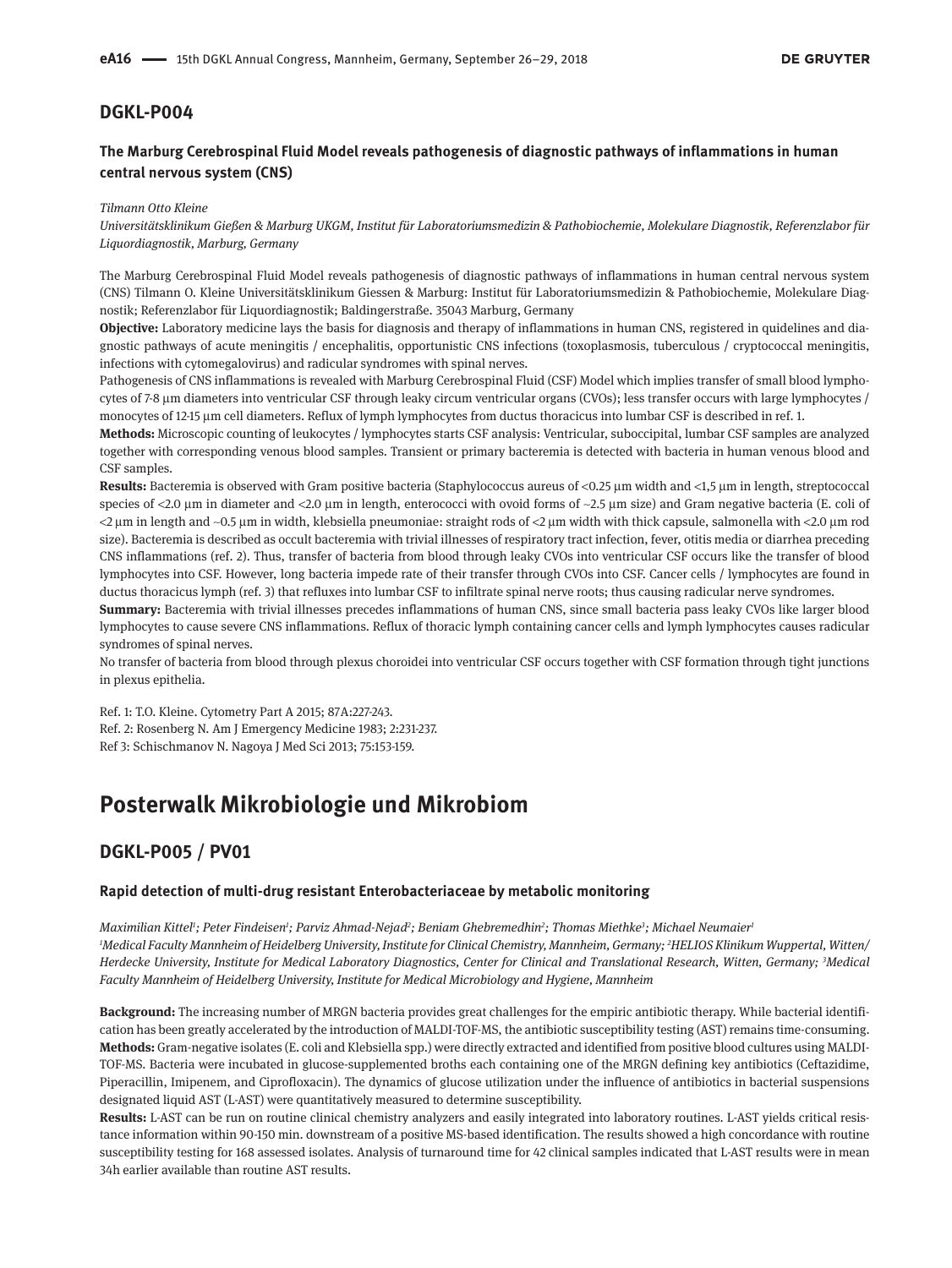**Conclusion:** As exemplified for E. coli and Klebsiella species, L-AST provides substantial acceleration of bacterial resistance testing following standard MALDI-TOF-MS identification. The assay is a simple and low-cost method that can be integrated into every clinical laboratory to allow for 24/7 AST. This approach could enable improved clinical decision-making of patients diagnosed with Gram-negative sepsis caused by E.coli or Klebsiella ssp.

### **DGKL-P006**

#### **Various Escherichia coli pathotypes adhere differentially to glycoprotein 2 of human, bovine and porcine origin**

#### *Christin Bartlitz1 ; Rafał Kolenda2 ; Jonas Noack3 ; Peter Schierack3*

*1 BTU Cottbus - Senftenberg, Senftenberg, Germany; 2 Wrocław University of Environmental and Life Sciences, Department of Biochemistry and Molecular Biology, Wrocław,; 3 BTU Cottbus - Senftenberg, Biotechnologie, Senftenberg*

**Background:** The glycoprotein 2 (GP2) is a membrane-anchored protein that is mainly expressed in the pancreas, as well as on cells in various mucous glands in the digestive, respiratory and genital tracts. GP2 takes part in binding of type 1 fimbriae (T1F)-positive bacteria. T1F are adhesive organelles of commensal and pathogenic bacteria such as E. coli, and its fimbrial tip protein FimH interacts with glycoproteins. This binding causes an immune response, including autoimmunity against GP2. According to several studies, GP2 is involved in inflammatory bowel diseases such as Crohn's disease and it was identified as an autoantigen of pancreatic antibodies.

**The question:** GP2 gene orthologs can be found among mammals. Depending on animal, various number of alternative splice variants of GP2 are expressed, for instance four isoforms have been found in human and two in pig and cattle. However, the binding of E. coli to GP2 of different mammal species has not yet been compared. Therefore our goal was to investigate this interaction.

**Material and methods:** First, human, porcine and bovine GP2 isoforms (for each two) were expressed with the baculovirus expression system. SF9 insect cells were infected with baculoviruses (containing the GP2 sequences) and then expressed the protein. GP2 isoforms were purified on gravity flow Ni-NTA resin columns and their purity was evaluated with silver staining. Next, GP2 assays with the purified GP2 were performed for the investigation of bacterial binding. In this study, 96-well plates were coated with GP2 and then incubated for 2 h with 60 commensal, 60 enteropathogenic (EPEC) and 60 enterotoxigenic E. coli (ETEC) of human, porcine and bovine origin. The bound E. coli were fixed with paraformaldehyde and stained with propidium iodide. Additionally, DAPI beads were added for focusing. The images were taken by the imaging system Aklides and the bacteria were count with the analysis software MaxiSlider.

**Results:** The SF9 insect cells were able to express large amounts of GP2. The purification process with Ni-NTA resin columns yielded wellpurified proteins. The results of the GP2 assay showed large differences in bacterial binding. However, we did not see single isolates or groups which specifically bound to a GP2 isoform. If an isolate was well bound to a GP2 isoform then it also bound others equally well. In contrast, we were able to observe differences in adhesion properties of tested pathotypes, for example porcine EPEC adhered best and porcine ETEC adhered worst to GP2. 43 isolates did not bind to any GP2 isoform.

**Conclusion:** The bacterial binding behaviour differs significantly among tested isolates. In future, it will be important to investigate other factors that can influence the binding behaviour of E. coli to GP2, for example the influence of FimH expression levels and single nucleotide polymorphism in FimH gene of E. coli on GP2 binding.

## **Posterwalk Mikrobiologie und Mikrobiom**

### **DGKL-P007**

### **Development of reference materials for methicillin-resistance in Staphylococcus aureus: feasibility, homogeneity and stability assessment**

#### *Beniam Ghebremedhin1 ; Parviz Ahmad-Nejad1*

*1 Helios University Clinic Wuppertal - Witten/Herdecke Univ., Centre for Clinical and Translational Research (CCTR), Institute for Med. Laboratory Diagnostics, Wuppertal, Germany*

**Background and Aim:** The world-wide spread of antimicrobial resistance (AMR) threatens the achievements of modern medicine, while new antimicrobial agents to treat infections due to resistant pathogens, e.g. methicillin-resistant Staphylococcus aureus (MRSA) are needed, the diagnostic tools required to guide their application are equally lacking. Thus, reference materials are key for accurate detection of antimicrobial resistance in S. aureus, especially in clinical settings. Reference materials are crucial to enforce legislation and to implement and safeguard reliable analysis and detection of methicillin resistance.

**Material and Methods:** The bacterial candidates for reference materials in this study were methicillin-susceptible S. aureus (MSSA), MRSA and methicillin-resistant S. epidermidis (MRSE). In the first approach, we prepared bacterial inocula of the respective colony-forming units (cfu) (1000 cfu MRSA, 100 cfu MRSA, mixture of 1000 cfu MSSA/100 cfu MRSE, and 100 cfu MRSE) directly from over-night culture and afterward these were freeze-dried and stored at 4 °C until homogeneity and stability assessment were performed. In a second approach, liquid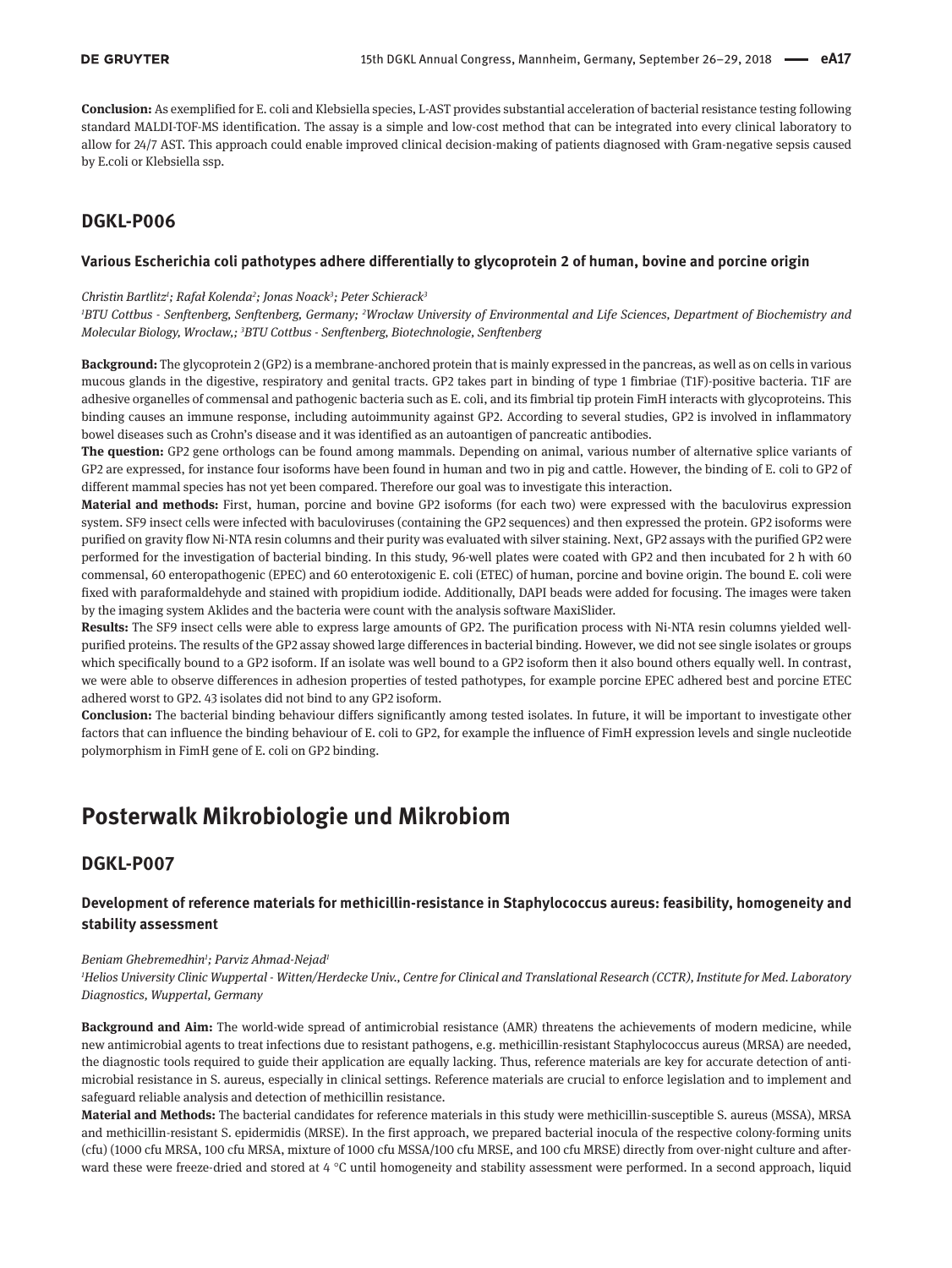Amies medium (1mL of ESwab™) was used for the sample production with the cfu counts as stated in the first approach. The freeze-dried samples in the first approach were reconstituted in broth medium prior to plating. For both experimental approaches, aliquots of the batches were plated on blood agar and the differential reading including cfu counting were performed after over-night incubation at 37 °C. Bacterial identification was performed by use of matrix-assisted laser desorption ionization/time of flight mass spectrometry (MALDI-TOF MS) (Bruker, Bremen, Germany) and methicillin susceptibility via Phoenix® automated testing system (BD, Heidelberg, Germany).

**Results:** The first approach with freeze-drying of bacterial colonies of different cfu did not reveal suitable processing due to the cfu loss in high-cfu (1000) as well in low-cfu (100) samples. In the second approach with AMIES medium, the feasibility study revealed a suitable workflow for all 4 samples. The distinction and cfu counting of the species in the sample with the mixture of 1000 cfu MSSA/100 cfu MRSE was achieved by use of liquid-based material.

**Conclusion:** The liquid Amies-based materials were shown to be sufficiently homogeneous, and storage at 4° C up to 5 weeks did not indicate remarkable cfu loss as compared to freeze-dried samples. In the second part of the project, the feasibility of liquid Amies-based samples will be analyzed by use of genomic methods, including digital PCR and will be included into the EQA panel.

## **Posterwalk Mikrobiologie und Mikrobiom**

### **DGKL-P008**

#### **Adhesion analysis of FISH stained bacteria using novel digital image platform**

*Mandy Sowa1 ; Jonas Noack1 ; Rico Hiemann1 ; Juliane Schiebel1 ; Jörg Weinreich1 ; Stefan Rödiger1 ; Dirk Roggenbuck2 ; Peter Schierack1 1 Brandenburgische Technische Universität Cottbus-Senftenberg, Multiparameterdiagnostik, Senftenberg, Germany; 2 GA Generic Assays GmbH, Autoimmundiagnostik, Dahlewitz, Germany*

**Introduction:** The adhesion of bacteria is a widespread phenomenon and a crucial step in infection and colonization of hosts. Bacterial adhesion to organic material like heart valves or non-organic material like prostheses causes high risk for chronic infections. In order to determine the presence of bacteria adhered to different materials, the determination of attached bacteria species is of high interest.

**Objectives:** Using automated digital image VideoScan technology, the aim was to develop a tool to recognize and count bacterial cells stained with fluorescence in situ hybridization (FISH). Thereby, infection-adhesion assays should be carried out to infect human tumour cell lines and further porcine tissue sections. We intended to apply different algorithms enabling the determination of cells within diverse sizes of bacterial colonies.

**Material & Methods:** Using specific mathematical tools, we developed a novel algorithm for the detailed analysis of bacterial cells adherent to mammalian cells (HEp-2) and porcine tissue sections. Infections of hosts were carried out using cell line infection-adhesion assay and novel tissue infection-adhesion assay technique. Specific eubacterial FISH probe (EUB338 Atto647N) and species specific E.coli probe (ECO453 Atto647N) were used to stain bacteria. DAPI staining was done for host analysis.

**Results:** Using infection-adhesion assays for cell lines and tissue sections we were able to infect hosts with EPEC and EAggEC. Thereby, novel software algorithm was used to count FISH stained bacteria even in colonies. Compared to standardized technologies like lysis assay or propidium iodide staining, the FISH analysis showed higher sensitivity for the determination of bacterial cells.

**Conclusion:** Automated digital image analysis of FISH stained bacteria is a promising alternative for time-consuming manual methods.

## **Posterwalk Mikrobiologie und Mikrobiom**

### **DGKL-P009**

### **Rapid phenotypic distinction between methicillin-susceptible and resistant Staphylococcus aureus by use of bioluminescence-based ATP assay**

#### Carla Freyth<sup>1</sup>; Parviz Ahmad-Nejad<sup>1</sup>; Beniam Ghebremedhin<sup>1</sup>

*1 Helios University Clinic Wuppertal - Witten/Herdecke Univ., Centre for Clinical and Translational Research (CCTR), Institute for Med. Laboratory Diagnostics, Wuppertal, Germany*

**Background and Aim:** Staphylococcus aureus causes a variety of suppurative and bloodstream infections. In addition, methicillin-resistant S. aureus (MRSA) is a growing threat worldwide. Early identification of MRSA involved in infection and initiation of adequate infection control measures are essential to limit MRSA spread. Moreover, the treatment of S. aureus bacteremia is challenging. Hence, rapid distinction between the methicillin-susceptible S. aureus (MSSA) and MRSA is crucial for selecting the appropriate therapy regimen since infections with MRSA are associated with increased mortality. Therefore, we developed a bioluminescence-based assay that enables to distinguish phenotypically MSSA from MRSA.

**Material and Methods:** The assay is based on a measurement of the bacterial concentration in a nutrient solution using bioluminescence to determine the ATP concentration produced by the bacteria. The assay was evaluated with S. aureus isolates from solid-culture medium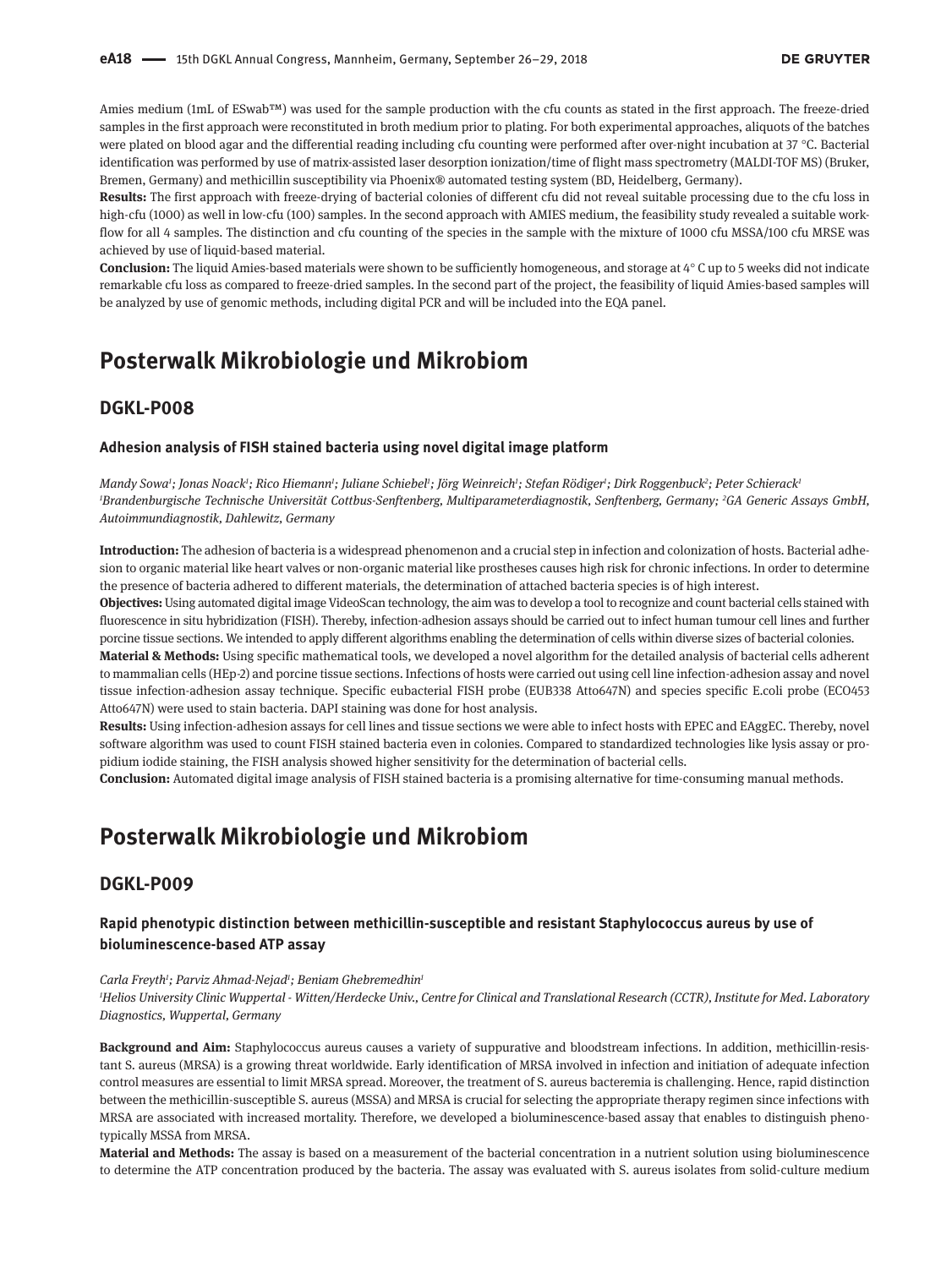$(n=298)$  as well as directly from positive blood culture vials  $(n=73)$ . Disc diffusion method, BD PhoenixTM automated susceptibility testing (Becton Dickinson, Heidelberg, Germany) and epsilometer test (Etest) were used as reference methods.

**Results:** This experimental distinction determines an unambiguous discrimination between methicillin-susceptible S. aureus (MSSA) and MRSA isolates. The sensitivity of the bioluminescence-based ATP assay was 97% for the analysis of solid-culture and blood culture S. aureus isolates whereas the specificity of the assay for culture media was 98%. The accuracy of this method was comparable to the reference methods. **Conclusion:** Commonly used methods for MRSA detection, such as the disk diffusion oxacillin agar screen test or broth microdilution, automated techniques and the chromogenic ID system take normally up to 24 hours until results are available. However, the bioluminescencebased ATP assay provides an easy-to-use, cost-effective and robust detection tool for methicillin resistance in 3.5 hours and is useful at clinical sites at which rapid discrimination of MRSA from MSSA is required. Future comprehensive studies should address the time-to-effectivetherapy by use of the ATP assay.

## **Posterwalk Metobolom/Lipidom/Proteom/Glykom**

### **DGKL-P010 / PV02**

### **Getting into depth: Integration of MS and NMR-based profiling with respect to thyroid function parameters**

*Thomas Lange1 ; Kathrin Budde1 ; Georg Homuth2 ; Gabi Kastenmüller3 ; Anna Artati4 ; Jan Krumsiek5 ; Henry Völzke6 ; Jerzy Adamski4 ; Astrid*  Petersmann<sup>1</sup>; Uwe Völker<sup>2</sup>; Matthias Nauck<sup>1</sup>; Nele Friedrich<sup>1</sup>; Maik Pietzner<sup>1</sup>

*1 Universitätsmedizin Greifswald, Institut für Klinische Chemie und Laboratoriumsmedizin, Greifswald, Germany; 2 Universitätsmedizin Greifswald, Interfaculty Institute for Genetics and Functional Genomics, Greifswald, Germany; 3 Helmholtz Zentrum München, Institute of Bioinformatics and Systems Biology, Neuherberg, Germany; 4 Helmholtz Zentrum München, Institute of Experimental Genetics, Neuherberg, Germany; 5 Helmholtz Zentrum München, ICB (Institute of Computational Biology), Neuherberg, Germany; 6 Universitätsmedizin Greifswald, Institute for Community Medicine, Greifswald, Germany*

**Objective:** Thyroid hormones are essential regulators of human metabolism. However, a systematic investigation of associated metabolic signatures in great detail is still lacking. To this end we set up a study integrating several state-of-the-art metabolomics approaches in an epidemiological setting to associate it with the most important surrogate markers of thyroid function, namely thyrotropin (TSH), free thyroxine (FT4) and free triiodothyronine (FT3).

**Methods:** Plasma and urine samples from 952 participants of the Study of Health in Pomerania were analysed using proton nuclear magnetic resonance spectroscopy (1H-NMR) and mass spectrometry (MS). Hormones were measured using immunoassays. Significant hormone – metabolite associations were identified using linear regression analyses while controlling for common confounders and incorporating a possible modifying effect of sex. Sexual dimorphic associations were further followed up using a random forest-based feature selection approach to identify possible causes.

**Results and Conclusion:** In total, FT4 was associated with 106 out of 613 plasma metabolites. Associations with urine metabolites were far less pronounced (12 out of 587). The plasma signature was highly enriched in lipid species (e.g., free fatty acids associated positively) and in particular inverse associations with phospholipids (measured by MS) nicely aligned with a consistent decrease of large LDL- as well as small HDL-particles (measured by 1H-NMR) which could be shown for the first time. The latter was unique to men whereas associations with several polyunsaturated and saturated fatty acids were seem in women only. The feature selection approach highlighted higher alcohol consumption in men and an adverse thyroid state as well as the menopause in women as putative mediating factors. Despite T3 being the metabolic active hormone, associations with FT3 were less apparent (55 plasma and 13 metabolites in urine) partially mirroring those observed with FT4 but strikingly inverting some association directions. No associations with TSH became apparent. In general, our observations confirmed the lipolytic and lipogenic effect of thyroid hormones even in the physiological range and revealed different phenotypic characteristics, e.g. lifestyle differences, as possible confounders for sex-specific findings.

### **DGKL-P011**

#### **Mass spectrometry based analytical quality assessment of serum and plasma specimens**

*Peter Findeisen1 ; Shruti Hemanna1 ; Romi Singh Maharjan1 ; Victor Costina1 ; Ralf Hofheinz2 ; Michael Neumaier1 1 Universitätsmedizin Mannheim, Institut für Klinische Chemie, Mannheim, Germany; 2 Universitätsmedizin Mannheim, Day Treatment Center (TTZ), Interdisciplinary Tumor Center Mannheim (ITM) & III Medical Clinic, Mannheim*

**Introduction:** In clinical research the pre-analytical phase is the most critical part of the total analytical process and inappropriate sample handling is a major thread for any biomarker discovery approach. Up to now, most quality assurance steps are related to standard operating procedures (SOPs) and the documentation of critical steps ranging from sample collection to processing and storage. The aim of this study was to identify quality control markers (QCMs) for direct assessment of sample quality (DASQ) of human liquid samples.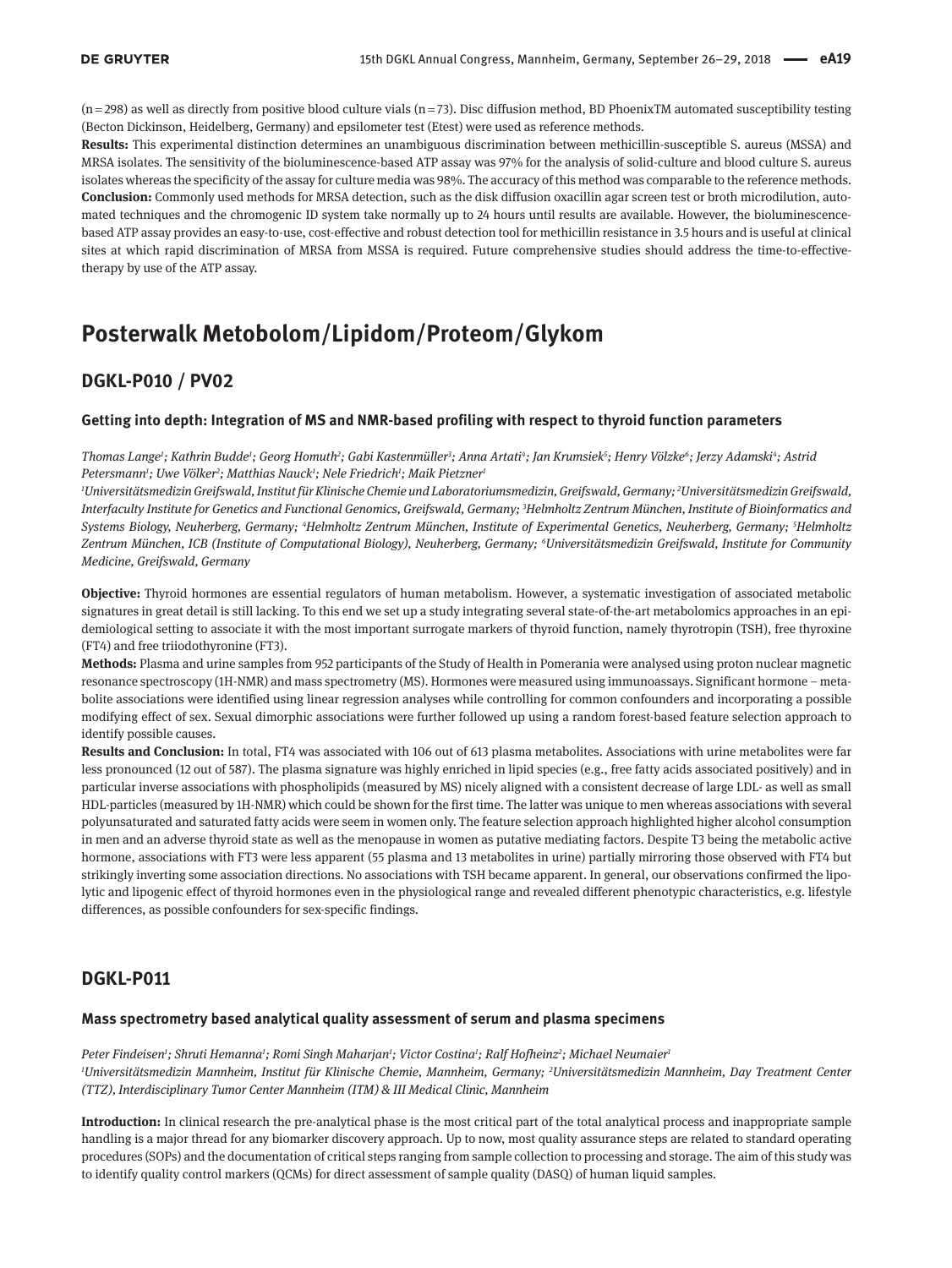**Materials and Methods:** Serum and plasma specimens of healthy volunteers and patients were spiked with two synthetic reporter peptides (RPs) and aged under controlled conditions for up to 24 hours. The proteolytic fragments were monitored at various time points (1h, 4h, 8h, 24h) by mass spectrometry (MALDI-TOF MS). The time dependent decay pattern of endogenous and exogenous peptides was used for supervised classification of samples according to their respective preanalytical quality and accuracy was determined by an independent cross validation. **Results:** Serum and plasma specimens have a genuine proteolytic activity that leads to a time dependent decay of peptidic QCMs. For serum and plasma six and one endogenous peptidic QCMs could be identified respectively. These were complemented with exogenous QCMs (n = 10 and 11 for serum and plasma) that were derived from two synthetic reporter peptides. The classification accuracy for fresh specimens (1h) was 96% and 99% for serum and plasma specimens respectively, when endo- and exogenous QCMs were used for the calculations. However, classification of older specimens was more difficult and overall classification accuracy decreased to 79%. Furthermore, the use of endogenous QCMs alone was clearly inferior when compared to the combination of endo- and exogenous QCMs.

**Conclusion:** MALDI-TOF MS is a simple and robust method that can be used for DASQ of serum and plasma specimens in a high throughput manner. We propose DASQ as a fast and simple step that can be included in multicentric large-scale projects to ensure the homogeneity of sample quality.

### **DGKL-P012**

### **NT-proBNP beyond cardiovascular dysfunction: metabolomic profiling implicates adiponectin as mediator of a favorable lipoprotein profile associated with NT-proBNP**

Annette Masuch'; Maik Pietzner'; Martin Bahls<sup>2</sup>; Kathrin Budde'; Gabi Kastenmüller<sup>3</sup>; Stephanie Zylla'; Anna Artati<sup>4</sup>; Jerzy Adamski<sup>4</sup>; Henry *Völzke5 ; Marcus Dörr2 ; Stephan Felix2 ; Matthias Nauck1 ; Nele Friedrich1*

*1 Universitätsmedizin Greifswald, Institut für Klinische Chemie und Laboratoriumsmedizin, Greifswald, Germany; 2 Universitätsmedizin Greifswald,*  Innere Medizin B, Greifswald,'Germany; <sup>3</sup>Helmholtz Zentrum München, Institut für Bioinformatik und Systembiologie, Neuherberg,Germany; *4 Helmholtz Zentrum München, Institut für experimentelle Genetik, Neuherberg,Germany; 5 Universitätsmedizin Greifswald, Institut für Community Medicine, Greifswald,Germany*

**BACKGROUND:** The N-terminal fragment of the prohormone of brain natriuretic peptide (NT-proBNP) is an important biomarker for the diagnosis of heart failure. This biologically inactive fragment is a valuable proxy for BNP as both molecules are released in equimolar concentrations from the heart. BNP is a key player in cardiovascular homeostasis inducing vasodilation and diuresis/natriuresis, and is also implicated in adipose tissue function and development. Within the pathologic setting of HF (NT-pro)BNP is typically elevated in response to increased intracardiac pressure and/or reduced cardiac output reflecting the attempt of the body to restore homeostasis.

**OBJECTIVE:** To explore a putative role of NT-proBNP beyond the characterization of cardiovascular dysfunction an untargeted metabolomics approach was used to investigate metabolites in plasma and urine associated with NT-proBNP measurements.

**METHODS:** For 872 subjects without self-reported diabetes from the population-based Study of Health in Pomerania (SHIP)-TREND with available NT-proBNP measurements comprehensive metabolomics data for plasma and urine samples were obtained by means of 1H-NMR spectroscopy and mass spectrometry. Linear regression models were performed to assess the associations between serum concentrations of NT-proBNP and the metabolites/lipoprotein particles measured in plasma or urine. The independent cohort SHIP-2 was used as replication cohort with 1420 subjects. **RESULTS:** Serum concentrations of NT-proBNP showed solely significant inverse associations with seven plasma metabolites. A total of 39 urine metabolites showed significant associations with NT-proBNP. One signature comprised amino acid species including C-mannosyltryptophan and branched-chain amino acids. Inverse associations were observed for urinary levels of i.a. 11-ketoetiocholanolone glucuronide and 1-methylxanthine, while positive associations with serum NT-proBNP comprised neopterin, pseudouridine, adenosine, phosphate and others. An increase in serum NT-proBNP was associated with a benefical lipoprotein profile, including a decrease in VLDL, IDL and LDL-particles along with an increase in large HDL particles. These findings were replicated in a second independent cohort (SHIP-2). Mediation analyses revealed adiponectin as mediating factor for the association of NT-proBNP with the favorable lipoprotein profile.

**CONCLUSION:** As HF patients were almost absent in the present study population, the majority of the associations seen with NT-proBNP may be interpreted as attributable to the vasodilatory and the diuretic action of BNP signaling. Notably, our data suggest elevated NT-proBNP concentrations being more favorable in terms of lipoprotein status in mainly cardiac healthy individuals and hence might even exert indirect cardio-protective effects through adiponectin signaling.

### **DGKL-P013**

#### **Targeted Metabolomics Identify Elevated Serotonin Levels in Carriers of a TCF7L2 Diabetes-Risk Allele**

*Andreas Leiherer1 ; Axel Muendlein2 ; Christoph H. Saely3 ; Peter Fraunberger1 ; Heinz Drexel2*

*1 MZL, Medizinisches Zentrallabor Feldkirch, Feldkirch, Austria;*

*2 VIVIT, (Vorarlberg Institute for Vascular Investigation and Treatment), Dornbirn,Austria; 3 LKH Feldkirch, Department of Medicine and Cardiology,, Feldkirch, Austria*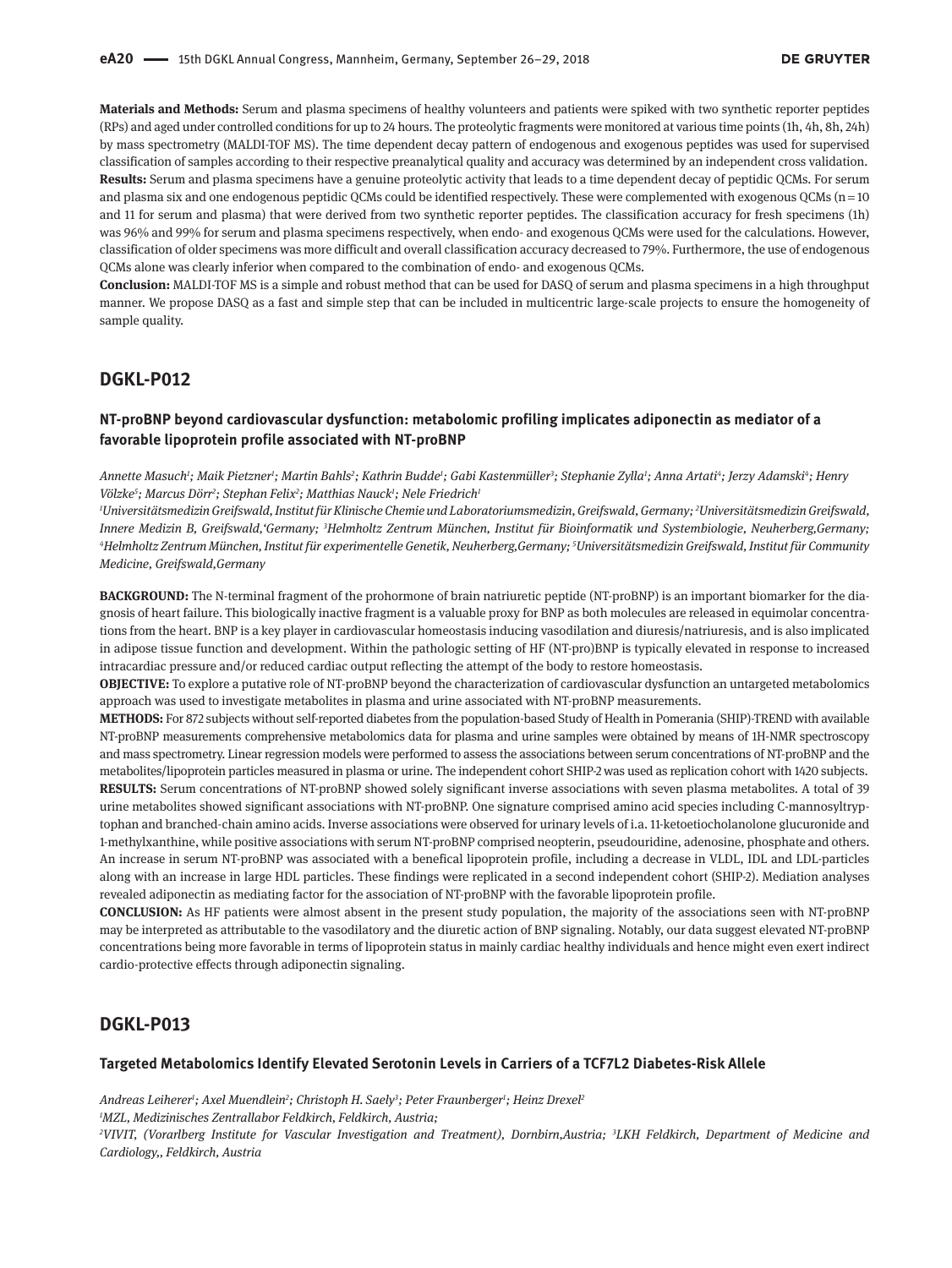**Background:** The Transcription Factor 7-like 2 (TCF7-L2) is part of the Wnt signaling pathway. Its polymorphism rs7903146 is known to be associated with a risk for metabolic diseases, primarily diabetes mellitus, whereas the molecular mechanisms explaining how TCF7L2 impacts metabolism have remained unsolved.

**Methods:** We evaluated the metabolic profile of a total of 394 angiopraphied patients with respect to their rs7903146 genotype (C/T) using targeted metabolomics in a discovery ( $n = 154$ ) and a validation ( $n = 240$ ) study.

**Results:** We have identified serotonin as the top metabolite being increased in carriers of the risk allele (T) in both studies. For all 394 patients fold change was 44.6% (p = 2.06 e-5). In addition we also found an increase in glycerophospholipids. Serotonin was significantly associated with the rs7903146 genotype after full adjustment including diabetes and the further top ranked metabolites.

In a larger cohort of 1660 similar patients, we found that risky allele carriers had a significantly higher fasting glucose (116 vs. 109 mg/dl, p = 0.007), post-challenge glucose (147 vs. 135 mg/dl, p = 0.036), HbA1c (6.2 vs. 6.0 %, p  <  0.001), and prevalence of T2DM (30.8 vs. 25.8 %, p = 0.022) than patients without the risky allele. Apart from rs7903146, analyzing the whole gene, we found that 9 out of 19 unlinked SNPs in TCF7L2 were significantly associated with serotonin as well.

**Conclusion:** In conclusion, this study identifies a significant association between elevated serotonin concentrations and the diabetes risk allele of a TCF7L2 polymorphism. Recently, Wnt-signalling has been suggested to be involved in serotonin expression and serotonin has been shown (i) to regulate glucose homeostasis, (ii) to increase the risk of diabetes, and (iii) to be elevated in diabetic subjects. Together, these new findings suggest that serotonin may be, at least in part, involved in the impact of Wnt/TCF7L2-signalling on metabolic homeostasis and diabetes.

## **Posterwalk Metobolom/Lipidom/Proteom/Glykom**

### **DGKL-P014**

#### **Postprandial plasma choline metabolites respond differently after glucose and fat tolerance tests in healthy subjects**

*Juergen Geisel1 ; Astrid Knell1 ; Hussain Awwad1 ; Ulrich Hübner1 ; Rima Obeid1 1 Universitätsklinikum des Saarlandes, Klinische Chemie, Homburg, Germany*

**Background:** Plasma choline shows associations with plasma glucose and lipids. We studied changes of choline metabolites after oral glucose tolerance test (OGTT) and after oral fat tolerance test (OFTT). Methods: Healthy subjects ( $n = 18$ , mean age = 54.3 yrs; BMI = 26.8 kg/m2) underwent 2 tests within 1 week. First, OFTT (= 250 g cream drink containing 80 g fat) was applied and blood samples were collected prior to and 4 hours after OFTT. Seven days later, 75 g glucose was applied and blood was collected prior to and 2 hours after OGTT. Plasma concentrations of choline, betaine, trimethylamine N-oxide (TMAO), dimethylglycine, S-adenosylmethionine (SAM), lipids and glucose were measured. Results: After OFTT, plasma choline declined (mean from 9.2 to 10.6  $\mu$ mol/L; p = 0.004), betaine declined (33.4 to 31.7  $\mu$ mol/L; p  =  0.003), TMAO tended to increase (4.1 to 5.6 μmol/L; p  =  0.105), glucose declined (5.39 to 4.98 mmol/L; p  <  0.001), and triglycerides increased (1.27 to 2.53 mmol/L; p  <  0.001). All other markers remained unchanged after OFTT. After OGTT, plasma choline increased (10.1 to 11.1 μmol/L; p < 0.001), TMAO declined (4.0 to 3.5 μmol/L; p = 0.029), dimethylglycine declined (2.0 to 1.7 μmol/L; p = 0.005), SAM declined (103 to 96 nmol/L;  $p = 0.041$ , but betaine, glucose, and SAM remained unchanged. Concentrations of all metabolites measured before applying the 2 tests did not differ within 1 week. Conclusion: OGTT reduced the production of methyl groups and lowered plasma TMAO in healthy individuals. Whereas, OFTT caused a diverse response of plasma TMAO that is not explained by changes in other choline metabolites.

### **DGKL-P015**

### **Simple and sensitive detection of TTR-mutations in serum specimens by liquid chromatography / mass spectrometry (LC-MS/MS)**

*Peter Findeisen1 ; Victor Costina1 ; Michael Neumaier1 1 Universitätsmedizin Mannheim, Institut für Klinische Chemie, Mannheim, Germany*

**Introduction:** Transthyretin (TTR) is a low molecular weight (127 aa) medium abundant plasma protein of homotetrameric structure. It is involved in thyroid hormone transport as well as in retinol binding. Point mutations in this protein are known to be associated with the formation of amyloid deposits causing e.g. heart failure or neurological disorders. This TTR amyloidosis is an autosomic dominant disease and phenotypic manifestation is mainly related associated to the location of mutations and respective aminoacid-substitutions. Due to the variability of symptoms, the time to diagnosis might take up to several years. However, therapeutic options are available and the prognosis of TTR amyloidosis can be improved by their timely initiation. Accordingly, a sensitive and specific screening assay is desirable for this rare disease. **Materials and Methods:** We have developed a LC-MS/MS (liquid chromatography / tandem mass spectrometry) based method that has been validated on more than 100 samples. Immunoprecipitation of TTR was performed prior to proteolytic digestion with trypsin and Arg-C. Patients were diagnosed by molecular sequencing methods in parallel.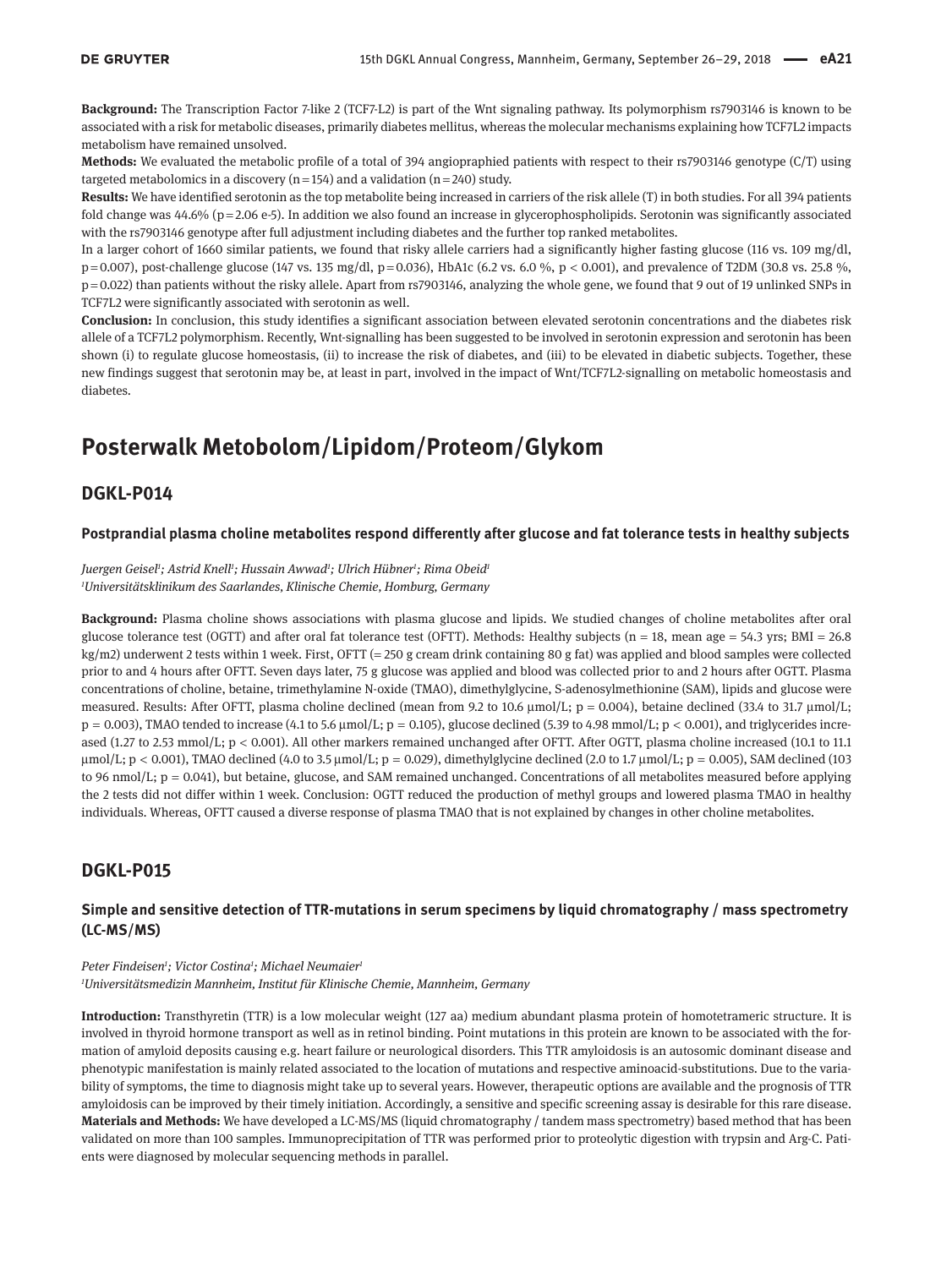**Results:** The workflow showed very high protein sequencing coverage of up to 100 %. Mutations such as Val30Met, Ile107Val, Glu54Gln and Gly6Ser were securely detected. The comparison of results with nucleic acid sequencing showed concordance in any case.

**Conclusion:** Mass spectrometry based protein sequencing has evolved as new technology that offers high resolution, adequate throughput and low cost for sensitive identification of TTR mutations in minimum amount of serum specimens.

## **Posterwalk Molekulare Diagnostik**

### **DGKL-P016 /PV03**

#### **Cell-free DNA as non-invasive biomarker of cardiac allograft rejection**

*Franziska Knüttgen1 ; Julia Beck2 ; Lena Reinhard3 ; Armin Zittermann⁴; Michael Oellerich3 ; Uwe Schulz4 ; Uwe Fuchs4 ; Cornelius Knabbe1 ; Tobias Flieder1 ; Katharina von Bargen1 ; Ekkehard Schütz2 ; Jan Gummert4 ; Ingvild Birschmann1*

*1 Herz- und Diabeteszentrum Nordrhein-Westfalen, Universitätsklinik der Ruhr-Universität Bochum, Institut für Laboratoriums- und Transfusionsmedizin, Bad Oeynhausen, Germany; 2 Chronix biomedical, Chronix biomedical, Göttingen, Germany; 3 Dept. Clinical Pharmacology University Medical Center, Dept. Clinical Pharmacology University Medical Center, Göttingen, Germany; ⁴Herz- und Diabeteszentrum NRW, Universitätsklinik der Ruhr-Universität Bochum, Klinik für Thorax- und Kardiovaskularchirurgie, Bad Oeynhausen, Germany*

**Objective**: Currently, the only valid method for the diagnosis of allograft rejection after heart transplantation (HTx) is the invasive myocardial biopsy. Since this diagnostic is still associated with a number of problems, the search for a valid non-invasive biomarker is of central interest. We investigated the potential of circulating graft-derived cell free DNA (GcfDNA) as such a non-invasive biomarker in a cohort of cardiac transplant recipients.

**Methods:** Plasma samples from a total of 87 cardiac transplant recipients were analyzed by a droplet digital PCR method in order to determine the GcfDNA percentages. A previously defined set of over 40 single nucleotide polymorphisms was used to distinguish donor and recipient cfDNA. From this set 4 – 5 informative assays per donor-recipient pair were selected to quantify GcfDNA as previously described (Beck et al, CLin Chem 2013). The determined GcfDNA values were then correlated with the occurrence of rejections. The diagnosis of rejections was based on clinical parameters and a biopsy-based grading system.

**Results:** The average course of GcfDNA for the first postoperative year was presented from a total of 780 samples. It became apparent that the values of GcfDNA in the first hours and days after HTx due to ischemia/reperfusion damage have been significantly increased. Within the first 10 postoperative days, the median of the GcfDNA decreases below the cutoff of 0.345%. Samples obtained after the first 10 days after HTx could be used to assess the association between GcfDNA values and cardiac rejection. For this purpose, the samples were divided into groups according to defined criteria: 'stable phase', 'ISHLT 0R', 'ISHLT 1R', 'ISHLT 2R', 'clinical suspicion' and samples collected '9 - 30 days before rejection'. Samples in groups 'ISHLT 1R' and 'ISHLT 2R' show significantly higher GcfDNA values than samples of 'stable phase' (P  <  0.001–0.0001). Highest GcfDNA values were obtained in samples collected during biopsy proven rejection grade 2R. The samples of the groups 'clinical suspicion' and '9 – 30 days before rejection' also show significantly higher values than the 'stable phase' (P  <  0.0001). The influence of invasive biopsies on the GcfDNA (samples taken within 12 hours after biopsy) was also investigated. It was found that only biopsy sampling, regardless of the result of the biopsy, caused a significant increase (P  <  0.0001) in the proportion of GcfDNA compared to the samples of the 'stable phase'. **Conclusion:** To further improve the sensitivity and specificity of the method, it will be necessary to examine the various effects of the preanalytics more closely. Nevertheless, GcfDNA values correlate highly significant with cardiac rejection. In addition, samples collected '9 – 30 days before biopsy proven rejection' show significantly higher GcfDNA values than those of the 'stable phase'. This indicates the potential of GcfDNA as a non-invasive early rejection and graft damage marker in HTx.

### **DGKL-P017**

#### **A simple and non-invasive assay for Characterization of aberrant mRNA-Splicing by NMD inhibition**

*Friederike Häuser1 ; Gesa Werner1 ; Karl Lackner1 ; Heidi Rossmann1*

*1 Universitätsmedizin Mainz, Institut für Klinische Chemie und Laboratoriumsmedizin, Mainz, Germany*

**Background:** The precise identification and characterization of genetic variants in monogenic diseases has a wide influence on diagnosis and therapy. About 10 % of pathogenic variants are splicing variants. Due to the complex mechanism of splice regulation it is difficult to predict the effects of variants on mRNA splicing. Possible consequences are exon skipping, intron retention, generation of novel splice sites, or the utilization of a cryptic splice site. Common consequences are a frame-shift and the generation of premature termination codon. This leads to RNA degradation via the nonsense mediated decay (NMD) pathway. Usually NMD testing is performed in patient's skin fibroblasts which are obtained by skin biopsy. We developed an approach in order to characterize novel splicing mutations in a simple and non-invasive manner, which is also applicable to patients of other medical centres.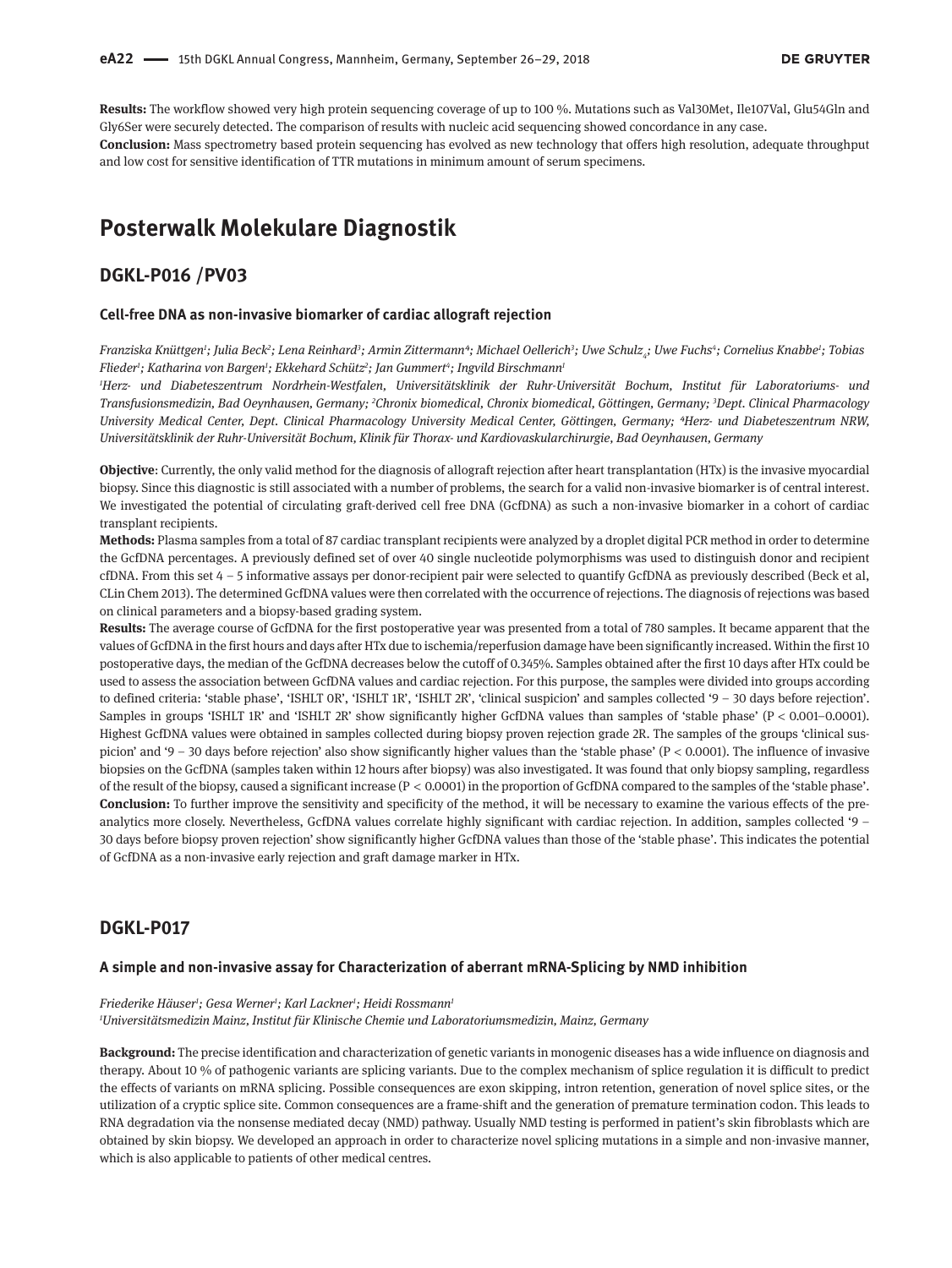**Material and method:** Blood samples (NH4 +  heparin) from healthy probands were stored at different conditions for up to one week in order to test the viability of the blood cells and their suitability for downstream assays after a long-distance sample transport. Isolated blood lymphocytes from healthy probands were cultured in standard leucocyte medium supplemented with different concentrations of NMD inhibitors for 6, 16 and 24 h. We used NMD inhibitors for in vitro use only (inhibition of translation) as well as potential drugs for a therapeutic intervention. The cells were harvested and RNA was isolated. Success of NMD inhibition was quantified by qPCR.

**Results:** Transport or storage of blood samples for subsequent NMD assay is possible for up to three days. Compared to the non-stimulated lymphocyte controls, nonsense mediated RNA decay is inhibited in an optimal way by anisomycin stimulation for 6 h. However, the incubation of lymphocytes with further agents (as non-translation inhibiting NMD inhibitors) is also successful. The assay has already been applied in order to characterize splice site mutations in patients with lysosomal storage disease.

**Discussion:** RNA analysis in lymphocytes with and without NMD inhibition is a simple method for analysing splice defects in all monogenic disorders with expression of the disease causing gene in lymphocytes. A further advantage for the patient is the use of blood cells instead of fibroblasts, because a skin biopsy can be avoided and analysis times are reduced. Successful inhibition of NMD in vitro might help to predict which patients can profit from a therapeutic intervention with NMD inhibitors. Even expression of a partial protein with low or no activity reduces the risk for the patient to develop antibodies interfering with enzyme/protein replacement therapy.

### **DGKL-P018**

#### **First insights into the senescence associated secretory phenotype and its possible role in Pseudoxanthoma elasticum**

Janina Tiemann'; Thomas Wagner'; Thanh-Diep Ly<sup>ı</sup>; Bettina Ibold'; Olivier Vanakker<sup>2</sup>; Isabel Faust'; Cornelius Knabbe'; Doris Hendig<sup>.</sup> *1 Herz- und Diabeteszentrum NRW, Universitätsklinik der Ruhr-Universität Bochum, Institut für Laboratoriums- und Transfusionsmedizin, 32545 Bad Oeynhausen, Germany, Institut für Laboratoriums- und Transfusionsmedizin, Bad Oeynhausen, Germany; 2 Center for Medical Genetics, Ghent University Hospital, 9000 Ghent, Belgium, Center for Medical Genetics, Ghent, Belgium*

**Background:** Aging is defined as a progressive decline of physiological function and integrity. The molecular processes underlying it are very heterogenic and not fully understood. Studies on rare progeria syndromes, which display an accelerated progression of physiological aging (e.g. Hutchinson-Gilford-progeria syndrome), can help to get a better understanding. Pseudoxanthoma elasticum (PXE) which is mainly caused by mutations in the ATP-binding cassette sub-family C member 6 (ABCC6) gene shares some molecular characteristics with such premature aging diseases. A better insight into those processes could be beneficial for the understanding of PXE pathogenesis as well as for the progression of healthy physiological aging. Thus, the aim of this study was to examine aging biomarkers in sera and dermal fibroblasts of PXE patients and appropriate healthy controls.

**Methods:** Normal human dermal fibroblasts (NHDF)  $(n=3)$  and fibroblast from PXE patients  $(n=3)$  were seeded with a density of 177 cells/ mm2 . The medium was changed after 24h. The measurement of the ß-galactosidase activity as a marker for cellular senescence was conducted 72h after initial medium change. Activity was evaluated by measurement of fluorescence. Evaluation of mRNA expression was performed by quantitative polymerase chain reaction 21d after initial medium change. During the 21d of cultivation, medium was refreshed every 3 to 4 days. We measured the mRNA expression of growth differentiation factor 11 (GDF11) and interleukin 6 (IL6) as marker for aging and a senescence associated secretory phenotype (SASP). GDF11, eotaxin and IL6 were quantified by immunoassays in cell culture supernatants and serum from PXE patients ( $n=45$ ) and age/sex-adjusted healthy controls ( $n=45$ ).

**Results:** We examined a significant increase in ß-galactosidase activity of fibroblasts from PXE patients compared to NHDF. Furthermore, we observed a 9-fold increase in IL6 and a 0.3-fold decrease of GDF11 mRNA expression in fibroblasts from PXE patients. Preliminary data showed increased IL6 protein concentrations in supernatants of PXE fibroblasts. GDF11 plasma levels were decreased in older healthy controls (  >  45 years) compared to young healthy controls (  <  45 years) as well as in PXE patients compared to the appropriate healthy controls although the difference did not reach statistical significance. Plasma levels of eotaxin showed a 1.5-fold increase with age in PXE patients as well as in healthy controls. However, no statistical different concentrations were detected between PXE patients and healthy controls.

**Conclusion:** Our data indicate that PXE pathogenesis goes along with molecular characteristics of premature aging. In this context, potential chronic inflammatory processes due to an increase of senescent cells and the development of a SASP in ABCC6 deficient dermal fibroblasts may contribute to the progression of the disease.

### **DGKL-P019**

### **A compound heterozygous XYLT1 deletion in dermal fibroblasts of a patient with short limb skeletal dysplasia leads to abnormal myofibroblast characteristics**

*Bastian Fischer1 ; Thanh-Diep Ly1 ; Joachim Kuhn1 ; Doris Hendig1 ; Cornelius Knabbe1 ; Isabel Faust1 1 Herz- und Diabeteszentrum Nordrhein-Westfalen, ILTM, Bad Oeynhausen, Germany*

**Background:** Xylosyltransferases (XT), of which two human isoforms exist, catalyze the rate-limiting step during the proteoglycan (PG) biosynthesis. PG are major components of the extracellular matrix (ECM) and play a key role in different processes, as for instance development.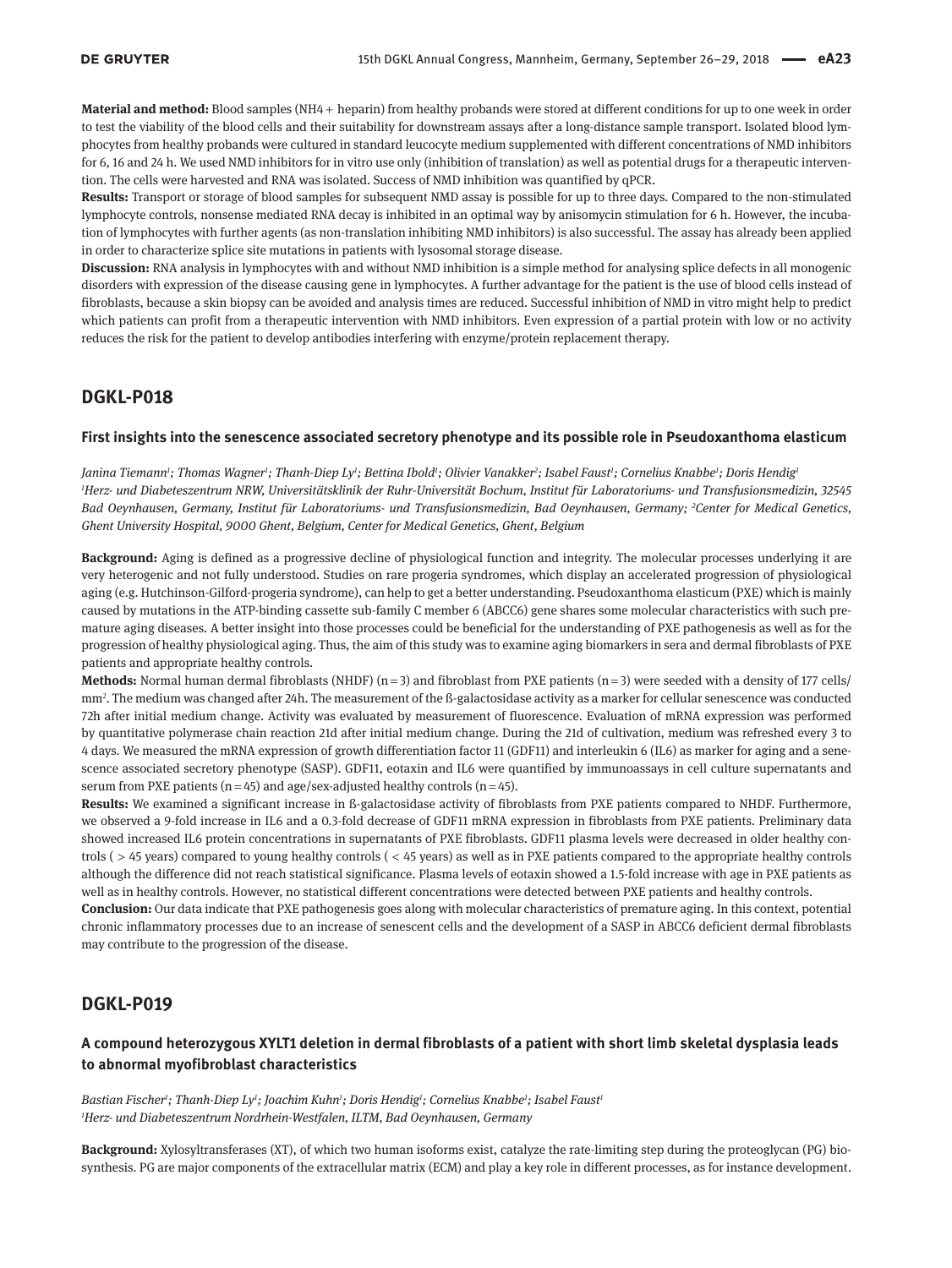Fibroblasts play an essential role with regard to the remodelling of the ECM. The cytokine transforming growth factor beta 1 (TGF-β1) induces the differentiation of fibroblasts into myofibroblasts, which have an impact on the wound healing process and the remodelling of the ECM as well. Deletion mutations in XYLT1 are associated with different diseases, as for example Desbuquois skeletal dysplasia (DBSD). In contrast, an elevated XT-activity leads to an accumulation of PG within the ECM and thus to fibrosis. Consequently, an enhanced myofibroblast differentiation takes place. In our study, we analysed fibroblasts of a young patient with neonatal short limb skeletal dysplasia, which is a special type of DBSD. A genetic profiling previously revealed a compound heterozygous XYLT1 deletion in this patient. We were interested in the question, if such a deletion leads to differences in myofibroblast differentiation and mRNA expression of ECM-associated targets.Methods: Dermal fibroblasts of healthy controls  $(n=2)$  and dermal fibroblasts of the patient were harvested, total RNA was isolated and gene expression levels of different ECM-associated targets were determined by quantitative realtime-PCR. For the wound healing assay, an artificial gap was created on a confluent cell monolayer. Migration of the fibroblasts towards this scratch was observed hourly by live cell monitoring. To compare the contractility of control and patient fibroblasts, cells were seeded on a collagen type 1 gel. After adhesion, cells were treated with TGF-β1 and the gel was photographed at different points in time. To determine the contractility, the gel area was quantified using ImageJ. The XT activity in cell culture supernatants was measured in a radiochemical assay. Results: Compared to controls, determined gene expression levels of the ECM-associated targets XYLT1, ACAN, COL1A1 and ACTA2 were all highly significant decreased in patient-fibroblasts. As opposed to this, the TGF-β 1 expression level was elevated in the patient-fibroblasts. Extracellular XT-activity was highly significant diminished in the supernatant of the patient cells. Patient fibroblasts showed a decreased contractility compared to control cells after TGF-β1 induction, but no significant differences in wound healing properties.Conclusion: Due to possible pathological changes, fibroblasts of our patient with a compound heterozygous XYLT1 deletion show, in comparison to control fibroblasts, diminished contractility and XT-activity as well as abnormal mRNA expression levels of different ECM-associated genes. Our data show for the first time, that a compound heterozygous XYLT1 deletion results in abnormal myofibroblast characteristics.

### **DGKL-P020**

#### **Validation of an extraction method for microplastics from human materials**

*Adrian Monteleone; Andreas Fath; Folker Wenzel*

*Hochschule Furtwangen, Medical and Life Sciences, Villingen Schwenningen,*

**Introduction:** Since the beginning of industrial production in 1950, plastic production has continued to grow strongly worldwide and is now at 322 million tonnes in the year 2015. From these very high production volumes ever larger quantities are found in the environment. There the plastics degradate to microplasticity and spread ubiquitously in the world. The present work deals with the possible uptake of microplastic particles in human organisms. For the detection of these plastic particles, an extraction method was developed and validated.

Materials and Methods: Biological materials consist of human blood (healthy volunteers,  $n = 7$ ) and different tissues of pigs and cattles. Various lysis solutions were tested for degradation efficiency of biological material and for effects on the plastics. The mass loss, surfaces and structure variations as well as the physicochemical spectrum of the material were observed after treatment by atomic force (AFM) and electron microscopy (EM) and Fourier transform infrared spectrometry (FTIR).

**Results:** The different plastic types as polyamide (PA), polycarbonate (PC), polyethylene (PE), polypropylene (PP), polystyrene (PS) and polyvinyl chloride (PVC) could be clearly differentiated and identified by FTIR. Regarding the surface control, especially PVC showed detectable alterations: After extraction an irregular surface structure caused by protuberances or bubbles could be observed. However, instead of these alterations an equivalent count of plastic particles was found in correlation to the applied plastic amount (recovery rate overall was  $99,49 \pm$ 0,59%).

**Conclusion:** The applied method can be used for plastic extractions from human or animal tissues without remarkable effects on the plastics.

### **DGKL-P021**

#### **Molecular pathologic examinations for small scale laboratories**

*Anja Meyer1 ; Peter Stömmer2*

'Pathologie Augsburg Hermannstr., Molekularpathologie, Augsburg, Germany; <sup>2</sup>Pathologie Augsburg Hermanstr., Pathologie, Augsburg, Germany

**Background:** The fast development of molecular biological methods in pathology offers numerous opportunities for an increase in diagnostic precision especially in the pathology of tumors and infections. But new methods like NGS also provide new problems in handling these technically sophisticated methods as well as their analysis and interpretation. To finally come to significant results of high quality, it is necessary to analyze the generated data by qualified personnel, which is often not available in each pathological lab.

**Methods:** Here we present two different molecular diagnostics methods which offer fast and easy access to clinical molecular diagnostic information: The fully automated, real-time PCR based system Idylla (Biocartis) and non-automated assays using conventional PCR followed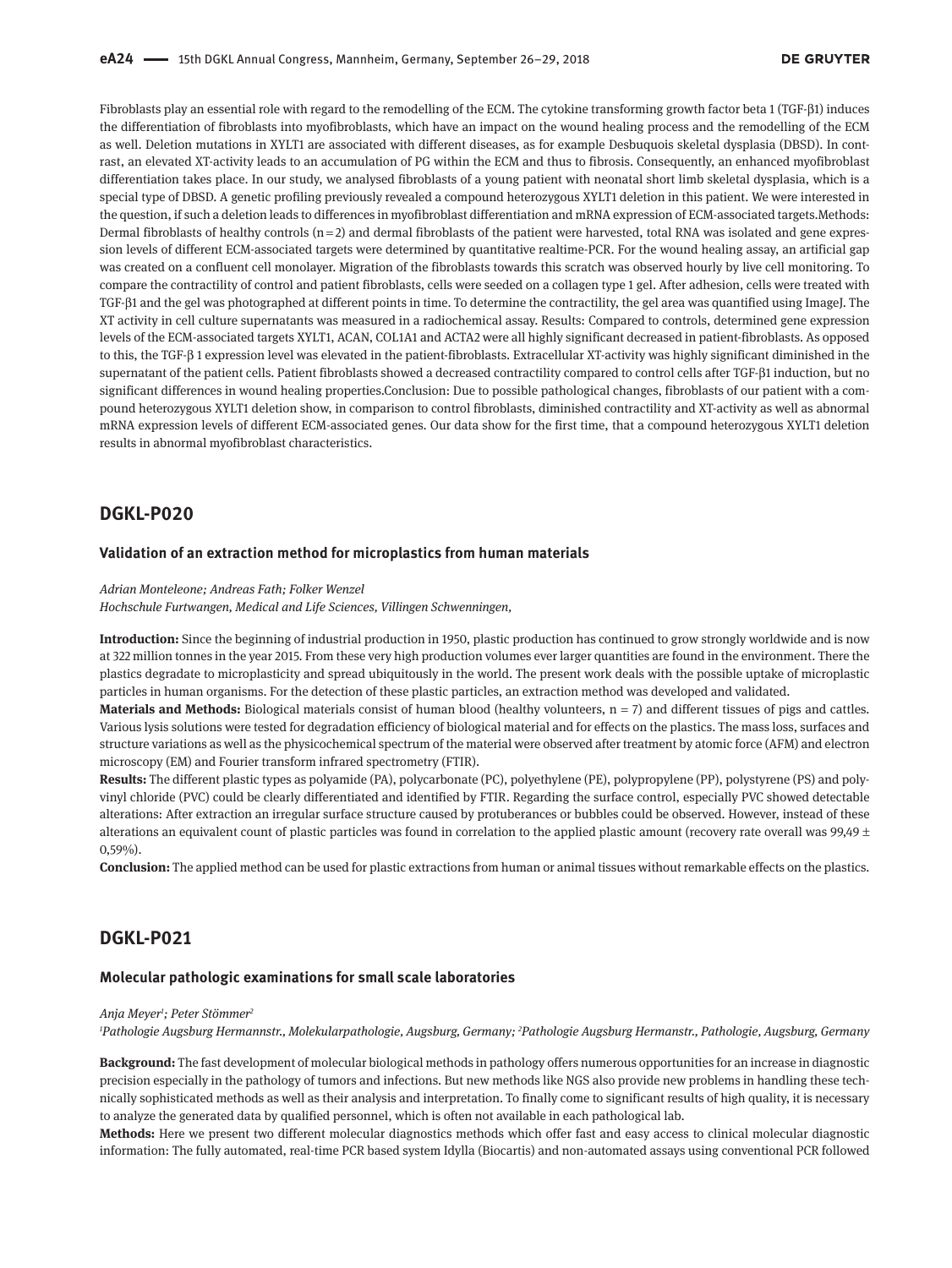by a strip assay for reverse hybridization (GenID). Both systems enable clinical laboratories to perform a broad range of applications in oncology, infectious diseases and beyond.

**Results:** Both methods produce reliable results for the detection of clinical relevant mutations from tumor samples in FFPE for the KRAS- (Exons 2 codon 12/13, 3 codon 59/61, 4 codon 117/146) and BRAF-Gene (Exon 15, Codon 600-601). Furthermore we obtain significant results for the detection of HPV-DNA from vaginal brushings and FFPE samples (GenID). Finally our ability to generate significant testing was proofed by interlaboratory comparison and our lab was accredited by DAKKS for DIN EN ISO/IEC 17020:2012.

**Conclusion:** There are techniques available which also enable small-sized pathology labs for offering molecular pathologic examinations. Once established, these techniques can be carried out without the need for specialized personnel even in an accredited mode.

### **DGKL-P022**

### **Regulation of Xylosyltransferase I Expression by Activin A in Human Skin Fibroblasts: Signaling Pathway and Inhibition of Xylosyltransferase I Activity as new Approach for the Treatment of Dermal Fibrosis?**

*Thanh-Diep Ly; Ricarda Plümers; Bastian Fischer; Doris Hendig; Joachim Kuhn; Cornelius Knabbe; Isabel Faust Institut für Laboratoriums- und Transfusionsmedizin, Herz- und Diabeteszentrum Nordrhein-Westfalen, Universitätsklink der Ruhr-Universität Bochum, Bad Oeynhausen, Germany, Institut für Laboratoriums- und Transfusionsmedizin, Bad Oeynhausen, Germany*

**Introduction:** Skin fibrosis occurs in a variety of human diseases, emerging in terms of hypertrophic scarring or systemic sclerosis (SSc), the prototype of fibrotic skin diseases. The hallmark of this disorder is an excess deposition of collagenous fibers and extracellular matrix proteins in the dermis. The transition of fibroblasts to myofibroblasts in the presence of fibrotic mediators like interleukin-13, -4, -6, monocyte chemoattractant protein 1 (MCP-1) or activin A, a cytokine of the transforming growth factor-beta superfamily, reveals a key event of this process. However, the molecular mechanism by which fibrosis is induced has not been fully understood. In humans, the first step in the biosynthesis of proteoglycans is the addition of a xylose to a core protein. This initial step is catalyzed by one of two xylosyltransferases (XT), XT-I and XT-II. Human XT-I is a marker for myofibroblast differentiation and its increase in enzymatic activity refers to the abnormal rate of proteoglycan biosynthesis under fibrotic conditions.

**Objectives:** The aim of our study is to understand the underlying mechanism for the regulation of human XT-I. We hypothesize that one mechanism by which activin A contributes to dermal fibrosis is mediated by upregulation of XYLT1 expression in dermal fibroblasts. Therefore, we investigated the regulation of XYLT1 expression in normal human dermal fibroblasts (NHDF) by activin A and the underlying signaling pathway.

**Methods:** The expression of XYLT1 and associated target genes in cultured NHDF stimulated with activin A was assessed by quantitative real time PCR. The determination of intracellular and extracellular XT activity of NHDF was performed by radiochemical activity assay. The underlying signaling pathways were investigated using antibody arrays. To evaluate a potential therapeutic strategy for fibrosis, the inhibition of XT-I activity was evaluated at both enzymatic and signaling stage by addition of different inhibitors.

Results: Activin A is a potent regulator of XYLT1 expression in NHDF, whereas the treatment of NHDF with the profibrotic mediators interleukin-4, -13 or -6 and MCP-1 resulted in no significant induction of XYLT1 mRNA expression. Furthermore, we have determined the signaling pathway of XYLT1 expression in dermal fibroblasts after activin A stimulation. Our data show that XYLT1 is mainly regulated via activin receptor type IB pathway in a SMAD7-dependent manner. Furthermore, we were able to demonstrate the involvement of non-canonical mitogenactivated protein kinase pathway components in activin A-mediated XYLT1 induction.

**Conclusion:** Activin A increase the inflammatory and fibrotic potential of dermal fibroblasts through the upregulation of XT-I, a marker for myofibroblast differentiation in skin fibrosis and inflammatory disease. We could show the inhibition of XT-I-activity via components of the activin A signaling pathway to be a future approach for the treatment of SSc.

### **DGKL-P023**

### **Hepatitis E virus NAT blood donor screening – from bench side decision to mandatory national screening?**

Tanja Vollmer<sup>ı</sup>; Benjamin Müller<sup>2</sup>; Jürgen Diekmann<sup>3</sup>; Matthias Eberhardt<sup>4</sup>; Cornelius Knabbe<sup>3</sup>; Jens Dreier<sup>3</sup>

*1 Herz- und Diabeteszentrum Nordrhein-Westfalen, Institut für Laboratoriums- und Transfusionsmedizin, Bad Oeynhausen, Germany; 2 Herz- und Diabeteszentrum NRW, Universitätsklinik der Ruhr-Universität Bochum, Institut für Laboratoriums- und Transfusionsmedizin, Bad Oeynhausen,Germany; 3 Herz- und Diabeteszentrum Nordrhein-Westfalen, Universitätsklinik der Ruhr-Universität Bochum, Institut für Laboratoriums- und Transfusionsmedizin, Bad Oeynhausen,Germany; ⁴TMD Gesellschaft für transfusionsmedizinische Dienste mbH, Kassel, Germany*

**Background:** The risk and importance of transfusion-transmitted hepatitis E virus (TT-HEV) infections in line with the question of a general HEV-NAT screening of blood products is currently a highly controversial discussed topic. Just recently, the German Advisory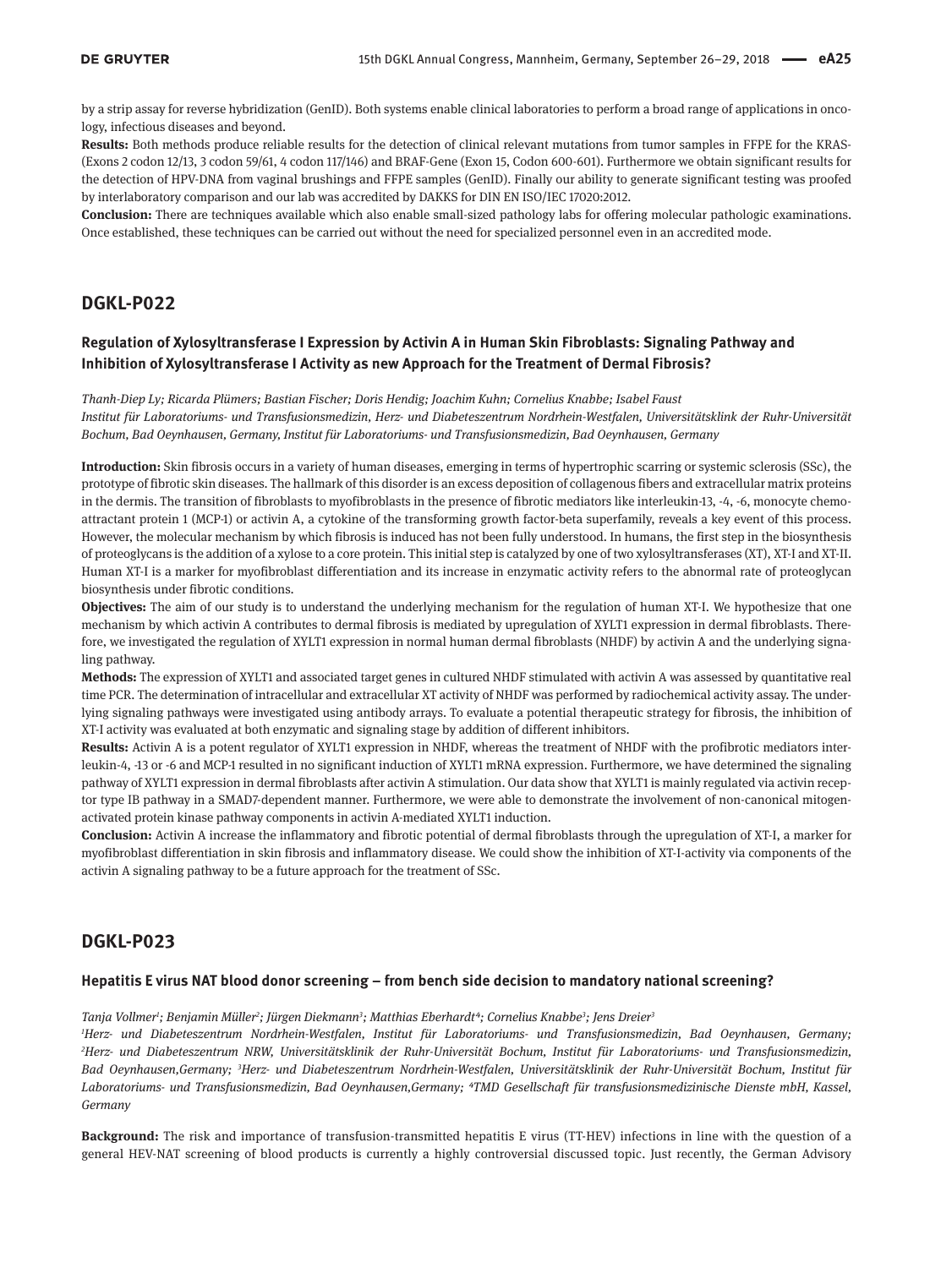Committee on Blood announced the intention of a mandatory NAT screening for all therapeutic blood products starting from September 2019 (sensitivity: 2,000 IU HEV RNA/ml per single donation). Our transfusion facility was one step ahead of this issue and already introduced HEV-NAT screening for years after detection of a high frequency of viremic donors in 2011. Here, we present our experience of the last three years with the successful implementation of a 100% screening of therapeutic blood products for HEV RNA, emphasizing the importance of this regulatory approach. Since the infectious dose remains an unknown quantity, we systematically review the currently known cases of TT-HEV infections and available routine NAT-screening assays to gain insight into the minimum required sensitivity, and possible screening approaches.

**Methods:** From January 2015 to December 2017, 288,724 donations from 57,498 donors were screened in minipools (MP) of 96 samples for the presence of HEV RNA using the RealStar HEV RT-PCR assay (Altona Diagnostics GmbH). Nucleic acids were extracted from 4.8 ml plasma using the Chemagen MSM-I extractor (Viral 5k, Perkin Elmer Chemagen GmbH). The presence of HEV-specific IgM and IgG antibodies was determined using the anti-HEV IgM/IgG ELISA (Euroimmun, Luebeck). Follow-up samples were also tested for the presence of HEV RNA and HEV-specific antibodies.

**Results:** 199 HEV RNA positive donors were identified, corresponding to an average yearly incidence of 0.075%. A total of 45 donors showed reactive IgM and/or IgG antibody titers  $(IgM+/[gG-(1.10\%), IgM+/[gG+(1.4.84\%), IgM-[lgG+(8.79\%)),$  the remaining 154 donors were HEV NAT-only positive. Merely 23.07% of HEV RNA positive donors had elevated ALT levels. Follow-up samples are currently available for 153 donors. In all of these individuals, an IgG seroconversion was observed. In the case review analysis, all blood components with an infectious dose (IFD) above 5.00E + 04 IU (definite IFD) caused an infection. The lowest IFD resulting in TT-HEV infection observed was 7.05E + 03 IU (minimal IFD). Based on these results and the amount of plasma in different blood products, we extrapolated the detection probability of HEV-RNA positive blood donors using different test strategies (NAT assay, ID vs. MP-NAT with different pool sizes).

**Conclusions:** The high number of identified HEV RNA positive donors emphasizes the need for HEV-NAT screening to increase the safety of blood products. MP-NAT screening (up to 96 using assays with 95% LOD of 20 IU/ml) of blood donations seems to be suitable as a routine screening assay to identify donors carrying viral loads in the range of the definite IFD and to cover a large part of viremic phases.

### **DGKL-P024**

#### **microRNA-29b mediates fibrotic induction of human xylosyltransferase-I**

*Lara Riedel; Bastian Fischer; Thanh-Diep Ly; Doris Hendig; Joachim Kuhn; Cornelius Knabbe; Isabel Faust Herz- und Diabeteszentrum Nordrhein-Westfalen, Institut für Laboratoriums- und Transfusionsmedizin, Bad Oeynhausen,Germany*

**Background:** Human xylosyltransferase-I (XT-I) is a golgi-resident enzyme, which catalyzes the rate-limiting step in proteoglycan glycosylation and is secreted in the extracellular space. Quantification of human XT-I activity in human serum or tissue reflects proteoglycan biosynthesis rate and therefore represents a non-invasive fibrosis biomarker. Furthermore, human XT-I is a cellular mediator of myofibroblast differentiation – the key step of fibrotic tissue remodeling, which is defined by accumulation of extracellular matrix molecules as for instance proteoglycans. A therapeutic approach for fibrotic diseases has not been established yet. Our current studies deal with the question, whether the interference with XT-I or associated regulatory pathways might be a suitable anti-fibrotic approach. The aim of this study was to find out whether XT-I might be regulated by microRNA29b, a key player in fibrosis.

**Methods**: microRNA target prediction was performed using online in silico tools. Binding of microRNA-29b to the XYLT1 3´UTR was examined by transfecting SW1353 cells with microRNA-29b and an appropriate XYLT1 3´UTR coding plasmid, followed by quantification of luciferase activity. To analyze the influence of microRNA-29b or its inhibitor on mRNA expression of XYLT1 and associated genes, normal human dermal fibroblasts (NHDF) were transfected. Gene expression analyses and quantification of XT activity were realized by quantitative realtime PCR and a radiochemical assay, respectively. To quantify specificity protein 1 (SP1) protein amount, an ELISA was performed. Identification of SP1 binding sites in the XYLT1 promoter region was conducted by in silico analyses, while SP1 binding sites in the promoter were deleted by site-directed mutagenesis. The influence of SP1 binding site deletion on XYLT1 promoter activity was monitored by a dual luciferase assay and SP1/SP3 binding to XYLT1 promoter region was verified via an electrophoretic mobility shift assay (EMSA).

**Results:** While we could demonstrate that XYLT1 is neither an in silico identified direct target of microRNA-29b nor an experimental confirmed 3´UTR binding partner of microRNA-29b, transfection of NHDF with microRNA-29b or its inhibitor affected both XYLT1 mRNA expression and XT activity. Combined results of the target prediction analysis and transfection experiments pointed out that there might be an indirect XT-I regulation via the transcription factor SP1. We identified seven SP1 binding sites in the XYLT1 promoter region and could subsequently show that their elimination decreased XYLT1 promoter activity. Occupancy of all predicted SP1 promoter binding sites was finally verified by an EMSA.

**Conclusions:** Based on our results we are able to suggest a hitherto not described microRNA-29b-mediated regulation pathway of human XT-I via SP1. Thus, the connection of these two important fibrotic players, microRNA-29b and XT-I, will improve our understanding of the complex fibrotic molecular pathways.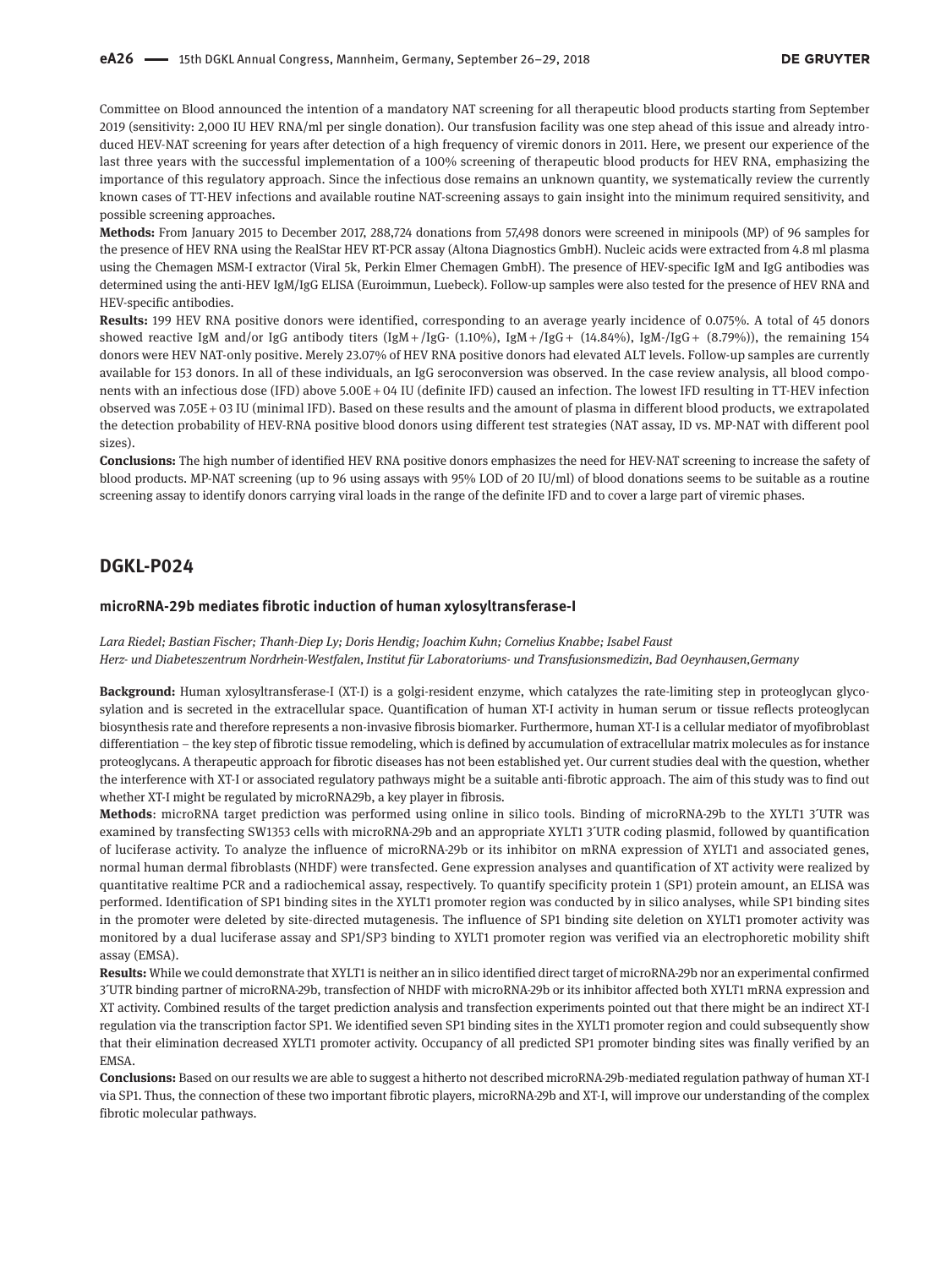## **Posterwalk Endokrinologie, Stoffwechsel und Herz/Kreislauf I**

### **DGKL-P025 / PV04**

### **The role of Formyl Peptide Receptor 1 in the development of non-alcoholic steatohepatitis**

*Marina Nati1 ; Antonios Chatzigeorgiou1 ; Lan-Sun Chen1 ; Ales Neuwirth1 ; Jochen Hampe2 ; Oliver Soehnlein3 ; Kyoung-Jin Chung1 ; Triantafyllos Chavakis1*

*1 Institute for Clinical Chemistry and Laboratory Medicine, Faculty of Medicine Technische Universität Dresden, Dresden, Germany; 2 Department of Medicine I, Faculty of Medicine Technische Universität Dresden, Dresden, Germany; 3 Institute for Cardiovascular Prevention, Ludwig-Maximilians-Universität München, Munich, Germany*

Non-alcoholic fatty liver disease (NAFLD) affects one in four people worldwide and, despite the enormous clinical and economic burdens, there are currently no approved pharmacological treatments for this pathology. The severe necroinflammatory form of NAFLD, non-alcoholic steatohepatitis (NASH), is one of the leading causes of liver transplantation because of its potential progression to liver cirrhosis and hepatocellular carcinoma. Recent studies have shown that, among NASH histological characteristics, only the fibrosis stage predicts this progression and the disease-specific mortality. The crucial step in hepatic fibrosis development is known to be the transdifferentiation of hepatic stellate cells (HSCs) into fibrogenic myofibroblasts, in response to liver injury; however, the exact underlying mechanisms have not been fully elucidated. Here we show that Formyl Peptide Receptor 1 (FPR1), a G protein-coupled receptor known for triggering the innate immune response by sensing necroinflammation, plays a direct role in NASH-related hepatic fibrosis.

Interestingly, we found that the hepatic expression of FPR increases during the development of NASH and positively correlates with the expression of liver fibrosis markers, both in mice and in humans. Consistently, when exposed to a diet-induced model of NASH, FPR1-deficient mice displayed blunted HSC activation and consequent hepatic fibrosis compared to FPR1-sufficient mice. Unexpectedly, FPR1 deficiency protected from liver fibrosis without affecting liver inflammation, damage, and steatosis. Moreover, by performing bone marrow chimera experiments, we could indeed demonstrate that the phenotype was attributable to the absence of FPR1 in liver resident cells, while FPR1 expression in bone marrow-derived immune cells was dispensable for fibrosis development. Consistently, we found that HSCs expose FPR1 on their surface and FPR1 expression increases upon activation in vitro and NASH-associated liver fibrosis development. Furthermore, treating HSCs with the FPR1 agonist fMLP promoted their migration, activation, and collagen deposition in vitro. Interestingly, in vivo pharmacological blockade of FPR1 protected from NASH-induced fibrosis in mice.

Taken together, we show that the interaction between formylated peptides and FPR1 promotes hepatic fibrosis in an HSC-intrinsic manner, independently of inflammation. Therefore, FPR1 might represent a novel specific target for the treatment of NASH-induced liver fibrosis.

### **DGKL-P026 / PV05**

### **Systems medicine approach combining Multi-omics and functional analyses in hepatic and skeletal muscle mitochondria of pre-diabetic mice**

Lisa Kappler'; Miriam Hoene'; Laxmikanth Kollipara<sup>2</sup>; Jia Li<sup>3</sup>; Chunxiu Hu<sup>3</sup>; Christine van Törne<sup>4</sup>; Stefanie Hauck<sup>4</sup>; Martin Irmler<sup>5</sup>; Johannes *Beckers⁵; Martin Hrabe de Angelis⁵; Andreas Peter1 ; Guowang Xu3 ; Hans-Ulrich Häring1 ; Cora Weigert1 ; Albert Sickmann*

*1 University Hospital Tuebingen, Tuebingen, Germany, Clinical Chemistry Central Laboratory, Division of Clinical Chemistry and Pathobiochemistry, Department of Diagnostic Laboratory Medicine, Tübingen, Germany; 2 Leibniz-Institut für Analytische Wissenschaften - ISAS - e.V., Dortmund,*  Germany;, Protein Dynamics, Dortmund,Germany; <sup>3</sup>Dalian Institute of Chemical Physics, Chinese Academy of Sciences, Dalian, China, Key Laboratory of Separation Science for Analytical Chemistry, Dalian,China; <sup>4</sup>Helmholtz Zentrum München, Deutschland, Research Unit Protein *Science, München,Germany; ⁵Helmholtz Zentrum München, German Research Center for Environmental Health (GmbH), 85764 Neuherberg, Germany, Institute of Experimental Genetics, München,Germany; ⁶Leibniz-Institut für Analytische Wissenschaften - ISAS - e.V., Dortmund, Germany;, Protein Dynamics, Dortmund,Germany*

**Background:** Mitochondria are discussed as one of the key players in the pathogenesis of type 2 diabetes. However, experimental evidence is controversial, pointing towards a mitochondrial dysfunction associated with insulin resistance, but also towards compensatory mechanisms. **Objectives:** Comprehensive investigation of mitochondrial adaptions to high-energy diet (HED) by a multi-omics approach and functional studies to provide new insights into diabetes-associated pathomechanisms in a tissue-specific mitochondrial manner.

**Methods:** We applied a systems medicine approach combining transcriptomics and lipidomics, proteomics and functional analyses of isolated mitochondria and total tissue to elucidate the interplay between molecular fingerprints and their impact on mitochondrial function. Purified mitochondria (by ultracentrifugation) from skeletal muscle and liver were investigated by LC-coupled proteomic/lipidomic analyses (Q Exactive HF) in a pre-diabetic mouse model (6 weeks of control (10 fat/20 protein/70 carbohydrates [kJ%]) vs high-energy diet (45 fat/20 protein/35 carbohydrates  $[k]\%$ ), n=8). Mitochondrial proteome was covered by non-targeted DIA. Mitochondrial function was investigated by enzymatic assays and high-resolution respirometry, results were validated in human samples. Whole liver transcriptomics was performed.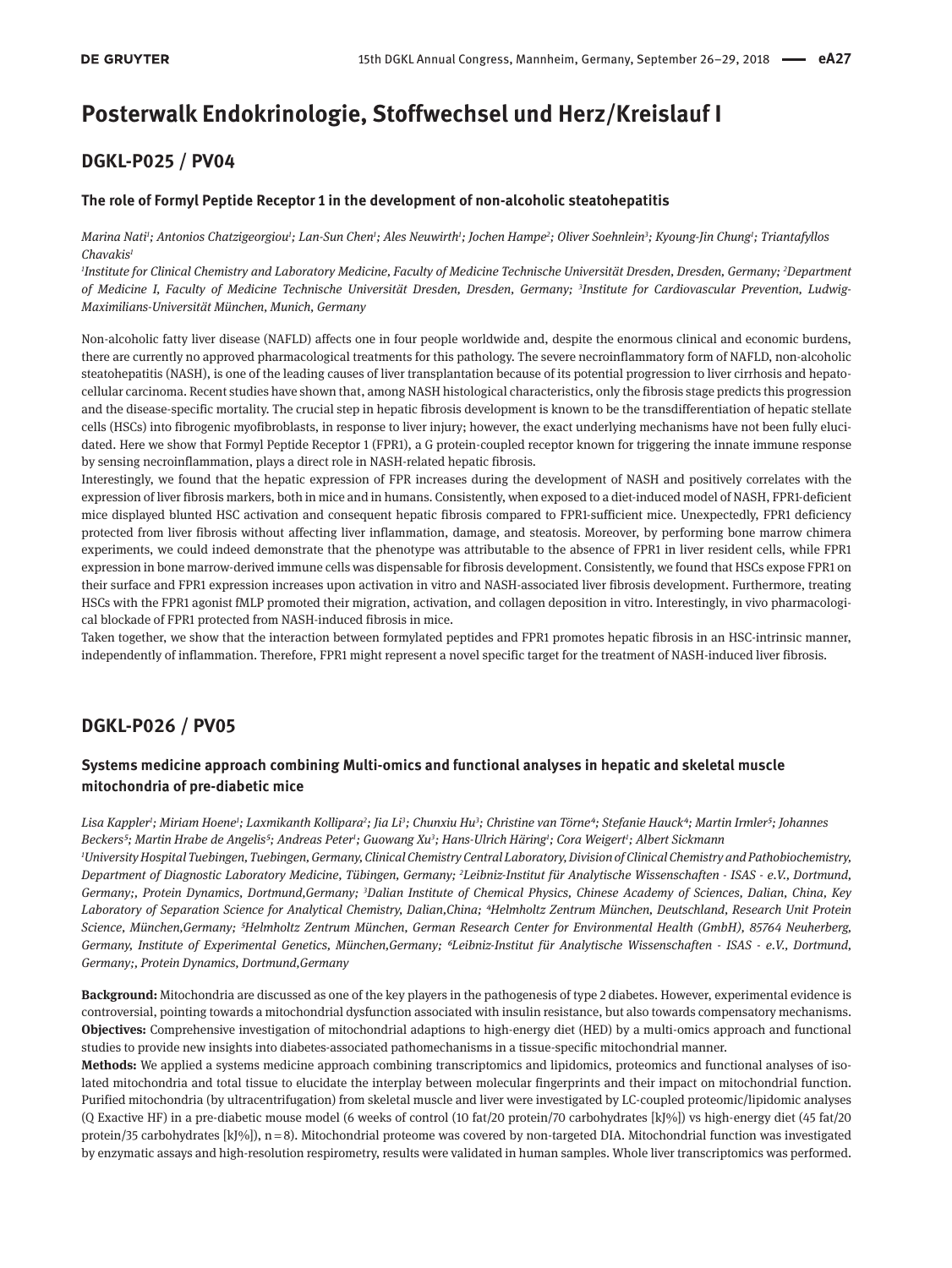Results: More than 22.200 transcripts in whole liver, 950 hepatic mitochondrial proteins and above 540 proteins in isolated muscle mitochondria, as well as around 280 mitochondrial lipid species in both tissue mitochondria were quantified and linked to mitochondrial function. Mitochondria from muscle and liver showed distinctly different lipid and protein profiles, and also different substrate preferences in respirometry. After facing the HED, fatty acid metabolism pathways were enriched, both observed on protein but also transcript level and in fatty acid oxidation in muscle. Various tissue-specific mitochondrial adaptions were observed (assumed to be rescue mechanisms) to avoid substrate flooding of mitochondria, lowering the electron pressure on the electron transport chain and thereby providing protection from cell damage. However, alterations on mitochondrial lipid profile point towards the breakdown of these rescue mechanisms over time.

**Conclusions:** We linked the mitochondrial molecular composition with tissue-specific mitochondrial (dys)function generating a novel systems medicine tool for elucidating mitochondrial adaptions to e.g. diet-induced insulin resistance. Besides expected mitochondrial alterations due to the diet such as a changed fatty acid metabolism, rather unexpected rescue mechanisms were observed, providing further insights into the pathological remodeling of mitochondria in type 2 diabetes development.

### **DGKL-P027**

#### **Repression of C1QBP precedes pathologic cardiac hypertrophy**

#### *Eman Hagag; Božena Kesić; Peter Mirtschink*

*Universitätsklinikum Dresden, Institut f. Klinische Chemie und Laboratoriumsmedizin, Dresden, Germany*

**Background and aim:** Hypertrophic heart disease is the abnormal thickening of the walls of the left ventricle in response to various systemic or genetically based stress leading to cardiac dysfunction and eventually heart failure. On the cellular level stress-induced signaling cascades trigger a specific transcriptional response largely, mediated by characteristic transcription factors. In addition, various post-transcriptional modifications have been described in the diseased state. In consequence, cardiomyocyte hypertrophy and dysfunction is implemented through fundamental reprogramming of cellular metabolism and energetics. However profound knowledge about the necessary orchestration between transcriptional and posttranscriptional gene regulation is still lacking. Thus, we aim to identify and characterize important RNAbinding proteins (RBPs) that play a key role in this process.

**Methods:** We have used an integrative in silico approach as well as various in vitro and in vivo analyses to identify central RBPs, with altered expression levels during pressure-overload induced pathologic cardiac hypertrophy. Potential function in growth and contractility, was assessed using mass-spectrometry based metabolomics and various growth assays.

**Results:** We have identified mitochondrial complement component 1 Q subcomponent-binding protein (C1QBP) as an important RBP in heart disease. Using three different mouse models of cardiac hypertrophy, (i) surgery-induced transaortic constriction (TAC) as a model for pressure-overload induced hypertrophy, (ii) 1 Kidney-1 Clip (1K1C) as a model or renal hypertension and (iii) myocardial infarction (MI) we could demonstrate that C1QBP is consistently repressed on the mRNA and protein level. Strikingly, shRNA mediated repression of C1qb mimicked cardiomyocyte hypertrophy as observed upon alpha- and beta-adrenergic stimulation.

**Conclusions:** In cardiomyocytes C1QBP abundance is inversely correlated with cellular growth in response to pathologic stress and suspected to play crucial roles in the regulation of RNA splicing, cell metabolism and contractility.

### **DGKL-P028**

#### **cGMP-dependent Protein Kinase I (cGKI) Modulates Human Hepatic Stellate Cell Activation**

Andras Franko'; Marketa Kovarova<sup>2</sup>; Susanne Feil<sup>3</sup>; Robert Feil<sup>3</sup>; Robert Wagner'; Martin Heni'; Alfred Königsrainer<sup>4</sup>; Marc Ruoß<sup>5</sup>; Andreas *Nüssler5 ; Cora Weigert1 ; Hans-Ulrich Häring1 ; Stefan Lutz1 ; Andreas Peter1*

*1 Universitätsklinikum Tübingen, Innere Medizin IV - Endokrinologie und Diabetologie, Angiologie, Nephrologie und Klinische Chemie, Tübingen,*  Germany; <sup>2</sup>Universitätsklinikum Tübingen, Zentrallabor, Tübingen, Germany; <sup>3</sup>Universität Tübingen, Interfakultäres Institut für Biochemie, *Tübingen, Germany; 4 Universitätsklinikum Tübingen, Allgemeine, Viszeral- und Transplantationschirurgie (AVT), Tübingen, Germany; 5 Berufsgenossenschaftliche Unfallklinik, Siegfried Weller Institut für Unfallmedizinische Forschung (SWI), Tübingen, Gernany*

**Background** Non-alcoholic fatty liver disease and hepatic insulin resistance precede diabetes and may further develop into non-alcoholic steatohepatitis and liver fibrosis/cirrhosis. The activation of hepatic stellate cells (HSC), which is characterized by the loss of retinyl-ester stores, plays a crucial role in the pathophysiology of this process. Since cGMP-dependent protein kinase I (cGKI) deficient (cGKI-KO) mice displayed hepatic insulin resistance and disturbed glucose metabolism, as well as, cGKI is only detected in HSC but not in hepatocytes, we hypothesized that cGKI modulates HSC activation and its metabolic consequences.

**Methods** First, retinol storage and gene expression were studied in cGKI-KO mice. Second, we investigated the effects of cGKI-silencing on gene expression and cellular activation in the human stellate cell line LX2. Finally, cGKI expression was investigated in human liver biopsies covering a wide range of liver fat content.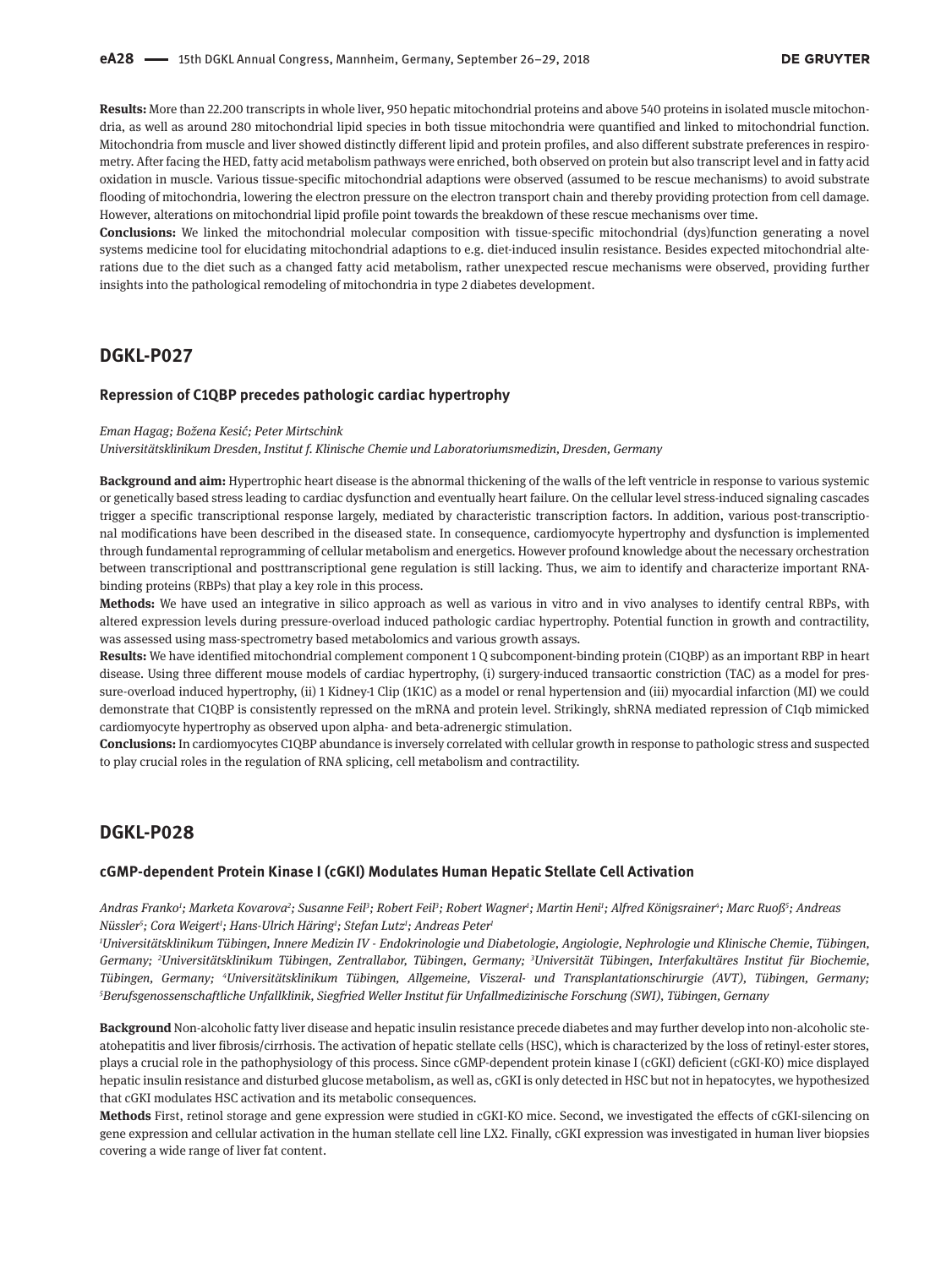**Results** Retinyl-ester level in the liver of cGKI-KO mice was lower compared to wild-type animals, which was associated with increased inflammatory gene expression. Activation of LX2 cells showed increased  $\alpha$ -smooth muscle actin and matrix metalloproteinase 2 expression, which was augmented by silencing cGKI. On the other hand, activation of LX2 cells by TGFβ suppressed cGKI expression. Furthermore, we detected a negative correlation between cGKI mRNA and liver fat content in human biopsies.

**Conclusions** The lower mRNA level of cGKI either in TGFβ activated LX2 cells or in liver biopsies with high fat content suggest that cGKI function might be impaired during HSC activation. Furthermore, the higher expression of inflammatory genes and low retinyl-ester levels in cGKI-KO mice as well as the higher levels of activation markers in cGKI-silenced LX2 cells indicate that cGKI inhibits HSC activation. Since cGKI is a downstream target of nitric oxide (NO), it is conceivable that NO may exert protective effects inhibiting liver fibrosis via cGKI.

### **DGKL-P029**

#### **Gender differences in the predictive value of biomarkers in end-stage liver disease**

*Johannes Remmler1 ; Joachim Thiery2 ; Thorsten Kaiser2*

*1 Institut für Laboratoriumsmedizin, Universitätsklinikum Leipzig, Klinische Chemie/Immunologie/Liquordiagnostik/Endokrinologie, Leipzig, Germany; Institut für Laboratoriumsmedizin, 2 Universitätsklinikum Leipzig, Institut für Laboratoriumsmedizin, Leipzig, Germany*

**BACKGROUND**: Organ allocation for liver transplantation is based on the MELD score for estimation of prognosis. The MELD score is calculated from biomarkers, namely bilirubin, INR and creatinine. The MELD score applies equally for women and men although there are known gender differences in these biomarkers.

**OBJECTIVE:** Based on a large clinical cohort, we quantified gender differences of several biomarkers and their predictive values in end stage liver disease.

**MATERIALS AND METHODS:** We performed a retrospective observational cohort study of 774 patients with end-stage liver disease (62.4% male, median follow-up time 335 days), evaluated for liver transplantation at the Leipzig University Hospital.

**RESULTS:** The most relevant biomarkers with significant gender differences where creatinine (median:  $\delta$  83 µmol/l,  $\Omega$  71 µmol/l [p < 0.001]) and the MELD score ( $\hat{\circ}$  11.5,  $\hat{\circ}$  10.2 [p = 0.007]). Considering only the patients who died during follow-up without receiving an organ (n = 110), MELD score showed a different tendency and doesn't differ significantly ( $\hat{\circ}$  19.0,  $\hat{\div}$  20.7; [p = 0.212]). Among these patients, men showed a higher creatinine ( $\circ$  115 μmol/l,  $\circ$  85 μmol/l [p =0.002]) but lower values for bilirubin ( $\circ$  51 μmol/l,  $\circ$  100 μmol/l [p = 0.021]) and INR ( $\circ$  1.5  $\mu$ mol/l,  $\frac{1}{2}$  1.7  $\mu$ mol/l [p = 0.014]). The predictive value of creatinine for mortality without transplantation was higher among men compared to women (area under ROC [95%-CI]:  $\circ$  0.71 [0,63-0,79], 0.62 [0,51-0,72]). However for other biomarkers the predictive power was higher among women (bilirubin:  $\circ$  0.74 [0,67-0,81], $\circ$  0.85 [0,80-0,90]; INR:  $\circ$  0.72 [0,64-0,79], $\circ$  0.85 [0,79-0,91]; MELD score:  $\circ$  0.80 [0,73-0,86], $\circ$  0.87 [0,81-0,92]). Cystatin C predicted mortality better than creatinine and equally for women and men  $($  $^{\circ}$  0.75  $[0,68-0,82]$ , $^{\circ}$  0.75  $[0,68-0,82]$ ).

**DISCUSSION:** The study showed substantial gender differences in the prediction of mortality, with relevance for organ allocation. Median creatinine levels as well as the predictive value of creatinine were significantly higher among men. Contrastingly, bilirubin and INR levels of patients who died without transplantation were significantly higher among women. The predictive values of bilirubin, INR and MELD score regarding mortality without transplantation were also higher among women. Furthermore, the study revealed cystatin C as a better mortality predictor, compared to creatinine, especially for women, where the predictive value of creatinine is limited.

**CONCLUSION:** There are gender specific differences in predicting mortality in end-stage liver disease patients. To prevent disadvantage for one sex, MELD score could be calculated specifically for the genders to improve mortality prediction and fairness in organ allocation. Moreover, the use of cystatin C instead of creatinine could improve mortality prediction, especially in women.

### **DGKL-P030**

### **Quantitation of Trimethylamine N-oxide and its precursors by HILIC-MS/MS and their potential role in cognitive behavior**

#### *Alexander Gaudl; Benedikt Zöhrer; Madlen Reinicke; Uta Ceglarek*

*Universitätsklinikum Leipzig, Institut für Laboratoriumsmedizin, Klinische Chemie und Molekulare Diagnostik, Leipzig, Germany*

**Introduction:** Trimethylamine N-oxide (TMAO), though already known to marine biologists for many years, recently found itself in the scientific spotlight through its association with cardiovascular disease (CVD). Because it affects cholesterol and bile acid metabolism, further association with cognitive disorders is assumable. Results from previous studies focusing on the cardiovascular angle were inconclusive regarding TMAOs role as a biomarker for CVD and studies concerning cognitive functioning are virtually absent. Furthermore, baseline TMAO levels appear to differ significantly between populations from different continents. We established a new HILIC-MS/MS method and determined normal ranges of TMAO and its precursors Betaine, Carnitine, and Choline by means of the LIFE Adult study (n = 1000). Moreover, a potential association with cognitive behavior was assessed using SISCO score.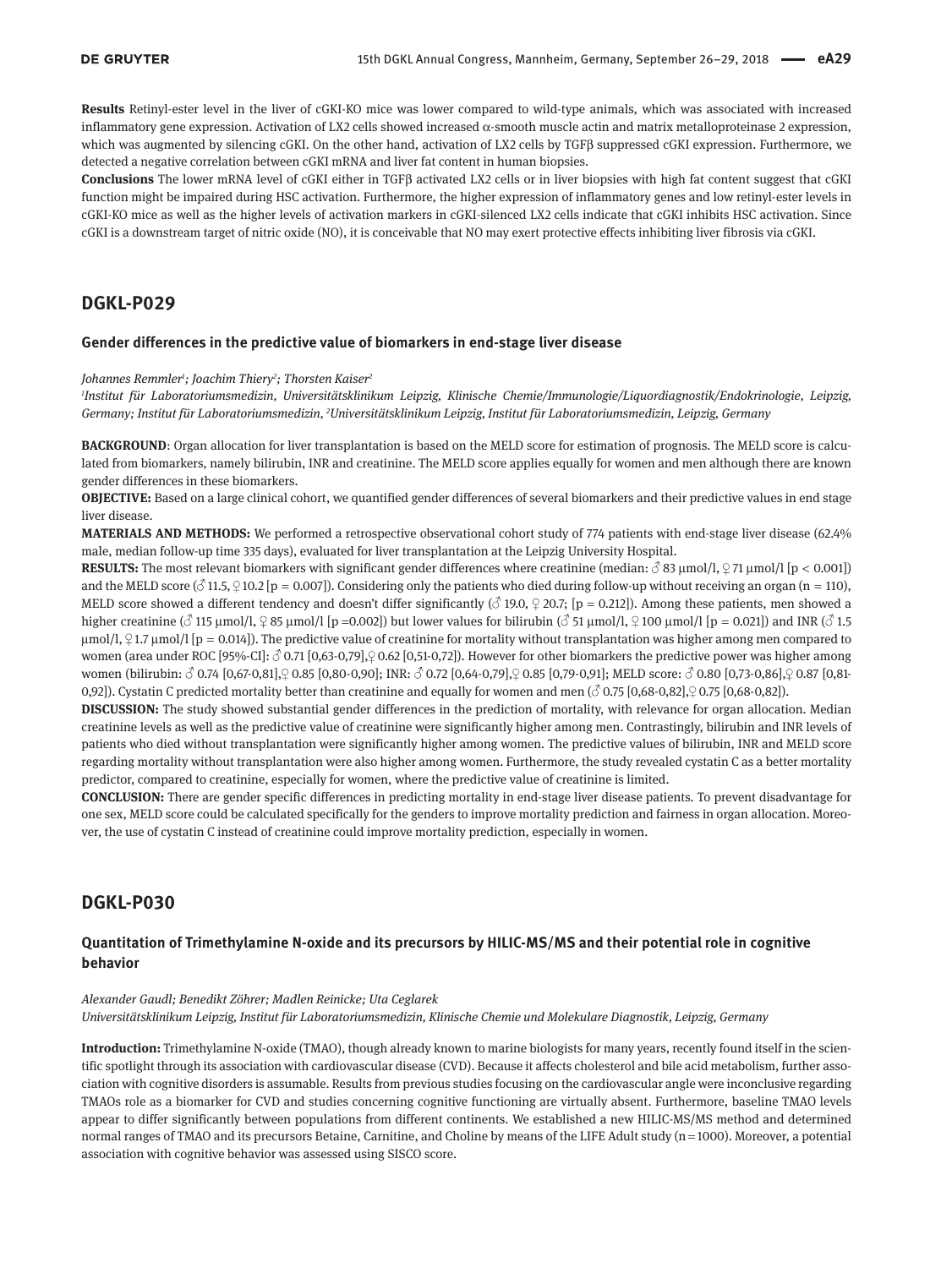**Methods:** Plasma or serum (10 μl) was prepared by protein precipitation using 90 μl methanol including internal standards. Prior to tandem mass spectrometric analysis 10 μl of the supernatant was diluted with 990 μl Acetonitrile/0.2 M ammonium formate buffer 90/10 v/v representing the initial conditions of the chromatographic separation. Rapid hydrophilic interaction liquid chromatography (Kinetex© HILIC 50x2.1 mm, Phenomenex) was coupled to tandem mass spectrometric detection on a SCIEX QTRAP® 6500, applying electrospray ionization in positive ion mode. Injection volume was 5 μl and the total run time was 5 minutes. Deuterium-labeled analytes were used as internal standards. **Results:** Between-run imprecision ranged from 4.7% to 6.8% and LLOQ were below 0.3 μM at thousandfold dilution. Recovery rates ranged from 97% to 102%. Preanalytical investigations regarding hands on time of whole blood, blood plasma and processed samples at different temperatures, as well as stability towards freezing and thawing of biological samples or influence of sample material showed high stability and low variance in general. Solely choline concentration showed a slight increase during storage of whole blood at room temperature. Preliminary base data for LIFE Adult gave median TMAO concentrations of 3.8 μmol/l (IQR: 2.8 5.5 μmol/l).

**Conclusion:** We present a robust and highly reproducible HILIC-MS/MS method for the quantitation of TMAO and its precursors Betaine, Carnitine, and Choline. Furthermore, it proved its reliability being applied to 1000 samples of the LIFE Adult study.

### **DGKL-P031**

### **Associations of a panel of circulating adipokines with fat deposits, metabolic risk factors, and renal function in a general population**

*Stephanie Zylla1 ; Henry Völzke2 ; Jan Kassubek3 ; Jens-Peter Kühn4 ; Matthias Nauck1 ; Nele Friedrich1*

*1 Universitätsmedizin Greifswald, Institute for Clinical Chemistry and Laboratory Medicine, Greifswald, Germany; 2 University Medicine Greifswald, Germany, Institute for Community Medicine, Greifswald, Germany; 3 University of Ulm, Department of Neurology, Ulm, Germany; 4 University Medicine Greifswald, Germany, Department of Diagnostic Radiology and Neuroradiology, Greifswald*

**BACKGROUND:** Adipose tissue is known to secrete a multitude of bioactive adipokines and it seems that the majority of these is implicated in the pathogenesis of obesity and associated metabolic diseases. Existing research studies mostly concentrated on one or two adipokines and therefore, comparisons of the involvement of different adipokines in these disorders are difficult. Furthermore, associations of adipokine concentrations with fat deposits or behavioral risk factors are mostly missing. This study aimed to provide a comprehensive overview of the associations of a panel of adipokines (adiponectin, chemerin, galectin-3, leptin, resistin) with magnetic resonance imaging (MRI)-quantified fat deposits, behavioral risk factors, metabolic parameters, blood pressure, and renal function in a large population-based study.

**METHODS:** Data from 4,114 subjects of the Study of Health in Pomerania were analyzed. Residual method was used to investigate the associations of MRI-quantified liver fat content as well as visceral (VAT) and subcutaneous adipose tissue (SAT) with circulating adipokine concentrations. Multivariable regression models were applied to examine the associations of adipokine concentrations with behavioral risk factors, metabolic phenotypes, blood pressure, renal function as well as metabolic syndrome and its components.

**RESULTS:** Independently of other fat compounds, liver fat content, SAT, and VAT were inversely associated with adiponectin. An independent positive association of liver fat content and SAT with chemerin was observed. The strongest independent association was detected between SAT and leptin. Physically inactive subjects had higher chemerin and leptin concentrations. Smokers had higher chemerin and galectin-3 as well as lower adiponectin and leptin concentrations. Alcohol consumption was associated with adiponectin (positive) and resistin (inverse). Obese subjects showed higher chemerin, galectin-3, and leptin concentrations, but lower adiponectin concentrations. All adipokines were associated with at least on lipid marker. Associations with parameters of glucose metabolism were seen for adiponectin, chemerin, galectin-3, and leptin. With the exception of adiponectin, adipokines were inversely associated with estimated glomerular filtration rate to a similar strength.

**CONCLUSION:** Our results indicate that the associations between different adipokine concentrations and metabolic risk factors as well as renal function significantly differ. In general, high adiponectin concentrations seem to have a protective role whereas high chemerin, galectin-3, leptin, or resistin concentrations seem to be disadvantageous. Leptin concentrations are strongly associated with abdominal obesity, whereas adiponectin and chemerin concentrations showed strong associations with widespread metabolic disorders. Four of the five adipokines were related to renal function which should be considered in future investigations on adipokine concentrations.

## **Posterwalk Endokrinologie, Stoffwechsel und Herz/Kreislauf II**

### **DGKL-P032**

#### **Plasma chemerin concentrations are inversely related to bone quality in obesity**

*Lejla Kadric; Stephanie Zylla; Matthias Nauck; Nele Friedrich; Anke Hannemann Universitätsmedizin Greifswald, Institut für Klinische Chemie und Laboratoriumsmedizin, Greifswald, Germany*

**Background:** Chemerin is an adipokine associated with parameters of inflammation and the metabolic syndrome. Small observational studies suggested that high circulating chemerin levels are also related to bone erosion. We aimed to determine whether plasma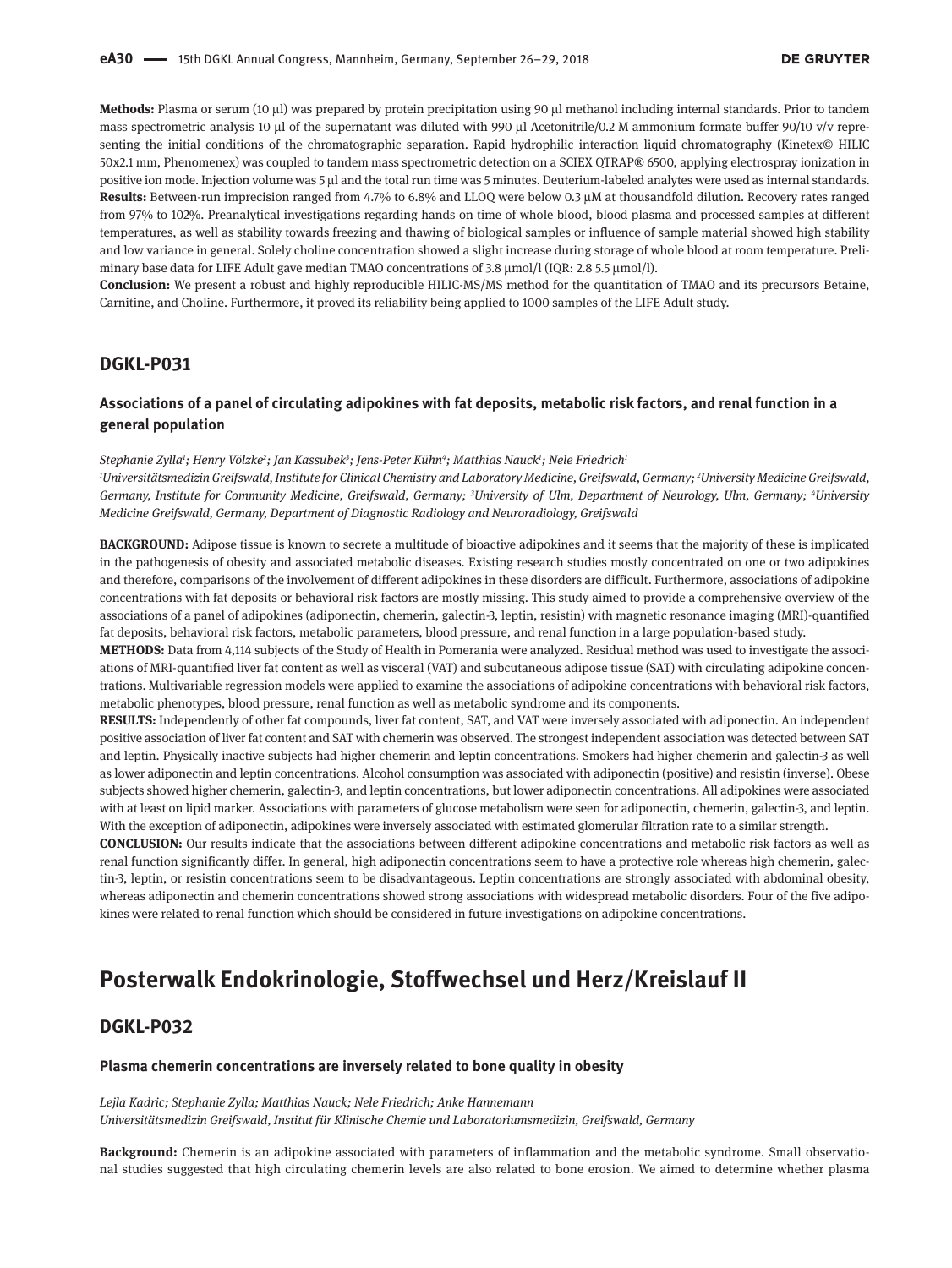chemerin levels are related to bone quality in the general population and to investigate the influence of body mass index (BMI) on that relation.

**Material and Methods:** Data from 3,583 adults who participated in the population-based Study of Health in Pomerania (SHIP)-Trend were obtained. The participants were divided into three groups according to their BMI: lean (  $<$  25 kg/m²), overweight (25 -30 kg/m²), and obese (  $\geq$ 30 kg/m2 ). Chemerin concentrations were determined in EDTA plasma (Mediagnost, Reutlingen, Germany). Bone quality was assessed using quantitative ultrasound at the heel (Achilles InSight, GE Healthcare, U.K.). The broadband ultrasound attenuation (BUA), speed of sound (SOS), stiffness index, and the osteoporotic fracture risk were derived from this measurement. Sex-and BMI-specific linear regression models adjusted for age, physical activity, smoking, diabetes mellitus, HbA1c, eGFR, fibrinogen and BMI were calculated to assess the associations between plasma chemerin levels and the QUS parameter. Logistic regression models with the same adjustment set were calculated to analyze the association between chemerin levels and a medium/high osteoporotic fracture risk.

**Results:** About 78% of men and 60% of women in our study population were overweight or obese. With respect to plasma chemerin levels, a strong increase over BMI groups was observed in both sexes. The linear regression models revealed inverse associations between plasma chemerin levels and BUA in obese men. In obese women inverse relations between plasma chemerin levels and SOS or stiffness index were found. Logistic regression models confirmed these observations as positive associations between plasma chemerin and the osteoporotic fracture risk were detected. In lean or overweight subjects no statistically significant associations were found.

**Conclusion:** Our sex- and BMI-specific analyses showed that inverse associations between plasma chemerin levels and bone quality are restricted to obese men and women. The observed association may be due to a chemerin-induced negative affect on bone metabolism, possibly due to abrogation of osteoblastogenesis or stimulation of adipogenesis.

### **DGKL-P033**

### **Acylated ghrelin and unacylated ghrelin in subjects at risk of type 2 diabetes mellitus and alterations (of acylation) during oral glucose tolerance tests**

*Magnus Wolf1 ; Martin Heni1 ; Anita M. Hennige2 ; Joachim Stangier2 ; Hans-Ulrich Häring1 ; Andreas Fritsche1 ; Andreas Peter1 1 University of Tübingen, Department of Internal Medicine IV, Division of Endocrinology, Diabetology, Vascular Medicine, Nephrology and Clinical Chemistry, Tübingen, Germany; 2 Boehringer Ingelheim, International GmbH, Biberach,Germany*

The gastric orexigenic peptide hormone ghrelin has been implicated in the pathophysiology of obesity and type 2 diabetes mellitus with a unique posttranslational acyl modification regulating its biochemical activity and translocation into the central nervous system. Modulation of ghrelin levels as well as acylation may therefore be promising pharmacological targets.

In this study we aimed to investigate the relation of acylated (AcG) as well as unacylated ghrelin (UnG) with body weight and glucose homeostasis in the fasting ( $n = 545$  subjects) and post-oral glucose tolerance test (oGTT) state ( $n = 280$  subjects) in a cohort covering a broad range of BMI (17.95 kg/m<sup>2</sup> - 76.25 kg/m<sup>2</sup>).

Baseline median (25th percentile; 75th percentile) levels of AcG and UnG were 94.2 pg/ml (53.5 pg/ml; 154.9 pg/ml) and 175.3 pg/ml (97.3 pg/ ml; 337.4 pg/ml) with an AcG/UnG ratio of 0.48 (0.34; 0.75).

Fasting AcG (p < 0.0001, r =  $\cdot$  0.22) and UnG (p < 0.0001, r =  $\cdot$  0.33) were negatively and the AcG/UnG ratio was positively (p < 0.0001,  $r = +0.19$ ) correlated with BMI. Matsuda's insulin sensitivity index (ISI) correlated positively with AcG (p = 0.0014,  $r = +0.14$ ) and UnG  $(p = 0.0004, r = +0.15)$  but not with the AcG/UnG ratio  $(p = 0.2978)$ . In a multivariate analysis including BMI and ISI, all correlations remained significant for BMI ( $p < 0.0001$ ) but only the AcG/UnG ratio for ISI ( $p = 0.0333$ ).

During an oGTT, AcG and UnG showed slight decreases at early (UnG after 30 min: p = 0.0321, - 6.8 %) and increases at later time points (AcG after 90 min: p  =  0.0009, + 13.6 %; AcG after 120 min: p  =  0.0158, + 14.9 %). AcG/UnG ratio increased after 60 min (p  =  0.0164, + 9.4 %) and 90 min ( $p = 0.0086, +12.1\%$ ).

Stratification of the subjects into low BMI (< 30 kg/m<sup>2</sup>), medium BMI (30 kg/m<sup>2</sup> - 40 kg/m<sup>2</sup>) and high BMI (> 40 kg/m<sup>2</sup>) groups revealed more pronounced changes during oGTTs in the low and medium BMI groups.

In conclusion, our data demonstrates a downregulation of both AcG and UnG in obesity with an increased AcG/UnG ratio. Post-oGTT changes in ghrelin are modest in lean and blunted in obese human subjects.

### **DGKL-P034**

### **The role of MFGE8 in obesity-related metabolic dysregulation**

*Antonios Chatzigeorgiou; David Haddad; Marina Nati; Kyoung-Jin Chung; Triantafyllos Chavakis TU Dresden Institut für klinische Chemie und Laboratorium, Institut für Klinische Chemie und Laboratoriumsmedizin, Dresden, Germany*

During the course of obesity, the adipose tissue is beset by a number of pathological dysregulations, including insulin resistance, low grade inflammation, and lipodystrophy. Milk fat globule-EGF-factor 8 (MFG-E8) – a glycoprotein well-characterized in opsonophagocytosis – is a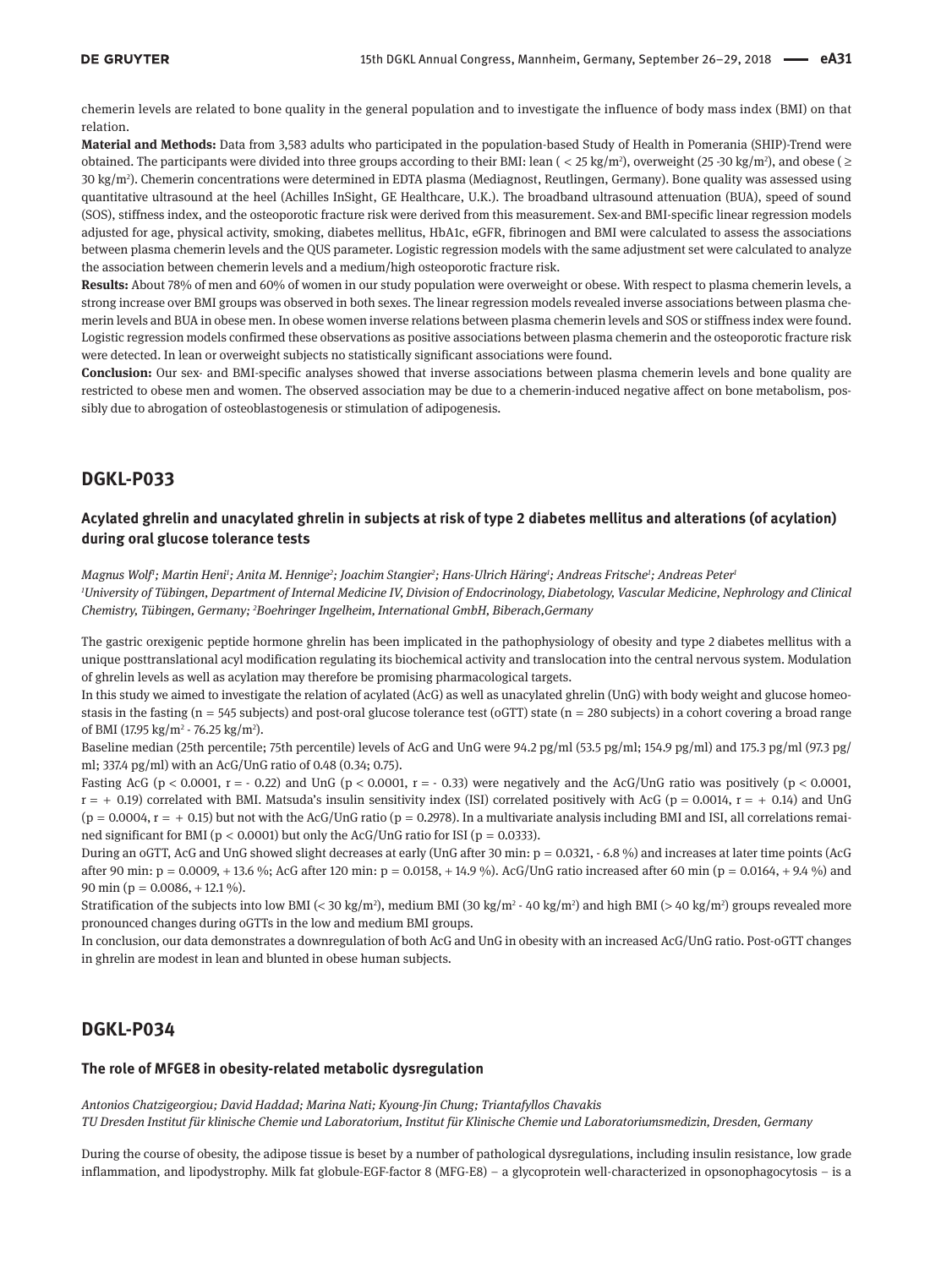factor, which is highly responsively upregulated during diet-induced obese conditions. Using an MFG-E8 deficient mouse model, we aimed to elucidate the role of this protein in the context of a number of processes which are critically modulated in diet-induced obese conditions; including metabolic, immunological, angiogenic and adipogenic adaptations. We found that high-fat diet fed Mfg-e8-/- mice are protected from the insulin resistance and inflammatory phenotype of the obese adipose tissue compared with wild-type counterparts, resulting furthermore in ameliorated systemic insulin sensitivity and dyslipidemia – with no phenotypic differences being observed under a corresponding normal diet feeding. Conversely, however, MFG-E8 deficient mice presented with an impaired capacity of adipocytes to expand in respond to high lipid uptake, and countervailed by increased cell proliferation, while total adipose tissue weight and vascularization was unchanged. Therefore, we propose that MFG-E8 helps to positively regulate the programming events, which drive these processes in the context of obesity, and thereby leads to the exacerbation of high fat diet-induced metabolic dysregulation by abetting excessive adipocyte hypertrophy.

### **DGKL-P035**

#### **Free 25-hydroxyvitamin D in normal human pregnancy**

#### *Oleg Tsuprykov1 ; Claudia Buse1 ; Roman Skoblo1 ; Berthold Hocher2*

*1 IFLb Laboratoriumsmedizin Berlin GmbH, Berlin, Germany; 2 Hunan Normal University, Changsha, China; University of Potsdam, Potsdam, Germany, Key Laboratory of Study and Discovery of Small Targeted Molecules of Hunan Province, Potsdam,*

Low vitamin D in pregnancy may lead to a wide range of adverse health outcomes in offspring. 25-hydroxyvitamin D (25OHD) is a routine marker of vitamin D status. Since circulating 25OHD is mostly bound to vitamin D-binding protein (DBP) and DBP is elevated during pregnancy, it is doubtful whether 25OHD levels adequately reflect vitamin D status in pregnancy. We aimed to: (1) compare the correlation strength between free 25OHD and markers of bone health as well as other markers with total 25OHD; (2) compare two methods of free 25OHD determination – a direct measurement and calculation via formula; (3) establish reference intervals for free 25OHD. The study participants were 368 Caucasian pregnant healthy women residing in Berlin, Germany. Total 25OHD (25OHDt) was assessed by Abbott Architect platform. Directly measured free 25OHD (25OHDm) was determined by an ELISA kit by Future Diagnostics (Netherlands). DBP was measured by an ELISA with polyclonal antibodies (Immundiagnostik, Germany). Calculated free 25OHD (25OHDc) was determined using the formula based on the laws of protein–ligand binding kinetics. Spearman rank correlation analysis was used (Spearman's rho (ρ)). Calcium positively correlated with free 25OHD ( $ρ = 0.141$ ,  $p = 0.007$  and  $ρ = 0.237$ ,  $p < 0.001$  for 25OHDm and 25OHDc, respectively), but not with 25OHDt ( $ρ = 0.060$ ,  $p = 0.251$ ). All 25OHD isoforms negatively correlated with PTH ( $p = -0.138$ ,  $p = 0.008$ ;  $p = -0.196$ ,  $p < 0.001$ ;  $p = -0.227$ ,  $p < 0.001$  for 25OHDm, 25OHDc, and 25OHDt, respectively). Although all 25OHD isoforms negatively correlated with BSAP, the association strength was higher with free 25OHD isoforms (ρ = -0.203, p < 0.001; ρ = -0.211, p < 0.001; ρ = -0.108, p = 0.038 for 25OHDm, 25OHDc, and 25OHDt, respectively). Adiponectin positively correlated with free 25OHD ( $\rho = 0.142$ ,  $p = 0.008$  and  $\rho = 0.161$ ,  $p = 0.003$  for 25OHDm and 25OHDc, respectively), but not with 25OHDt ( $\rho = 0.054$ , p = 0.307). Urea positively correlated with free 25OHD (ρ = 0.114, p = 0.032 and ρ = 0.149, p = 0.005 for 25OHDm and 25OHDc, respectively), but not with 25OHDt (ρ = 0.008, p = 0.887). Free thyroxine, vitamin B12 and low-density lipoprotein (LDL) correlated with 25OHDm and 25OHDc (negatively with thyroxine and vitamin B12, and positively with LDL), but not with 25OHDt. High-density lipoprotein correlated (positively) with 25OHDt, but not with free 25OHD isoforms. The two methods of free 25OHD determination showed strong correlation with each other (ρ = 0.858, p < 0.001). The proposed reference intervals for 25OHDm are 1.74-8.00, 1.11-7.41, and 1.20-6.51 pg/mL and for 25OHDc are 0.84-6.62, 0.79-5.91, and 0.49-6.20 pg/mL for 1st, 2nd, and 3rd trimesters, respectively. Free 25OHD showed better correlation with markers of bone health compared to total 25OHD. Optimal monitoring of vitamin D status in pregnancy in addition to total 25OHD should include free 25OHD determination. Both way of free 25OHD determination can be applied. We established trimester-specific reference intervals for free 25OHD in normal pregnancy.

### **DGKL-P036**

#### **Increased hepatic cholesterol biosynthesis due to Abcc6 deficiency in mice**

*Bettina Ibold1 ; Uta Ceglarek2 ; Julia Dittrich2 ; Janina Tiemann1 ; Cornelius Knabbe1 ; Doris Hendig1 1 Herz- und Diabeteszentrum Nordrhein-Westfalen, Universitätsklinik der Ruhr-Universität Bochum, Institut für Laboratoriums- und Transfusionsmedizin, Bad Oeynhausen, Germany;*

*2 Universitätsklinikum Leipzig, Institut für Laboratoriumsmedizin, Klinische Chemie und Molekulare Diagnostik, Leipzig, Germany*

**Objectives:** Pseudoxanthoma elasticum (PXE) is a metabolic disease characterized by progressive connective tissue calcification of elastic fibers due to mutations in the adenosine triphosphate-binding cassette transporter, subfamily C, member 6 (ABCC6) gene. Genetic studies link sequence variations of ABCC6 to altered high-density lipoprotein(HDL) cholesterol and triglyceride levels and an elevated risk for coronary artery diseases. However, the role of ABCC6 in cholesterol homeostasis is largely unknown. Therefore, we analyzed cholesterol biosynthesis activity and proprotein convertase subtilisin/kexin type 9 (Pcsk9) expression in Abcc6 deficient mice and in PXE patients.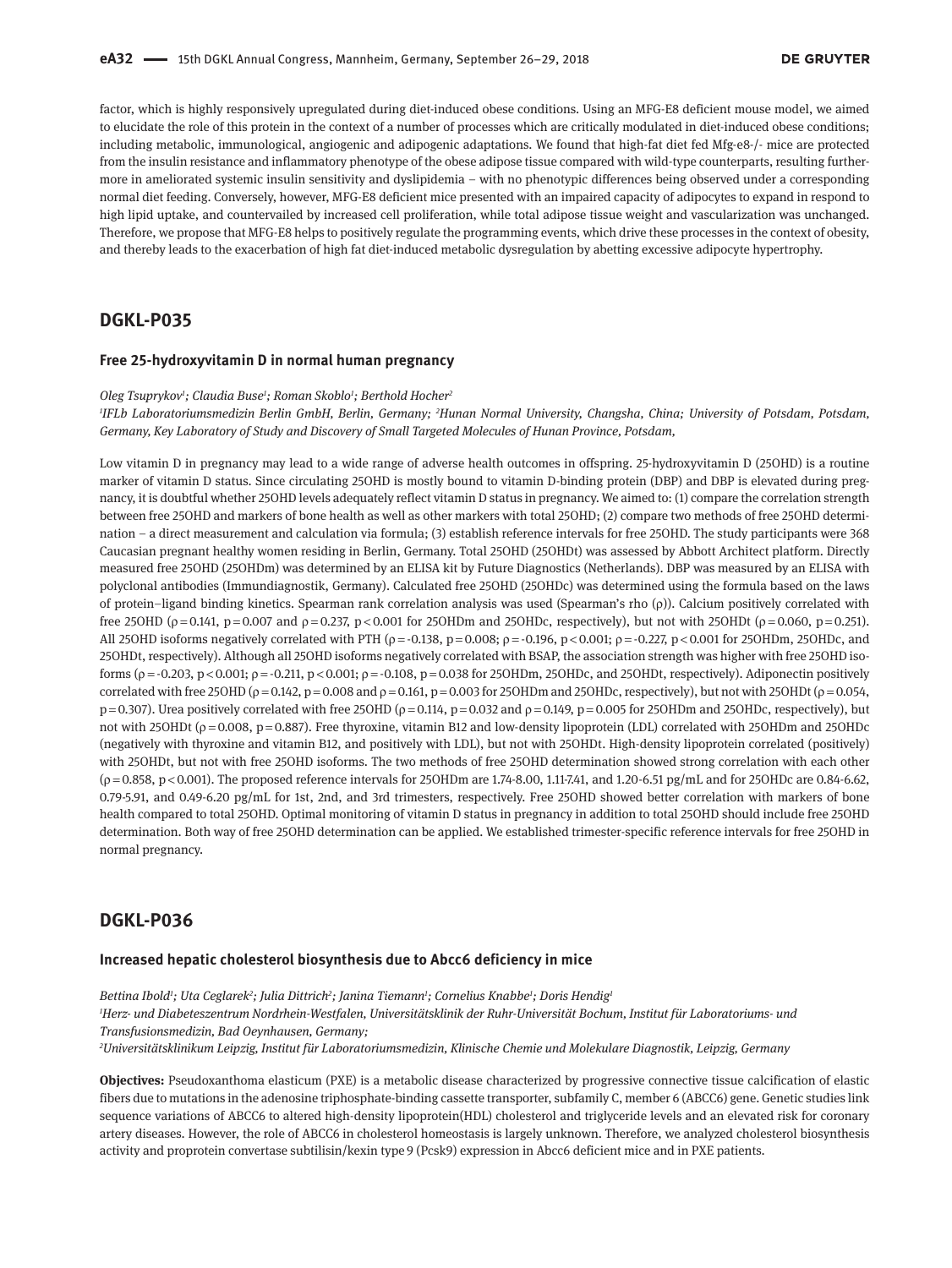**Methods:** We quantified serum concentration of cholesterol precursors lanosterol, zymosterol/desmosterol/7-dehydrocholesterol (zy/ de/7dhc), cholesterol as well as campesterol and β-sitosterol in 6-month-old and 12-month-old wildtype (WT) and Abcc6-/- mice to assess cholesterol biosynthesis activity. Moreover, we performed quantitative real time PCR with murine liver tissue samples for analyzing relative gene expression of 3-hydroxy-3-methylglutaryl-coenzyme A reductase (Hmgcr), farnesyl pyrophosphate synthase (Fdps), farnesyl-diphosphate farnesyltransferase 1 (Fdft1), geranylgeranyl pyrophosphate synthase 1 (Ggps1), lanosterol synthase (Lss), low-density lipoprotein receptor (Ldlr) and Pcsk9. In addition, we determined Pcsk9 protein serum levels in these mice as well as in PXE patient serum compared to healthy controls.

**Results:** Here, we report that Abcc6 deficiency in mice leads to decreased free, esterified as well as total cholesterol and phytosterol serum levels up to 45 % in both 6- and 12-month-old Abcc6-/- mice compared to WT mice. Furthermore, we found increased ratios of zy/de/7dhc to total cholesterol serum level in both ages of Abcc6 deficient mice. Hepatic Hmgcr and Ggps1 gene expression tended to be enhanced in 6- and 12-month-old Abcc6-/- mice relative to WT mice. By contrast, transcript levels of Fdft1 were significantly downregulated by 30 % in liver tissue of 12-month-old Abcc6-/- mice, whereas Fdft1 expression exhibited a 1.8-fold increase in younger Abcc6-/- mice in comparison to age matched WT mice. We detected an elevated Pcsk9 serum concentration in both Abcc6 knockout mice and PXE patients in comparison to appropriate controls. However, gene expression of Pcsk9 in liver tissue of Abcc6-/- mice was not altered.

**Conclusion:** In summary, our findings underline an activated cholesterol biosynthesis due to an Abcc6 deficiency in younger and older mice. We also showed an elevated Pcsk9 serum level in both Abcc6 knockout mice and PXE patients. These results consequently indicate impaired cholesterol metabolism as important mechanism involved in pathophysiology of PXE.

### **DGKL-P037**

#### **Characterization of CD248 (TEM1) during high glucose induced mesangial dysfunction**

*Ronald Biemann1 ; Shruthi Krishnan2 ; Sophie-Cecil Mathieu2 ; Jayakumar Manoharan2 ; Hongjie Wang2 ; Berend Isermann2* <sup>1</sup>Institut für Klinische Chemie und Pathobiochemie, Endokrinologie, Magdeburg, Germany; <sup>2</sup>Otto-von-Guericke-Universität Magdeburg, Institut *für Klinische Chemie und Pathobiochemie, Magdeburg, Germany*

**Aim of the study:** Diabetic Nephropathy (dNP) is the most common cause of chronic kidney disease worldwide and a growing public health challenge. Progress of dNP is promoted by dysfunctional mesangial cells in the glomerular compartment that show increased cellular expansion, extracellular matrix production and maladaptive cellular crosstalk with epithelial and endothelial cells. Aim of our study is to investigate the role of the pericyte specific transmembrane receptor TEM1 in mesangial cells that are exposed to diabetic conditions in vivo and in vitro. **Methods and results:** We compared the glomerular expression of TEM1 in diabetic and non-diabetic mice. Furthermore, we analyzed glomeruli of TEM1-/- mice after 26 weeks of streptozotocin induced diabetes, showing that loss of TEM1 protects mice from diabetes induced glomerular fibrosis. We overexpressed and silenced TEM1 in murine mesangial cells in vitro to analyze how TEM1 interacts with different pathways that may promote mesangial expansion and mesangial extracellular matrix production. We found that knock down of TEM1 prevents high glucose induced activation of unfolded protein response (UPR), Smad2/3 phosphorylation and mTORC1 activation by phosphorylation of mTOR, Raptor and its downstream effector p70S6 kinase. These results were validated in primary murine mesangial cells. We further identified HSP90 as binding partner of TEM1 by FLAG immunoprecipitation. HSP90 has been shown to control UPR.

**Conclusion:** High glucose induced mesangial TEM1 expression promotes mesangial dysfunction in vivo and in vitro by activation of UPR and mTORC1. Hence, targeting mesangial TEM1 expression by therapeutic interventions may slow down, prevent or even reverse diabetes induced glomerular fibrosis.

### **DGKL-P038**

### **Characterization and Potential Clinical Application of a Novel Test System for the Quantification of Histamine Degradation Activity in Humans**

Christian Lutz<sup>1</sup>; Gabrielle Frost<sup>1</sup>; Thomas Knittel<sup>1</sup>; Albert Missbichler<sup>2</sup> *1 Frost Diagnostika, F&E, Otterstadt, Germany; 2 ALDORM Consulting Group, F&E, Wien, Austria*

**Aims:** Histamine intolerance (HIT) is a multifaceted clinical condition triggered by histamine-rich foods, alcohol and/or by drugs that liberate histamine or block diamine oxidase (DAO), the main enzyme involved in the metabolism of ingested histamine. The aim of the study was the development of an assay measuring the total histamine degrading capacity (THDC) in an easily accessible human specimen such as serum independent of the patient-specific nutritional status and to compare results with state-of-the-art assays (DAO REA) as well as clinical data. **Methods:** The FD THAK/THDC test quantitatively determines the capability to degrade histamine in human serum samples irrespective of the way of degradation. Samples were incubated with a histamine-containing- provocation solution and histamine levels before and after provocation were determined with the THAK/THDC ELISA. Values are expressed as % histamine degrading capacity based on the histamine levels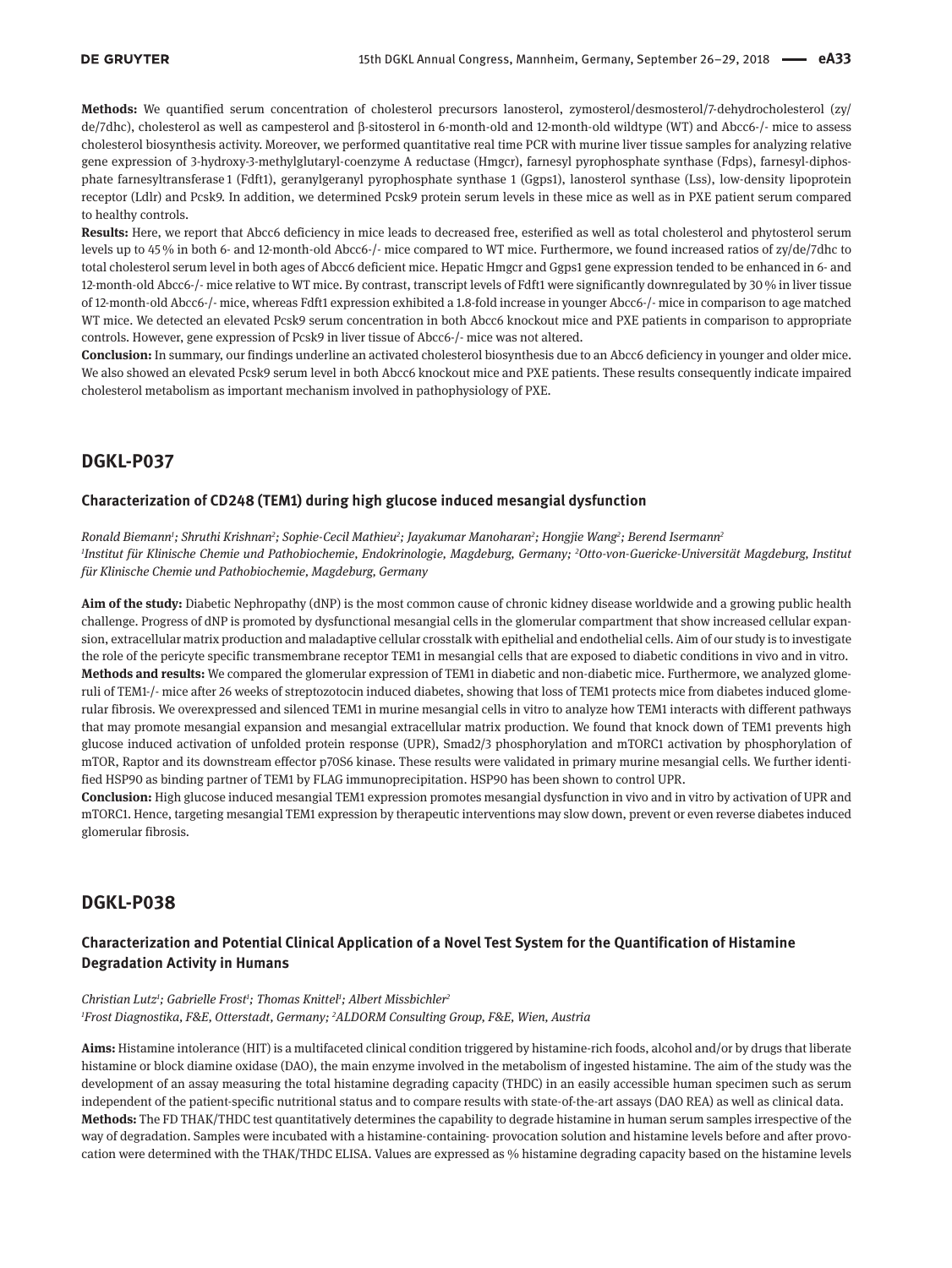before and after provocation. A 0-25% degradation was regarded to indicate insufficient or low total histamine degrading capacity (THDC), the 25-40% range to indicate limited THDC and values > 40% as normal THDC. THDC serum values were compared to total DAO serum levels (DAO ELISA) and DAO activity as determined by the DAO REA assay.

**Results:** In 36 patients with a clinically defined HIT diagnosis insufficient of low THDC levels (< 25% degradation) were detected in 94% of cases (n = 34), in 2 patients THDC was between 25-40% and no cases of a THDC  <  40% were evident. In these 36 HIT patients DAO REA levels below 3 U/ml were detectable in 20% of cases only (n=7), between 3-10 U/ml in 24 pts and  $> 10$  U/ml in 5 cases. DAO serum levels were below 3 U/ml in 2 pts, between 3-10 U/ml in 28 pts and  >  10 U/ml in 6 pts. In this HIT patient cohort there was a correlation between a pathological THDC and DAO REA test (7/7 pts) and vice versa (7/33 pts.)

In patients with clinical symptoms after food uptake regarded as food hypersensitivity ( $n = 21$ ) a THDC value below 25% was not detectable, THDC values between 25-40% were present in 19 cases and  $> 40\%$  in 2 cases. In this group DAO REA levels were below 3 U/ml in 0 cases, between 3-10 U/ml in 11 cases and  >  10 U/ml in 10 cases, while DAO serum levels were below 3 U/ml in 0 pts, between 3-10 U/ml in 10 pts and  $>$  10 U/ml in 11 pts.

In control patients  $(n = 62)$  a pathological THDC was not detectable and all patients had levels  $> 40\%$  total histamine degrading capacity, while borderline DAO REA values (3-10 U/ml) were evident in 3 patients and in 14 pts for borderline DAO serum levels (3-10 U/ml).

**Conclusions**: The easy to use FD THAK/THDC test is a promising novel assay system detecting more cases of histamine intolerance than the currently employed standard marker DAO REA and DAO ELISA. The test could be a valuable diagnostic tool for the identification and characterization of patients with clinical symptoms related to impaired histamine metabolism.

### **DGKL-P039**

#### **Inhibition of BRD4 by JQ1 and RVX-208 rescues endothelial cell dysfunction in an in vitro model of atherosclerosis**

#### *Sidra Shahid*

*Universität Göttingen, Institute of Clinical Chemistry, Göttingen, Germany*

Endothelial cell (EC) monolayer lines the inner lining of vascular system and maintains vessel homeostasis. EC dysfunction, caused by cardiovascular risk factors, is one of the major contributing factors in development of atherosclerosis. During EC dysfunction, EC becomes activated and express adhesion molecules which are secreted by Nf-κB signalling pathway, a key regulator of inflammation.

Bromodomain Protein 4 (BRD4) is a transcriptional regulator which is important for multiple cellular activities such as inflammation, DNA damage repair, spermatogenesis, and cancer. Recently it has been shown that BRD4 redistributes from basal cell state maintaining gene loci to super enhancers of inflammatory gene loci during EC dysfunction and binds to NfkB. There are two naturally occurring splice variants/ isoforms of BRD4, named as long and short isoforms. These two isoforms are shown to have opposite roles in breast cancer progression. In the present study, we systematically analysed the role of BRD4 isoforms in EC dysfunction and investigated whether BRD4 inhibition restores EC function under inflammation-stimulating conditions. Towards this end, we treated Human Umbilical Cord derived Vascular Endothelial Cells (HUVECs) with TNFα and established an in vitro model of inflammatory phenotype. We observed overexpression of both BRD4 isoforms upon TNFα treatment to HUVECs, while pre-treatment with BRD4 inhibitors (JQ1 and RVX-208) abrogated the observed overexpression and inflammatory phenotype. We also observed that HUVECs treated with TNFα showed disrupted monolayer integrity and increased permeability, while HUVECs pre-treated with JQ1 or RVX-208 retained their monolayer integrity. We also analysed the expression of Midkine, a small cytokine molecule and an indicator of disrupted monolayer integrity, which has elevated serum levels in human and mice with atherosclerotic plaques. When HUVECs were exposed to TNFα for 72 hours they secreted Midkine, while the cells pre-treated with BRD4 inhibitors showed significantly reduced secretion of Midkine. Collectively, our results indicate that BRD4 inhibition reduces EC dysfunction, however further studies aimed to study the potential of BRD4 inhibition as a therapeutic option of atherosclerosis are warranted.

## **Posterwalk Onkolgie, Hämatologie und Hämostaseologie I**

### **DGKL-P040 / PV06**

### **Human Plasma Fibronectin as a DNA-Binding Protein**

*Maximilian Strauß; Maren Hedtke; Victor Costina; Michael Neumaier Medical Faculty Mannheim of Heidelberg University, Institute for Clinical Chemistry, Mannheim, Germany*

**Background:** Circulating free DNA (cfDNA) is an emerging diagnostic and prognostic biomarker in neoplastic diseases. Since at least part of the cfDNA in an individual suffering from a neoplastic disease originates from tumor cells and contains potentially the whole tumor genome,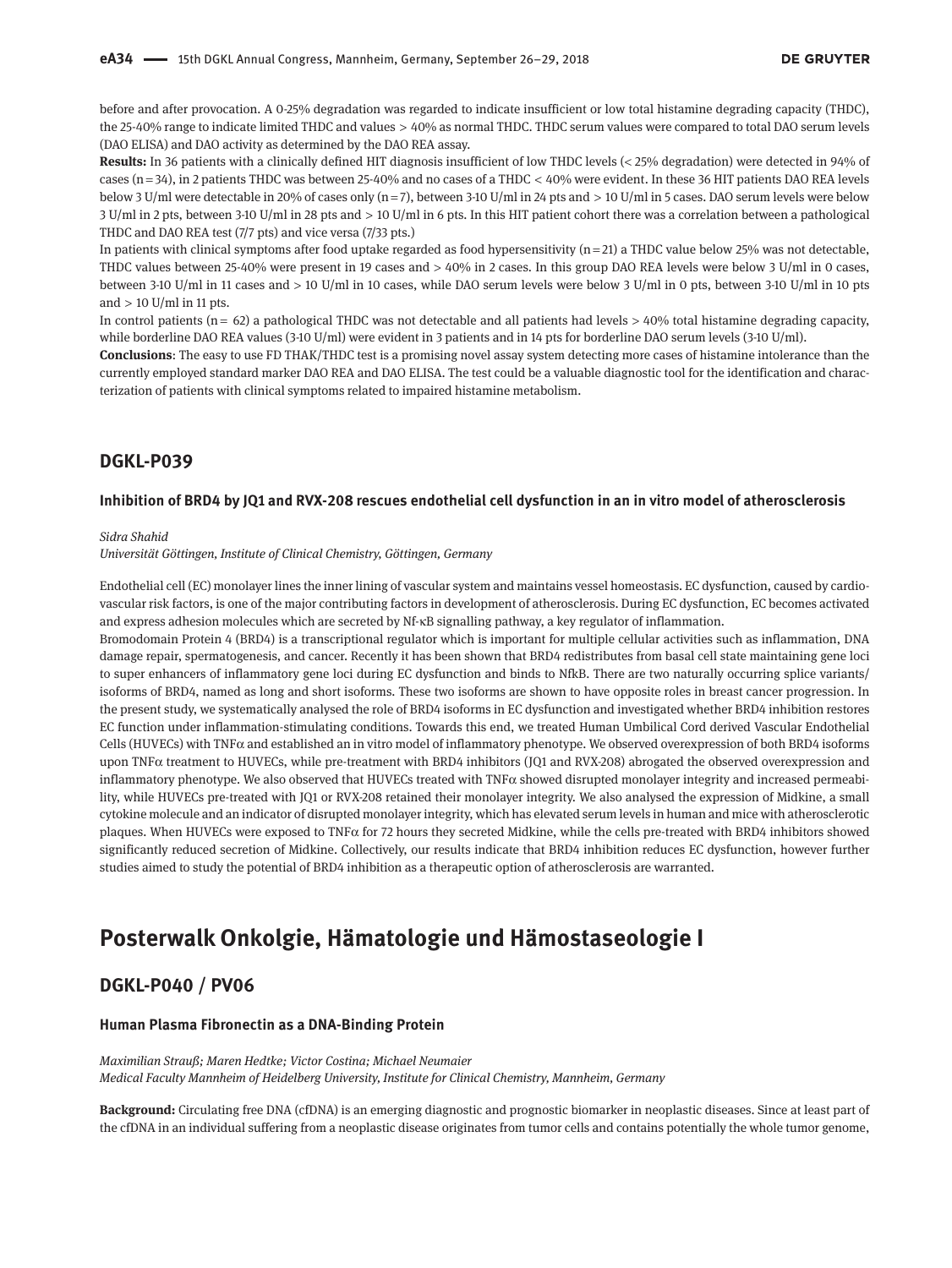it is a promising target for tumor genotyping. Accordingly, correlations between genetic alterations in the cfDNA could already be demonstrated for some tumor entities. Moreover, several studies were able to identfy other parameters of the cfDNA such as the methylation status, its global concentration and its fragmentation which showed tumor-associated changes and thus might also be of clinical importance in the future.

Although data regarding the generation of cfDNA is quite abundant, very little is known about its stability in and clearance from the bloodplasma, and which pre-analytical variables might be of importance. Our previous research suggests that one of the factors influencing cfDNA stability is the extent of its methylation. If so, this effect may be mediated by a yet undescribed interaction with a plasma protein. Our goal in the present study is to identify plasma proteins binding to cfDNA dependent on its methylation state.

**Materials and Methods:** We attached both in-vitro methylated and unmethylated amplicons to magnetic streptavidin beads and incubated them in blood plasma using serial dilutions with PBS to detect low-affinity specific differences in the affinity of potential interactions. The amplicons were derived from the RASSF1A promotor region, from genomic DNA isolated from human Melanoma cells. That region was identified as a site exhibiting varying degrees of hypermethylation in melanoma patients. Additionally, as a control for potential unspecific binding, an amplicon from an intron of the same gene was used

After incubation of the bead-amplicon complex in plasma and several washing steps we detached the beads from the amplicons using restriction enzymes and magnetically removed the beads. The remaining supernatant containing the amplicon and eventually bound proteins was then analysed using mass spectrometry.

**Results:** Plasma Fibronectin was identified as a protein binding to both methylated and unmethylated amplicons from the promotor region as well as the intronic amplicon. Serial dilutions of the plasma with PBS showed no significant difference between any of the amplicons.

Unspecific binding of Fibronectin to the beads was excluded using empty beads without bound DNA.

**Discussion:** Human plasma Fibronectin has long been known to potentially have DNA binding properties. However, we provide the first evidence of the relevance of this interaction in vivo and thus propose a new role for Fibronectin as a DNA-binding protein in plasma. While our results suggest that this binding is unspecific and independent of the methylation status or other characteristics of the DNA such as binding sites etc., further quantification of this interaction is warranted.

### **DGKL-P041**

#### **Establishing a method for isolation and purification of exosomes**

#### *Sara Alameldin1 ; Michael Neumaier2 ; Maren Hedtke2*

*1 Medizinische Fakultät Mannheim, Universität Heidelberg, Institut für Klinische Chemie, Mannheim, Germany; 2 Uniklinikum Mannheim, Institut für Klinische Chemie, Mannheim, Germany*

**Introduction:** Exosomes are small, lipid bilayer membrane vesicles, 30-100 nm in diameter, secreted by various cell types and found in all body fluids. These vesicles, loaded with unique RNA and protein cargo, have a wide range of biological functions, including cell-to-cell communication and signaling in both normal physiology and disease states, particularly cancer.

Many aspects of exosomes present them as novel means to identify cancer biomarkers for early detection and as therapeutic targets, and using intrinsic and engineered characteristics of exosomes as therapeutic devices to ameliorate the progression of the disease.

Isolation of vesicles from plasma with good recovery and without contamination of proteins and lipoproteins, however, is a challenge.

Lipoproteins are main contaminants in most of the procedures for isolating exosomes. By isolating exosomes using size exclusion chromatography (SEC) we can deplete most of the HDL and LDL. However, exosomes are still not pure enough for identifying the broadly accepted exosomal markers (e.g. tetraspanins) by Mass Spectrometry. One of the ways to precipitate lipoproteins is using Phosphotungstic acid.

**Aim:** Studying the effect of precipitating lipoproteins by Phosphotungstic acid applied to the fraction of exosomes previously isolated by SEC to increase the specific exosome fraction.

**Materials and methods:** Exosomes are isolated from human plasma by size exclusion chromatography columns (HansaBioMed, Estonia). Lipoproteins are precipitated by 2.35 M Sodium Phosphotungstate and 2.0 M Magnesium Chloride. Supernatant is separated from the pellet by centrifugation and investigated by Western blot using anti-CD9 antibody (ThermoFisher, Darmstadt) as a standard exosomal marker. Levels of LDL and HDL in plasma, eluted SEC fractions and the collected supernatant after phosphotungstic acid precipitation, are measured by using routine Clinical Chemistry methods (Siemens, Eschborn).

**Results:** Values of LDL and HDL drop by approximately 98% and 90% respectively after size exclusion as compared to the original plasma sample. The value of LDL drops again to approximately 50% after Phosphotungstic acid precipitation of lipoproteins in the exosome containing SEC fraction.

We observed that Phosphotungstic acid, besides precipitating lipoproteins, unfortunately also co-precipitates all the exosomes as well.

By serially reducing the molarity of the Phosphotungstic acid used, the LDL level still drops but with different effects on exosomal distribution between supernatant and pellet as seen by Western Blot. This enables us to use the supernatant, now almost free of LDL, in downstream analysis.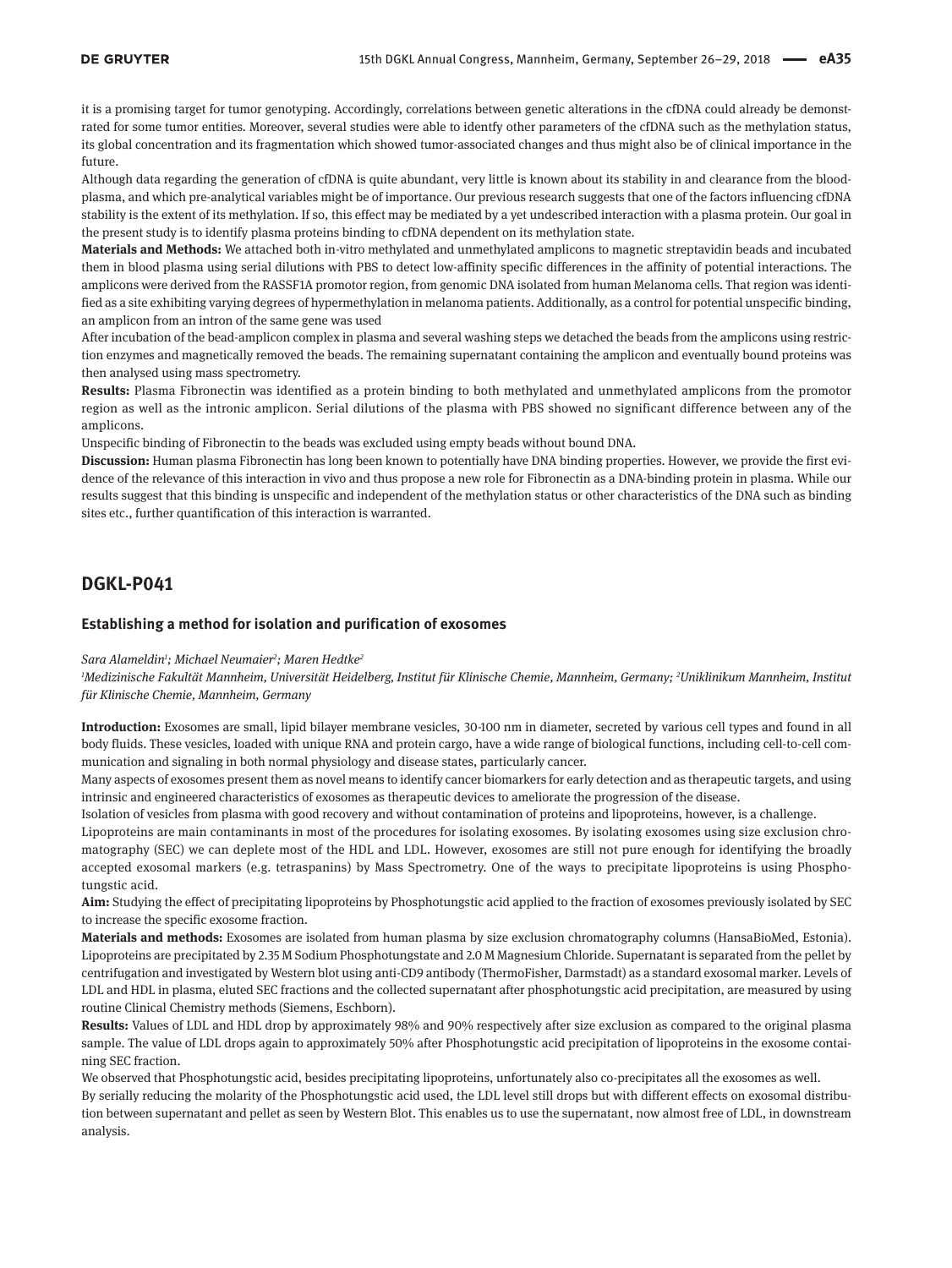### **DGKL-P042**

### **Evaluation of cobas m 511 hematology analyzer in routine diagnostic**

#### *Nico Vogt; Hannsjörg Baum*

*Regionale Kliniken Holding RKH GmbH, Zentrum für Laboratoriumsmedizin, Mikrobiologie, Blutdepot, Ludwigsburg, Germany*

**Objective:** A complete blood count is a fast and reliable diagnostic tool. An automated cell counter samples and counts many cells, the results are very precise. However, certain abnormal cells or aggregates in the blood may not be identified correctly, requiring manual review of the instrument's results. Preparation and staining of slides of patient blood samples as well as the microscopic viewing is time consuming. We used the cobas m511 (Roche) with bloodhound technology to automate these processes and compared the results to our haematologic routine analyser Nexus 120 (HORIBA) and the manual leucocyte differentiation.

**Methode:** Routine samples of complete blood counts and reticulocytes were measured on cobas m511 bloodhound directly following routine measurement and compared to routine analyser results using linear regression and passing-bablock regression with the statistic software "R" including package "mrc". Monocytes, eosinophil and basophil cells were also compared to the manual count.

**Result:** Comparison of 882 complete blood counts including 126 reticulocyte counts to the routine analyser showed high correlation  $(R^2$ <sup>2</sup> > 0,95) for WBC, Hb, neutrophils and lymphocytes, a still good correlation  $(R^2$ <sup>2</sup> > 0,90) for RBC, HCT, MCH and thrombocytes and some correlation (0,7 <  $R^2$  < 0,90) for MCV ( $R^2$  = 0,88), monocytes, eosinophiles and reticulocytes ( $R^2$  = 0,84). Correlation was poor  $(R^2 < 0,7)$  for MCHC, RDW, MTV and basophils.

The result of the automated estimation of erythroblasts  $(n = 51)$  compared to the much more variable manual count showed a nice correlation  $(R^2 = 0,895)$ .

Further measurements of monocytes, eosinophils and basophils were compared to the manual routine method for both, the cobas m 511 bloodhound and the routine analyser. For all three, a poor correlation of both analysers to the routine method was detected, with slightly higher correlation for the cobas m 511.

**Conclusion:** In conclusion, most parameters are similar measured by both systems. Surprisingly, the measurement of erythrocyte and thrombocyte volumes does only in part correlate well, while for example neutrophil and lymphocytecell counts fit much better. These differences in volume and number of erythrocytes are most probably due to the different methods used.

Taken together, the automated workflow of the cobas m511 bloodhound saves a lot of time for special probes that include aggregates or uncommon cells of hemato-oncologic patients. Further, the reduced hands-on time and the faster turn-around time compared to manual staining could be beneficial for samples of the emergency unit.

### **DGKL-P043**

#### **Induction of Tissue Factor by anti-**β**2GPI antiphospholipid antibodies is mediated by TNF**α

#### *Anne Hollerbach1 ; Nadine Müller-Calleja2 ; Karl Lackner2*

*1 Universitätsmedizin Mainz, Centrum für Thrombose und Hämostase / Institut für klinische Chemie und Laboratoriumsmedizin, Mainz, Germany; 2 Universitätsmedizin Mainz, Institut für klinische Chemie und Laboratoriumsmedizin, Mainz, Germany*

**Background:** In the past it has been shown that antiphospholipid antibodies (aPL) induce several proinflammatory and procoagulant cellular responses e.g. in monocytes and endothelial cells, which are believed to contribute to the clinical manifestations of the antiphospholipid syndrome (APS). Tissue factor (TF) has been implicated in the pathogenesis of APS for many years and it has been shown that TF can be induced by aPL. We have recently shown that both anticardiolipin (aCL) and anti-β2-glycoprotein I (anti-β2GPI) aPL induce tumor necrosis factor (TNF)  $\alpha$  in monocytes. However, the underlying signaling pathways are completely different.

**Aims of the study:** Analysis if TF induction by different aPL is direct or mediated by proinflammatory cytokines, e.g. TNFα.

**Materials and Methods:** To study this issue we analyzed the ability of three human monoclonal aPL with distinctly different antigenic specificities to induce TF mRNA in monocytes (MM1) and endothelial cells (HUVEC). As inhibitors we used anti-TNFα antibody adalimumab and the endosomal NOX inhibitor niflumic acid (NFA). TF protein expression was measured by flow cytometry and endosomal ROS generation was detected by use of the fluorogenic reagent OxyBURST Green H2HFF-BSA. Results obtained with human monoclonal aPL were validated with IgG-fractions obtained from patients with APS.

**Results:** A human monoclonal anticardiolipin aPL induced TF mRNA in MM1 and HUVEC cells within 1 h, with a maximum at 3 h. TF-induction was blocked by NFA, whereas adalimumab had no discernable effect. Induction of TF mRNA by aPL reactive against β2GPI followed a slower time course and was completely inhibited by adalimumab, NFA had no effect. The inhibitory effect of adalimumab on anti-β2GPI antibodies was further confirmed in MM1 cells, as the expression of TF protein and ROS production were also fully blocked by adalimumab. These data could be confirmed with patient IgG, as TF mRNA induction was only reduced by adalimumab if IgG fraction contained anti-β2GPI activity.

**Discussion/Conclusion:** The induction of TF by antiphospholipid antibodies is dependent on antigen specificity. While anticardiolipin aPL are able to induce TF transcription directly, the induction of TF by anti-β2GPI aPL is mediated by TNFα. All observed effects on TF induction by anti-β2GPI aPL were blocked by the TNFα inhibiting antibody adalimumab.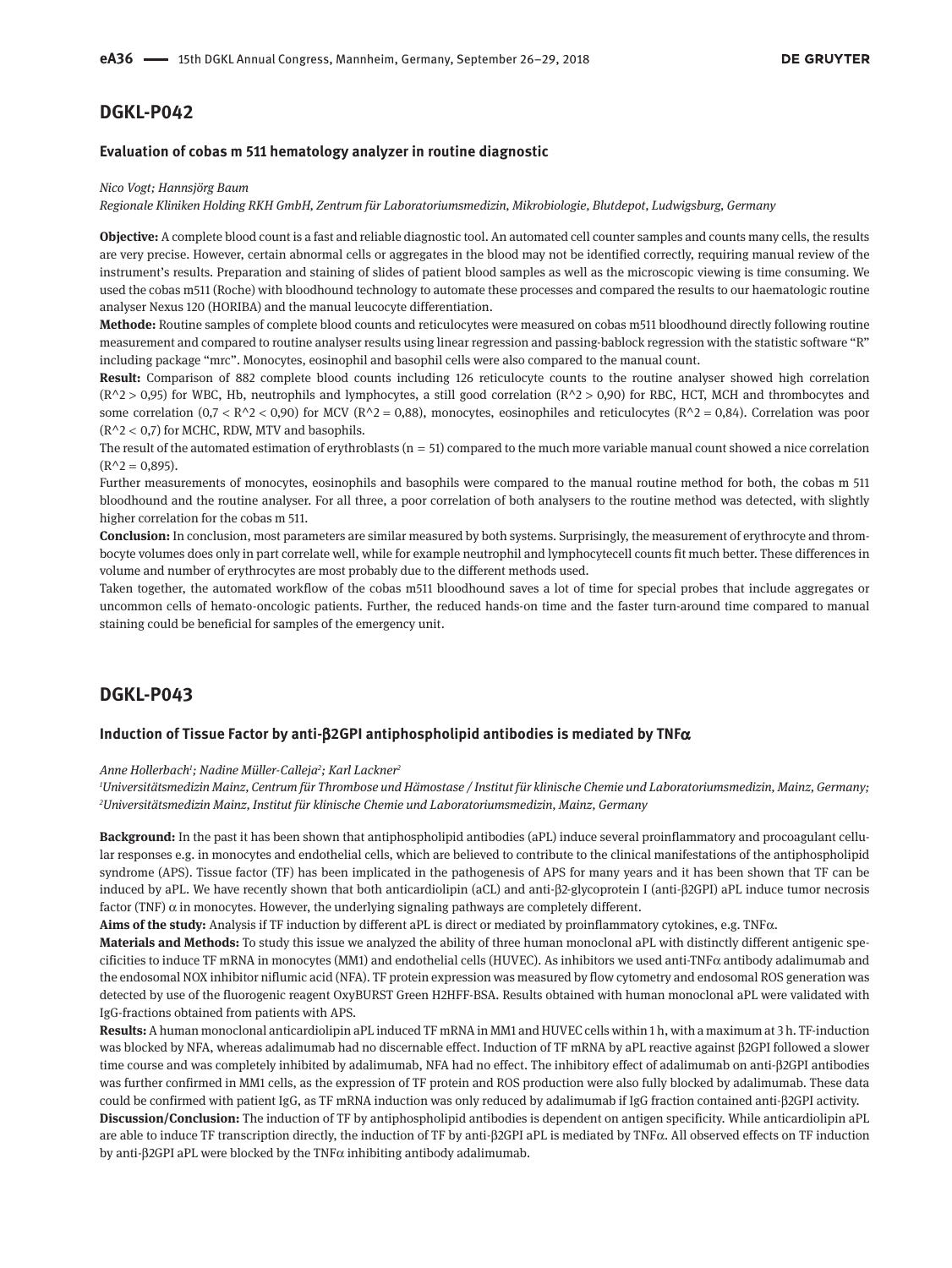#### **Platelet Biology Revisited**

#### *Hans-Åke Fabricius*

*privat, Grundlagenforschung, Esgrus, Germany*

Thrombozyten können Tumorzellproliferation und Metastasierung wesentlich erleichtern. Zirkulierende Tumorzellen akquirieren eine für eine erfolgreiche metastatische Aussaat wesentliche Schicht von Plättchen. Plättchen werden bei Kontakt mit einer Tumorzelle schnell aktiviert und setzen Mediatoren und Substanzen frei, die nicht nur für die Gerinnung, sondern auch für Signalkaskaden der Zellproliferation wichtig sind. In vitro hängt das Wachstum von Zellen generell von der externen Zufuhr von Wachstumsfaktoren ab, die aus dem Serumzusatz im Kulturmedium oder aus anderen solche Faktoren enthaltenden Supplementen stammen. Wenn dieses Supplement weggelassen wird, hören die Zellen auf zu wachsen. Serum enthält Signal-substanzen, die bei der Gerinnung aus Plättchen freigesetzt werden. Wachstumsfaktoren werden in Megakaryozyten synthetisiert und in vivo in α-Granula von Thrombozyten transportiert. Danach müssen Plättchen eine wichtige Rolle bei der Kontrolle des Zellwachstums in vivo spielen.

Wir zeigen einen Mechanismus, den eine breite Vielzahl von Zellen, welche in vivo zur Proliferation bestimmt sind nutzen, um Zugang zu Wachstumsfaktoren aus Plättchen zu erhalten.

Unsere Zellkulturexperimente zeigen, dass plättchenfreies Plasma das Zellwachstum nicht fördern kann. Im Gegensatz dazu wachsen Tumorzelllinien, die einem kurzen täglichen Kontakt mit Plättchen ausgesetzt sind, kontinuierlich weiter, ganz ohne Serumzusatz.

Wir zeigen auch, dass permanent proliferierende Tumorzellen in vitro Thrombozyten-Rezeptoren besitzen und dass aktivierte Zellen in vitro solche Rezeptoren beim Eintritt in den Zellzyklus entwickeln und dass primäre Zelllinien in der log-Phase ihres Lebenszyklus solche Rezeptoren exprimieren. Diese Rezeptoren verschwinden allmählich, wenn die primären Zelllinien die logarithmische Phase des Zellwachstums beenden. Plättchen setzen ihren Inhalt in unmittelbarer Nähe zu geeigneten RTKs auf der Zelloberfläche frei. Tumorzellen können auch das andockende Plättchen aufnehmen, welches dann seinen Inhalt direkt in das Zytoplasma der Zelle abgeben kann.

Vorstehende Beobachtungen führen zu der Folgerung, dass

- 1. Tumorzelllinien in vitro nicht in der Lage sind, Wachstum aufrecht zu erhalten ohne externe Zufuhr von Signalsubstanzen, welche Zellwachstum fördern. Diese Beobachtung widerspricht einem grundlegenden Hallmark of Cancer.
- 2. Die meisten zur Proliferation bestimmten Zellen besitzen einen Mechanismus, um auf die in vivo Träger dieser Signalsubstanzen zuzugreifen.
- 3. Thrombozyten spielen eine wesentliche Rolle bei der Kontrolle der Zellproliferation in vivo.

Auch haben wir eine Klasse von Substanzen gefunden, die verhindern können, dass Plättchen den auf proliferierenden Zellen exprimierten Rezeptor ligieren. Diese Beobachtung könnte Hinweise auf eine neue Klasse von Therapeutika geben, die gegen Metastasen gerichtet sind und damit eher auf das Kontrollsystem für Zellwachstum als auf die Tumorzelle selbst abzielen.

# **DGKL-P045**

### **A new insight into Trousseau's syndrome: Tumor cell intrinsic prothrombin (F2) drives tumor progression and contributes to a hypercoagulable state**

*Lisa Pruschinski1 ; Ludwig Eder1 ; Shazad Khokhar1 ; Kashif Muhammad1 ; Sergey Tokalov1 ; Sven Danckwardt2*

*1 Universitätsmedizin Mainz, Institut für Klinische Chemie und Laboratoriumsmedizin, Mainz, Germany; 2 Universitätsmedizin Mainz, Institut für klin. Chemie und Laboratoriumsmedizin, Center for Thrombosis and Hemostasis, Mainz, Germany*

Thrombin (F2) is a key enzyme of the clotting cascade. Beyond its function in hemostasis, F2 has a wide spectrum of functions in other (patho)physiological processes such as embryogenesis, inflammation but also during tumorigenesis. In adults F2 is exclusively expressed in the liver and secreted into the circulation, while ubiquitous (extrahepatic) F2 appears to play an important functional role during embryogenesis.

Here we assessed whether extrahepatic F2 expression is a functionally relevant driver of F2-associated pathologies. Using a newly generated transgenic reporter mouse model ("D-Insight") combined with molecular optical in vivo imaging, we discover extrahepatic F2 expression in sarcomas. We identify that tumor-derived F2 is functionally active; it has direct tumor-promoting properties and contributes to a tumorassociated hypercoagulable state. Due to the high and ubiquitous F2 expression during embryonic development, we speculated that epigenetic regulation might represent an important switch that accounts for extrahepatic F2 expression in tumors. Employing a systematic small molecule compound screening based on D-Insight transgenic cell model systems, we obtain evidence suggesting epigenetic modulation of F2. This finding may represent an explanation for aberrant F2 expression during tumorigenesis and thereby shed novel light onto the association between cancer and excessive procoagulatory activities first noted by Armand Trousseau in 1965. This finding may also pave the way for novel 'targeted' therapeutics in the future.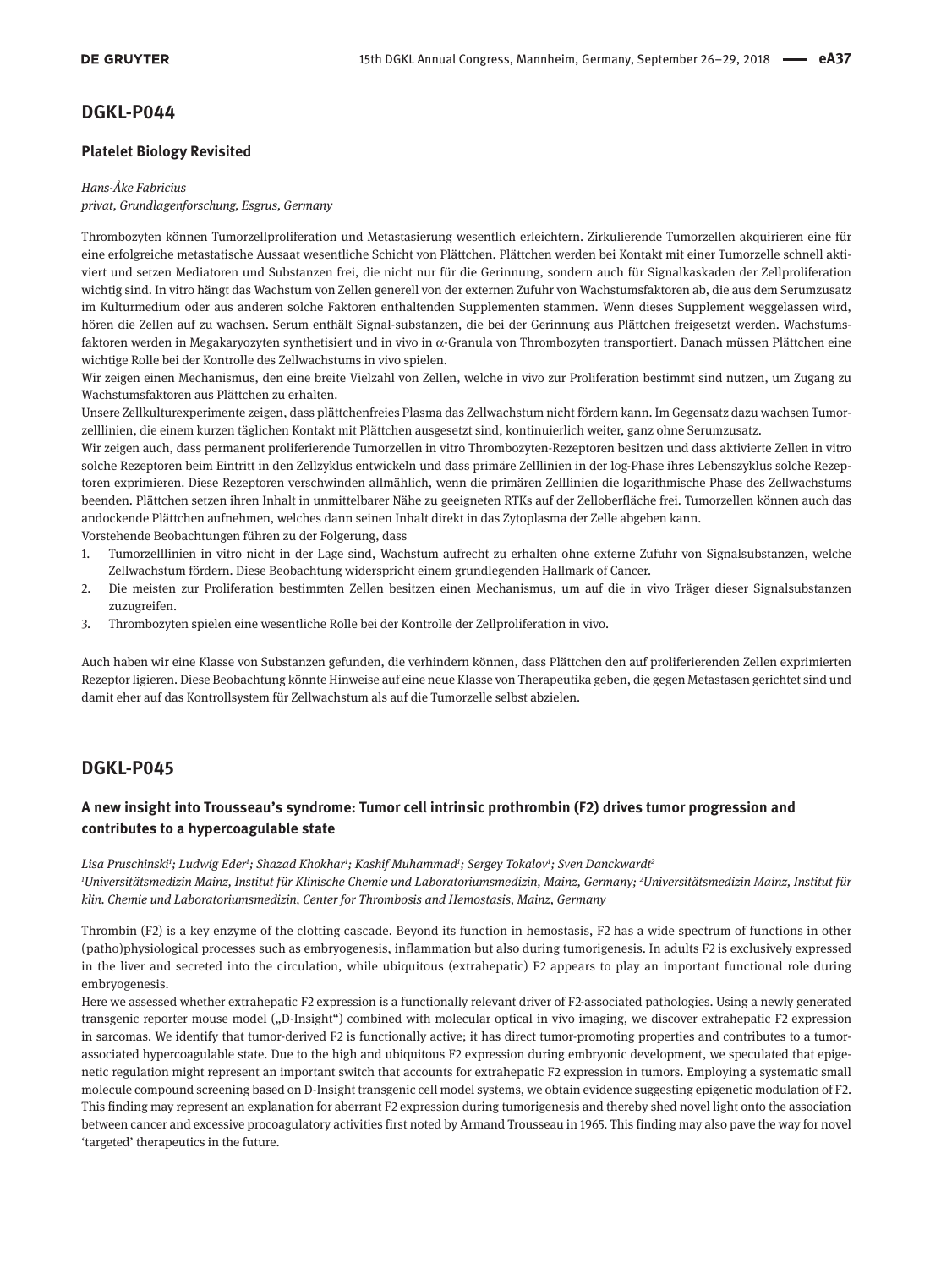## **Revisiting defects of the contact system of blood coagulation: Detection and differential diagnosis of prekallikrein (PK) deficiency**

Stefanie Sollfrank'; Stefano Barco<sup>2</sup>; Alice Trinchero<sup>2</sup>; Luigi Tomao<sup>3</sup>; Barbara Zieger<sup>4</sup>; Johanna A. Kremer Hovinga<sup>s</sup>; Laura Conti<sup>6</sup>; Anke Adenäuer<sup>ı</sup>; Erwin Miloni<sup>7</sup>; Karl Lackner<sup>ı</sup>; Heidi Rossmann<sup>ı</sup>; Bernhard Lämmle<sup>2</sup> *Universitätsmedizin Mainz, Institut für Klinische Chemie und Laboratoriumsmedizin, Mainz, Germany; Universitätsmedizin Mainz, Centrum für Thrombose und Hämostase (CTH), Mainz, Germany; IRCCS Bambino Gesù Children's Hospital, Rome, Department of Pediatric Hematology/Oncology, Rome, Italy; Universitätsklinikum Freiburg i. Br., Zentrum für Kinder- und Jugendmedizin, Klinik IV, Freiburg i. Br., Germany; Inselspital Universitätsspital Bern, Universitätsklinik für Hämatologie und Hämatologisches Zentrallabor, Bern, Switzerland;*

*6 Istituto Nazionale Tumori "Regina Elena", Roma, UOSD Patologia Clinica, Rome, Italy;*

*7 Practicing Physician, Bern, Bern, Switzerland*

**Objectives:** PK and high-molecular-weight kininogen (HK) deficiencies are ultra-rare, autosomal-recessive defects of the contact system caused by mutations in the KLKB1 and KNG1 genes, respectively. Since carriers do not manifest a bleeding phenotype, a correct diagnosis is essential to prevent the administration of prohemostatic agents or plasma, and to avoid delay of surgery.

**Aims:** We describe a new case of PK deficiency identified at UMC Mainz. In addition, we performed a systematic review of the literature in order to i) collect blood material for genetic studies of reported PK deficient cases and ii) provide an individual patient analysis for clinical associations and diagnostic criteria (ongoing).

**Methods:** MEDLINE and EMBASE were searched without time and language restrictions. Reference lists of retrieved articles, abstract books of hematology congresses and grey literature were manually reviewed. Authors of articles on PK deficient cases not assessed for genetic defects, were contacted in order to retrieve blood samples. PK:C and HK:C were measured using PK and HK deficient plasmas, respectively. PK and HK antigens (PK:Ag and HK:Ag) were determined by ELISA. Routine aPTT and coagulation factor measurements were performed using an ACL TOP (IL). Genetic testing was performed by Sanger-, Pyrosequencing and/or NGS.

**Results:** Our patient was a 69-year-old woman of African descent referred for preoperative evaluation of an isolated aPTT prolongation. Diagnosis of PK deficiency was based on absent PK:C and PK:Ag (≤1% of normal, each). The homozygous KLKB1 mutation p.Ser151Phefs\*34 was found, which was not yet described as a cause of PK deficiency, but had been detected in the African sub-collective (MAF 1.3%) of the 1000 Genomes cohort.

A total of 1,913 studies were identified by systematic literature review. Eleven studies with genetic data were found. Blood from 4 unrelated European families without previous genetic testing was analysed, including 3 index cases and 5 relatives. The KLKB1 mutation p.Cys548Tyr was found in 2 families with one index patient being homozygous. This data and the literature suggest that p.Cys548Tyr may be the most frequent KLKB1 mutation in Caucasians, associated with lacking PK:C but low amount of PK:Ag.

One patient diagnosed with PK deficiency based on (incomplete) normalization of aPTT with increased preincubation time and low PK:C  $(7%)$  was found to carry compound heterozygous mutations in KNG1 (c.1038 + 1G > A and c.1165C > T, p.Arg389\*) but no mutations in KLKB1.

**Conclusions**. PK deficiency may not be as rare as previously thought, especially in subjects of African origin. Incomplete normalization of severely prolonged aPTT upon prolonged preincubation and low PK levels are not sufficient for the diagnosis of PK deficiency. Our latter case and data from literature suggest that patients with HK deficiency usually present with moderately low PK levels: therefore, PK and HK:C and HK:Ag should be determined.

# **DGKL-P047**

#### **Functional and genetic characterization of patients with Glanzmann Thrombasthenia**

Katharina von Bargen'; Max-Joseph Kraus<sup>2</sup>; Erwin F. Strasser<sup>3</sup>; Günther Kappert<sup>4</sup>; Susan Halimeh<sup>4</sup>; Franziska Knüttgen'; Tobias Flieder'; *Cornelius Knabbe1 ; Ingvild Birschmann1*

*1 Herz- und Diabeteszentrum Nordrhein-Westfalen, Institut für Laboratoriums- und Transfusionsmedizin, Bad Oeynhausen, Germany; 2 Praxis Geiselgasteig, Praxis Geiselgasteig, Grünwald, Germany;*

*3 Universitätsklinikum Erlangen, Transfusionsmedizinische und Hämostaseologische Abteilung, Erlangen, Germany;*

*⁴Gerinnungszentrum Rhein-Ruhr, Gerinnungszentrum Rhein-Ruhr, Duisburg, Germany*

**Objective:** Platelets play a central role in hemostasis, a physiological process which stops bleeding. A crucial component of hemostasis is the fibrinogen receptor on the surface of the platelets. It is an integrin which consists of two subunits, the αIIb- and beta3-subunit. The receptor is necessary to cross-link platelets during aggregation. Quantitative or qualitative abnormalities of the integrin αIIbβ3 (GPIIb/IIIa) lead to the development of Glanzmann Thrombasthenia (GT). The defects of the platelet integrin αIIbβ3 resulting from pathogenic mutations in either the ITGA2B (αIIb) or the ITGB3 (β3) gene on chromosome 17q21.31-32. GT is a platelet dysfunction, which is characterized by spontaneous mucosal bleeding caused by the absence of aggregation.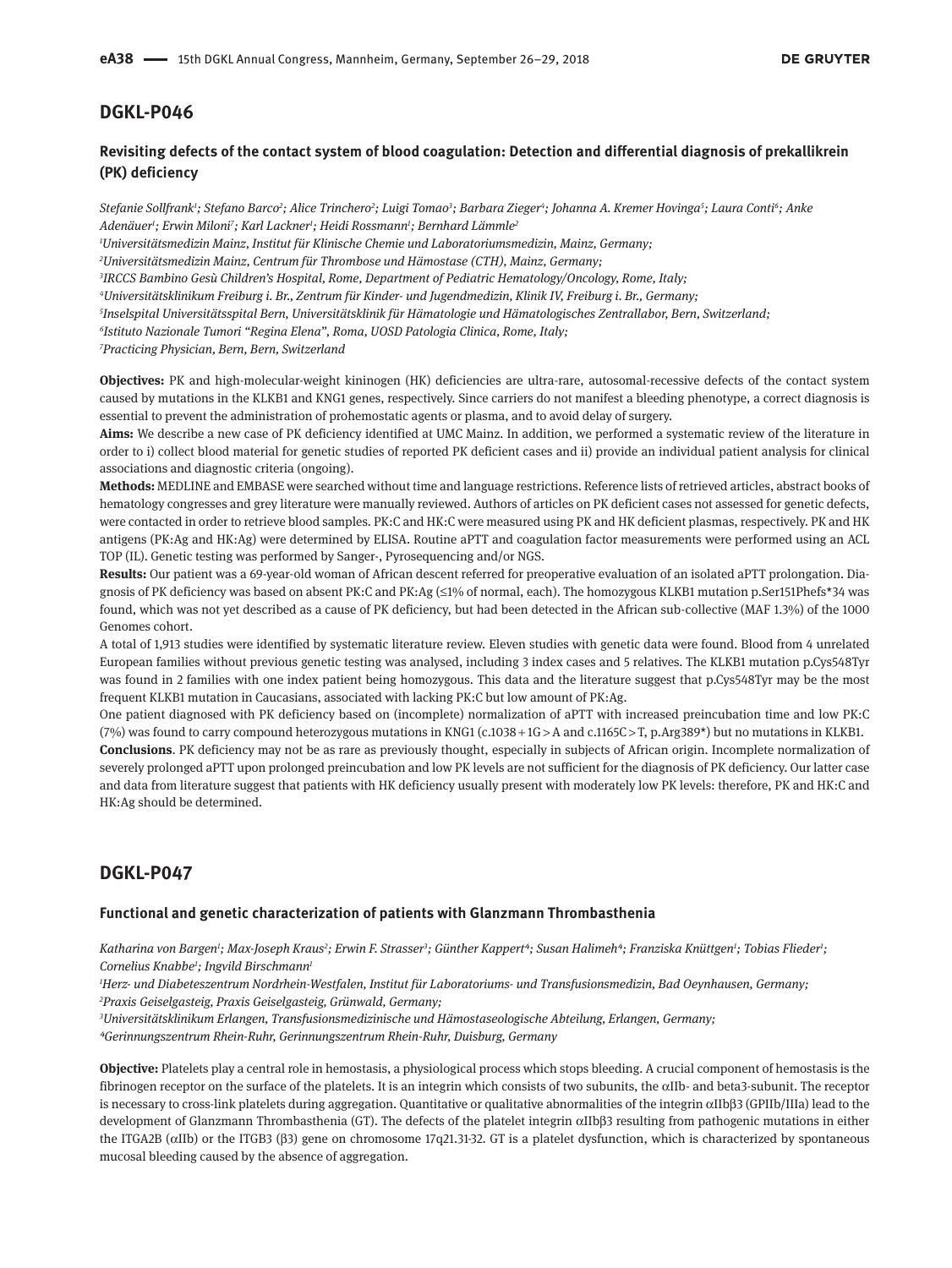Usually routine diagnostics and the functional analysis by light transmission aggregometry are sufficient for the distinct diagnosis. In addition, flow cytometry as well as DNA sequencing can be performed for more detailed analysis.

**Methods:** In our study we analyzed six patients with GT. For the functional analysis we used the PFA-200 system and the light transmission aggregometry. The genetic characterization was carried out by sequencing the respective exon region with the Sanger method. Additionally we studied the surface expression of αIIbβ3 by flow cytometry.

**Results:** All patients in our GT population show pathological PFA-200 closure times as well as an absence of platelet aggregation in response to all physiological agonists. Only with Ristocetin is a reversible aggregation detectable. The surface expression analysis by flow cytometry displays an absence of the fibrinogen receptor in patient 3, 4, 5 and 6. Only patient 1 and 2 have an expression about 5-15% compared to a healthy donor population.

The genetic characterization showed a homozygote C to G mutation in the exon 18 of the IGTA2B gene in patient 5 and 6 (pair of siblings). This already described pathogenic mutation is an exchange of glutamine to histidine. In another sibling pair (patient 1 + 2), a mutation in exon 10 of ITGB3 gene was identified. It is a novel mutation which resulted in a cysteine to tryptophan amino acid substitution. Furthermore, two other novel mutations in the ITGA2B gene could be identified in patient 3 and 4. The patient 3 showed a T to A transition which leads to an amino acid substitution of valine to glutamic acid on position 422. Whereas patient 4 exhibits a frameshift mutation caused by an 8 bp deletion in exon 14. **Conclusions:** All six patients show pathological PFA-200 closure times and the for GT typical pathognomonic aggregation. The flow cytometry analysis displays the quantitative defect of the fibrinogen receptor in all patients. Additionally three novel GT mutations could be identified in our study, which are discussed in our scientific contribution. We suggest that the GT phenotype is the result of the mutations outlined above.

# **DGKL-P048**

### **A case study: Is core-fucosylated prostate-specific antigen (PSA) a refined biomarker for differentiation of benign prostate hyperplasia (BPH) and prostate cancer of different aggressiveness?**

#### *Robert Lang1 ; Michael Vogeser2*

*1 Roche Diagnostics, Penzberg, Germany; 2 Hospital of the Ludwig-Maximilians University, Institute of Laboratory Medicine, Munich, Germany*

**Objectives:** Prostate cancer (PCa) represents a major cause for cancer death in men worldwide. Novel non-invasive methods are still required for differentiation of non-aggressive from aggressive tumors. Recently, changes in PSA glycosylation pattern, such as core-fucosylation have been described in PCa. The objective of this study was to evaluate whether the core-fucosylation determinant of serum PSA may serve as refined marker for differentiation between benign prostate hyperplasia (BPH) and PCa or identification of aggressive PCa.

**Method:** A previously developed LC-MS/MS-based strategy was used for multiplex analysis of core-fucosylated PSA (fuc-PSA) and total PSA levels in sera from 50 BPH and 100 PCa patients of different aggressiveness (Gleason scores 5-10) covering the critical grey area (2-10 ng/ml). Sample preparation comprised an immunoaffinity capture step to enrich total PSA from human serum using anti-PSA antibody coated magnetic beads followed by consecutive two-step on-bead partial deglycosylation with endoglycosidase F3 and tryptic digestion prior to LC-MS/ MS analysis.

**Results:** Our data showed that the ratio fuc-PSA to total PSA (%-fuc-PSA) was decreased in aggressive PCa (Gleason score  $> 6$ ) in comparison to non-aggressive PCa (Gleason score  $\leq 6$ ) and yielded a 5 to 8% increase in the area under the curve (AUC = 0.60) than the currently used total PSA (AUC  =  0.52) and %-free PSA (AUC  =  0.55) tests. In contrast, both fuc-PSA and %-fuc-PSA had no diagnostic value for differentiation of BPH from PCa.

**Conclusions:** A higher tendency for differentiation of non-aggressive and aggressive PCa was obtained using % fuc-PSA compared to conventional diagnostic PCa markers. Therefore, %-fuc-PSA should be further investigated e.g. in larger patient cohorts or by more precise methods whether it could be clinically used in PCa diagnosis.

# **Posterwalk Onkologie, Hämatologie und Hämostaseologie II**

# **DGKL-P049 / PV07**

#### **Large-scale identification of functional miRNA targeting reveals cooperative regulation of the hemostatic network**

Jamie Nourse<sup>1</sup>; Juliane Braun<sup>2</sup>; Karl Lackner<sup>1</sup>; Stefan Hüttelmaier<sup>2</sup>; Sven Danckwardt<sup>3</sup>

*1 University Medical Center of the Johannes Gutenberg University, Institute for Clinical Chemistry and Laboratory Medicine, Mainz, Germany; 2 Martin Luther University Halle (Saale), Institute of Molecular Medicine, Halle, Germany; 3 University Medical Center of the Johannes Gutenberg University, Center for Thrombosis and Hemostasis and Institute for Clinical Chemistry and Laboratory Medicine, Mainz, Germany*

miRNAs confer robustness to complex molecular networks regulating biological functions. However, despite the involvement of miRNAs in almost all biological processes, and the importance of the hemostatic system for a multitude of actions in and beyond blood coagulation, the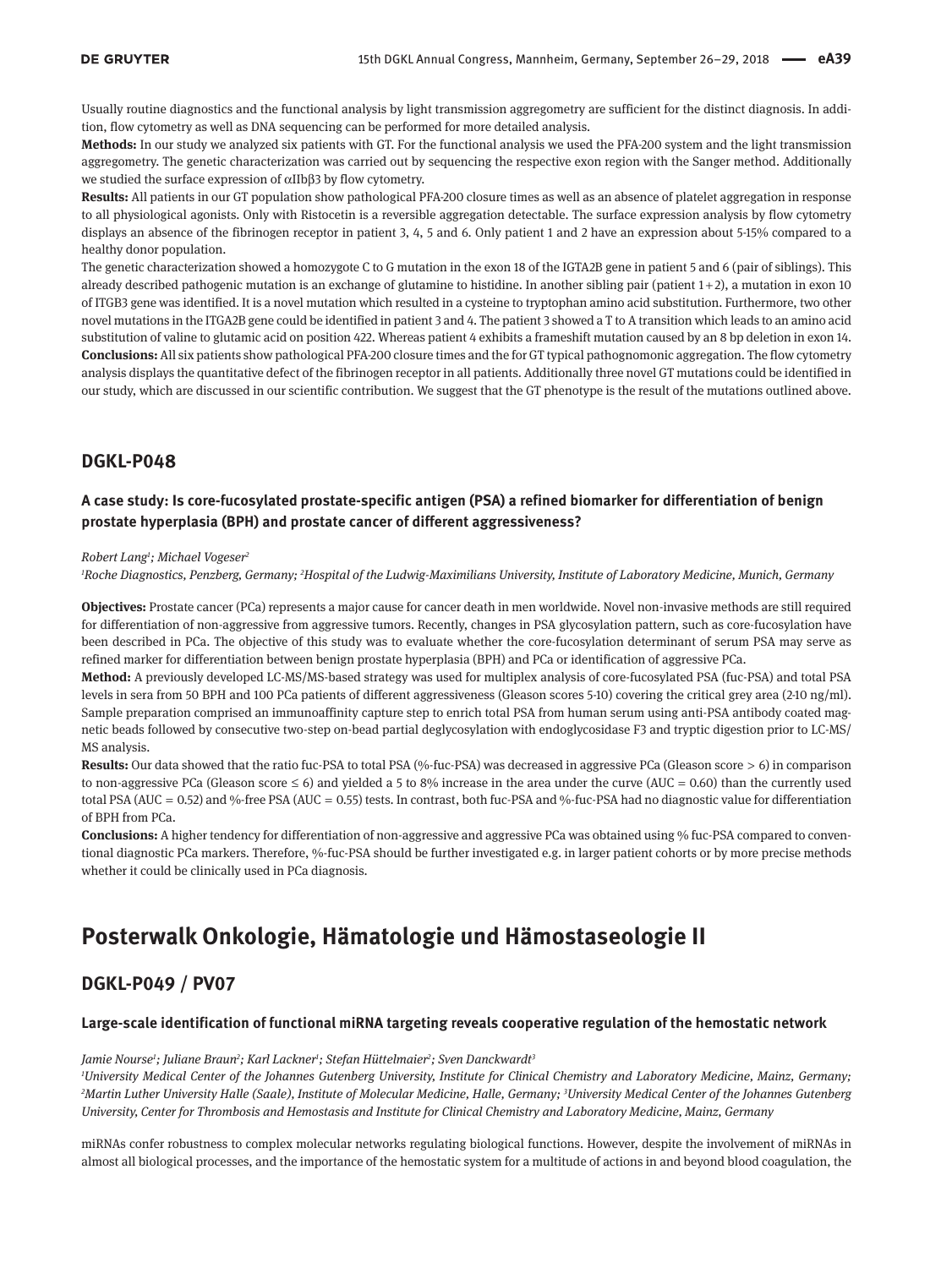role of miRNAs in hemostasis is poorly defined. Here we comprehensively illuminate miRNA-mediated regulation of the hemostatic system in an unbiased manner. In contrast to widely applied association studies, we used an integrative screening approach that combines functional aspects of miRNA silencing with biophysical miRNA interaction based on RNA pull-downs (miTRAP) coupled to next generation sequencing. Examination of a panel of 27 hemostatic-associated gene 3'UTRs revealed the majority to possess substantial Dicer-dependent silencing capability, suggesting functional miRNA-targeting. miTRAP revealed 150 specific miRNA interactions with 14 3'UTRs, of which 52, involving 40 miRNAs, were functionally confirmed. This includes cooperative miRNA regulation of key hemostatic genes comprising pro- (F7, F8, F11, FGA, FGG, KLKB1) and anti-coagulant (SERPINA10, PROZ, SERPIND1, SERPINC1) as well as fibrinolytic (PLG) components. Bioinformatic analysis of miRNA functionality reveals established and potential novel links between the hemostatic system and other pathologies, such as cancer, bone metabolism and renal function. Our findings provide, along with an in-vivo proof of concept, deep insights into the regulatory network of miRNAs regulating the hemostatic system and present a foundation for novel targeted therapeutics for correction of de-regulated hemostasis and associated processes in the future.

# **DGKL-P050**

#### **Large-scale identification of functional miRNA targeting reveals cooperative regulation of the hemostatic network**

#### *James Nourse1 ; Juliane Braun2 ; Karl Lackner1 ; Stefan Hüttelmaier2 ; Sven Danckwardt3*

*1 Universitätsmedizin Mainz, Institut für Klinische Chemie und Laboratoriumsmedizin, Mainz, Germany; 2 Martin Luther University Halle (Saale),*  Institute of Molecular Medicine, Halle, Germany; <sup>3</sup>Universitätsmedizin Mainz, Institut für klin. Chemie und Laboratoriumsmedizin, Center for *Thrombosis and Hemostasis, Mainz, Germany*

miRNAs confer robustness to complex molecular networks regulating biological functions. However, despite the involvement of miRNAs in almost all biological processes, and the importance of the hemostatic system for a multitude of actions in and beyond blood coagulation, the role of miRNAs in hemostasis is poorly defined. Here we comprehensively illuminate miRNA-mediated regulation of the hemostatic system in an unbiased manner. In contrast to widely applied association studies, we used an integrative screening approach that combines functional aspects of miRNA silencing with biophysical miRNA interaction based on RNA pull-downs (miTRAP) coupled to next generation sequencing. Examination of a panel of 27 hemostatic-associated gene 3'UTRs revealed the majority to possess substantial Dicer-dependent silencing capability, suggesting functional miRNA-targeting. miTRAP revealed 150 specific miRNA interactions with 14 3'UTRs, of which 52, involving 40 miRNAs, were functionally confirmed. This includes cooperative miRNA regulation of key hemostatic genes comprising pro- (F7, F8, F11, FGA, FGG, KLKB1) and anti-coagulant (SERPINA10, PROZ, SERPIND1, SERPINC1) as well as fibrinolytic (PLG) components. Bioinformatic analysis of miRNA functionality reveals established and potential novel links between the hemostatic system and other pathologies, such as cancer, bone metabolism and renal function. Our findings provide, along with an in-vivo proof of concept, deep insights into the regulatory network of miRNAs regulating the hemostatic system and present a foundation for novel targeted therapeutics for correction of de-regulated hemostasis and associated processes in the future.

## **DGKL-P051**

#### **Platelet count in autoimmunthrombocytopenia during pregnancy**

#### *Theresa Wagner1 ; Günther Giers1 ; Folker Wenzel2*

*1 Universität Düsseldorf, Institut für Transfusionsmedizin, Düsseldorf, Germany; 2 Hochschule Furtwangen, Medical and Life Sciences, Villingen Schwenningen, Germany*

**Introduction:** During pregnancy thrombocytopenias can be observed in up to 15% of the women caused by different entities. In one of these entities pregnant women suffering from an autoimmunthrombocytopenia (AITP). The maternal autoantibodies led not only to a thrombocytopenia in the mother but also in the fetus. To minimize bleeding risks there are different therapeutic options. In this study we examined the therapeutic success for mother and fetus.

**Material and Mehods:** 16 pregnant women suffering from AITP could be observed. Different maternal blood markers (e.g. platelet count, reticulocytes, LDH) were monitored, the fetus was sonographically examined. The women were treated by anti-Rh0-antibodies (1.200 mikrog) in the 30. - 32. week of gestation, and fetal platelet count were determind in the 34. – 35. week of gestation.

**Results**: In the 16 patients no adverse therapeutic effects could be observed. IN the pregnant women, platelet count showed a significant  $(p < 0.05)$  increase from values  $< 20.000$ /mikrol to values above  $60.000$ /mikrol. In the fetuses, 5 cases (31,3%) showed platelet counts above 100.000/μl and could be delivered via naturalis. Overall, no fetal anemia or hemolysis could be observed.

**Conclusion:** In maternal AITP, anti-Rh0-immunoglobulin treatment seems to be a possible therapeutic option to increase maternal platelet count without fetal hemolysis.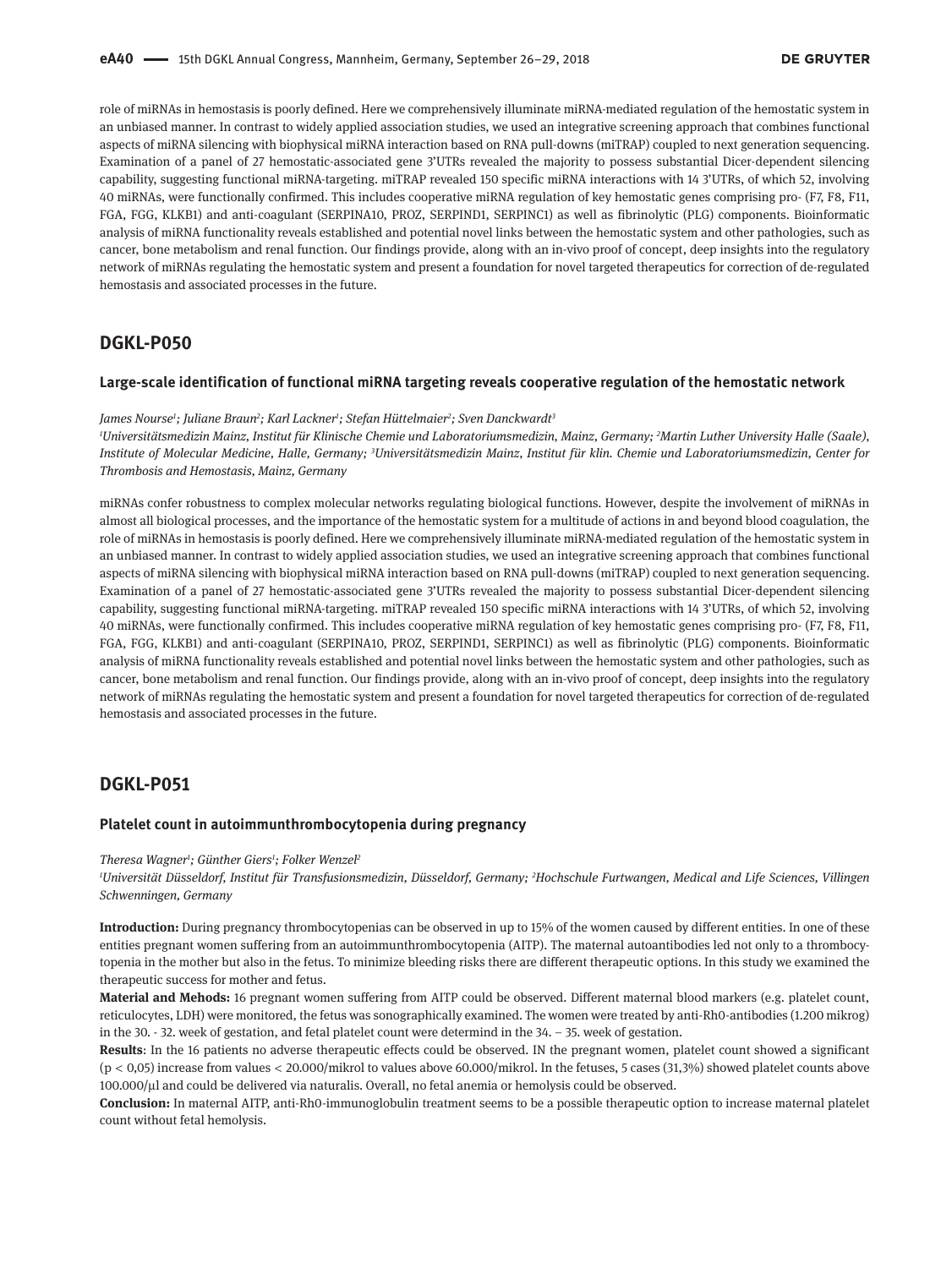### **Hematopoietic stem cells can differentiate into restricted myeloid progenitors before cell division in mice**

### *Ben Wielockx*

### *IKL - Dresden, Dresden, Germany*

Hematopoietic stem cells (HSCs) continuously replenish all blood cell types through a series of differentiation steps and repeated cell divisions that involve the generation of lineage-committed progenitors. However, whether cell division in HSCs precedes differentiation is unclear. To this end, we used an HSC cell tracing approach and Ki67RFP knock-in mice, in a non-conditioned transplantation model, to assess divisional history, cell cycle progression, and differentiation of adult HSCs. Our results reveal that HSCs are able to differentiate into restricted progenitors, especially common myeloid, megakaryocyte-erythroid and pre-megakaryocyte progenitors, without undergoing cell division and even before entering the S phase of the cell cycle. Additionally, the phenotype of the undivided but differentiated progenitors correlated with expression of lineage-specific genes and loss of multipotency. Thus, HSC fate decisions can be uncoupled from physical cell division. These results facilitate a better understanding of the mechanisms that control fate decisions in hematopoietic cells.

# **DGKL-P053**

#### **Quantification of free hemoglobin in plasma: a specrophotometric algorithm**

*Michael Paal1 ; Alexander Lang2 ; Hennig Georg2 ; Marie-Luise Buchholtz1 ; Ronald Sroka2 ; Michael Vogeser1* 'Klinikum der Universität München - LMU München, Institut für Laboratoriumsmedizin, München, Germany; <sup>2</sup>Klinikum der Universität München *- LMU München, Laser-Forschungslabor, München, Germany*

**Background:** Assessment of hemolysis is becoming increasingly relevant in critical care. Currently used spectrophotometric methods for the quantification of free hemoglobin (fHB) produce unsatisfactory results in case of hyperbilirubinemia, a frequent condition in patients at risk for intravascular hemolysis. The objective of the current study was therefore to develop a highly selective spectrophotometric fHb quantification method using computational processing.

**Methods:** The novel second-derivative fitting algorithm uses spectrophotometric data from 350 to 650 nm recorded with standard instruments as input. For evaluation, plasmas of patients and non-icteric plasma of healthy volunteers were spiked with fHb concentrations up to 200 mg/ dl, and compared to methods described in the literature by Harboe, Noe and Fairbanks. All measurements were done in compliance with the bioanalytical method validation protocol from the European Medicines Agency and "Milan consensus" for analytical performance.

**Results:** Both the second-derivative fitting algorithm as well as the methods of Harboe, Noe and Fairbanks quantified fHb accurately in non-icteric samples, with inaccuracy and imprecision below 10%. For icteric specimen, false high results were obtained with the established formulas for fHb concentrations below 700 mg/L. In contrast, no interference was found with the second-derivate fitting method for bilirubin concentrations up to 27.2 mg/dl. The lower limits of quantifications for the second-derivative fitting algorithm were specified in agreement with the EMA guideline with 25 mg/L fHb for both non-icteric and icteric specimens. The method was shown to be highly selective for quantification of free hemoglobin.

**Conclusions:** We report a user-friendly computer-based algorithm that allows the accurate quantification of plasma free hemoglobin concentrations by UV/VIS-spectrophotometry in the presence of high bilirubin concentrations. The second-derivative fitting algorithm also quantifies total bilirubin and is therefore named HEBIFit ("Hemoglobin Bilirubin Fit"). Using a uniform sample preparation with a single dilution step HEBIFit can be readily implemented in any laboratory on standard spectrophotometers using a provided Microsoft Excel macro.

# **DGKL-P054**

### **Comparison of the heavy/light chain assay to other quantitative methods in the diagnosis of IgM multiple myeloma patients**

Johannes Radek'; Phyllis Birkner-Krackowizer'; Irmhild Gruber'; Emilia Ambrus'; Doris Schuhmeister'; Georg Leixner'; Pierre Hopmeier'; *Alexander Claus Haushofer2 ; Doris Trubert-Exinger1*

'University Hospital St. Pölten, Austria, Institute of Laboratory Medicine, St. Pölten, Austria; <sup>2</sup>Klinikum Wels-Grieskirchen, Austria, Institute of *Medical and Chemical Laboratory Diagnostics with Blood Bank, Wels-Grieskirchen, Austria*

**Background:** The heavy / light chain (HLC) immunoassays (Hevylite®, The Binding Site, UK) separately identify and quantify the immunoglobulin isotypes like IgM-Kappa and IgM-Lambda. This enables the calculation of the heavy / light chain Kappa/Lambda ratio (HLCR) which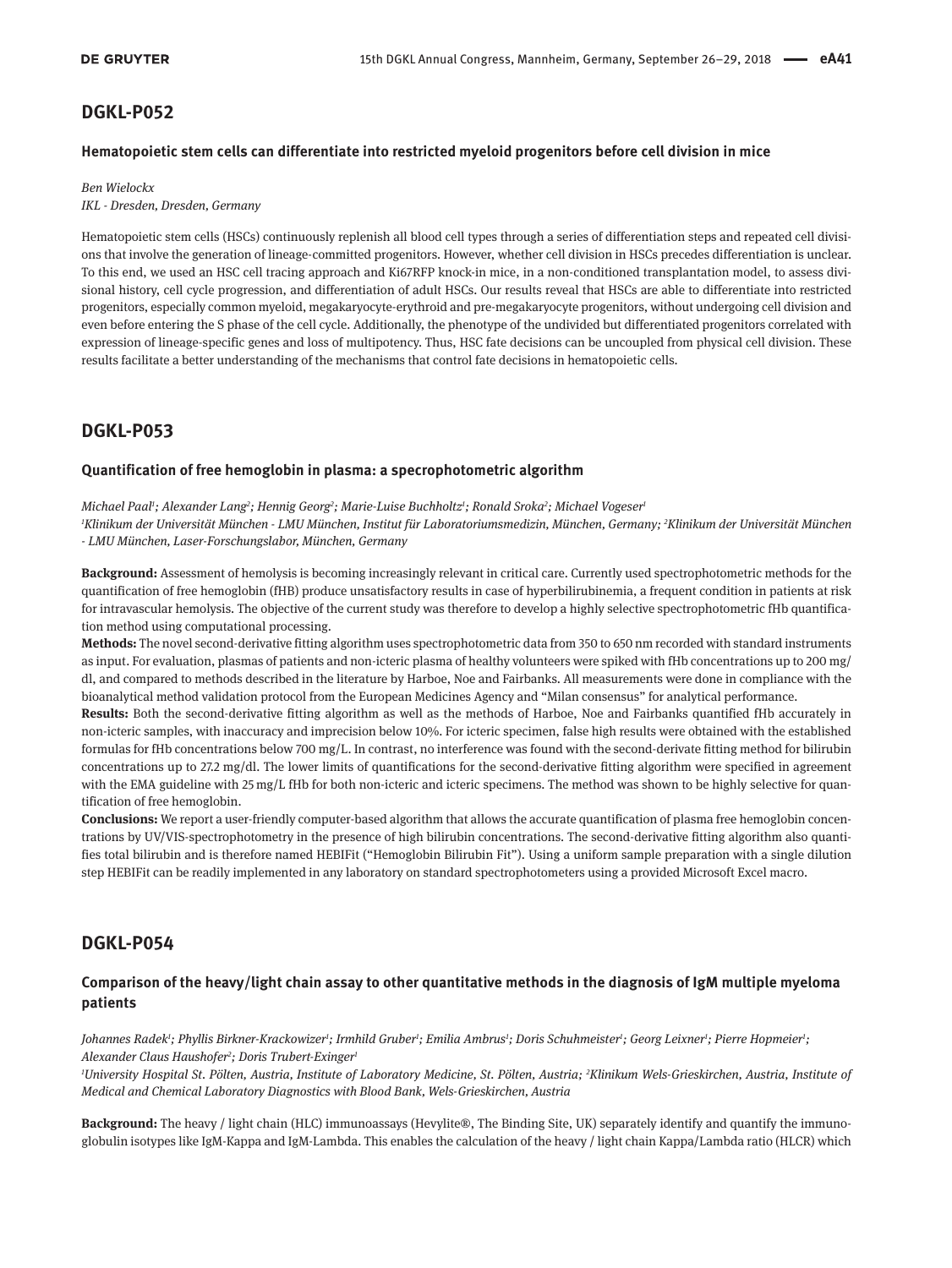provides additional information about the underlying disease. The HLC assays are used for diagnosis, monitoring, response assessment and prognosis of monoclonal gammopathies.

**Objective of the study:** The aim of the study was to assess the correlation between HLCR and other standard laboratory methods. Results were compared retrospectively with serum immunofixation electrophoresis (sIFE), total IgM, total light chains and serum free light chains (sFLC).

**Patients and Methods:** Sera from 42 IgM myeloma patients, selected on the basis of positive sIFE results, were studied. sFLC (Freelite®, The Binding Site, UK) and HLC were quantified using polyclonal antisera assays on the BNTMII nephelometer (Siemens Healthcare Diagnostics Inc). Total IgM and total light chains were measured on the BNTMII. sIFE was performed using the Sebia Hydrasys 2 system.

**Results:** An abnormal IgM-HLCR was present in 85,7 % of the IgM samples with a positive sIFE result. Total IgM was abnormal elevated in 76,2 % and total light chain ratio was abnormal in 47,6 % of the cases.

An abnormal sFLC ratio was found in 100 % of the sIFE positive samples.

Two patients with a biclone (IgM-Lambda, IgG-Kappa) which presented with normal values of total IgM and normal total light chain ratio but abnormal HLCR had been identified.

**Conclusion:** A 85,7% and a 100 % agreement with positive sIFE was found with an abnormal IgM-HLCR as well with an abnormal FLC ratio. HLCR was more sensitive than total IgM or total light chain ratio. The separate analysis of involved and uninvolved HLC could give additional information in case of biclonality.

# **DGKL-P055**

#### **Magnesium Sulfate an alternative in vitro anticoagulant for measuring platelet activation**

*Steffen Mannuß1 ; Oliver Tiebel2 ; Katrin Dreißiger1 ; Gabriele Siegert2 ; Peter Schuff-Werner3*

*1 Universitätsmedizin Rostock, Institut für Klinische Chemie und Laboratoriumsmedizin, Rostock, Germany; 2 Universitätsklinikum Carl Gustav Carus, TU Dresden, Institut für Klinische Chemie und Laboratoriumsmedizin, Dresden; 3 MDI Laboratorien GmbH Medizinisches Versorgungszentrum, Klinische Chemie, Berlin, Germany*

**Objective:** Platelet activation triggers the expression of CD62p (p-selectin) and CD63 (granulophysin). For measuring activation markers by flow cytometry, citrate anticoagulation is recommended because citrate causes less spontaneous platelet activation than EDTA (Macey 1999, Mody 1999). Beside the measurement of platelet activation markers, the formation of platelet-leukocyte-complexes can be utilized as indicator of platelet activation (Pearson 2009, Nagasawa 2013). In order to classify the impact of the magnesium sulfate anticoagulation on the expression of CD62p, CD63 and the formation of these aggregates, we conducted this investigation. Methods: Whole blood of healthy volunteers was carefully drawn from the cubital vein after release of the tourniquet using a 21-gauge butterfly needle. Blood was collected in commercial tubes anticoagulated either with EDTA, sodium citrate or magnesium sulfate. CD62p and CD63 expression was determined by flow cytometry (Navios, Beckman Coulter), whereas platelet-leukocyte-aggregates measurement was performed using a flow cytometer from BD Bioscience (FACS Canto II). Statistical analysis and graphical presentation of the results was done by SigmaPlot software version 11.

**Results:** In EDTA anticoagulated blood we could measure a spontaneous CD62p and CD63 expression, whereas such an activation was not observed in citrate and magnesium sulfate samples. On the other hand the increase of activation after adding agonists (ADP, arachidonic acid) is between 20 and 49 %; after 300 minutes the activation is 2-3 fold higher. Another parameter of platelet activation is the proportion of leukocytes binding activated platelets (CD42b positive granulocytes, lymphocytes and monocytes) as shown in the table.

|             |                     |                   | Percentage of CD42b-positive cells |  |  |
|-------------|---------------------|-------------------|------------------------------------|--|--|
|             | Granulocytes        | Lymphocytes       | <b>Monocytes</b>                   |  |  |
| <b>EDTA</b> | $21,63 + (-9,11\%)$ | $14,53 + (-7,62%$ | $26,82 + (-15,82%$                 |  |  |
| Citrate     | $54,09 + (-20,89%$  | $14,97 + (-8,09%$ | $71,31 + (-18,61%$                 |  |  |
| MgSO4       | $44.92 + (-16.12)$  | $14,53 + (-7,30%$ | $77,77 + (-16,74)$                 |  |  |

**Conclusions:** The results of this study clearly show that magnesium sulfate is a suitable anticoagulant for the measurement of platelet activation markers: In contrast to EDTA, magnesium sulfate anticoagulated platelets show no activation although activation by agonists is still working. Magnesium sulfate is therefore an alternative to the citrate anticoagulation for measuring platelet activation.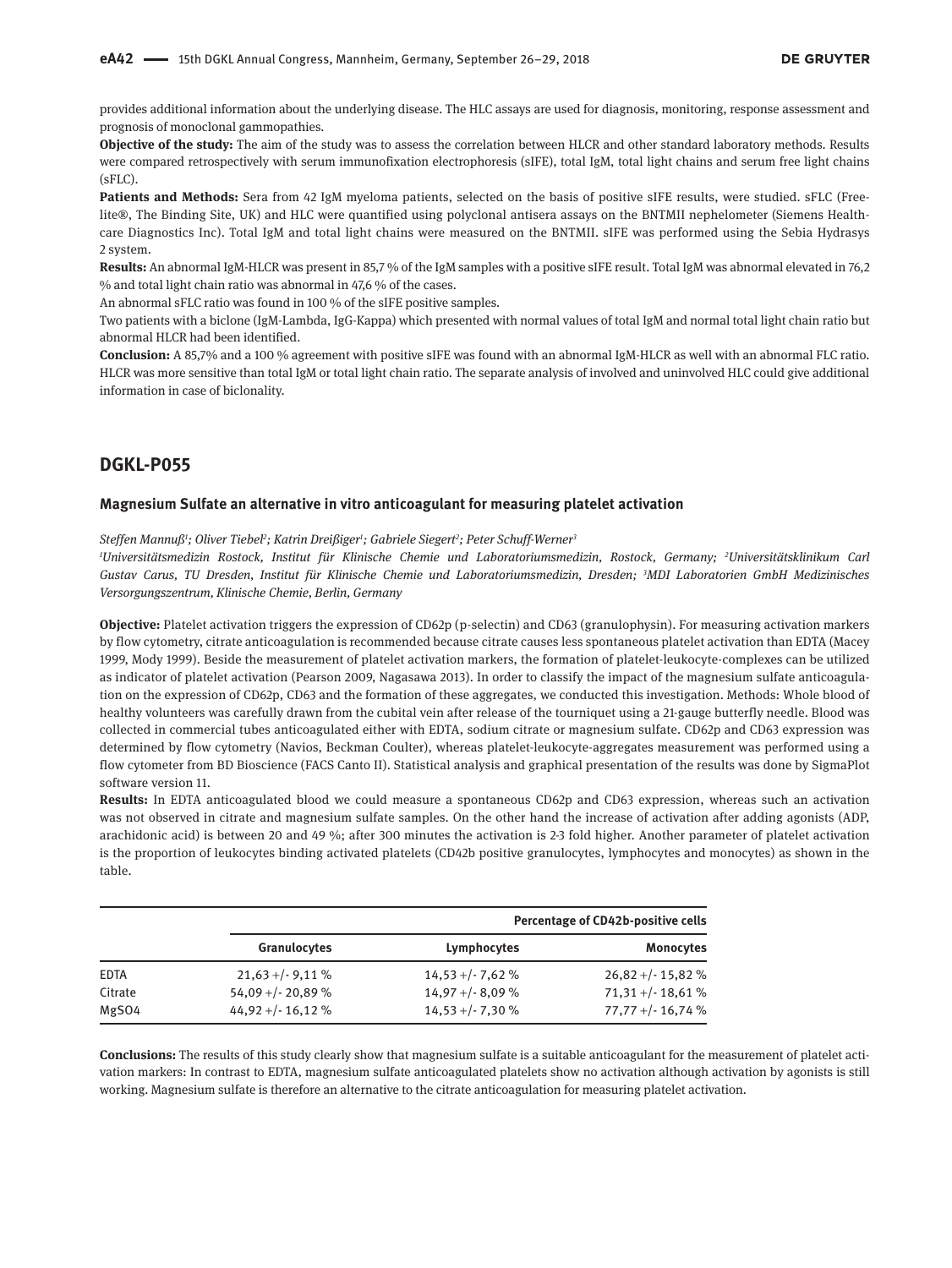#### **Identification of SNPs as independent risk factors in patients with miscarriage and deep vein thrombosis**

*Maximilian Kittel1 ; Parviz Ahmad-Nejad2 ; Alexandra Kritter3 ; Michael Neumaier3 ; Verena Haselmann3 1 Universitätsmedizin Mannheim, Institut für klinische Chemie, Mannheim, Germany; 2 HELIOS Klinikum Wuppertal, Witten/Herdecke University, Institute for Medical Laboratory Diagnostics, Center for Clinical and Translational Research, Wuppertal,Germany; 3 Medical Faculty Mannheim of Heidelberg University, Institute for Clinical Chemistry, Mannheim,Germany*

**Background:** Thrombophilia leads to an increased risk for developing thromboembolic events like deep vein thrombosis or a pulmonary embolism, and is additionally associated with abortion or reduced fertility. According to ACCP guidelines, only factor V Leiden and prothrombin G20210A mutation are being concerned in respect to therapeutic decisions. As reanalysis of the Leiden collective has identified additional sequence variations as risk factors for thrombophilia, we wanted to confirm these variants in an independent case-control study.

**Material and Methods:** Patients with abortion, thromboembolic events or a positive family history were recruited at our hemostaseology outpatient department within the last years. As controls, age and sex matched gDNA samples from anonymized blood donors were used.

For each patient and control sample gDNA from 500μl EDTA blood was isolated and following sequence variations were analyzed by pyrosequencing: CYP4V2 (rs13146272), F2 (rs1799963), F5 (rs6025; rs4524; rs1800595), F9 (rs6048), F12 (rs1801020), FGB (rs1800790), GP6 (rs1613662), KLKB1 (rs3087505), NR1I2 (rs1523127), RGS7 (rs670659), SERPINC1 (rs2227589), and SERPINE1 (rs587776796). A student t-test was performed for statistical differences between case- and control group. Logistic regression models were used to calculate the odds ratio, 95% confidence interval. **Results:** F2 (rs1799963), F5 (rs6025; rs4524; rs1800595), GP6 (rs1613662) and NR1I2 (rs1523127) were identified as independent risk factor for developing a thromboembolic event in our study population. F2 (rs1799963), CYP4V2 (rs13146272), F9 (rs6048), F12 (rs1801020), and FGB (rs1800790) have shown to be associated with an increased risk of miscarriage, and CYP4V2 (rs13146272), F5 (rs6025; rs4524; rs1800595), GP6 (rs1613662), SERPINC1 (rs2227589) are associated with a positive family history for deep vein thrombosis. Interestingly, in the group of patients with abortion, Prothrombin G20210A, F12C46T and CYP4V2 proved to have the highest Odds ratios.

**Conclusion:** The study's results support the hypothesis that certain single-nucleotide variations are strongly correlated with the risk of thromboembolic events and miscarriage. According to our data, further sequence variations should be considered in respect to therapeutic decisions. However, further randomized clinical trials are warranted in order to prove the clinical relevance and for assessment of the cumulative risk.

# **Posterwalk Inflammation, Infektion und Autoimmunerkrankungen I**

# **DGKL-P057 / PV08**

#### **High- throughput Single Cell RNA Sequencing reveals monocyte subpopulations expressing variable immune Receptors**

#### *Eileen Reinz1 ; Carsten Sticht2 ; Michael Neumaier1 ; Tina Fuchs3*

*1 Medizinische Fakultät Mannheim, Universität Heidelberg, Institut für Klinische Chemie, Mannheim,Germany; 2 Medizinische Fakultät Mannheim,*  Universität Heidelberg, Zentrum für Medizinische Forschung, Mannheim, Germany; <sup>3</sup>Universitätsklinikum Mannheim, Institut für Klinische *Chemie, Mannheim, Germany*

**Background:** Recent evidence demonstrates the expression of immunoglobulin and T cell receptor-based combinatorial immune receptors outside the cognate immune system in monocytes/macrophages of healthy individuals and patients with pathological conditions.

**Objectives:** High-throughput single cell sequencing makes it feasible to demonstrate and characterize the expression of the variable immune receptors in monocytes in an unprecedented cell-specific manner and quantitative fashion.

**Material and methods:** A microdroplet-based scRNA-seq dataset from 7.500 PBMCs of a healthy individual provided by 10xGenomicsTM was evaluated for the existence of myeloid subpopulations expressing variable immune receptors. Additionally, we performed parallel highthroughput analysis of single cell 5' gene expression and immune receptor profiling on 10.000 monocytes and 7.000 B cells using the same microdroplet-based scRNA-seq platform from 10x GenomicsTM.

**Results:** The 10xGenomicsTM PBMC dataset revealed two small subpopulations of monocytes expressing immunoglobulins and T cell receptors, respectively. These subpopulations showed distinct transcriptomic features and expression of monocyte-specific Ig and TCR clonotypes, respectively. These initial results could be confirmed by our own high-throughput sequencing approach. Prevalence of these cells is in accord with our previous observation of immunoreceptor-positive myeloid cells.

**Discussion:** Our results demonstrate that the novel technique of microdroplet-based single cell transcriptome sequencing is a powerful tool to detect minor but distinct subpopulations in a heterogeneous environment (PBMC). The parallel analysis of single cell transcriptomes and immune receptor profiling leads to a detailed characterization of single cells and the full-length sequences of the complete immune receptor clonotype (antibody or T cell receptor) at the same time. Using this sensitive high-throughput approach we uncovered a remarkable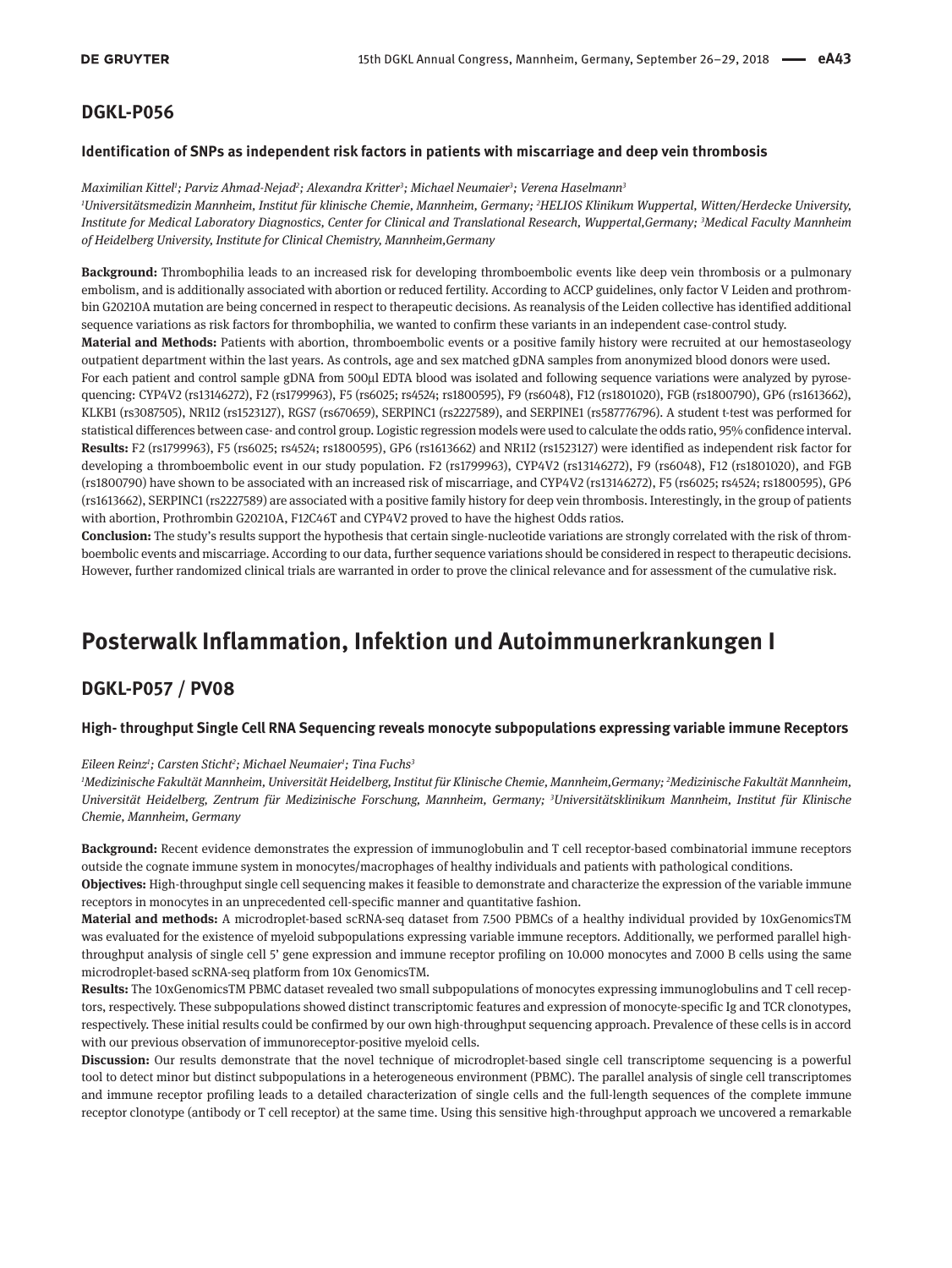complexity of two monocyte-based variable immune systems that until now could not be characterized in such detail and certainty. This highthroughput single cell technique will broaden the spectrum of experimental approaches and will give new insights into the properties of these novel monocyte-based variable immune receptors on the single-cell level in health and disease.

# **DGKL-P058 / PV09**

### **The relation of uremia-induced microglial activation via KCa3.1 and the p38-MAPK-pathway and inflammasomemediated neuronal dysfunction**

*Silke Zimmermann1 ; Akash Mathew2 ; Moritz Ahrens2 ; Ludwig Scheckenbach2 ; Berend Isermann2* 'Universitätsklinikum Magdeburg, Institut für Klinische Chemie und Pathobiochemie, Magdeburg, Germany; <sup>2</sup>Universitätsklinikum Magdeburg, *IKCP, 39120 Magdeburg, Germany*

**Background:** Chronic kidney disease (CKD) causes cognitive impairment. Uremic toxins affect neuronal function. Molecular mechanisms remain unknown. We hypothesize that uremic toxins cause K + -dyshomeostasis, which contribute to inflammasome activation within the CNS. Aim: We aim to decipher the relevance of K + -dyshomeostasis and the mechanisms of activation in microglia in the CNS leading to sterile inflammation in neurons. We intend to explore the temporal dynamics of K + -dyshomeostasis and inflammasome activation in cerebral cells. Methods: We used thallium-autometallography (Tl-AMG) to monitor cellular K + -metabolism. The potassium analogue thallium is taken up simultaneously with K<sup>+</sup> via the same mechanisms from the extracellular space and can be fixed in situ. CKD in mice was induced by 5/6 nephrectomy (5/6 NX). To study cell-activation in the CNS in vivo we conducted two-photon intravital microscopy. We used transgenic mice expressing EGFP under the control of the CX3C chemokine receptor 1 (CXC3R1) promoter (labeling microglia). NLRP3 and Casp-1 knock-out mice (NLRP3-/-, Casp-1-/-, C57BL/6 background) were used to determine the relevance of inflammasome activation. We generated conditional knock out mice for IL-1R and caspase-1 (IL-1RLoxP and caspase-1LoxP), which were crossed with Emx1Cre (neuronal Cre-expression) and Cx3CCre (microglia Cre-expression) mice. We used the specific KCa3.1- inhibitor TRAM-34 to examine its role in microglia cells while being treated with uremic plasma in vitro and in vivo in 5/6 nephrectomized mice. Results: In CKD mice K + -metabolism in the CNS is altered leading to increased expression of Casp-1 and IL-1ß. Two-photon microscopy revealed activation of microglia in mice with CKD. Analyses of wild type C57BL/6 and NX NLRP3-/- mice six weeks after inducing CKD revealed a comparable number of thallium positive activated microglia, indicating that the uremia-induced reactive shift and K<sup>+</sup>-dyshomeostasis in microglia is a process independent from NLRP3 inflammasome activation. However, in 5/6 NX NLRP3-/- mice as well as in CASP-1-/- mice the decrease of neuronal thallium uptake in somatosensoric cortex was abolished, indicating that the NLRP3 inflammasome is indeed involved in CKD-induced K + -dyshomeostasis of neurons, hence neuronal dysfunction. These current investigations in cell-specific knock-out mice models will be presented. In vitro we show a decreased phosphorylation of p38 after TRAM-34 treatment of microglia. The p38 pathway inhibits the degradation of pro-IL1ß mRNA and proinflammatory mediators causing increase of pro-IL1ß. We further show the activation of microglial cells in CKD leads to secretion of Il1ß, which – unlike in neurons – is independent of cleavage by Casp-1. Conclusion: These data suggest microglial K + - dyshomeostasis to be an initial step leading to neuronal dysfunction. We propose that activation of microglia is pivotal in the pathophysiology of CKD-induced impairment of brain function.

# **DGKL-P059 / PV10**

#### **CKD-related uremia-induced disruption of the blood brain barrier and its impact on cognitive decline**

#### *Moritz Ahrens1 ; Silke Zimmermann2 ; Akash Mathew2 ; Berend Isermann2*

*1 Universitätsklinikum Magdeburg, Institut für Klinische Chemie und Pathobiochemie, Magdeburg, Germany; 2 Universitätsklinikum Magdeburg, IKCP, 39120 Magdeburg, Germany*

**Background:** In independent studies we have shown that chronic kidney disease (CKD) causes sterile inflammation in brain cells and hence neuronal dysfunction. We hypothesize that these effects are caused by uremic toxins that are accumulating in the blood of CKD patients. The blood brain barrier (BBB) constitutes a highly selective barrier between blood and brain tissue. Considering our current insights into the mechanistic relevance of neuroinflammation for the cognitive impairment in CKD, the questions whether and if so, how the BBB gets leaky in CKD are of functional relevance.

**Aim:** Using an in vitro barrier model we intend to scrutinize whether uremic toxins can increase the permeability of the BBB. Further, we want to investigate the effect of uremic plasma on vascular endothelial brain cells. Mechanistically, we intend to study the relevance of the inflammasome and tight junction proteins. Finally, we want to investigate a possible impact of the coagulation protease activated protein C (aPC) on the integrity of the BBB in CKD.

**Methods and materials:** We use the immortalized mouse brain endothelial cell line b.End3. To study the barrier function a dextran permeability assay was used. 04x105 b.End3 cells were seeded on 2% gelatin-coated 24 well cell culture inserts with a pore size of 0.4 μm and cultivated for 4-5 days. Once confluent, the cells were treated with either plasma from CKD patients or healthy controls. 4.4 kDa TRITC-conjugated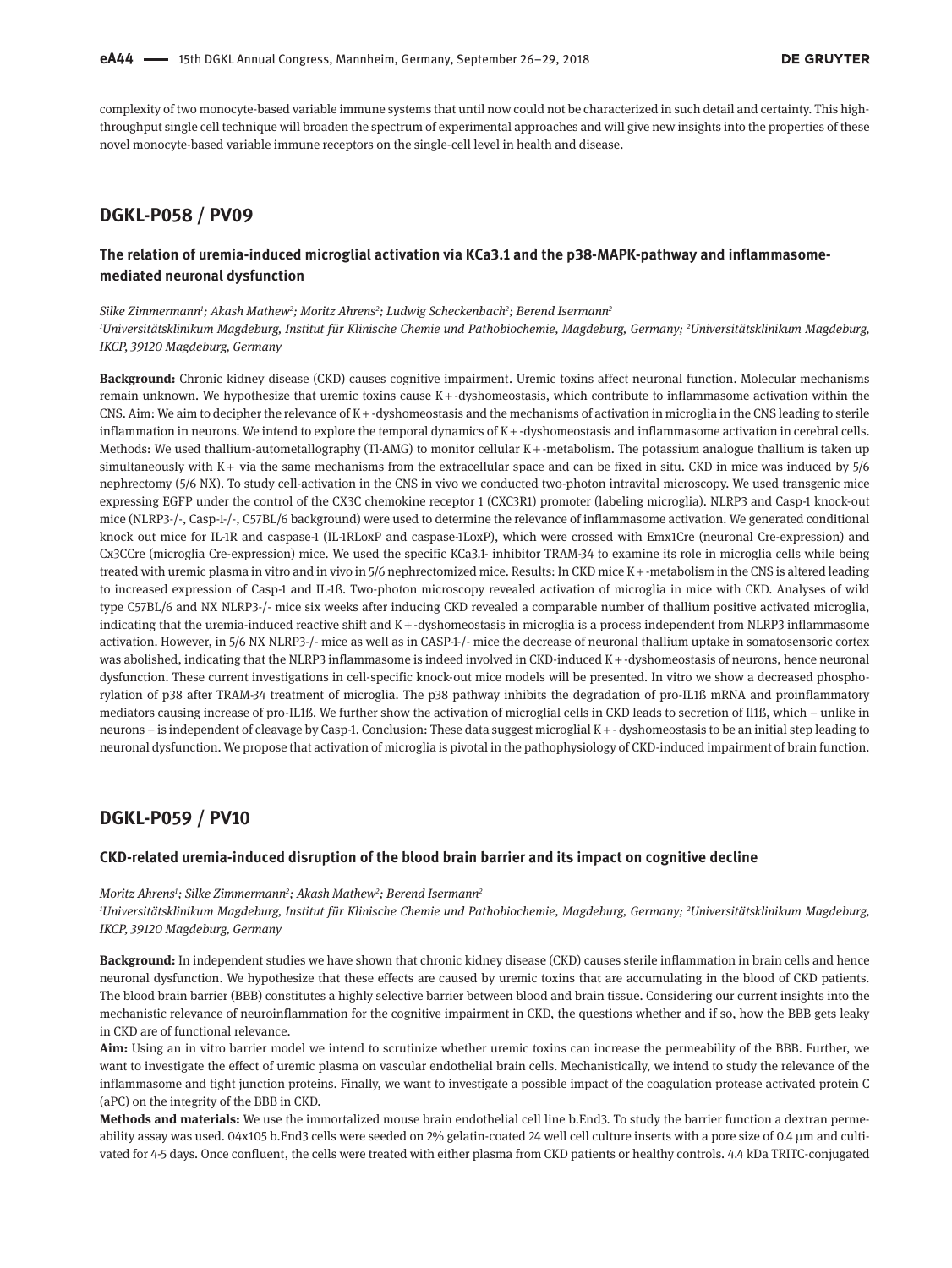dextran was added. Every 2 hours, the inserts were transferred to a new well containing fresh media and he fluorescence intensity was measured. To explore the role of aPC, cells were pretreated for one hour with 20nM aPC. B.End3 cells were stimulated with LPS or uremic plasma. Immunoblotting was used to analyze inflammasome activation.

**Results:** Significant leakage of dextran was observed following exposure to uremic plasma. Treatment with aPC was partially protective. Uremic plasma failed to induce inflammasome activation in b.End3 cells, while LPS (positive control) provoked a strong response. Studies analyzing the expression of tight junctions are ongoing and will be presented.

**Conclusion:** Our results demonstrate that uremic toxins impair the BBB independent of inflammasome activation.

### **DGKL-P060**

### **Evaluation of RealStar® Influenza Screen&Type RT-PCR Kit 4.0 for qualitative detection and differentiation of Influenza A/H1N1 and Influenza B specific RNA in respiratory samples**

*Dietmar Wolff1 ; Karin Rottengatter2 ; Andreas Gerritzen3*

*1 MVZ Medizinisches Labor Bremen GmbH, Molekularbiologie, Bremen, Germany; 2 altona DIAGNOSTICS, scientific support, Hamburg,Germany; 3 MVZ Medizinisches Labor Bremen GmbH, Geschäftsführung, Bremen*

**Objectives:** The goal of the study is the evaluation of the performance of RealStar® Influenza Screen&Type RT-PCR Kit 4.0 (altona Diagnostics, Germany) for the reliable detection of Influenza A and B specific RNA in respiratory samples after automated extraction with NucliSENS® easyMAG® system (bioMérieux) and amplification on LightCycler® 480 System II (LC480, Roche). The evaluation is based on the comparison of performance data of RealStar® Influenza Screen&Type RT-PCR Kit 4.0 and RIDA® GENE Flu (r-biopharm).

**Methods:** All assays were performed following the respective suppliers' recommendations. 10 QCMD 2017 Influenza virus A and B RNA EQA Program panel samples (Influenza A Challenge 1 and Influenza B Challenge 2) were used to show the general comparability in sensitivity and specificity of both assays.

In addition, 50 human clinical nasopharyngeal swabs were processed by the NucliSENS® easyMAG® system. Frozen stored retrospective positive and negative tested Influenza A and B (winter season 2017) routine samples were included into this study. All sample eluates were analyzed in parallel with RealStar® Influenza Screen&Type RT-PCR Kit 4.0 and RIDA® GENE Flu real-time PCR on an LC480 instrument. **Results:** 10 out of 10 QCMD samples showed concordant results by RealStar® Influenza Screen&Type RT-PCR Kit 4.0 and RIDA®GENE Flu, respectively.

Qualitative testing of clinical respiratory samples with RealStar® Influenza Screen&Type RT-PCR Kit 4.0 and RIDA® GENE Flu were generally concordant (90%). 30 out of 50 samples were detected positive by both assays, 15 out of 50 samples were detected negative by both assays. 5 samples were detected positive by RealStar® Influenza Screen&Type RT-PCR Kit 4.0 only, 2 cases Influenza A and 3 cases of Influenza B were missed by the RIDA®GENE Flu real-time PCR Kit.

Sequencing was used for further analysis of the discordant samples and to confirm the results.

**Conclusions:** Both assays show high concordance in sensitivity and specificity for Influenza A and B RNA detection in respiratory samples. Discordant results hint at the necessity of regular adaption of PCR systems to ensure highest sensitivity and specificity in routine diagnostics.

# **DGKL-P061**

#### **Antiphospholipidantibodies differ in their dependency on the complementsystem**

*Svenja Ritter1 ; Nadine Müller-Calleja1 ; Anne Hollerbach1 ; Karl Lackner1 ; Wolfram Ruf2 1 Unimedizin Mainz, Zentrallabor, Mainz, Germany; 2 Unimedizin Mainz, Centrum für Thrombose und Hämostase, Mainz, Germany*

**Background:** The Antiphospholipid-Syndrome (APS) is an autoimmune disease characterized by thrombosis or recurrent fetal loss associated with persistently elevated titers of antiphospholipid antibodies (aPL). Pathogenic effects of aPL have been linked to complement activation. **Aims:** We tested the hypothesis that complement activation by aPL is needed for their pathogenic role in the APS and if the pathway is generally applicable to all aPL.

**Methods:** We studied human monocytic cell activation by the monoclonal cofactor independent anti-cardiolipin aPL HL5B and the antiß2-glycoprotein I (ß2-GPI)-aPL JGG9 by analysis of single stage clotting assay and phosphatidylserine exposure. We also evaluated the thrombus formation in B6, C3-/-, C5-/- and LRP8-/- mice after Injection of cofactor-independent HL5B.

**Results:** The anti-cardiolipin aPL was dependent on complement factor C3 to induce TF activation but was able to induce phosphatidylserine exposure in the absence of complement factor C5. The anti-ß2-GPI-aPL was not able to initiate either of those pathways.

**Conclusions:** Our results demonstrate that the collaboration of aPL with the complement system is quite different. And that the activation of monocytes by cofactor independent anti-cardiolipin aPL depends on complement activation especially C3, but phosphatidylserine exposure is independent on C5.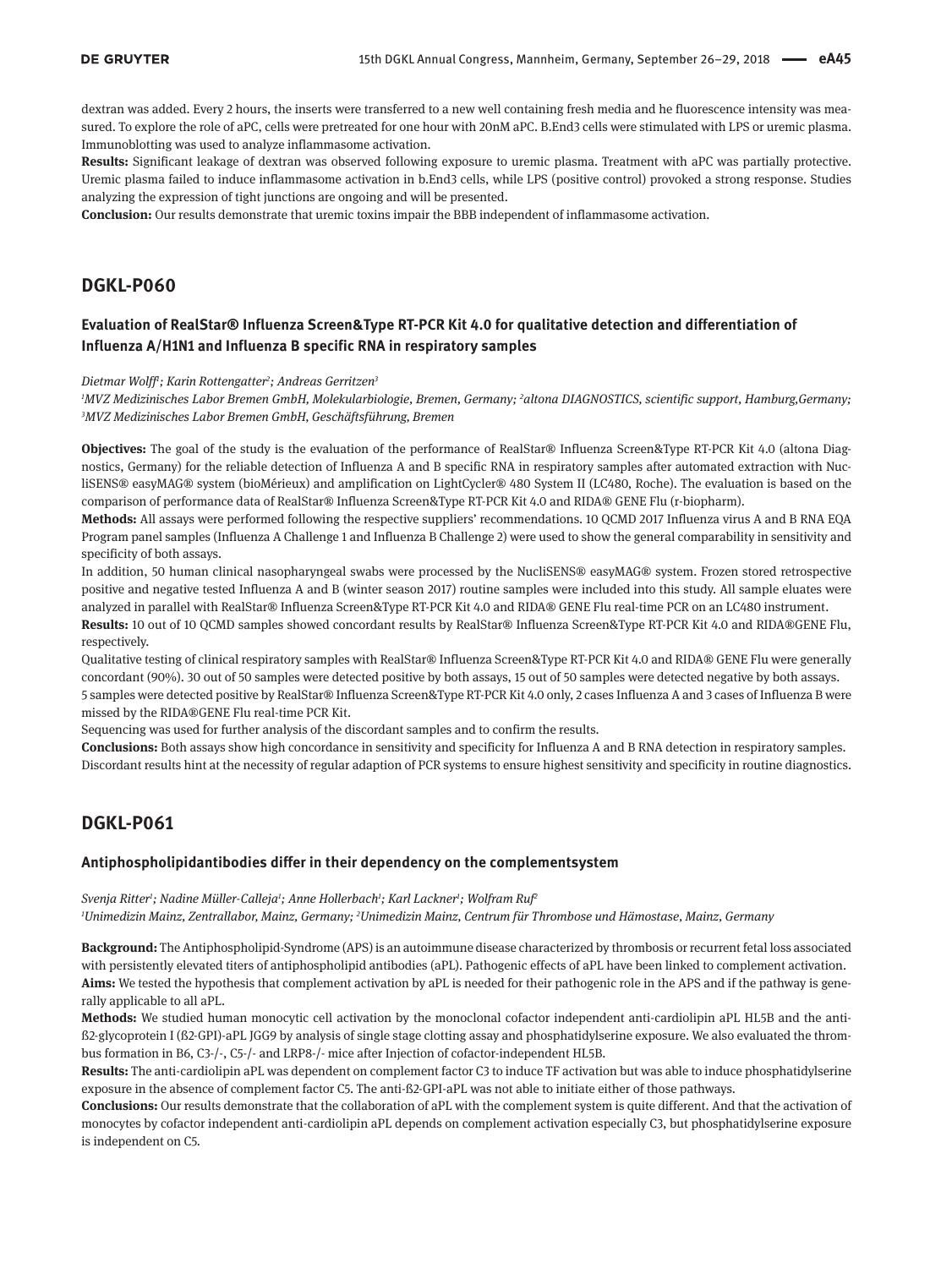#### **Reliable Quantification of Hepatitis D virus RNA independent of the genotype**

*Eileen Brandenburger1 ; Birgit Bremer2 ; Michael Dietzsch3 ; André Reinhardt4 ; Ingolf Lachmann3 ; Heiner Wedemeyer⁵ 1 Analytik Jena, Produktmanagement, Jena, Germany; 2 Medizinische Hochschule Hannover, Gastroenterologie, Hannover,Germany; 3 AJ Roboscreen, F&E, Leipzig, Germany; 4 Analytik Jena, Vertrieb, Jena, Germany; ⁵Universitätsklinik Essen, Gastroenterologie und Hepatologie, Essen, Germany*

The hepatitis D virus (HDV) is a small, enveloped RNA virus. At least eight genotypes have been identified. HDV, causing one of the most severe hepatic disease, infects individuals who suffer from hepatitis B infection. Worldwide the number of co-infected people exceeds 15 million. The only available treatment leading to suppression of HDV RNA is due to Interferon-alpha. Alternative treatments are currently under investigation. Nevertheless, confirmation of HDV infection, as well as standardized monitoring of viral load independent of the genotype, is urgently needed in order to personalize patient management. Corresponding routine tests are developed based on real-time PCR. For evaluation of the RoboGene® HDV RNA Quantification Kit 2.0 comparative analysis to an earlier published in-house method was performed. In addition the genetic variability of HDV detected by the kit was ascertained.

**Methods:** Samples of 15 HDV IgG-positive and 5 IgG-negative patients were analysed using the RoboGene® HDV RNA Quantification Kit 2.0 and an in-house method. Patient samples were tested before, as well as 12 and 48 weeks after treatment. Additionally, HDV positive samples of all different genotypes were examined. A serial 1:10 dilution of every genotype sample was prepared and compared to the routine assay of the French National Reference Laboratory.

**Results:** Before start of therapy, results obtained by the kit were consistent with those obtained by the in-house method. After 12 weeks treatment, 20 % of patient samples were found to be negative with the new kit, in contrast to 33 % when using the in-house method. After 48 weeks of treatment, 33% and 40 % of samples tested negative with the kit and the in-house method, respectively. The Kit was able to detect all tested genotypes. According to the genotype panel the kit showed a very good repeatability, linearity and sensitivity. The RoboGene® kit was able to systematically detect and quantify very low loads of HDV RNA (>10 IU/mL). The kit was also able to detect all strains of the panel, showing a good specificity for the different genotypes.

**Conclusion:** The results illustrate the usability of the RoboGene® HDV RNA Quantification Kit 2.0 for confirmation of HDV infections and determination of therapy efficiency. The kit is a reliable tool in investigating and quantifying patient samples offering excellent sensitivity, independent of the occurring genotype.

# **DGKL-P063**

### **Initial Reverse Transcription is essential for reliable Helicobacter pylori 23S rDNA Real-time PCR diagnostics from fecal samples**

#### *Dietmar Wolff1 ; Andreas Gerritzen2*

<sup>ı</sup>Medizinisches Labor Bremen, Molekularbiologie, Bremen, Germany; <sup>2</sup>MVZ Medizinisches Labor Bremen GmbH, Geschäftsführung, Bremen,

**Objektives:** A sensitive non-invasive molecular test for identifying Helicobacter pylori (H. pylori) in stool samples is important in the context of a "test-and-treat strategy". The goal of this study was to elucidate the benefit of an initial reverse transcription (RT) step for the sensitivity of H. pylori 23S rDNA Real-time PCR from stool samples.

**Methods:** We compared a LightMix® Modular Helicobacter 23S rDNA PCR without (LightMix® PCR) and with an initial reverse transcription step (LightMix® RT-PCR) assay for rapid detection of Helicobacter pylori from fecal samples. For maximum sensitivity all Lightmix® RT-PCR was performed in triplicate for each sample. Additionally the LightMix® RT-PCR was compared to H.pylori AG ELISA.

**Results:** Direct detection of H. pylori from feces by Lightmix® PCR was less sensitive than LightMix® RT-PCR. Only 2 out of 44 stool samples (4.5%) from patients with diarrhea were positive for H. pylori in the LightMix® PCR assay. In contrast, a reverse transcription step prior Lightmix® PCR increased the assay sensitivity markedly (19 out of 44 positives, 43.2%). When re-testing 65 samples initially analyzed with H.pylori AG ELISA with LightMix® RT-PCR, the detection rate for H. pylori was similarly increased from 23.1% (15/65) with H.pylori AG ELISA to 43.1% (28/65) with H. pylori LightMix® RT-PCR. 21.5% of the 28 H. pylori positive samples were positive in 1/3, 32% in 2/3 and 46.5% in 3/3 triple RT-PCR approaches, respectively. Re-testing the 28 LightMix® RT-PCR positive samples by LightMix® PCR, only 17.9% (5/28) RT-PCR positive samples were positive in PCR.

**Conclusions:** LightMix® RT-PCR is much more sensitive than Lightmix® PCR. In comparison to H.pylori AG ELISA the LightMix® RT-PCR shows a markedly higher sensitivity. An initial reverse transcription step is crucial for reliable Helicobacter pylori 23S rDNA Real-time PCR diagnostics. Triple RT-PCR approaches can additionally improve the detection of H. pylori out of fecal samples.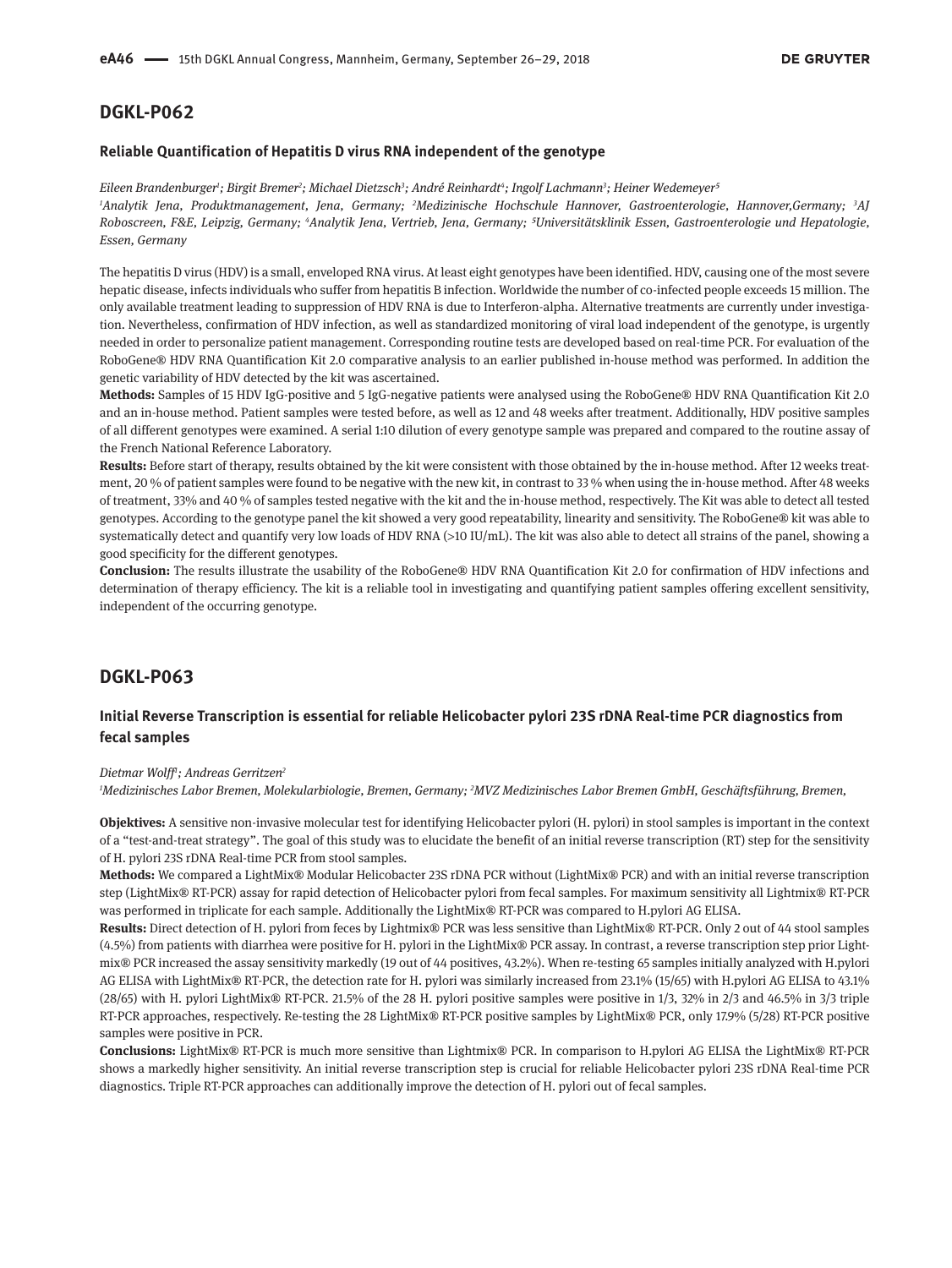### **CXCL13 and the Differential Diagnosis of Neuroborreliosis: Very High Level of CXCL13 in the Cerebrospinal Fluid in a Patient with Presumed Bing-Neel Syndrome (CNS Manifestation of Waldenstrom's Disease)**

Joachim Kappler'; Christoph Splittstößer<sup>2</sup>; Daniel Himmelreich'; Monika Bös<sup>2</sup>; Renate Reichwein-Kappler'; Kley Christoph<sup>2</sup> *1 MVZ SYNLAB Leverkusen, Laboratoriumsmedizin, Leverkusen, Germany; 2 GFO Kliniken Troisdorf, Neurologie, Troisdorf, Germany*

CXCL13 (formerly known as B lymphocyte chemoattractant, BLC) is a chemokine that regulates B-cell homing and the formation of secondary lymphoid tissues via its receptor CXCR5. An elevated concentration of CXCL13 in the cerebrospinal fluid (CSF) is an established criterion of B cell activation in neuroborreliosis and other spirochetal CNS diseases (neurolues). Inflammatory CSF Syndrome with lympho-monocytic pleocytosis, impairment of the blood-brain barrier and predominant intrathecal IgM synthesis is typically found in acute neuroborreliosis. An elevated CXCL13-level above 300 pg/ml (normal range < 20 pg/ml) in a patient presenting with typical symptoms is suggestive of acute neuroborreliosis even in the absence of intrathecal production of borrelia-specific antibodies at an early disease stage. However, elevated CSF CXCL13 was reported in CNS lymphomas and some other conditions.

Here we report on a male patient aged 84 years intitially presenting with an acute delirant episode, mild cognitive impairment and mild axonal polyneuropathy as well as a gait disorder and an anamnesis of Waldenstrom's disease that was treated with 6 cycles Rituximab/ Ribomustin. Relevant laboratory findings on first admission were 1. a monoclonal gammopathy of the type IgM kappa. 2. a severely disturbed blood-brain barrier (QAlb  =  51.1) without indication of intrathecal antibody production. 3. a mild lymphocytic pleocytosis (16 cells/μl) and 4. a weakly positive screening test for borrelia-specific IgG in Serum. Direct and indirect CSF testing for HSV-1, HSV-2 and VZV was negative. There was neither elevation of tau and phospho tau levels nor reduced beta-amyloid peptide 1-42 in CSF.

One month later QAlb was 42.5 and borrelia-specific IgG-AIs were weakly positive (lysate 0.66, p100 2.35, p18 0.86, p39 2.50; Diamex particle assay). The CXCL13 level was 55,200.0 pg/ml (Euroimmun). Thus, the patient was treated with Ceftriaxone over 2 weeks. Examination of the CSF during treatment revealed QAlb = 50.8 and a drop of CXCL13 = 14,595.0 pg/ml, but re-examination after treatment showed QAlb = 52.4 and a raise of CXCL13 to 19,907.0 pg/ml. On clinical examination the gait disorder had worsened and impaired cognitive parameters were unchanged. Thus, there was no clinical response to antibiotic treatment and the diagnosis of neuroborreliosis was abandoned.

In summary, the present case suggests that very high levels of CXCL13 in CSF may be caused by CNS manifestation of Waldenstrom's disease (Bing-Neel syndrome).

# **Posterwalk Inflammation, Infektion und Autoimmunerkrankungen II**

# **DGKL-P065**

### **The STAT6 target ephrin-A1 influences M2a polarization and migration of human macrophages**

*David Poitz1 ; Jonathan Biedermann2 ; Martin Kräter3 ; Lisa Kube2 ; Antje Augstein2 ; Jochen Guck3 ; Georg Ende2 ; Stefanie Jellinghaus2 1 TU Dresden, Institut für klinische Chemie und Laboratorium, Dresden, Germany; 2 TU Dresden, Klinik für Innere Medizin und Kardiologie, Dresden, Germany; 3 TU Dresden, Biotechnologisches Zentrum, Dresden, Germany*

**Introduction:** Macrophages are central players in the initiation and progression of atherosclerosis. Beside classically activated (M1) also alternatively activated (M2) macrophages were detected within atherosclerotic plaques. In contrast to the pro-inflammatory phenotype of M1 macrophages, M2 macrophages display a more anti-inflammatory phenotype. In recent years the Eph/ephrin-system, the largest system of receptor tyrosine kinases, came into focus for the process of atherosclerosis. We and other could show that it is involved in the interaction between monocytes and endothelial cells as well as between the endothelial cells itself.

**Aim:** The aim of the present study was to investigate the regulation and function of the Eph/ephrin-system in human macrophages.

**Methods:** Human monocyte-derived macrophages (M0) were polarized towards the M1 and M2a phenotype using IFN /LPS or IL-4.

**Results:** In a first attempt these three phenotypes were screened for the expression of all Eph-receptors and ephrin-ligands. Showing a defined regulation of the Eph/ephrin-system in different macrophage subtypes, the most pronounced effect was seen in case of ephrin-A1. The expression of ephrin-A1 (mRNA, protein, surface protein) was highly induced in M2a macrophages. This induction is mediated by the transcription factor STAT6 as proven by ChIP and siRNA-silencing. Silencing of ephrin-A1 revealed a strongly reduced expression of several typical M2 genes like M2 polarization marker MRC1 or STAT6, the central transcription factor in M2 polarization. This suggests that ephrin-A1 modulates macrophage phenotype itself. Moreover, we could show that polarization as well as ephrin-A1 influence cell mechanics of human macrophages. Performing transwell migration assays, we detected higher migration rates of M2a macrophages compared to M0 macrophages. Silencing ephrin-A1 decreased migration rate in both M0 and M2a macrophages. Applying real-time deformability cytometry, we could show that this difference in migration might be due to a modulation of the cell deformability. The deformability of macrophages was increased in M2a polarized macrophages and decreased after silencing of ephrin-A1. Proofing ephrin-A1 expression within atherosclerotic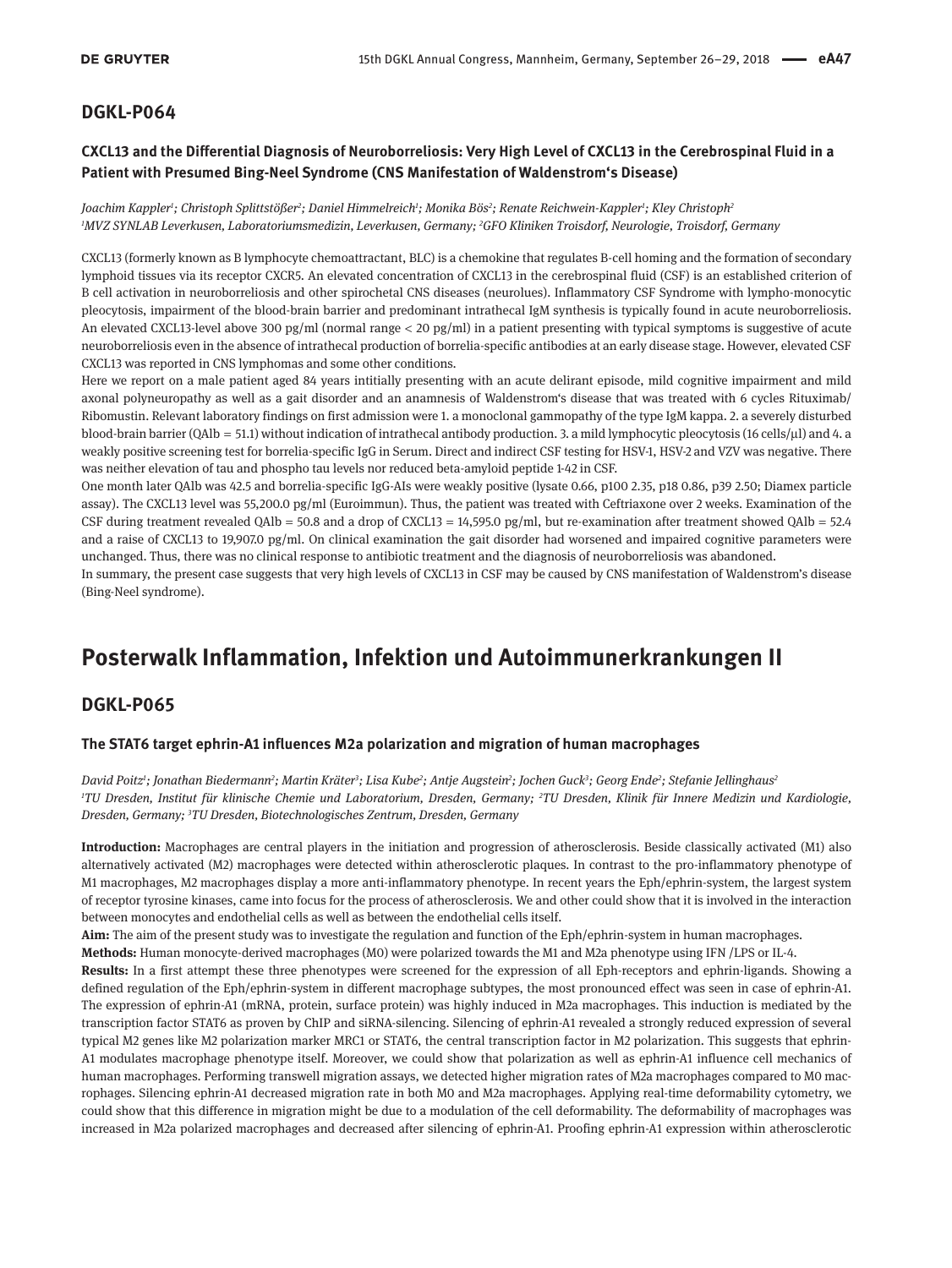plaques, aortae of 1yr old ApoE-/- mice were explanted. Analysis revealed a higher mRNA expression of ephrin-A1 in plaque regions, which nicely correlated with the expression of macrophage marker CD68.

**Conclusion:** Taken together, ephrin-A1 is expressed within the atherosclerotic plaque and influences the M2 polarization as well as migration capacity of human macrophages. The importance of migration as a precondition for effective phagocytosis and the possible protective function of M2 macrophages in atherosclerotic plaques, make ephrin-A1 to an intriguing target to analyze for its atherogenic potential.

# **DGKL-P066**

#### **The secreted protein Del-1 promotes resolution of inflammation**

Ioannis Kourtzelis'; Xiaofei Li<sup>2</sup>; Tetsuhiro Kajikawa<sup>2</sup>; Ioannis Mitroulis'; Daniel Grosser<sup>3</sup>; Baomei Wang<sup>2</sup>; Michal Grzybek<sup>3</sup>; Janusz von Renesse'; Maria Troullinaki'; Klara Ruppova'; Sylvia Grossklaus'; Leo A.B. Joosten<sup>4</sup>; Niki M. Moutsopoulos<sup>s</sup>; Ben Wielockx'; Antonio Castrillo<sup>s</sup>; Jonathan *M. Korostoff7 ; Uenal Coskun3 ; George Hajishengallis2 ; Triantafyllos Chavakis1*

*1 TU Dresden Institut für klinische Chemie und Laboratorium Medizin, -, Dresden, Germany; 2 University of Pennsylvania, Penn Dental Medicine, Department of Microbiology, -, Philadelphia, United States; 3 Paul Langerhans Institute Dresden of the Helmholtz Zentrum München at the University Hospital & Faculty of Medicine Carl Gustav Carus of TU Dresden, -, Dresden, Germany; ⁴7Department of Internal Medicine and Radboud Center for Infectious Diseases, Radboud University Medical Center, -, Nijmegen, Netherlands; ⁵Oral Immunity and Inflammation Unit, NIDCR, NIH, -, Bethesda, United States; ⁶Instituto de Investigaciones Biomedicas "Alberto Sols" Consejo Superior de Investigaciones Científicas (CSIC) de Madrid, Spain and Unidad de Biomedicina IIBM-ULPGC (Unidad Asociada al CSIC), Instituto Universitario de Investigaciones Biomedicas y Sanitari, -, Las Palmas, Spain; ⁷University of Pennsylvania, Penn Dental Medicine, Department of Periodontics, -, Philadelphia, United States*

Acute inflammation is initiated by neutrophil and monocyte recruitment to the inflamed site, followed by release of pro-inflammatory mediators. After their acute proinflammatory actions, recruited neutrophils undergo apoptosis and are phagocytosed by macrophages, which is mediated by recognition of the "eat-me" signal phosphatidylserine (PS) on apoptotic neutrophils and specific macrophage receptors. This process is called "efferocytosis". Macrophage engulfment of the apoptotic material leads to the induction of a downstream signaling in which efferocytic macrophages acquire a resolving phenotype by releasing TGFβ1 and by further upregulation of phagocytic receptors and bridging molecules. Resolving macrophages are central to resolution of inflammation, which is essential for tissue homeostasis. We have previously described Developmental endothelial locus-1 (Del-1) as an endogenous negative regulator of leukocyte adhesion by blocking the interaction between the integrin LFA-1 and ICAM-1.

To investigate the role of Del-1 in the modulation of inflammation resolution, we employed two different animal disease models, used genetic and pharmacological approaches and also analyzed relevant human samples.

In this report, we show that Del-1 also operates as an endogenous pro-resolving mediator. In human and murine oral inflammatory disease, periodontitis, resolution of inflammation correlated with Del-1 upregulation, whereas resolution of experimental periodontitis failed in Del-1 deficiency. This concept was generalized and mechanistically substantiated in acute monosodium urate crystal-induced inflammation, where the pro-resolution function of Del-1 was attributed to effective apoptotic neutrophil clearance (efferocytosis). The C-terminal discoidin-I-like domains of Del-1 were strictly required for efferocytosis owing to their high-affinity binding to PS. Consistent to its ability to resolve inflammation, Del-1–mediated efferocytosis induced macrophage reprograming to a resolving phenotype in a manner dependent on nuclear receptor liver X receptor. Importantly, by generating different transgenic mice with cell-specific overexpression of Del-1, we ascribed the anti-leukocyte recruitment action to endothelial cell-derived Del-1 and the efferocytic/pro-resolving action to macrophage-derived Del-1.

Therefore, the homeostatic function of Del-1 is not restricted to regulating initiation of inflammation but also encompasses its resolution and this versatility is facilitated by the compartmentalized expression of Del-1 that enables it to perform distinct functions in an appropriate context that can be harnessed therapeutically.

# **DGKL-P067**

#### **Activity-based quantification of neutrophil granule-associated serine proteases**

*Eva Riedlinger; Fabian Ullrich; Erika Siepmann; Stefan Simon; Christian P. Sommerhoff Institute of Laboratory Medicine, University Hospital, LMU Munich, AG Clinical Biochemistry/Proteolysis, Munich, Germany*

**Objective:** Granule-associated serine proteases of immune defense (GASPIDS) are a family of multifunctional proteases that are indispensable for the regular function of the immune system. When excessively released and active, however, GASPIDS contribute to the development of various inflammatory and degenerative disorders. Neutrophils contain large quantities of neutrophil elastase, proteinase 3, cathepsin G and NSP4 (neutrophil serine protease 4) that are stored in azurophilic granules after being activated by the cysteine proteinase cathepsin C. Current immunoassays do not discriminate between the mature, active protease and inactive forms, e.g. the zymogen and protease/inhibitor complexes. Activity-based assays therefore seem to be more appropriate to quantify the active and pathophysiologic relevant form of neutrophil GASPIDS.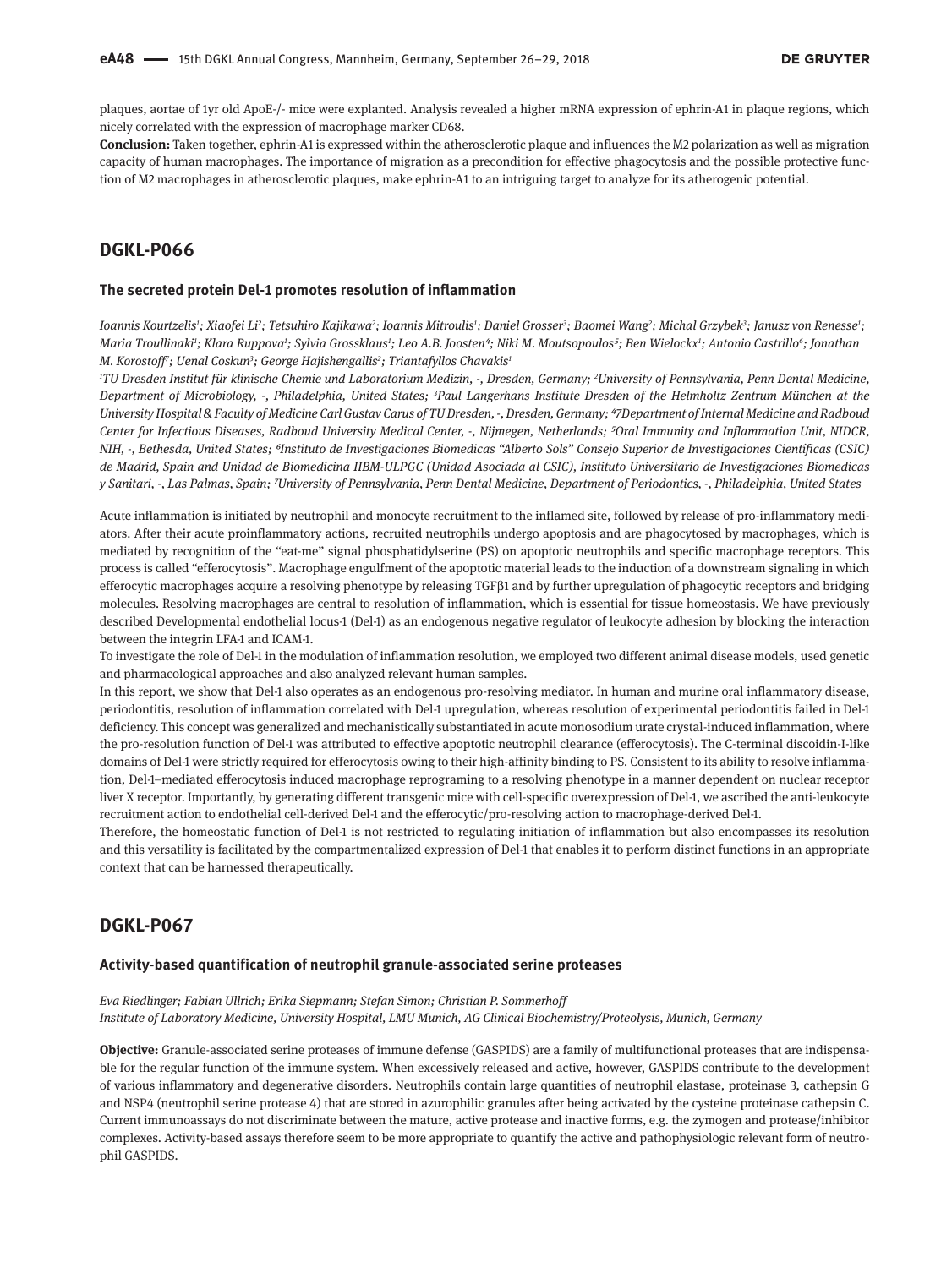**Methods:** Polymorphonuclear neutrophils were isolated from whole blood samples from healthy volunteers ( $n = 28$ , age  $25 \pm 4.4$  years) by immunomagnetic depletion. Purity and residual erythrocytes were assessed by cytospin and Harboe spectrophotometric method, respectively. The enzymatic activity of neutrophil elastase, proteinase 3, cathepsin G and cathepsin C was quantified in neutrophil lysates using kinetic assays with fluorogenic and chromogenic peptide substrates.

**Results and discussion:** Purity of isolated neutrophils was 98 ± 0.45 % of recovered leucocytes. With intra-assay CVs of ≤10%, fluorogenic kinetic assays were better suited to quantify the activity of GASPIDS than chromogenic assays. Protease activity was stable throughout a freeze/thaw cycle and short-term storage at 80 °C with recoveries ≥90 %. The assays were linear and selective as verified e.g. using isolated or recombinant proteases and protease inhibitors.

These novel activity assays thus appear adequate for quantifying GASPIDS and their activator cathepsin C in crude neutrophil lysates. Only  $-20,000$  neutrophils usually present in  $< 20 \mu$  of whole blood are sufficient for all measurements. These assays therefore may advance investigations on the role of GASPID in immune defense and inflammatory disorders.

Supported by DFG Priority Program 1394 "Mast Cells – Promoters of Health and Modulators of Disease".

# **DGKL-P068**

#### **Entstehung von Antiphospholipid Antikörpern**

#### *Nadine Müller-Calleja; Carolin Orning; Karl Lackner*

*Universitätsmedizin Mainz, Institut für klinische Chemie & Laboratoriumsmedizin, Mainz, Germany*

**Background and Aim of Study:** The antiphospholipid syndrome (APS) is an autoimmune disease characterized by thromboembolic events and/or abortions in the presence of antiphospholipid antibodies (aPL). It is well accepted that aPL are causally involved in the pathogenesis of APS. However, the origin of aPL remains obscure. It is also unclear why transient aPL titers occur in in some patients, while other patients develop persistent aPL titers and clinical manifestations of APS. In the present study we focus on the question how pathogenic aPL arise in a peculiar mouse model of immunization-induced aPL. In this model immunization with an aPL induces production of aPL in the immunized mouse.

**Methods:** To induce aPL, wild type and different knockout mouse strains were immunized in the footpads with human monoclonal aPL together with Freund's adjuvans. APL titers were measured by ELISA over a period of 12 weeks from the sera of these animals.

**Results:** Immunization of WT mice with a human anti-cardiolipin aPL resulted in elevated mouse anti-cardiolipin (aCL) IgG titers. This increased aCL IgG production was already detectable 2 weeks after immunization, supporting the idea that aPL belong to the group of natural antibodies i.e. that aPL specific preformed B-cell clones exist. Interestingly, immunization with aCL also induced production of anti-b2GPI antibodies but at a much later point in time indicating an epitope maturation process. Immunization of knockout mice revealed that aCL induction was independent of MHCII but depended on NADPH-oxidase and TLR7 both involved in signaling of the aPL used for immunization. **Conclusion:** In our mouse model aPL were produced by preformed B-cell clones activated via TLR7 and NOX2 in a T-cell independent manner. Further work to identify the aPL-producing B-cells is under way.

# **DGKL-P069**

#### **DHEA-Del-1 axis: an immune-endocrine homeostatic pathway**

Athanasios Ziogas<sup>ı</sup>; Vasileia-Ismini Alexaki<sup>ı</sup>; Markus Sperandio<sup>2</sup>; George Hajishengallis<sup>3</sup>; Triantafyllos Chavakis<sup>ı</sup> *1 TU Dresden, Institut für klinische Chemie und Laboratorium, Dresden, Germany; 2 Ludwig-Maximilians-Universität München, Walter Brendel*  Centre of Experimental Medicine, Munich, Germany; <sup>3</sup>University of Pennsylvania School of Dental Medicine, Department of Microbiology,

#### *Philadelphia, United States*

**Objectives:** Del-1 is an endothelial secreted glycoprotein with anti-inflammatory properties and little is known about the expressional regulation of this molecule. Dehydroepiandrosterone (DHEA) is the most abundant circulating steroid hormone in humans. The levels of DHEA have been noted reduced in subjects with autoimmune diseases, sepsis and trauma, but its role in inflammation remains elusive. In the present study we studied the potential role of DHEA in leukocyte recruitment and tried to understand the underlying mechanisms.

**Methods:** To examine whether DHEA has a potential regulatory role in inflammatory cell recruitment and adhesion in vivo, we engaged endotoxin (LPS)-induced lung inflammation and performed intravital microscopy by using the cremaster model in mice. The effect of DHEA on the expression of endothelial derived adhesion molecules as well as on β2 integrin–dependent leukocyte adhesion was also evaluated in vitro. **Results:** In the model of LPS-induced lung inflammation, DHEA treatment inhibited neutrophil extravasation. Furthermore, intravital micro-

scopy revealed that DHEA impaired LPS-induced leukocyte adhesion efficiency and thereby increased rolling velocity. In vitro studies revealed no effect of DHEA on β2 integrin activation or endothelial cell adhesion molecule expression. Instead, we found that DHEA counteracted the TNF-dependent downregulation of endothelial Del-1 expression. In particular, TNF-mediated inhibition of endothelial Del-1 expression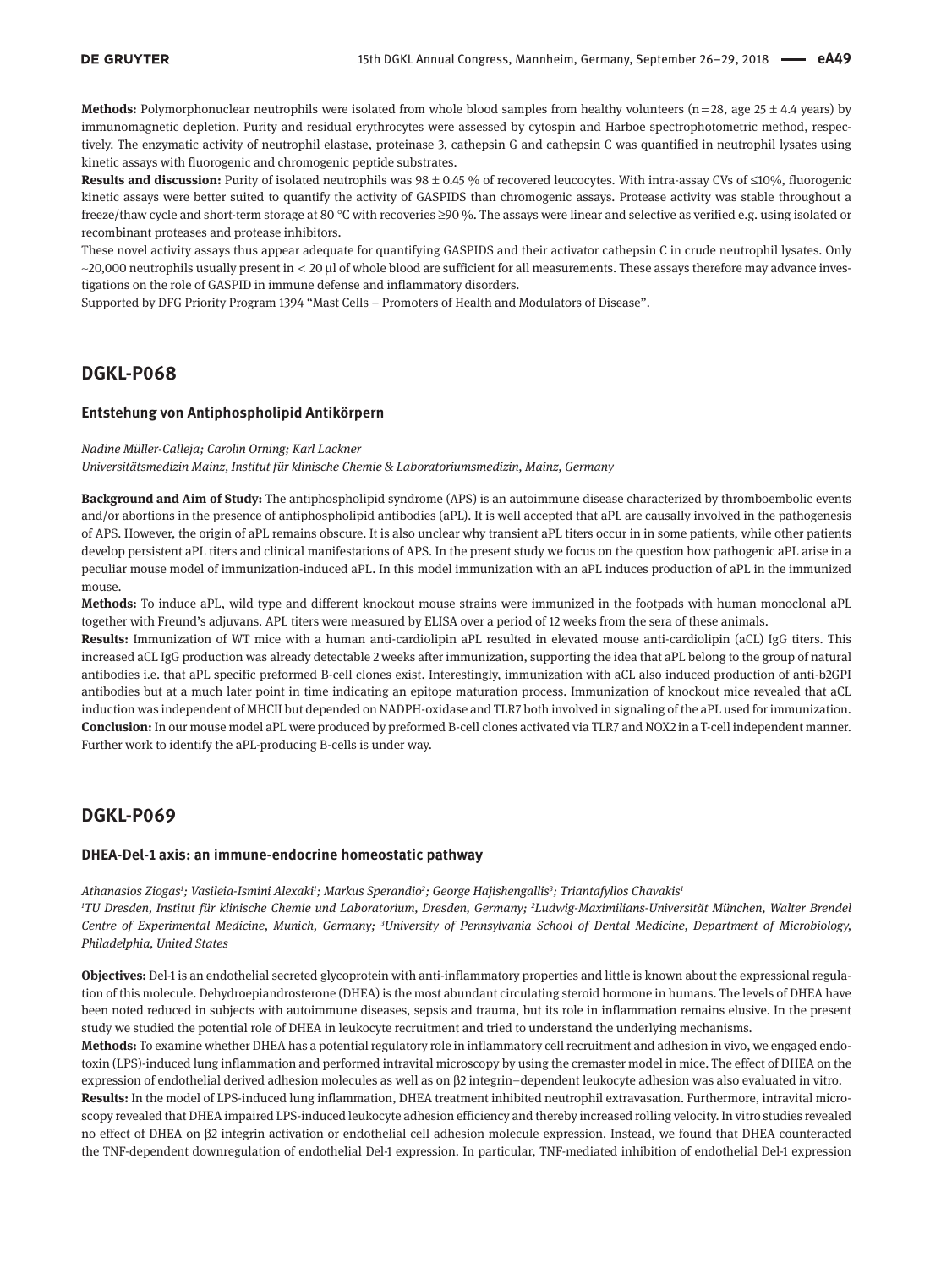involved the inhibition of C/EBPβ transcription factor recruitment to EDIL3 promoter. This deactivation of Del-1 expression was reversed by DHEA, in a manner dependent on the endothelial TrkA receptor and Akt-signaling as well as by NGF, the known ligand of TrkA receptor. The anti-inflammatory effect of DHEA in the model of LPS-induced lung inflammation was completely abrogated in Del-1 KO mice as well as in mice with endothelial specific deletion of TrkA, thus, demonstrating that DHEA exerts its anti-inflammatory actions mainly through TrkA signaling and Del-1 regulation.

**Conclusion:** Our results identify a novel anti-inflammatory effect of DHEA that blocks leukocyte adhesion and leukocyte recruitment, by restoring the levels of the local homeostatic factor Del-1.

### **DGKL-P070**

#### **A new LC-MS/MS -method for simultaneous quantification of carboxy-terminal alpha1-antitrypsin peptides**

#### *Claudia Schnabel; Nancy Blaurock; Dominic Walter; Michael Kiehntopf Universitätsklinikum Jena, Institut für Klinische Chemie und Laboratoriumsdiagnostik, Jena, Germany*

**Objective:** Actually procalcitonin is the most widely used biomarker to differentiate between infectious and non-infectious systemic inflammation. However, especially in critically ill patients the discriminatory potential of procalcitonin is only moderate due to limited specifity. However, in a recent study using mass spectrometry, the discriminatory potential of CAAP48 (carboxy-terminal alpha1-antitrypsin peptide, 4789 Da) and its polymorphism CAAP47 (4775 Da), due to the frequent SNP (rs1303, MAF 0.28) leading to an E  >  D substitution, was shown to be superior to procalcitonin. According to the MEROPS database further potential carboxy-terminal cleavage sites of AAT might be of interest in this setting. Thus, we established a mass spectrometry method for the simultaneous quantification of the carboxy-terminal alpha1-antitrypsin peptides with a length of 45aa, 44aa, 43aa, 42aa (CAAP47/48), 40aa, 39aa, 37aa, 36aa and 22aa and their SNP-variants.

**Materials and methods:** The method was developed using an API4000™ mass spectrometer (AB SCIEX, Framingham, MA, USA) equipped with an electrospray ionization source connected to a liquid chromatography system LC20 AVP (Shimadzu, Japan) consisting of a thermostatic autosampler, a binary solvent delivery manager and a thermostated column compartment. Separation of the peptides was achieved by using a Kromasil-Eternity - 2.5 – C18 2.1 x 100 mm UHPLC column (Dichrom GmbH, Marl, Germany) precoupled with a KruckKatcher Ultra HPLC In-Line Filter 0.5 μm (Phenomenex, USA). Analytical standard material of all peptides (purity of  >  95%) and of 13C6/15N – leucine- labeled internal standards (CAAP47/48, C37 and C22) were purchased by EMC microcollections (Tübingen, Germany) and Smart Bioscience (Saint Egrève, France), respectively. Peptides were dissolved in a 1:1 mixture of Acetonitril (+ formic acid 0.1%) and H2O (+ formic acid 0.1%). For each peptide two transitions for mother and daughter ions were evaluated: one for quantification (quantifier) and one for confirmation (qualifier), furthermore for each transition compound specific instrument parameters were optimized to obtain the most robust and intensive signal. **Results:** All peptides and their SNP-variants can be detected in PBS-buffered albumin (50 g/l) as well as in human plasma at a concentration of 10 mg/ml with appropriate intensities. Further validation and characterization of the method according to EMA is under way.

**Summary:** The method developed gives the opportunity for rapid analysis of AAT-peptides and thus allows further clinical validation of c-terminal AAT-peptide patterns, as biomarkers for discrimination of infectious and non-infectious systemic inflammation.

# **DGKL-P071**

### **(Phospho-)Proteome analysis of TNF long term-incubated primary human monocytes**

*Rolf Bikker1 ; Bastian Welz1 ; Martin Christmann1 ; Mareike Weber1 ; Leonie Hoffmeister1 ; Konstantin Neumann1 ; Katharina Preuß1 ; Johannes Junemann2 ; Andreas Pich2 ; René Huber1 ; Korbinian Brand1*

*1 Medizinische Hochschule Hannover, Institut für Klinische Chemie, Hannover, Germany; 2 Medizinische Hochschule Hannover, Institut für Toxikologie, Hannover*

**Objective:** The precise regulation of the inflammatory process is essential for its termination since dysregulations may result in acute/chronic inflammatory diseases or immune paralysis. To better understand the inflammation-associated mechanisms modulating and terminating TNF-induced signal transduction after stimulation, we analyzed both proteome and phospho-proteome in TNF long term-incubated primary human monocytes.

**Methods:** For the isolation of primary human monocytes from blood samples of healthy donors, a negative cell isolation protocol was applied. Monocytes were incubated  $\pm$  400 U/ml TNF for 48 h, protein extracts were prepared (2 donors each,  $n=4$ ), and phosphorylated proteins were enriched via IMAC and TiO2 columns. Subsequently, a systemic analysis of the (phospho )proteome was performed using liquid chromatography/mass spectrometry. (Phospho )proteins were identified using MaxQuant. For data analysis and visualization, the Perseus software was used.

**Results:** Our (Phospho-)proteome analysis revealed 148 significantly regulated proteins (103 proteins increased, 45 proteins decreased) and 569 significantly regulated phophopeptides (377 peptides with increased, 192 peptides with decreased phosphorylation) in long term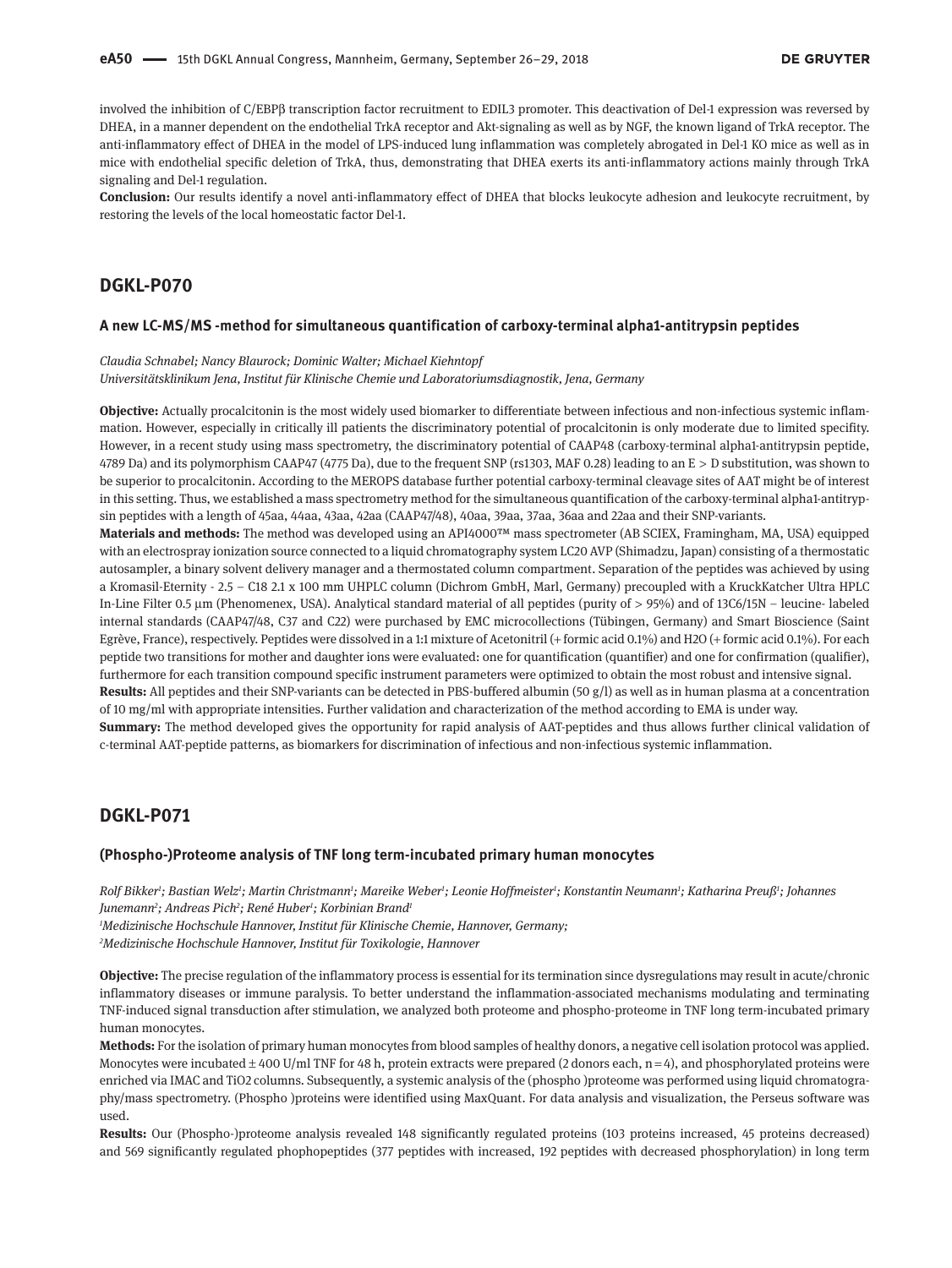TNF-treated samples (cut off: 2- and 0.5-fold induction, respectively). Among the significantly regulated (phospho-)proteins several promising candidates were identified. Mechanistically, a variety of these proteins is involved in the negative regulation of the NF-κB system (including NFKB1, NFKB2, RelB, and CEBPB) and possesses distinct binding motifs for kinases known for their contribution to the regulation of proinflammatory signaling such as GSK3.

**Conclusion:** Our experiments indicate that a (phospho-)proteome analysis of primary monocytes can be successfully applied yielding the identification of a defined set of proteins characterized by reproducible changes in expression and phosphorylation patterns. We conclude that our analyses provide new candidates as well as indication for a complex network of specific but synergistically acting and cooperating mechanisms enabling the affected cells to resist sustained TNF exposure and potentially also influencing the resolution of inflammation.

# **DGKL-P072**

### **Fecal Calprotectin by turbidimetric method – impact on the Laboratory workflow**

#### *Luca Germagnoli*

#### *Synlab Italy, Core Lab, Synlab Italia Castenedolo, Italy*

**Background:** Calprotectin (Cal) is a cytoplasmic protein mainly derived from neutrophilic granulocytes. It is considered as a high sensitive inflammation marker. Fecal Cal (fCal) is well established as an aid in diagnosis of chronic inflammatory bowel disease (IBD) to differentiate between inflammatory and non-inflammatory (e.g. IBS) diseases. As well as for monitoring and therapy follow up of IBD patients. **Question:** What is the impact on the workflow using the BÜHLMANN turbidimetric method.

**Material and Methods:** The BÜHLMANN fCAL® turbo can be applied on most clinical chemistry analyzers. At Synlab Italy this method runs on Beckman AU5800 and replaced the manual ELISA method (Calprest, Eurospital). The Synlab laboratory in Castenedolo is the largest laboratory of the Italian Synlab network; in total it processes about 15 Mio tests per year. To perform a workflow analysis with the two fCal methods we chose the time periods May-Dec2016 (Caprest, n = 12945) and May-Dec2017 (Buhlmann fCAL, n = 16538) and we assumed that the number of customers remained stable. A comparison between the TAT from laboratory check-in to results and from check-in to reports signature was done. Additionally, a method comparison was done.

**Results:** The fCAL turbo method allowed a daily fCal routine activity in our lab. With the manual ELISA method the median time to result was 74.4 hours and 75% (3rd Quartile) of all requests were completed after 115.1 hours. With the turbidimetric test a significant reduction was achieved. With a median of 29.4 hours (3rd quartile of 52.3 h). Consequently, the time to signature/report was significantly reduced from 86.3 hours (median ELISA) to 36.4 hours (median fCAL turbo). The indicated TAT includes the transportation time to Castenedolo where the fCal method is centralized for the whole country. Transportation varies from a few hours to about 12hours for the patients living in south Italy. Regarding to fCal results the relative amount of negative results (< 50μg/g) was 76.9% for the Calprest ELISA and changed to 56.3% with fCAL turbo; positive results where 13.9% for Calprest ELISA (>100 ug/g) and 17.4% for fCAL turbo (>200 ug/g). The Authors made a previous clinical evaluation of turbidimetric method, and 89.2% of the patients had the same classifications by both assays with 4 real discrepancies.

**Discussion and conclusions:** The fCAL turbo is a highly accurate and clinically proven method. The introduction of the turbidimetric method on a high throughput analyzer allowed a very fast closing of our requests and it did not cause any significant problems for the instruments or difficulties for the technicians involved. The introduction of a quantitative extraction device could further streamline the work flow in the laboratory and circumvent the laborious and time consuming extraction itself.

# **DGKL-P073**

#### **Impact of the ubiquitin system on the orchestration of signal transduction during continuous TNF challenge**

#### *Martin Christmann; Rolf Bikker; Korbinian Brand*

*Medizinische Hochschule Hannover, Institut für Klinische Chemie, Hannover, Germany*

Tumor necrosis factor (TNF) is a master cytokine orchestrating inflammatory response in humans. It exhibits pro-inflammatory functions but is also required for a proper termination of the immune response. The coordination of TNF signaling requires various posttranslational modifications. Disturbed TNF signal perception is a hallmark of numerous human diseases, such as SIRS and Sepsis or chronic inflammatory maladies like rheumatoid arthritis or inflammatory bowel disease as well as malignant processes. Current data indicate that a prolonged challenge of monocytic cells with TNF is associated with a deranged signal transmission culminating in an aberrant termination of pro-inflammatory signals. The preliminary experiments performed in preparation of this grant proposal revealed a significant reduction of phosphorylation at serin-20 within ubiquitin after long-term TNF exposition. In addition, a permanent TNF challenge appeared to be associated with recognizable changes of the ubiquitin system. The scope of this project will be to explore the role of ubiquitin (Ub) and ubiquitinated proteins for the orchestration of the proper sequence of TNF-induced events during prolonged challenge with the cytokine. (1) Thus, we will explore the biologic function of the rarely studied phosphorylation site at serin-20 of ubiquitin in terms of TNF-mediated signaling. (2) Furthermore,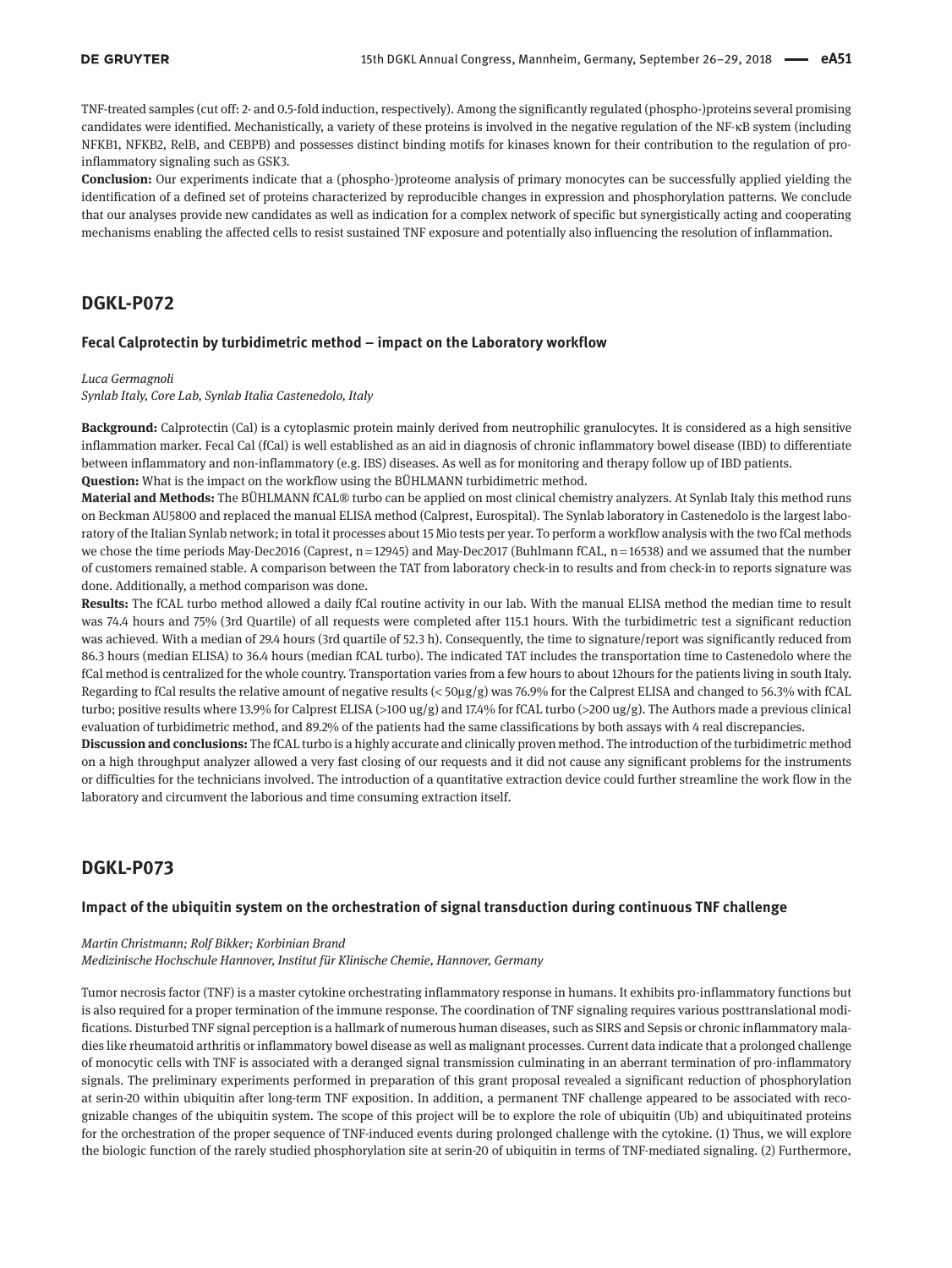we aim to investigate the change in ubiquitinated substrates along the course of a steady TNF signal. Therefore, we will enrich and identify the pool of ubiquitinated proteins at distinct time points. Finally a more comprehensive picture of the consequences of ubiquitin regulation during permanent TNF challenge will be obtained. Such a systematic analysis of ubiquitin function during TNF signal transduction may help to improve diagnosis and prognosis of inflammatory diseases as well as malignant processes and will allow the development of more subtle therapeutic strategies.

# **Therapeutisches Drug Monitoring und Pharmakogenetik I**

# **DGKL-P074 / PV11**

#### **The effect of genetic variants in DPYD and miR-27a on uracil metabolism and liver DPD activity.**

*Seid Hamzic1 ; Dominic Schärer1 ; Stefano Fontana2 ; Ursula Amstutz1 ; Carlo Largiadèr1*

*1 Inselspital, Universitätsspital Bern, Universitätsinstitut für klinische Chemie, Bern, Switzerland; 2 Interregionale Blutspende SRK AG, Interregionale Blutspende SRK AG, Bern, Switzerland*

**Aims:** The enzyme dihydropyrimidine dehydrogenase (DPD) is the key metabolizing enzyme of the cancer drug 5-Fluorouracil (5-FU). During the last years, four DPD impairing variants (c.1905 + 1G > A, c.1679T > G, c.2846A > T and c.1129-5923C > A) in the DPD encoding gene (DPYD) have emerged as useful markers for the prediction of 5-FU related toxicities. However, other DPYD variants e.g. c.496A > G and c.1601G > A, and a variant (n.40A > G) in the DPD regulating microRNA miR-27a sus-pected to confer lower DPD activity require further assessment of their clinical relevance. Therefore, we assessed the impact of these polymorphisms together with the four clinically relevant DPYD vari-ants on endogenous uracil (U), dihydrouracil (UH2) plasma levels and DPD activity in human liver. **Methods**: Endogenous U and UH2 plasma levels were assessed in two cohorts of healthy volunteers ( $N1 = 320$  and  $N2 = 308$ ) and in a small cohort of 5-FU treated patients ( $N = 24$ ) by LC-MS/MS. DPD activi-ty was measured in human liver S9 fractions by a LC-MS/MS assay (N = 25). All samples were geno-typed for the same DPYD and miR-27a variants. Results: As expected, all clinically relevant DPYD variants were associated with lower UH2/U ratios in healthy volunteers (Pcombined <  0.0001). Homozygous or compound heterozygous carriers of DPYD c.496G and c.1601A were also associated with de-creased UH2/U ratios (Pcombined\_hom = 0.0008). Surprisingly, miR-27a n.40G was associated with higher UH2/U ratios (Pcombined  =  0.0036) in the subgroup of DPYD risk variant carriers, whereas carriers of this variant showed a trend to lower UH2/U ratios in 5-FU treated patients. Additionally, homozygous n.40G carriers showed a trend to 10% lower DPD activity in human liver samples as compared to n.40A car-riers. **Conclusion:** Our results suggest that homozygous or compound heterozygous carriers of c.496G and c.1601A have impaired DPD activity. For the miR-27a n.40G variant, conflicting results were obtained. Interestingly, a trend in the expected direction was observed in liver tissue, a major site of DPD activity, an under 5-FU treatment, where the enzyme reaches a saturated state due to the exposure to high drug concentrations.

## **DGKL-P075**

#### **Apixaban and rivaroxaban plasma concentrations in super obese patients – a case series**

*Martin Wiesen1 ; Carsten Müller1 ; Thomas Streichert2 ; Guido Michels3 ; Cornelia Fietz1*

'Universitätsklinikum Köln, Zentrum für Pharmakologie - TDM, Köln, Germany; <sup>2</sup>Universitätsklinikum Köln, Institut für Klinische Chemie, *Köln,Germany; 3 Universitätsklinikum Köln, Innere Medizin III, Kardiologie, Herzzentrum, Köln, Germany*

**Background:** According to guideline recommendations of the International Society on Thrombosis and Haemostasis, direct oral anticoagulants (DOACs) should not be used in obese patients with a weight >120 kg or a BMI >40 kg/m2 owing to uncertainties about their safety and efficacy this group of patients. If DOACs are used nevertheless, treatment should be accompanied by monitoring of DOAC-specific trough and peak plasma concentrations to assure that levels lie within expected on-therapy concentration ranges.

**Aim:** We assessed plasma concentrations of apixaban and rivaroxaban to address concerns about underdosing super obese patients treated with standard doses of DOACs.

**Material and Methods:** Four patients were included at the Department III of Internal Medicine, Cardiology, Heart Center, University Hospital of Cologne. Two patients were diagnosed with non-valvular atrial fibrillation and two patients received treatment for recurrent pulmonary embolism. Plasma concentrations of apixaban and rivaroxaban were measured by a validated liquid-chromatography coupled to tandem mass spectrometry method.

**Results:** The patients' body weight ranged between 140.0 kg and 229.5 kg and body mass indices ranged from 50.7 – 66.5 kg/m<sup>2</sup>. Three patients received apixaban with doses of 5mg or 10 mg twice daily and one patient was treated with rivaroxaban 20 mg once daily. Median (range) trough and peak apixaban concentrations were 80.5 ng/ml (53.2 – 328.2 ng/ml) and 236.2 ng/ml (125.2 – 613.6 ng/ml). Observed rivaroxaban trough and peak levels were 111.2 and 230.1 ng/ml, respectively. No thromboembolic complications occurred during the clinical course.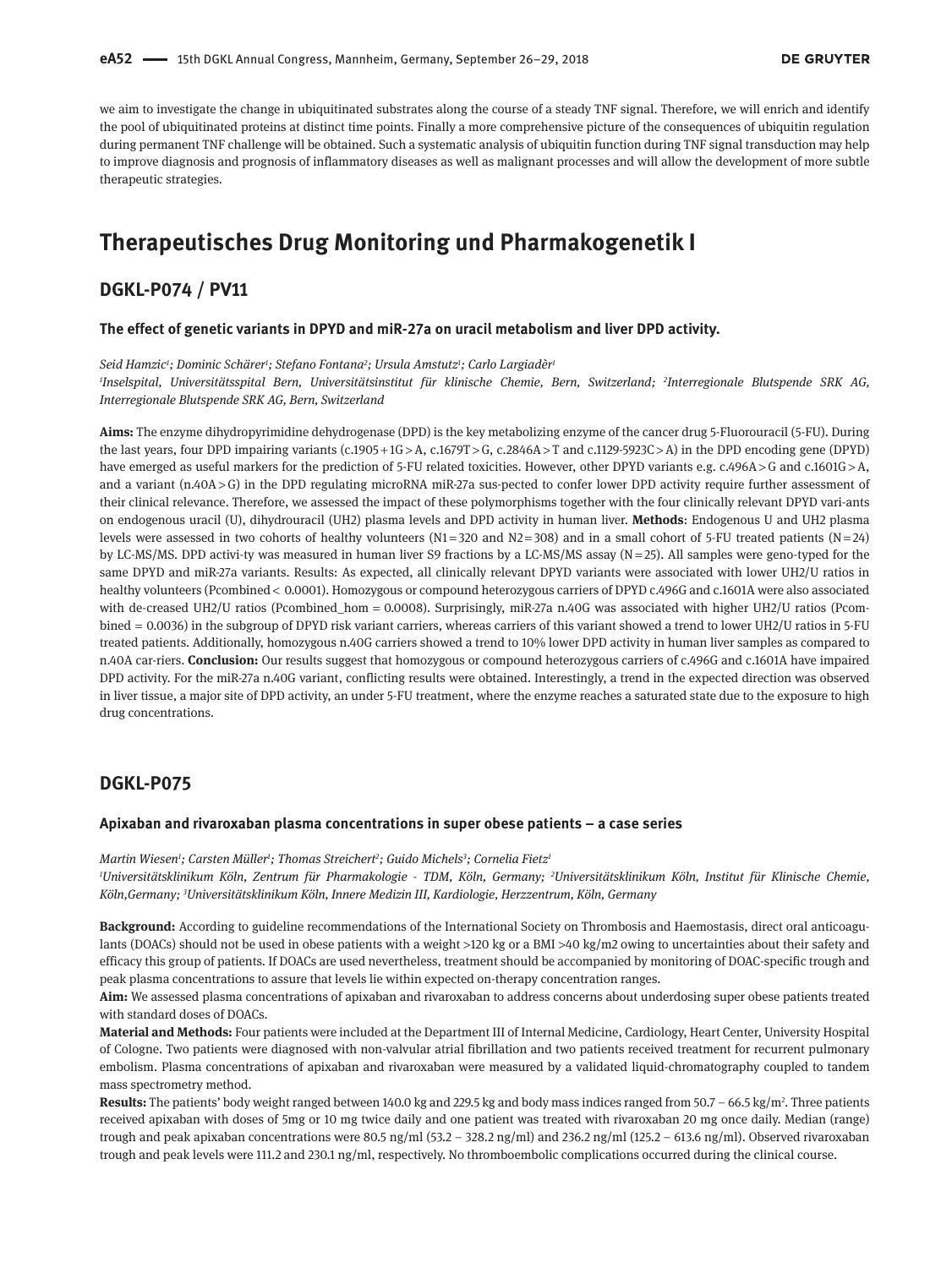**Conclusion:** In this small cohort of patients with super obesity, apixaban and rivaroxaban plasma concentrations were found within expected on-therapy ranges. Based on these results, the patients continued to receive apixaban or rivaroxaban. More studies are warranted to assess the safety and efficacy of DOACs in patients with super obesity.

# **DGKL-P076**

### **Comparison between direct measurements of DOACs by online SPE-UPLC-MS/MS and by functional based coagulation assays**

#### *Joachim Kuhn1 ; Doris Hendig2 ; Isabel Faust2 ; Cornelius Knabbe2 ; Ingvild Birschmann2*

'Herz- und Diabeteszentrum Nordrhein-Westfalen, Institut für Laboratoriums- und Transfusionsmedizin, Bad Oeynhausen, Germany; <sup>2</sup>Herz*und Diabeteszentrum NRW, Universitätsklinik der Ruhr-Universität Bochum, Institut für Laboratoriums- und Transfusionsmedizin, 32545 Bad Oeynhausen, Germany, Bad Oeynhausen, Germany*

**Objective:** Measurement of direct oral anticoagulants (DOACs) concentration in patient blood is essential in special clinical circumstances. **Issue:** How good is the correlation between direct and functional DOACs measurements?

**Methods:** Direct measurements of DOACs were performed using our selective and sensitive automated online SPE-UPLC-MS/MS assay. The results of the online SPE-UPLC-MS/MS sample measurements were compared with the results of commercially available coagulation assays for the DOACs using a total of 120 clinical samples (45 samples from patients which were treated with apixaban, 27 samples from patients which were treated with dabigatran, 8 samples from patients which were treated with edoxaban, and 40 samples from patients which were treated with rivaroxaban).

**Results:** Good correlation between direct and functional measurement of apixaban could be found. The Passing-Bablok regression analysis revealed an intercept of 3.90 μg/L (95% confidential interval (95% CI), 1.26 to 7.29 μg/L) and a slope of 0.93 μg/L (95% CI, 0.84 to 0.98 μg/L). The correlation coefficient was 0.97. Good correlation was also found for dabigatran comparing our online LC-MS/MS assay and the functional assay from Siemens INNOVANCE DTI performed automatically on a Sysmex CS-5100 system from Siemens Healthcare Diagnostics GmbH. The correlation coefficient was 0.98. The Passing-Bablok regression analysis of the dabigatran measurements revealed an intercept of 2.76 μg/L (95% CI, -1.15 to 6.78 μg/L) and a slope of 0.85 μg/L (95% CI, 0.76 to 0.95 μg/L). No regression analysis was performed for edoxaban measurements because of the small sample size. However, it can be calculated from the measured values that the concentration measured by mass spectrometry was generally lower than measured by the functional assay. There was a good correlation between the rivaroxaban measurements performed by our online SPE-UPLC-MS/MS method and these drug measurements in patient's samples using the INNOVANCE Heparin assay from Siemens Healthcare Diagnostics GmbH performed automatically on a Sysmex CS-5100 system. The correlation coefficient was 0.98. The Passing-Bablok regression analysis of our online LC-MS/MS assay and the functional assay from CoaChrom Diagnostica GmbH performed automatically on a Sysmex CS-5100 system revealed an intercept of 6.90 μg/L (95% CI, 2.21 to 20.9 μg/L) and a slope of 0.88 μg/L (95% CI, 0.81 to 0.95 μg/L).

**Conclusion:** In summary, good correlation could be found between our online SPE-UPLC-MS/MS method and the used commercially available coagulation assays. However, direct measurement of DOACs may be required in some clinical circumstances.

## **DGKL-P077**

#### **Mass spectrometry based therapeutic drug monitoring of Biologicals**

#### *Nina Scheffe1 ; Marvin Müller1 ; Peter Findeisen2 ; Rupert Schreiner1 1 MVZ Labor Limbach Heidelberg, Entwicklung, Heidelberg, Germany; 2 MVZ Labor Limbach Heidelberg, Studien, Heidelberg*

**Introduction:** Biologicals are a heterogeneous group of drugs that are produced by living organisms using genetic or biological technology. These comprise a constantly growing group of monoclonal antibodies (mAbs), fragments of antibodies and fusion proteins. Specifically, mAbs are utilized for treatment of several diseases including cancer, inflammation, allergies, autoimmune- and infectious diseases. Inadequate mAb concentration in serum of patients is associated with subsequent loss of response. Hence, Therapeutic drug monitoring (TDM) of mAbs has the potential to lead to more effective individual dosing.

**Materials and Methods:** A mass spectrometry based workflow (LC-MS/MS) was established for the quantification of therapeutic mAbs (e.g. Infliximab, Adalimumab, Vedolizumab, Golimumab) in serum. Commercial peptides were used as internal standards. Several validation parameters including dynamic range, LOD (lower limit of detection) and LOQ (lower limit of quantification), selectivity and reproducibility were evaluated. Results were compared to commercially available ELISA assays.

**Results:** LC-MS based quantification of mAbs from clinical specimens is fit for purpose as test characteristics (LOD, LOQ, linearity and CV) are comparable to those of respective ELISA-kits. However, the quantification of mAbs with ELISA-assays is interfered with the presence of antidrug antibodies (ADA). In contrast, our MS-based workflow was not influenced by the presence of ADAs and lead to more conclusive results.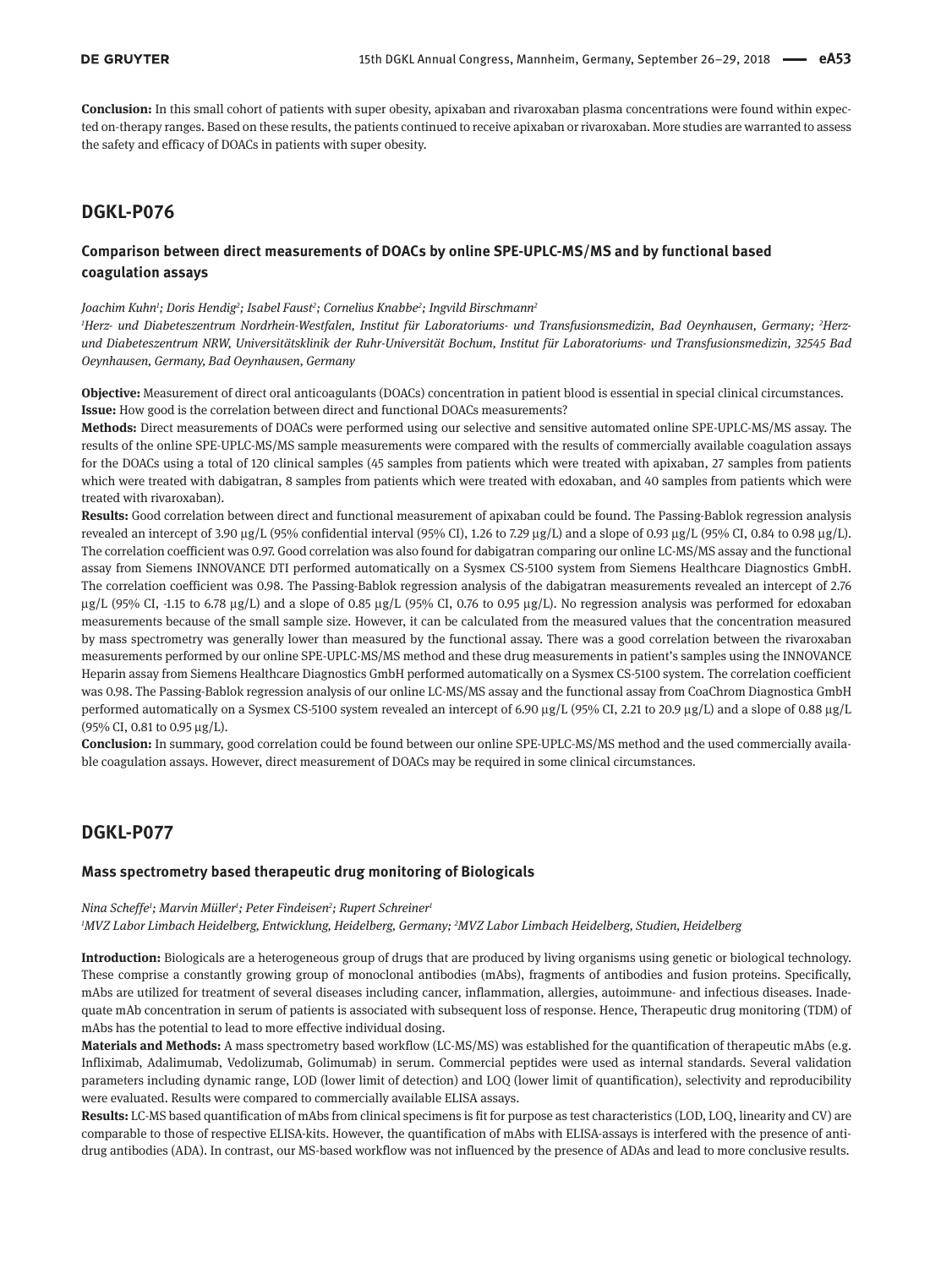**Conclusion / Discussion:** TDM of mAbs may support dose decision to avoid unnecessary switch in medication or possible overtreatment. However, results from ELISA assays might be difficult for interpretation as interference due to ADAs does affect results. MS-based assays might be helpful for standardization of different assay-platforms for TDM of Biologicals.

# **DGKL-P078**

#### **24/7 Drugs of Abuse Screening**

#### *Frank Streit1 ; Gry Helene Dihazi2 ; Marcel Grapp3 ; Lutz Binder2*

*1 UMGL UMG Goettingen, UMG-Labor, Goettingen, Germany; 2 UMGL UMG Goettingen, Institut für klinische Chemie / UMG-Labor, Goettingen, Germany; 3 UMGL UMG Goettingen, Rechtsmedizinisches Labor für forensisch-toxikologische Analytik und klinisch toxikologisches Labor, Goettingen, Germany*

**Background:** A broad spectrum of LC-MS/MS methods for therapeutic drug monitoring is currently commercially available, e.g. for anticonvulsive drugs, neuroleptic drugs, benzodiazepines, tricyclic antidepressants as well as for selective serotonin reuptake inhibitors (SSRI's). Most of these drugs are also relevant for clinical toxicological screenings. Screening immunoassays using polyclonal antibodies are still mostly used in emergency labs despite possible false positive and false negative results. Until now, the analysis of these drugs with mass spectrometric methods is restricted to special skilled staff and therefore not available in most emergency laboratories 24/7 routine analysis. **Aim:** The aim of this study was to establish an alternative cost effective standardized methodology for screening up to 150 common used drugs. We validated a 97-drug-method containing 12 tricyclic antidepressant drugs, 26 different anticonvulsive drugs, 35 benzodiazepines, 11 neuroleptic drugs as well as 13 SSRI's in one single 7 min semi-quantitative screening method.

**Method:** We used the fully automated LC-MS/MS-system equipped with an automated sample preparation module (CLAM-2000, Shimadzu) to evaluate the possibility of a 24/7 drug screening performed by technicians without chromatographic or mass spectrometric experience. Calibration frequency was reduced from daily to weekly and quality controls were measured twice a day. Internal standards, precipitation solution, calibrators and controls were loaded daily into the CLAM-2000 trays. Patient plasma samples were placed on the device during the day. The CLAM-2000 unit automatically performed the plasma protein precipitation and filtration separation before the filtrate was transferred to the LC for further analysis of the given drugs. Chromatographic separation of the metabolites was performed with a linear gradient at 45 °C. The target compounds were identified by parent ions and optimized MRM transitions.

**Results:** We successfully developed a LC-MS/MS method to detect and quantitate more than 100 different drugs of abuse in one single run. 100 patient samples were measured and the most abundant drugs were automatically identified. All compounds, which were identified with our routine forensic toxicological LC-QTOF screening methods, were also detected in the novel LC-MS/MS screening method.

**Conclusion:** The simultaneous measurement of more than 100 drugs within the same method makes CLAM-2000 a valuable device for 24/7 use in clinical diagnostics. Above all, the robustness and the excellent precision and accuracy that we confirmed in our evaluation study were convincing. In addition, the similarity of the user-friendly control panel of the CLAM-2000 to the common clinical chemistry analyzers makes LCMS analysis easy to use in emergency labs.

# **DGKL-P079**

#### **Pharmacokinetics of piperacillin in critically ill patients: a population subset-analysis of the TARGET-study**

Carsten Müller'; Niels Winkelmann<sup>2</sup>; Torben Semer<sup>3</sup>; Thomas Streichert<sup>4</sup>; Martin H. J. Wiesen Wiesen<sup>5</sup>; Guido Michels<sup>6</sup>; Andreas Hohn<sup>7</sup>; *Thorsten Annecke7*

*1 Universitätsklinikum Köln, Zentrum für Pharmakologie - TDM, Köln, Germany*

*2 University Hospital of Cologne, Centre of Pharmacology, Cologne, Germany, Therapeutic Drug Monitoring,, Köln,Germany; 3 University Hospital of Cologne, Department of Anaesthesiology, Intensive Care Medicine, Cologne, Germany; ⁴University Hospital of Cologne,Cologne, Germany, Department of Clinical Chemistry, Köln,Germany; ⁵University Hospital of Cologne, Centre of Pharmacology, Therapeutic Drug Monitoring, Cologne, Germany, Therapeutic Drug Monitoring, Köln, Germany; ⁶University Hospital of Cologne, Intensive Care Medicine, Cologne, Germany, Department III of Internal Medicine, Köln,Germany; 7 University Hospital of Cologne, Intensive Care Medicine, Cologne, Germany, Department of Anaesthesiology, Köln,Germany*

**Background:** Piperacillin in combination with tazobactam is indicated for the treatment of serious, hospital acquired-infections on intensive care units (ICU). In a prospective, multi-center, single-blinded, randomized, controlled, treatment optimization study (TARGET-study) the pharmacokinetics of a population subset (study-center Cologne) of piperacillin were investigated in two groups: Therapeutic Drug Monitoring-group (TDM-group, age:  $54.3 - 88.9$  years, range) (n=13) and Control-group (Control, age:  $33.4 - 78.5$  years, range) (n=13). The recommended dosage regimen consisted in a bolus application of 4g piperacillin and continuous infusion of 12g/24 h (6.3 ml/h) (eGFR  $\geq$  20 ml/min). Blood plasma samples were collected once daily during continuous infusion after achievement of steady-state levels.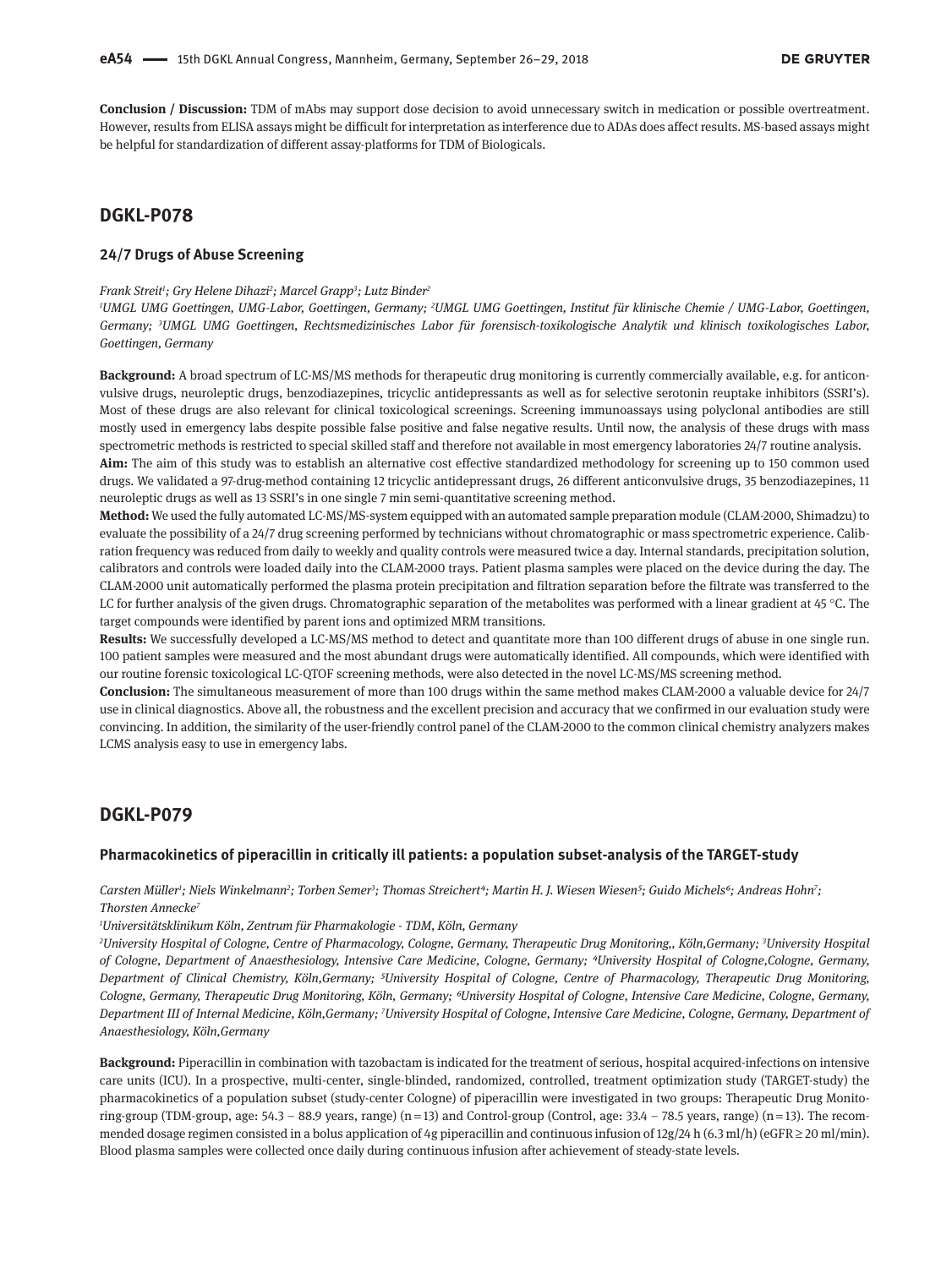**Methods:** Piperacillin was measured in blood plasma by validated HESI-LC-MS-MS-method. The following pharmacokinetic parameters: t1/2α, t1/2β and Vd, as well as average daily application rate (DAR) of piperacillin were calculated in each study arm using a two compartment model for the disposition of piperacillin using MWPharm + +. **Results:**

| Study-arm     | t1/2 $\alpha$ [h] $\pm$ (SD) | t1/2 $\beta$ [h] $\pm$ (SD) | DAR $[mg] \pm (SD)$ | $Vd \pm (SD)*$    |
|---------------|------------------------------|-----------------------------|---------------------|-------------------|
| TDM-group     | $1.11 \pm 0.14$              | $9.48 \pm 4.15$             | $12653 \pm 2649$    | $29.94 \pm 13.93$ |
| Control-group | $1.16 \pm 0.06$              | $12.50 \pm 5.12$            | $12870 \pm 435$     | $43.38 \pm 17.99$ |

N: number, (SD): Mean (standard deviation), t1/2α: distribution half-life, t1/2β: elimination half-life, DAR: average daily application rate, Vd: volume of distribution; \* Statistically significant difference between TDM- and control-group (T-Test, p <  0.05)

Mean elimination half-lifes (t1/2α, t1/2β) and average daily application rate revealed no significant difference between the two groups. In contrast, calculated difference in Vd between TDM-group and Control-group is statistically significant. as a consequence of age, disease-driven variation in pharmacokinetics and hydrophilic physicochemical properties of piperacillin.

**Conclusion:** Within a subpopulation of the TARGET-Study preliminary data with a focus on pharmacokinetic analysis are presented. Calculated Vd of both groups was distinctly larger in both groups compared to healthy volunteers (Vd 14 L). The difference within TDM-group and Control-group was statistically significant in part as a result of disease-driven variation in pharmacokinetics and hydrophilic physicochemical properties of piperacillin. Although only a small population of severely ill patients on ICU was presented, pharmacokinetic data corresponds to preliminary already published data.

# **DGKL-P080**

### **Isotope dilution TurboFlow™ LC-HRMS for the simultaneous quantification of 12 antimycotics in human serum**

#### *Carina Schuster; Michael Paal; Johanna Lindner; Michael Vogeser*

*Klinikum der Universität München, Institut für Laboratoriumsmedizin, München, Germany*

**Objective:** Invasive fungal infections are a leading cause of morbidity and mortality in patients with compromised immunity. As critically ill patients have substantial pathophysiological abnormalities in relation to healthy volunteers they are at imminent risk failing antimicrobial pharmacokinetic/pharmacodynamic (PK/PD) target attainment. The aim of this study was to develop and validate an isotope-dilution-TurboFlow™-high resolution mass spectrometry (MS) method for therapeutic drug monitoring of the 12 most widely used systemic antimycotics. **Method:** Protein precipitation was followed by automated online sample clean-up with a Thermo Scientific™ Cyclone MCX-2 TurboFlow™ column (0.5 x 50 mm). With this column holding both anionic exchange and reversed-phase properties we were able to perform cleaning and focusing of analytes in a single step. After backflushing the TurboFlow™ column, analytic separation was performed on a Thermo Scientific™ Hypersil™ GOLD C18 column (50 x 2.1 mm, 1.9 μm) using an acetonitrile/water gradient. Total run time was 4 minutes. 12 antimycotics, namely 5-flucytosine, amphotericin B, anidulafungin, caspofungin, fluconazole, isavuconazole, itraconazole, ketoconazole, micafungin, OHitraconazole, posaconazole and voriconazole were finally quantified in full MS scan mode in positive electrospray ionization (ESI  +) mode on a Thermo Scientific™ Q Exactive™ Focus Orbitrap™ high-resolution, accurate-mass spectrometer. Calibrators, QC samples, most internal standards and precipitation reagent from a commercial kit were used.

**Results:** Within a measuring range covering sub-therapeutic, therapeutic and toxic levels we observed good linearity (r2 > 0.995) and S/N  >  200 for lowest calibrator levels. Application of "double mode" TurboFlow™ enabled purification, concentration and quantification of a heterogeneous panel of antimycotic drugs from 129 to 1270 m/z.

**Summary:** With a short turn-around time the proposed method provides a simple and robust sample clean-up minimizing the interference of the sample matrix. Application of commercially available kit components allows for handling high level of convenience.

# **DGKL-P081**

### **Characterization of uracil catabolism variability in healthy volunteers and cancer patients**

Dominic Schärer'; Dominic Kummer<sup>2</sup>; Christos Nakas<sup>3</sup>; Stefano Fontana<sup>4</sup>; Markus Jörger<sup>5</sup>; Ursula Amstutz<sup>2</sup>; Carlo Largiadèr<sup>2</sup> *1 Inselspital, Universitätsspital Bern, Universitätsinstitut für klinische Chemie, Bern, Switzerland; 2 Inselspital, Bern University Hospital, and*  University of Bern, Institute of Clinical Chemistry, Bern, Switzerland; <sup>3</sup>University of Thessaly, Department of Agriculture Crop Production and *Rural Environment, Nea Ionia, Grece; ⁴Regional Blood Transfusion Service of the Swiss Red Cross, Bern, Switzerland; ⁵Cantonal Hospital St. Gallen, Department of Medical Oncology and Hematology, St. Gallen,Switzerland*

The catabolic pathway of uracil (U) mainly determines the pharmacokinetics of the anticancer drug 5-fluorouracil (5-FU). Decreased activity of dihydropyrimidine dehydrogenase (DPD), the first catabolizing enzyme, was identified as a major predictor of 5-FU toxicity. However,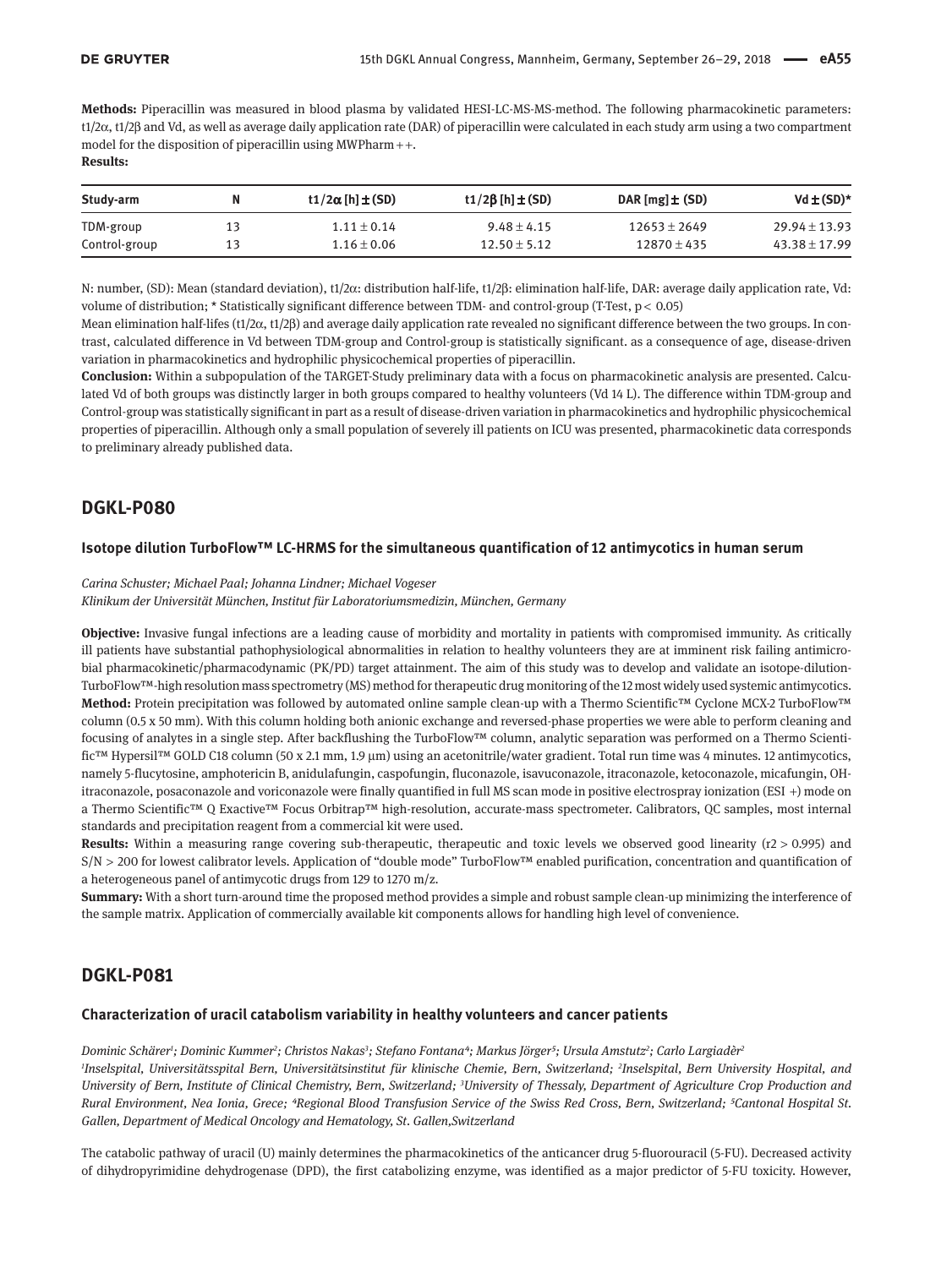phenotypic variability in the catabolism downstream of DPD by dihydropyrimidinase (DHP) and β-ureidopropionase (bUP) and its potential contribution to 5-FU toxicity has only partially been investigated so far. Here, we aimed to characterize the variability of metabolites and metabolic ratios of uracil catabolism and to evaluate their association with genetic variation in the DHP and bUP genes (DPYS and UPB1). Plasma concentrations of U and its metabolites were determined by UHPLC-MS/MS and three variants in DPYS (c.1-1T > C and c.265-58T > C) and UPB1 (c.1-80C > G) previously associated with 5-FU toxicity were genotyped in 320 healthy volunteers. Similarly, endogenous and 5-FU metabolite plasma concentrations were measured by UHPLC-MS/MS in 27 cancer patients. In healthy volunteers, sex-dependent differences were observed along the entire uracil catabolism pathway. In particular, we observed lower concentrations of all metabolites ( $P \le 0.020$ ) as well as lower β-ureidopropionic acid/dihydrouracil ratios (UPA/UH2; P  =  0.001) in women, suggesting that reduced catabolism may contribute to higher 5-FU toxicity rates in females. In cancer patients, BAL/UPA ratios were altered during 5-FU infusion (after 2h, P  <  0.001), indicating that bUP, besides DPD, may also play a rate-limiting role in uracil catabolism, especially in the progress of 5-FU-degradation, as bUP appears to be saturated based on the increasing FBAL plasma concentrations after 2h of 5-FU infusion ( $P < 0.001$ ).

# **Posterwalk Therapeutisches Drug Monitoring und Pharmakogenetik II**

## **DGKL-P082**

### **The importance of therapeutic drug monitoring (TDM) within colorectal cancer therapy with 5-Fluoruracil (5-FU) and preanalytical aspects**

#### *Sonani Mindt1 ; Sihem Aida2 ; Michael Neumaier2 ; Ralf Hofheinz3*

*1 Universitätsmedizin Mannheim, Institut für Klinische Chemie, Mannheim, Germany; 2 Mannheim Medical Faculty of Heidelberg University, University*  Hospital Mannheim, Institute for Clinical Chemistry, Mannheim, Germany; <sup>3</sup>Mannheim Medical Faculty of Heidelberg University, University Hospital *Mannheim, Day Treatment Center (TTZ), Interdisciplinary Tumor Center Mannheim (ITM) & III Medical Clinic, Mannheim, Germany*

**Background:** In Germany, about 25.000 patients with colorectal cancer die from their disease per year. Virtually all patients receive the 5-Fluorouracil (5-FU) as backbone for the medical treatment. The pharmacological effect of 5-FU is influenced by genetic polymorphisms of DPD (among others) as well as different dosage schemes. In order to personalize and optimize 5-FU treatment and to prevent toxic effects of the medication, area under the curve (AUC) can be estimated to follow for, individual drug adjustment. Currently, standard dosing of 5-FU chemotherapy is carried out according to body-surface area (BSA). The aim of the current study is to address one preanalytical aspect. Specifically, it is unclear if blood could be drawn at the side where the port system and the portable-pump system administering 5-FU are placed. **Material/Methods:** We collected EDTA blood samples of patients with gastrointestinal cancers over four month. These samples were collected from different sampling points (right vs. left cubital vein at the same time-point). 5-FU concentrations were measured in steady-state equilibrium based on nanoparticle immunoassay (My5-FU; Saladax Biomedical) and the AUC values obtained at different side were calculated. **Results:** A total of 40 patients consented to take part in this study. The measured 5-FU AUC had a median of 23.28 for the right arm (range 5.79-59.37) and a median of 23.36 for the left arm (range 5.32-61.03). AUC values showed no significant difference between right compared to left arm  $(p < 0.05)$ .

**Discussion:** For an optimal treatment of the patients the AUC should be between 20 and 30 [mg x h x l]. Based on our results, 53% of the measured patients did not reach the target 5-FU concentration window. 37% of the study population was underdosed (AUC 5.79–18.34) and 16% of the patients with an AUC between 30.93 and 55.73 are even overdosed. According to these results we can demonstrate that treatment schemes with 5-FU which based on dosing according to BSA is unsatisfactory to achieve a drug concentration in the therapeutic range. An influence of the location of the venepuncture of the 5-FU concentration in plasma could not be verified.

**Conclusion:** The current pilot study shows that TDM should be regarded a useful way to make a significant contribution to optimize 5-FU treatment. The sampling point for blood collection has no effect on the measured 5-FU concentration in blood.

## **DGKL-P083**

### **The clinical benefit of pharmacogenetic testing to prevent adverse drug reactions - demonstrated by two case reports**

*Mathis Römer1 ; Laura Mirbach1 ; Angelika Duda1 ; Romy Eichner1 ; Michael Neumaier1 ; Verena Haselmann2 1 Universitätsmedizin Mannheim, Institut für Klinische Chemie, Mannheim,Germany; 2 Uniklinikum Mannheim, IKC, Mannheim, Germany*

**BACKGROUND:** Nowadays, we claim to perform "P4 medicine" that is intended to be predictive, preventive, personalized and participatory. This also includes a personalized choice of treatment based on an individual´s genetic profile to achieve the best therapeutic outcome and reduce serious adverse drug reactions (ADRs). However, ADRs are a leading cause of morbidity and mortality: approximately 5.7 % of hospitalizations are due to ADRs in Germany causing estimated costs of 400 Million € per year, 1 % of ADRs being fatal with over 60 % of these being evitable. Therefore, the Food and Drug Administration e.g. provides an overview of all pharmacogenomics relevant biomarkers with clear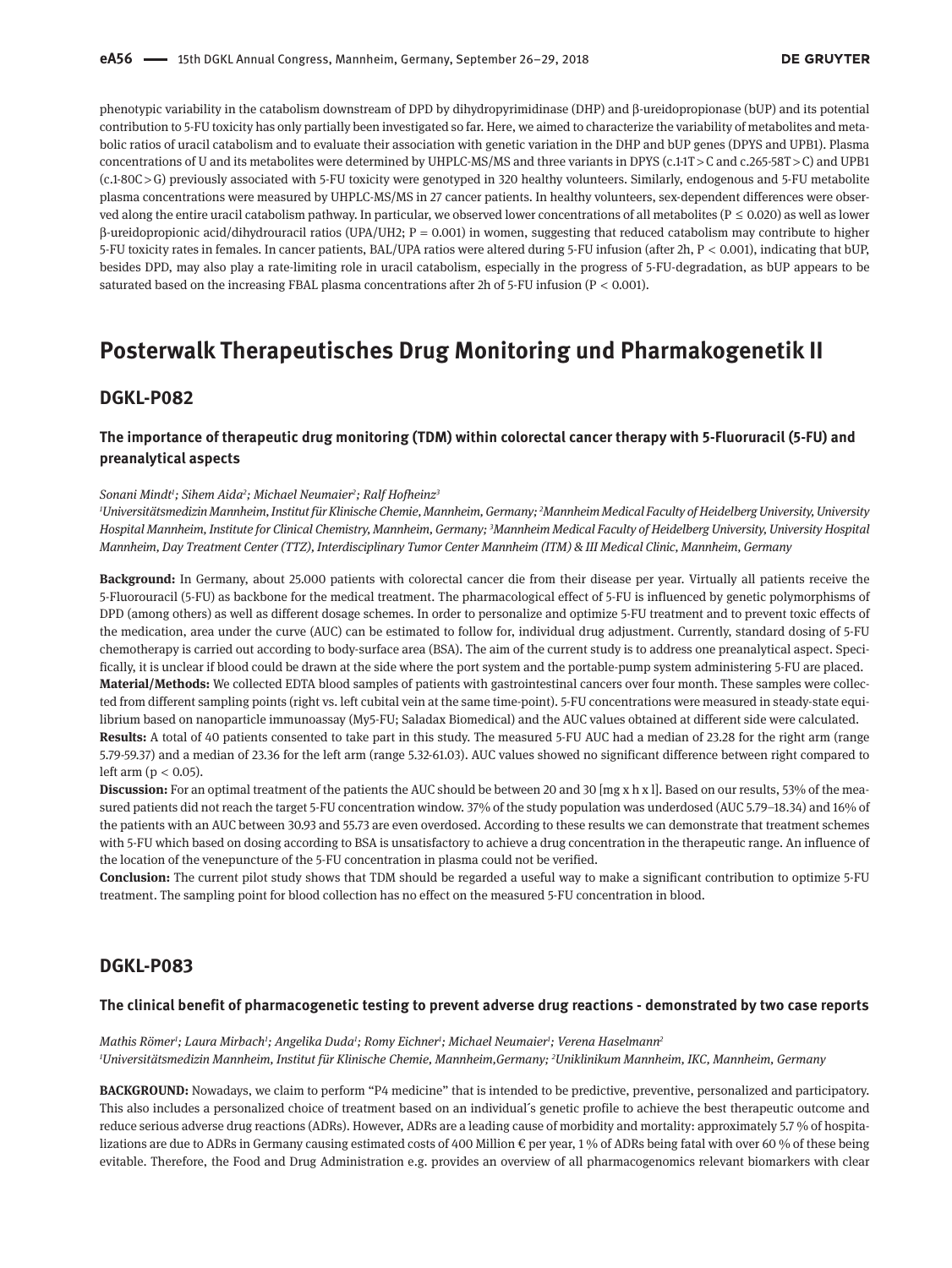instructions for testing and dosage. In Germany, comparable recommendations are provided with medication package inserts or in specialist information, and are also available via VFA (Verband forschender Arzneimittelhersteller) and PharmGKB (Pharmacogenomics Knowledgebase). Nevertheless, in clinical practice pharmacogenomics tests are usually carried out when ADRs already occured.

**METHODS:** Two recent case reports from our University hospital are illustrated highlighting the problems associated with ADRs depending on the individual´s genetic profile. Genetic testing is carried out as part of patient´s standard care using pyrosequencing for mutational analysis. **RESULTS:** Patient A presented with a primary CNS lymphoma (PCNSL). Under treatment with high-dose methotrexate (MTX) followed by leucovorin rescue, he developed an acute renale failure (ARF) 24 hours after application. A genetic testing carried out at this time point identified a compound-heterozygosity for MTHFR C677T and A1298C that is associated with reduced enzyme activity and MTX toxicity. Administration of carboxypeptidase-G2 (CPG2) was finally sufficient to decrease MTX concentration and normalization of renal function. Patient B had a medical history of a newly diagnosed rectal adenocarcinoma (T3 N1b M0) with a recently started neoadjuvant radiochemotherapy with Capecitabine (prodrug of 5-Fluouracil). The patient presented with severe nausea, vomiting, and diarrhea 14 days after treatment initiation. Laboratory testing revealed a leukopenia and thrombocytopenia that were progressive within the next five days finally causing the death of the patient. Genetic testing was carried out at day of presentation of ADRs and revealed a heterozygous DPYD Exon 14 skipping mutation. **CONCLUSION:** The two case reports provide excellent examples for evitable ADRs causing severe or even fatal side effects. This highlights that personalized medicine is not part of standard clinical care at the moment in Germany. Hopefully, the awareness of the clinical and economic importance of this will help to improve the outcome of patients in future.

# **DGKL-P084**

### **Quantification of nimodipine concentrations in plasma and cerebrospinal fluid of patients following aneurysmal subarachnoid hemorrhage**

*Sonani Mindt1 ; Ursala Tokhi2 ; Daniel Hänggi2 ; Hendrik Bracht3 ; Michael Neumaier1 ; Hans-Jürgen Groß3*

*1 Universitätsmedizin Mannheim, Institut für Klinische Chemie, Mannheim, Germany; 2 University Hospital Mannheim, Mannheim, Germany,*  Department of Neurosurgery, Mannheim, Germany; <sup>3</sup>University Hospital Ulm, Ulm, Germany, Department of Intensive Care Medicine, Ulm, *Germany; 3 University Hospital Ulm, Ulm, Germany, Institute for Clinical Chemistry, Ulm*

**Objective:** Delayed cerebral ischemia (DCI) is an important cause of morbidity after aneurysmal subarachnoid hemorrhage (aSAH). Its time of appearance is uncertain, and its complications are devastating affecting patients' outcome. Nimodipine is the only drug approved by the FDA for improving outcome after SAH. Clinically, however, there are no specific values of this drug in plasma or cerebrospinal fluid (CSF) during aSAH treatment that could be associated to outcome improvement. Our aim was to establish a method to measure nimodipine concentrations in plasma and CSF of patients after aSAH, and to determine the therapeutic concentrations of this drug associated with clinical response. **Methods:** From June 2017 to July 2018, we prospectively collected clinical data of patients with aSAH admitted to our neurosurgical department. All the included patients received nimodipine orally, and followed a standard dose of 60 mg every 4 hours. Patients, who developed clinical vasospasm during their in-hospital stay, underwent intra-arterial application of nimodipine (800 ng/ml), followed by angiographic control. In order to determine nimodipine concentrations, we established a method using the high performance liquid chromatography (LC) coupled with mass spectrometric (MS) analysis (LC/MS) for further quantification of nimodipine concentrations in serum and in CSF. **Results:** Our LC/MS method allowed quantification of nimodipine concentrations in plasma with lower limit of quantification (LOQ) of 0.2 ng/ ml, and with an LOQ of 0.15 ng/ml in CSF respectively. The MS/MS ion transitions were 419.2 □ 343.0 for nimodipine and 426.0 □ 350.0 for the

internal standard. Nimodipine concentrations in CSF were significantly lower (MW: 0.35 ng/ml ) than plasma concentrations (MW: 5.76 ng/ ml). After intra-arterial nimodipine boluses for treatment of vasospasms, serum and CSF nimodipine concentrations were slightly higher than patients who received only oral nimodipine.

**Conclusion:** The LC/MS analysis allows identification and measurement of nimodipine concentrations in plasma and CSF of patients after aSAH. The initial stage of this study provided the first concentrations values of nimodipine in plasma and CSF. Furthermore, we demonstrated that intra-arterial boluses of nimodipine had higher concentrations in plasma and CSF, when compared to the oral application

# **DGKL-P085**

### **24/7 Monitoring of Antibiotic Drugs**

*Frank Streit1 ; Gry Helene Dihazi2 ; Ivana Markovic2 ; Tatjana Khromov2 ; Catharina Cohrs2 ; Marcel Grapp3 ; Lutz Binder2 1 UMGL UMG Goettingen, UMG-Labor, Goettingen, Germany; 2 UMGL UMG Goettingen, Institut für klinische Chemie / UMG-Labor, Goettingen, Germany; 3 UMG Goettingen, Rechtsmedizinisches Labor für forensisch-toxikologische Analytik und klinisch toxikologisches Labor, Goettingen, Germany*

**Background:** Therapeutic drug monitoring (TDM) and dosage individualization is becoming increasingly important, particularly in critical clinical situations with disturbed, insufficient correlation between drug dosage and pharmacodynamics. In septicemia patients, antibiotic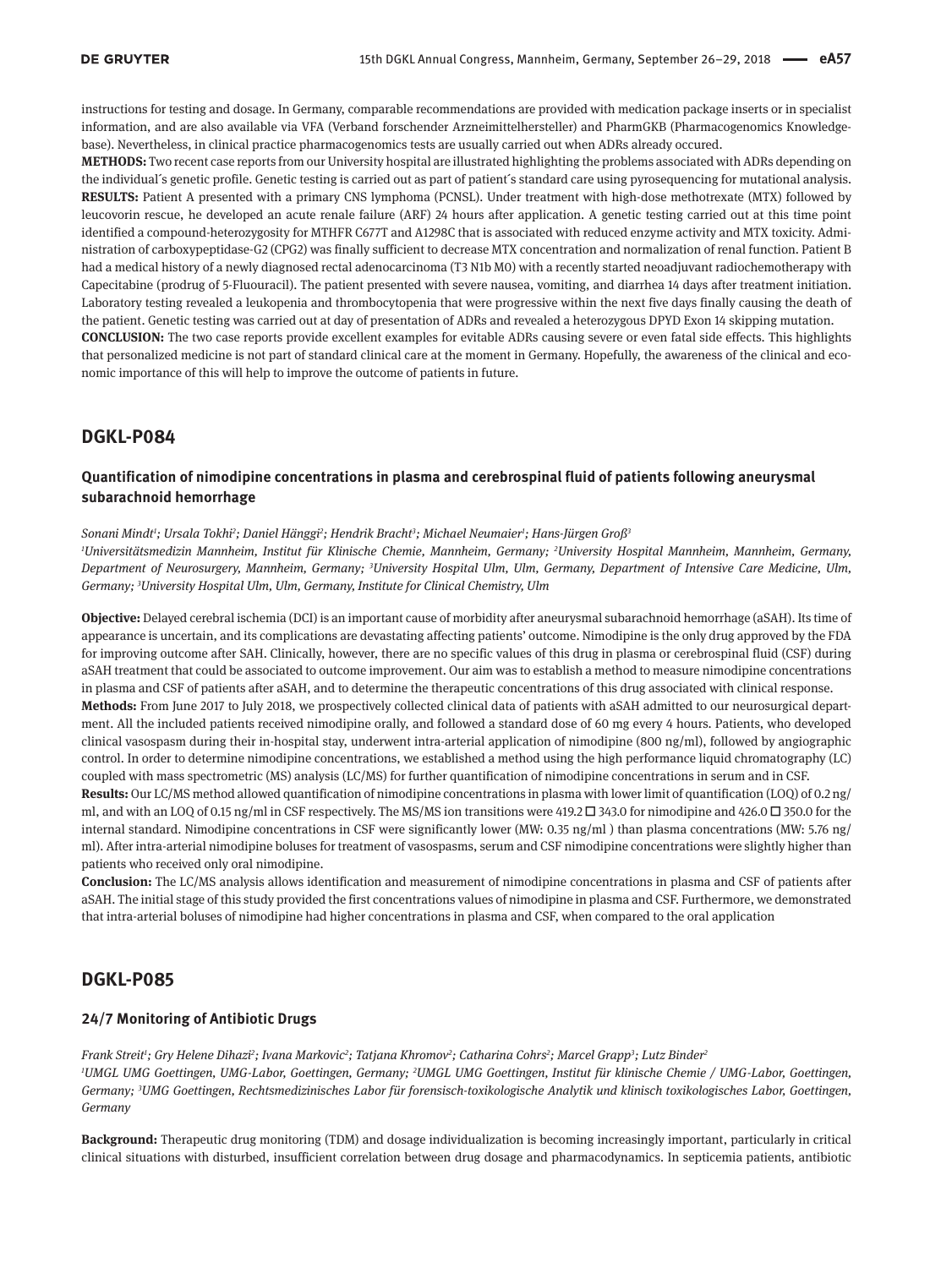treatment with intermittent bolus administration is increasingly replaced by prolonged or continuous infusion. This allows a better interpretation of antibiotic plasma concentrations and a rational TDM-based dose adjustment with respect to therapeutic efficacy. Therefore, clinicians are calling for 24/7 measurement of antibiotic concentrations. Liquid chromatography with tandem mass spectrometry (LC-MS/MS) is an appropriate system for simultaneous measurement of multiple drugs. Until today, however, technical preconditions for LC-MS/MS use in emergency labs were not given.

**Aim:** The aim of the present study was to develop a multiple drug monitoring method for 11 (12) frequently used, important antibiotics and to make these measurements available day and night, including weekends. The method should comprise meropenem, piperacillin/tazobactam, cefotaxime, ceftazidime, linezolid, cefuroxime, ampicillin, colistin, ciprofloxacin, free and total concentrations of flucloxacillin and ceftriaxone. **Method:** Measurements were performed on a LCMS-8050 system (Shimadzu) including a CLAM-2000 automated sample preparation module. Stabilized internal standards, precipitation solution, and controls were reloaded daily into the CLAM-2000 system. According to calibrator stability, calibration frequency was reduced from daily to weekly and quality controls were checked twice a day. Patient plasma samples were placed on the device according to their arrival time in the lab. The CLAM-2000 unit automatically performed sample protein precipitation and separation by filtration, before the filtrate was transferred to the autosampler. Chromatographic separation of the compounds was performed with a sharp linear gradient on a UPLC column (Waters) at 45 °C. Target compounds were identified using optimized MRM transitions. Quantification was done with deuterated internal standards.

**Results:** Inaccuracy of quality controls within one week was below 10% CV. The imprecision of patient samples and controls was also less than 10% CV. Stability of the system was demonstrated by a constant signal of the internal standard with less than 10% inaccuracy. Repeated measurements of controls kept on the instrument for 24 hours showed an inaccuracy of less than 5%. The deviation of repeated measurements from non-stabilized patient samples was below 5% within 12 hours.

**Conclusion:** The simultaneous measurement of 11 (12) different antibiotics with a single method makes the CLAM-2000 an attractive device for 24/7 use in clinical diagnostics. The automated, easy-to-use system allows technical assistants even in the emergency lab to operate the system after a limited initial training period.

# **DGKL-P086**

#### **Unexpected Codeine findings in patients with Morphine (retard) substitution**

*Julietta Ursula Schweiger1 ; Svantje Hebenbrock1 ; Jan Kramer2 ; Lars Wilhelm1 1 LADR GmbH • Ihr Labor vor Ort!, Toxikologie, Geesthacht, Germany; <sup>2</sup> LADR GmbH • Ihr Labor vor Ort!, Ärztliche Leitung & Geschäftsführung, Geesthacht,Germany*

**Background:** Morphine (retard) is a drug used since 2015 for substitution of opioid addicted patients as part of a medical and psychosocial program. To detected additional abuse of heroin or morphine it is useful to analyze urine, blood or saliva with Liquid chromatography–mass spectrometry (LCMS). Besides heroine markers also codeine as an alkaloid in poppy seeds as well as hydromorphone as a minor metabolite of morphine were detected. Aim of this study was to find a cut-off for codeine concentrations in urine samples to distinguish morphine (retard) intake from heroine abuse, with a statistical evaluation of about 1000 samples.

**Material & Methods:** About 1000 LCMS data from urine of patients in an opioid replacement therapy were evaluated for the concentration of morphine, codeine and hydromorphone. Furthermore the medication and results for heroine marker were acquired. Statistical analysis was performed by anonymous evaluation. Boxplots, means and quantiles were done by using the statistical program R.

**Results:** For codeine the interquartile range of the boxplot was much smaller in the morphine (retard) group, than for the methadone group. We assumed that patients in the methadone group had additional abuse of morphine or heroine. The end of the upper whisker of the boxplot of the morphine (retard) group was lower, 176 ng/ml, creatinine normalized, than the quantile 1 of the methadone group, 190 ng/ml, creatinine normalized.

**Discussion:** The concentration of codeine in urine samples of patients substituted with morphine (retard) did not have a great variation compared against the concentration of codeine in urine samples of patients that took heroine or morphine abusive.

The end of the upper whisker of the boxplot of the morphine (retard) group was defined as limit / cut-off. It is highly probable that above this cut off, an additional abuse if heroin or morphine has occurred.

# **DGKL-P087**

### **24/7 Antiepileptic Drugs**

*Gry Helene Dihazi1 ; Lutz Binder1 ; Marcel Grapp2 ; Umut Bayrak1 ; Tatjana Khromov1 ; Ivana Markovic1 ; Frank Streit1 1 UMG-Göttingen, Institut für Klinische Chemie / UMGL, Göttingen, Germany; 2 UMG-Göttingen, Rechtsmedizinisches Labor für forensischtoxikologische Analytik und klinisch-toxikologisches Labor, Göttingen, Germany*

**Background:** A broad spectrum of antiepileptic drugs (AEDs) is meanwhile available for the treatment of epilepsy. In this group of neurological disorders, brain activity becomes abnormal, causing seizures or periods of unusual behavior, sensations, and sometimes loss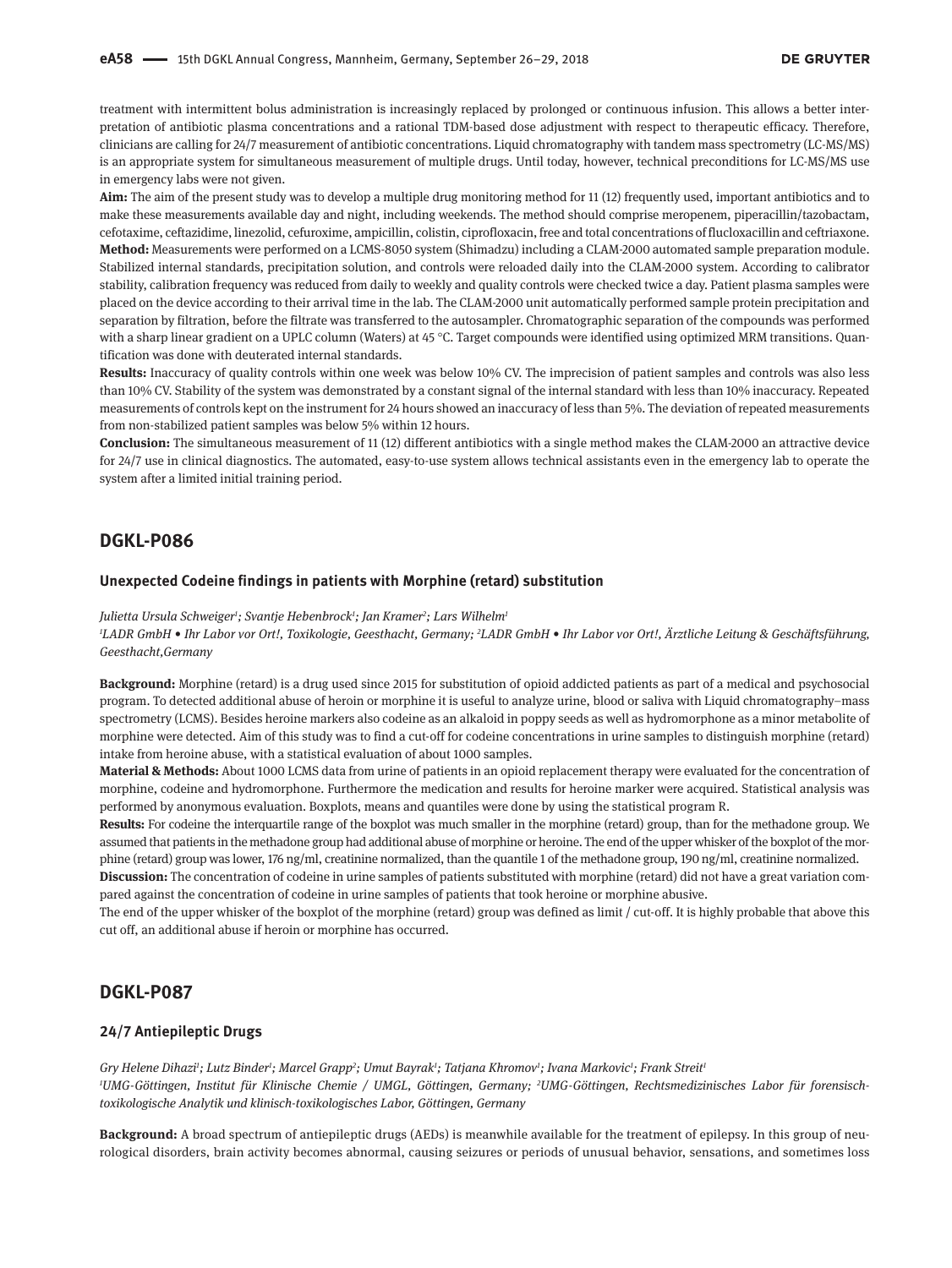of consciousness. Several factors (e.g. patient compliance, drug clearance) may influence plasma drug levels and lead to unpredictable efficacy or adverse drug effects. Depending on the kind of drug used, TDM of AEDs is frequently recommended. Thus, TDM for carbamazepine is strongly recommended due to a narrow therapeutic range and severe side effects in the case of overdosage. Liquid Chromatography with Tandem Mass Spectrometry (LC-MS/MS) represents an established analytical system for simultaneous measurement of multiple drugs (e.g. AEDs). However, LC-MS/MS systems lack features required for use under 24/7 conditions with frequently changing and less qualified staff.

**Aim:** The aim of this study was to develop and to implement a methodology for 26 different AEDs with a fully automated LC-MS/MS system equipped with an integrated sample preparation module (CLAM-2000, Shimadzu). Furthermore, we wanted to test the feasibility of a 24/7 monitoring service by technicians without previous chromatographic or mass spectrometric experience.

**Method:** The CLAM-2000 unit automatically performed plasma protein precipitation and filtration before the filtrate was transferred to the LC. Chromatographic separation of the analytes was performed with a sharp linear gradient on a fused core column at 45 °C. The target compounds were identified by parent ions and optimized MRM transitions. Quantification was performed by using deuterated internal standards. Calibration stability allowed a reduction of calibration frequency from daily to weekly. Quality controls were checked twice a day. Internal standards, precipitation solution, and controls were loaded daily into the CLAM-2000 trays. Patient plasma samples were placed on the device after their arrival in the lab.

**Results:** The inaccuracy of the internal standards was less than 10% CV within one week, which demonstrates the stability of the system. Imprecision and inaccuracy of quality controls and patient samples was below 10% CV. Repeated measurements of controls kept on the instrument for 24 h showed an inaccuracy of less than 5%. The deviation of repeated measurements of patient samples was below 5% within 12 h.

**Conclusion:** Simultaneous measurement of 26 different AEDs makes CLAM-2000 an attractive device for 24/7 use in clinical and toxicological diagnostics. Robustness, excellent precision, and accuracy, which were confirmed in our evaluation study, were convincing. In addition, the user-friendly control panel and familiar user interface of the CLAM-2000 makes LC-MS valuable for 24/7 emergency analyses. For future routine diagnostics, bi-directional communication and shorter electronic response times are desired and are meanwhile under development.

# **DGKL-P088**

### **Validation of a LC-MS/MS based immunosuppressive drug TDM assay – a hybrid between lab developed procedures and industrial test design**

#### *Bernadette Näscher1 ; Christian Timm1 ; Dagmar Siefert2 ; Maria Shipkova3 ; Christoph Seger1*

*1 Risch Laboratory Group, ---, Buchs, Switzerland; 2 Klinikum Stuttgart, Zentralinstitut für Klinische Chemie und Laboratoriumsmedizin, Stuttgart, Germany; 3 SYNLAB Holding Deutschland, MVZ Leinfelden-Echterdingen GmbH, Leinfelden-Echterdingen, Germany*

**Objective:** Modern LC-MS/MS based immunosuppressant drug TDM (ISD-TDM) relies on one- or two-dimensional liquid chromatography (LC). Commercial IVD-CE certified assay realizations which come fully validated are based on LC settings (e.g. properties of the stationary and mobile phase etc.) undisclosed to the applicator. Since LC is an analytical science with long tradition and very well understood mechanisms of action, the transferability of a separation setup for a given set of analytes is feasible. This hold especially true if no high-resolution LC separation is needed – as it is the case for ISD-TDM with MS/MS detection. Hence, adding whole-blood ISD-TDM to a serum / plasma based TDM assay panel realization already in place seems feasible.

**Methods:** ISD-TDM establishment was based on an installation of the IVD-CE certified commercial ClinMass® TDM Kit System (Recipe, Munich, Germany) already operating in our laboratory. The isocratic mobile phase elution regimen of the LC separation dimension in the online-SPE-LC-MS/MS ISD-TDM kit of the same vendor was applied to the stationary phase of this assay. SRM transitions for the analytes cyclosporine A, tacrolimus, sirolimus, and everolimus (CIC, TAC, SIR, EVE, respectively) as well as the sample preparation procedure (with minor adaption) were transferred from the ISD assay. Hence a "hybrid" LC-MS/MS assay was generated and further optimized for decent signal generation prior to validation under calibration with commercial calibrator materials (Recipe, Munich, Germany).

**Results:** The realized LC-MS/MS assay was found to provide results which were precise (inter-assay CV of QC: 2.7 – 7.0%) and true (90%) of 166 tested proficiency testing samples within ±15% of target). No matrix effects were observed, interference testing with several dozen drugs did not show any signs of additional signals. Sufficient sensitivity (LLOQ CIC 10 μg/l, TAC, SIR, EVE 0.5 μg/l) guaranteed quantitative analysis of clinical samples. A platform comparison study (120 randomly chosen anonymized residual patient samples from a clinical environment) showed sufficiently good results with only minor absolute mean deviations which are clinical insignificant (CIC 6.5 μg/l, TAC, SIR,  $EVE < \pm 0.6 \,\mu g/l$ ).

**Conclusion:** Traditionally, ISD-TDM with the need of working with whole blood specimen is seen isolated from other TDM assays, e.g. for psychoactive drugs. With our approach we did prove, that this very artificial barrier can be overcome and ISD-TDM can be with ease embedded into the setting of a multi-assay TDM platform devoted to offer a daily measurement service for dozens of analytes.

**Disclaimer:** The presented lab developed test must be considered a research use only (RUO) application. This presentation must not be mistaken as performance evaluation study in accordance with the current IVD regulations (IVDR 2017/746).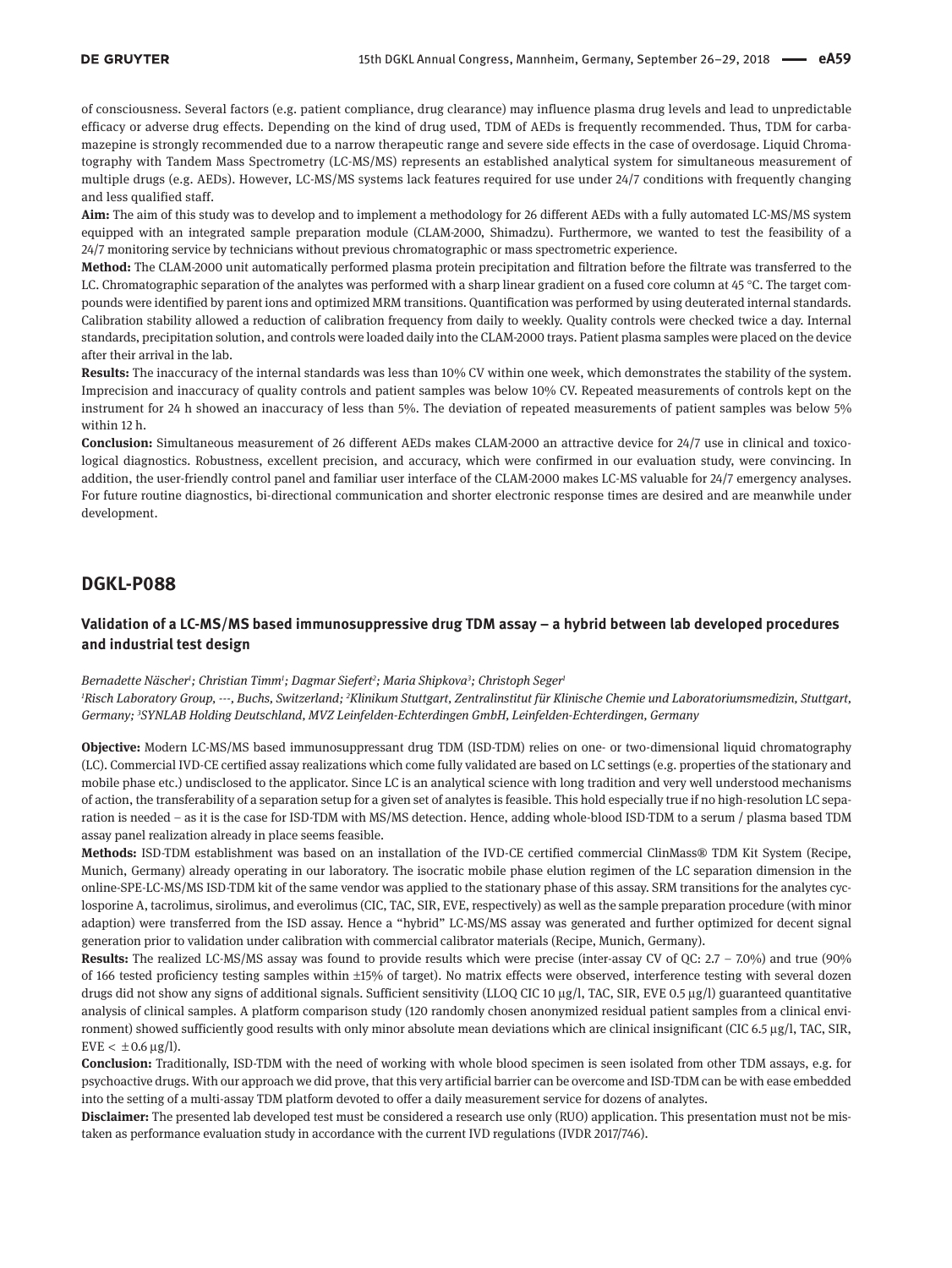### **Evaluation of DOAC measurement with the reagents INNOCANCE® Heparin and INNOVANCE® DTI on the Sysmex CS-5100 coagulation analyzer**

*Tobias Flieder; Franziska Knüttgen; Katharina von Bargen; Joachim Kuhn; Andreas Hammerschmidt; Cornelius Knabbe; Ingvild Birschmann Herz- und Diabeteszentrum Nordrhein-Westfalen, Institut für Laboratoriums- und Transfusionsmedizin, Bad Oeynhausen, Germany*

**Introduction:** Unlike warfarin, direct oral anticoagulants (DOACs) do not need to be monitored through laboratory testing, and no dose adjustment is required. Due to the widespread use of the DOACs dabigatran, rivaroxaban, apixaban and edoxaban, as argatroban, however, there are increasingly situations in which a plasma level of the drug is preferable. Meanwhile, for measuring DOACs, some tests are available for routine devices, but require adjustments to the appropriate device, since they are third-party reagents. To reduce the number of reagents and thus the costs, the aim of our work was to measure all anti-Xa or anti-IIa substances with one reagent each. Therefore, we evaluated the measurement of DOACs on the routine coagulation analyzer CS-5100 with the appropriate reagents from Siemens Healthcare.

**Methods:** All measurements were performed on the Sysmex CS-5100 coagulation analyzer. The INNOVANCE® Heparin and the INNOVANCE® DTI reagent from Siemens were used. Controls and calibrators were from Technoclone (apixaban, rivaroxaban), Coachrom (argatroban), STA (edoxaban) and Siemens Healthcare (dabigatran). Additionally, the DOAC concentrations were measured with LC-MS/MS. We evaluated the CV, LOD and recoveries for the assays. Patient samples were measured for a method comparison with LC-MS/MS, the previously used tests and the INNOVANCE® reagents. We also investigated the stability of the reagents for these applications.

**Results:** The CVs were between 1.1% and 4.7% and the LOD was  <  10 ng/ml for the DOAC assays and  <  0.005 μg/ml for the argatroban assay. The correlation in the measurement of patient samples on the CS-5100 and with the LC-MS/MS showed an  $r^2$  of  $>0.95$ . The recoveries had a mean deviation of  <  15 % and  <  17 ng/ml or 0.03 μg/ml, respectively. The reagents showed good measurement results of the control samples even if the on-board stability was exceeded.

**Conclusion:** For hospitals treating emergency patients, the ability to measure the residual concentration of DOACs becomes important as more and more patients undergo emergency treatment under this therapy.

If a laboratory uses a CS-5100, the INNOVANCE® Heparin and INNOVANCE® DTI reagents are fast and stable alternatives for DOAC and argatroban measurement using only one reagent for all FXa-inhibiting drugs and one for FIIa-inhibiting drugs.

## **DGKL-P090**

### **MONITORING OF LOW DABIGATRAN CONCENTRATIONS: DIAGNOSTIC ACCURACY AT CLINICAL RELEVANT DECISION THRESHOLDS**

Sebastian Hörber'; Florian Härtig<sup>2</sup>; Ingvild Birschmann<sup>3</sup>; Joachim Kuhn<sup>3</sup>; Matthias Ebner<sup>4</sup>; Ulf Ziemann<sup>2</sup>; Hans-Ulrich Häring<sup>5</sup>; Rainer *Lehmann6 ; Sven Poli2 ; Andreas Peter6*

*1 Universitätsklinikum Tübingen, Department of Internal Medicine, Division of Endocrinology, Diabetology, Vascular Medicine, Nephrology and*  Clinical Chemistry, Tübingen, Germany; <sup>2</sup>Universitätsklinikum Tübingen, Neurologische Klinik, Tübingen, Germany; <sup>3</sup>Herz- und Diabeteszentrum *NRW, Universitätsklinik der Ruhr-Universität Bochum, Institut für Laboratoriums- und Transfusionsmedizin, Bad Oeynhausen, Germany; 4 Charité-Universitätsmedizin Berlin, Kardiologische Klinik, Berlin, Germany; 5 Universitätsklinikum Tübingen, Medizinische Klinik IV, Tübingen, Germany; 6 Universitätsklinikum Tübingen, Medizinische Klinik IV - Zentrallabor, Tübingen, Germany*

**BACKGROUND:** The direct oral anticoagulant dabigatran is used in the prevention of stroke and systemic embolism in patients with nonvalvular atrial fibrillation and for treatment of venous thromboembolism. Routine drug monitoring is not required for dabigatran, but measurements are gaining importance in emergency situations such as bleeding complications, thrombolytic therapy or urgent surgery. Current assays show a good performance at normal and high dabigatran concentrations but are limited at low concentrations. Therefore, special focus should be given to determination of low concentrations around the clinical decision threshold values of 30 and 50 ng/mL.

**METHODS:** Dabigatran concentrations of 293 plasma samples taken from 51 patients were measured with the Siemens INNOVANCE® direct thrombin inhibitor assay (DTI), the Biophen direct thrombin inhibitor assay (BDTI), the modified BDTI using a low range calibrator (BDTIlow), the Hemoclot direct thrombin inhibitor assay (HTI) and an Ecarin clotting time assay (ECT). All assay results were compared to the reference method, ultra-performance liquid chromatography-tandem mass spectrometry, and sensitivity, specificity and likelihood ratios were calculated for thresholds of 30 and 50 ng/mL.

**RESULTS:** DTI, BDTI-low and ECT showed very strong correlation and high agreement with the reference method and improve determination of low dabigatran concentrations. ROC curve analyses revealed very high accuracy for DTI (AUC  =  0.9891), BDTI-low (AUC  =  0.9801) and ECT (AUC =  $0.9959$ ) measurements at the threshold of 30 ng/mL. HTI (AUC =  $0.941$ ) and BDTI (AUC =  $0.972$ ) showed reduced accuracy at this threshold. Values for sensitivity and specificity were calculated for DTI (98/90 %), BDTI-low (87/95 %), ECT (97/96 %), BDTI (99/82 %) and HTI (86/89 %) measurements at the threshold of 30 ng/mL.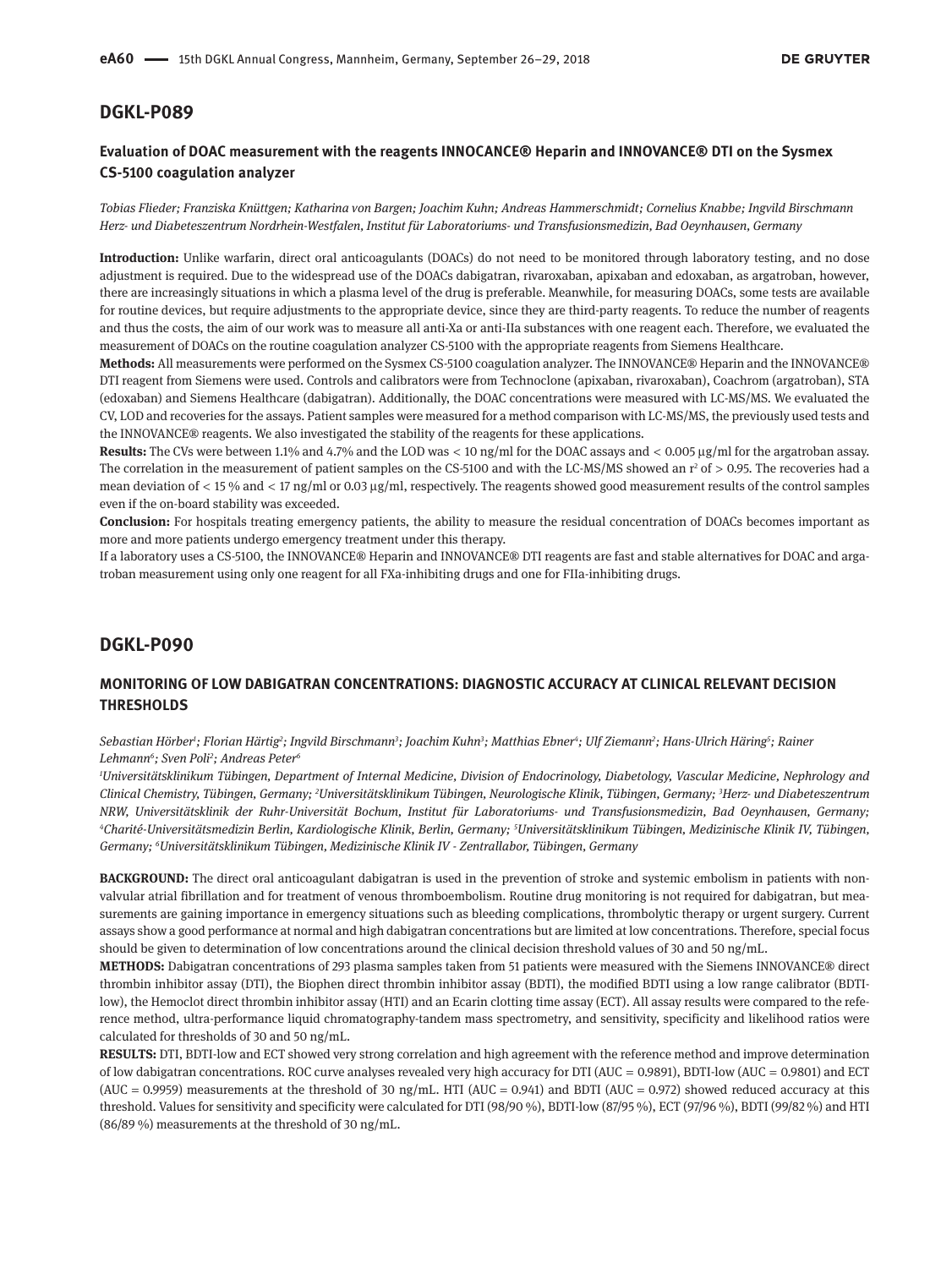**CONCLUSIONS:** DTI, BDTI-low and ECT are able to measure low dabigatran plasma concentrations with very high and reliable accuracy for around the clock determination and are therefore suitable to guide treatment decisions in routine and emergency situations.

# **Posterwalk Analytische Qualität und Labormanagement I**

# **DGKL-P091 / PV12**

### **On-line Real Time Monitoring of Pre-analytical Hemolysis index - Potentials of a New IT Solution**

*Sebastian Wegerer1 ; Feodora Trifonova1 ; Wolf-Jochen Geilenkeuser2 ; Michael Neumaier1 ; Karin Janetzko1 1 Universitätsmedizin Mannheim, Institut für Klinische Chemie, Mannheim, Germany; 2 Referenzinstitut für Bioanalytik, Labormedizin, Bonn, Germany*

As an indicator for sample integrity the hemolysis index (HI) plays an important role in the quality control and management in a certified clinical laboratory. In order to facilitate accurate and swift controlling and thus adequate management of pre-analytical errors we propose here an automated system for internal monitoring of HI. Furthermore we describe a project of the Reference Institute for Bioanalytics, Germany for an online data base (Pre-analytical Benchmarking Database, PrBeDa), which to date deliberates over 1.5 million specimens from numerous nation-wide health facilities. The described Hemolysis Index Data Base allows relating hemolysis in specimens from hospital wards and functional units to data sets from respective units in the database. It supports the identification of causes for hemolysis by comparison of respective preanalytical impacts and accordingly facilitates troubleshooting. The current study describes for the first time an approach for instant, online quality assessment and its implication as a tool for a real time external quality control and benchmarking.

# **DGKL-P092**

#### **BANSAI: A novel approach for clinical chemistry analysis using laser light**

*Graciete Marlene Rodrigues Ribeiro1 ; Jörg Knyrim2 ; Horst Mayer1 ; Jens Brümmer1 ; Christian Karnutsch2 1 Städtisches Klinikum Karlsruhe, Zentralinstitut für Laboratoriumsmedizin, Mikrobiologie und Transfusionsmedizin, Karlsruhe, Germany; 2 Hochschule Karlsruhe, Research Group Integrated Optofluidics and Nanophotonics (IONAS), Karlsruhe, Germany*

**Background:** Research within the group "Integrated Optofluidics and Nanophotonics (IONAS)" at Hochschule Karlsruhe is directed towards portable (Point-of-Care) biomedical analysis systems (e.g. blood analysis systems) employing organic semiconductor laser light sources (BANSAI). The aim is to develop novel concepts and technologies for POC clinical chemistry analysers at the quality of a central laboratory. In order to miniaturise the analysis system, we developed a novel lamination technology (Patent pending) that enables covering microfluidic channels with polymer thin-films. With this technology, on-chip laser sources for absorption spectroscopy, and thus potentially for clinical chemistry blood analysis, are feasible.

**Aim of study:** The aim of this study was to compare the photometric properties of the first implementation of a BANSAI system with a reference photometric system (Siemens Dimension Vista) to demonstrate BANSAI's clinical usefulness.

**Materials and Methods:** A novel photometric system (BANSAI) was evaluated and compared with a reference clinical chemistry analyser (Siemens DV) that uses a conventional lamp. The verification procedure for the performance of the BANSAI system consisted of imprecision, accuracy, lower limit of detection as well as linearity measurements of human albumin (HA) concentration in patient's material and pure lyophilized HA.

**Results:** The results of the within-day and between-days imprecision were constant: the average concentration of the low albumin control was 27.2 g/L, for the high albumin control 45.3 g/L and the average concentration for the HA pool was 48.4 g/L. The average of the coefficient of variation (CV) of the imprecision was 2.1% for low HA control, 1.9% for high HA control and 2.3% for HA pool. Accuracy and associated recovery of controls are close to 100%. Dilution series with pure HA was linear and a detection limit of 2.5 g/L was determined. The BANSAI results were in very good agreement with those of an immunonephelometric assay.

**Conclusion:** Our results suggest that the BANSAI system is comparable to a photometric system of a conventional clinical chemistry analyser. A main finding was that the use of a second wavelength for compensation of possible matrix effects was not necessary for HA concentration measurements.

Furthermore, we were able to measure concentrations as low as 2.5 g/L, while the coefficient of variation stayed well below 10%. This indicates that we may not have found the actual detection limit and that the system may be able to measure even lower concentrations. Succeeding in lowering the detection limit, the BANSAI system capabilities could be extended towards HA measurements in urine samples (reference range for adults is  $0.02 - 0.2$  g/L).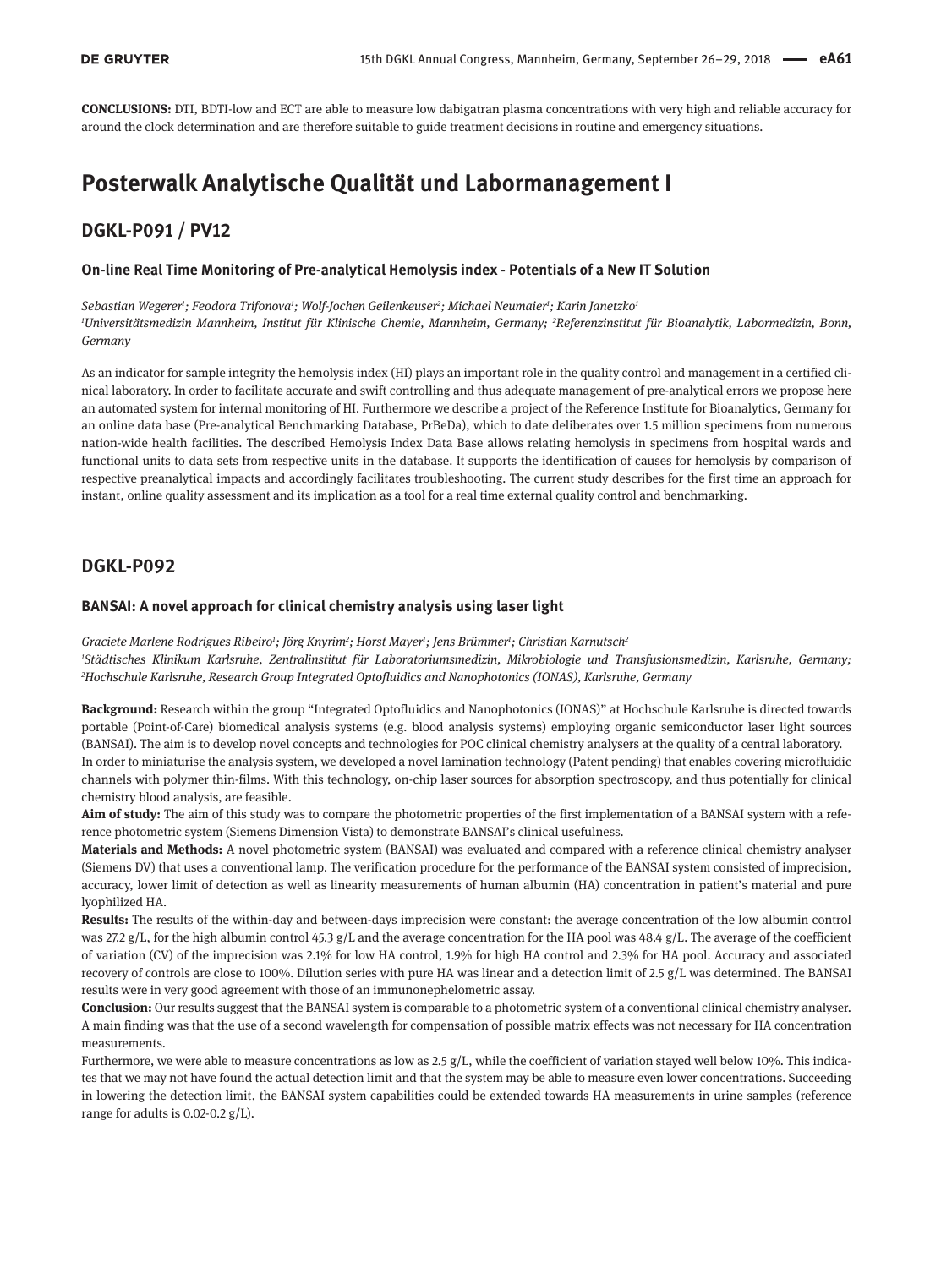Due to the use of organic lasers and the small number of components, a miniaturization of the system is possible, making it feasible for POC applications.

# **DGKL-P093**

#### **Reference intervals with confidence intervals from small sample sizes**

#### *Andreas Bietenbeck1 ; Wenxu Wei2 ; Frank Klawonn3*

<sup>ı</sup>Klinikum rechts der Isar der TU München, Institut für Klinische Chemie und Pathobiochemie, München, Germany; <sup>2</sup>Ostfalia University,Wolfenbüttel, *Germany; 3 Helmholtz Centre for Infection Research, Biostatistics, Braunschweig, Germany*

**Background:** Reference intervals are an important tool to assist in the interpretation of laboratory results. Traditionally, reference intervals are calculated as the central 95% of at least 120 measurements of a healthy reference population. However, this approach is expensive, timeconsuming and not practicable in cases such as for pediatric populations. Newer, indirect approaches estimate reference intervals from stored measurements. This is only possible if a sufficiently large number of measurements is already present. A third possibility is to adopt reference intervals provided by the manufacturer or from scientific literature. Not least because unique preanalytic factors might influence the measurement and thereby the reference interval, the adopted values need to be validated with patient measurements. For example, the CLSI Approved Guideline C28-A3c recommends to measure 20 samples and suggests that no more than two measurements may exceed the reference interval. **Research Question:** From the medical and statistical point of view, it is not sufficient to simply provide best guesses for reference limits for small sample sizes. The uncertainty of these estimates should also be quantified. Can we use methods from statistics to compute confidence intervals for reference limits derived from small sample sizes?

**Material and Methods:** Chakraborti and Li (2010) described a method to estimate confidence intervals for percentiles under the assumption that the sample follows a normal distribution. We have implemented the method to compute confidence intervals for the 2.5% and the 97.5% percentile that are required for reference limits.

**Results:** A tool with an easy to use graphical user interface has been implemented that first carries out tests for normality, outliers, and skewness in order to rule out confidence interval estimation based on inappropriate data. Afterwards it estimates reference limits and confidence intervals.

**Discussion:** The advantage of the presented approach is twofold. First, our algorithm can calculate reference intervals from a very small sample size. Therefore, efforts to establish new reference intervals or to validate existing specifications are considerably reduced. Second, our algorithm provides confidence intervals to assess uncertainty.

Theoretically, laboratory-specific reference intervals should provide better interpretation support because they are more adapted to the measurement at hand. However, reference intervals often have a variability unrelated to the measurement. With our easy-to-use tool, we hope to improve this situation.

#### **References:**

Jones, G.R. et. al., 2018. Indirect methods for reference interval determination–review and recommendations. Clinical Chemistry and Laboratory Medicine.

Jones, G.R., et. al., 2004. The case for common reference intervals. The Clinical Biochemist Reviews.

S. Chakraborti, J. Li (2010) Confidence Interval Estimation of a Normal Percentile. The American Statistician.

# **DGKL-P094**

#### **Lab results are no strawberries – why we need to change what's red**

*Christian Schäfer; Stefan Bollmann; Matthias Nauck; Astrid Petersmann Universitätsmedizin Greifswald, Institut für Klinische Chemie und Laboratoriumsmedizin, Greifswald, Germany*

**Background:** The results of laboratory testing are an important pillar in diagnostics and monitoring. A vast number of therapeutic decisions are mainly based on lab results and their interpretation. This interpretation is commonly performed by human medical staff.

Human cognitive capability for information uptake and information processing is rather limited compared to the vast amount of different laboratory parameters available. In different approaches and publications psychologists arrive at about four to nine items ("chunks") of information which can be recalled from working memory. Other works discuss not a fixed number approach but a concept of a limited memory resource in which relevance of information, precision of information and other stimuli compete.

The numerical result of an analysis needs accompanying information. The Rili-BAEK requires "reference intervals or other remarks for interpreting the examination results". In general results on lab reports are highlighted using red and/or bold print if their value is outside of the reference intervals (ref.int.).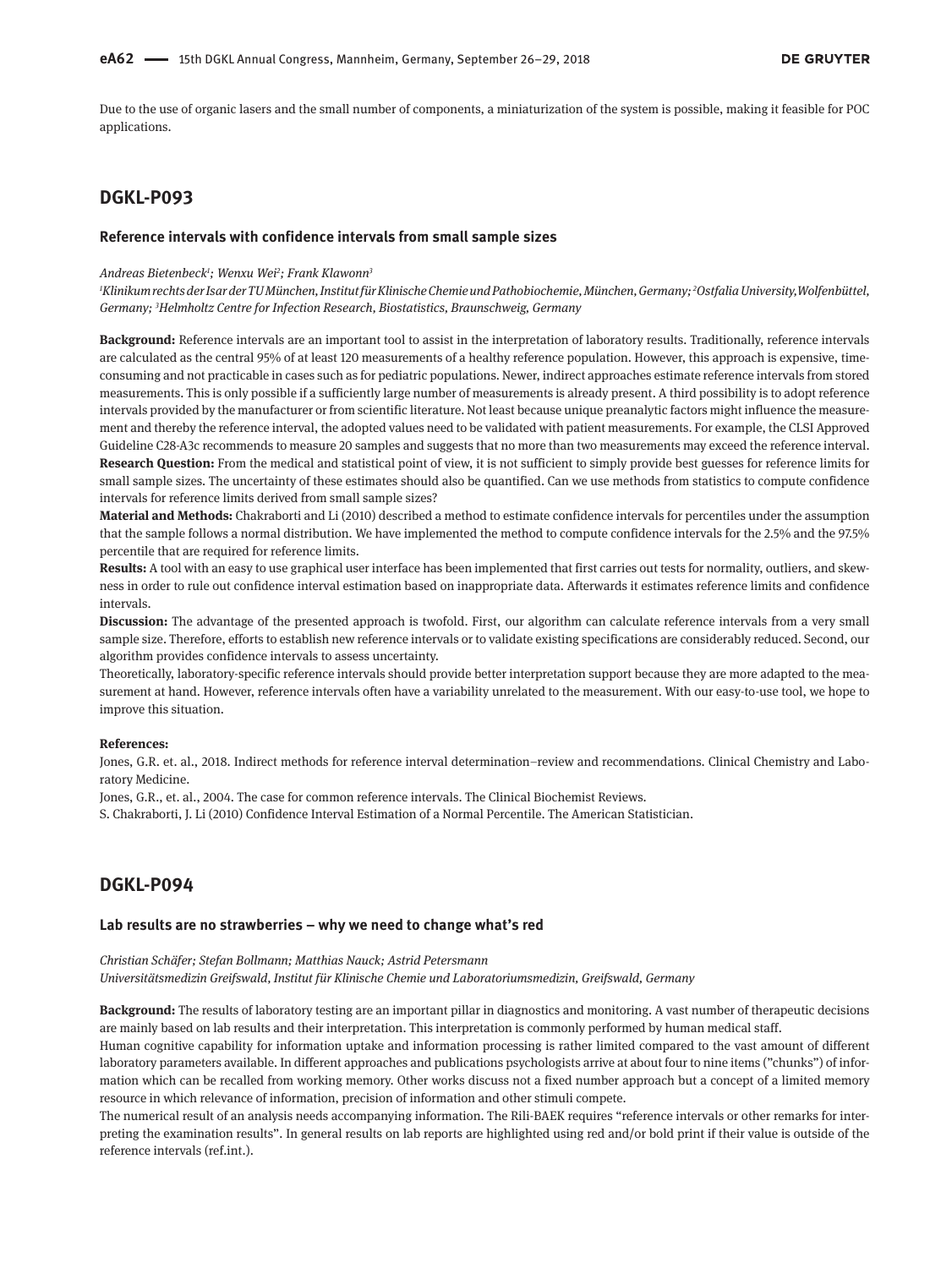Ref.int. are usually obtained from a healthy cohort. Most clinical patients are unlikely to be considered healthy. This leads to the suggestion that examination results are likely to be out of the ref.int. at least for some parameters.

The question arises whether the amount of information returned for clinical interpretation may exceed human cognitive capabilities.

**Material and Methods:** We analyzed routine clinical chemistry orders of the university hospital Greifswald, Germany over the first quarter of 2018. The orders were either filed via digital order entry or paper form. Results which indicated missing material or technical difficulties were omitted. We counted the number of individual results printed (total) and number of results out of ref.int. (OORI) for each order and then analyzed distribution of total and results OORI.

**Results:** 47,020 orders matched our inclusion criteria. The orders had an average of 20.5 reported results (median 20). Only about 8% of the orders had all of their analytic results within the ref.int. An average of 32% of the results within an order were OORI (avg 6.6; median 5). More than 10 results were OORI for 22% of all orders  $(n=10340)$ .

**Conclusion:** Our investigation shows that a great number of lab orders have multiple OORIs. Lab results are in general reported cumulatively together with previous orders. Hence the number of items on one report is even greater than that of a single lab order. Therefore it is likely that a considerable number of lab reports exceed human memory resources.

Future rise to the number of reported results may be caused by OMICS technologies. Thereby even more information needing interpretation could be added.

This stresses the need for more comprehensive means of displaying lab results to physicians.

# **DGKL-P095**

#### **Indirect Procedure for the Estimation of Reference Limits for Uric Acid**

#### *Bernd Wolters1 ; Alexander Bertram2 ; Nicolas von Ahsen3*

*1 St. Joseph-Stift Bremen, Institut für Laboratoriumsmedizin, Bremen, Germany; 2 Amedes MVZ wagnerstibbe, Hannover, Hannover, Germany; 3 Universitätsmedizin Göttingen, Institut für Klinische Chemie/UMG-Labor, Göttingen, Germany*

#### **Introduction:**

Hyperuricemia is defined by uric acid levels above 6.8 mg/dl by the S2e AWMF guideline and is based on the solubility of sodium-urate in plasma water. There are studies showing increasing prevalence of hyperuricemia and gout. Besides this most laboratories use the reference limits reported by the manufacturer.

#### **Methods:**

Uric acid and creatinine from mainly inpatient (Lab 1, 01/2011-12/2017, N = 101194, Roche c501), mainly outpatient (Lab 2, 05/2015-04/2018, N = 339139, Beckman-Coulter AU5800) and one university clinic (Lab 3, 01/2017-12/2017, N = 32604, Abbott Architect) were retrieved from the information systems. For calculation patients first values with age 18-100 years were included. In a second step preselection was done and patients with elevated creatinine ( $>1.2$  mg/dl male,  $>0.9$  mg/dl female) were excluded. The reference limits (RL) were calculated with the indirect method using the Reference Limit Estimator (version 49).

#### **Results:**

| mg/dl          |              | N                        | female      | male        |
|----------------|--------------|--------------------------|-------------|-------------|
| Lab 1 (serum)  | all patients | 59769                    | $2.5 - 8.8$ | $3.3 - 8.8$ |
|                |              | creatinine $<$ RL 41565  | $2.4 - 7.1$ | $3.2 - 8.5$ |
|                |              | Roche Diagnostics c501   | $2.4 - 5.7$ | $3.4 - 7.0$ |
| Lab 2 (serum)  | all patients | 112302                   | $2.8 - 8.0$ | $3.9 - 9.1$ |
|                |              | creatinine $<$ RL 104578 | $2.8 - 7.6$ | $3.9 - 8.9$ |
|                |              | Beckman-Coulter AU5800   | $2.3 - 6.6$ | $4.4 - 7.6$ |
| Lab 3 (plasma) | all patients | 13975                    | $2.7 - 9.2$ | $3.7 - 9.9$ |
|                |              | creatinine $<$ RL 10487  | $2.7 - 8.1$ | $3.5 - 9.2$ |
|                |              | <b>Abbott Architect</b>  | $2.6 - 6.0$ | $3.5 - 7.2$ |

The exclusion of intensive care units (Lab 1) did not influence the results. The estimated RL were higher than the RL reported by the manufacturer. Additionally we found continuously increasing upper RL for (postmenopausal) women.

**Discussion:** We found higher upper RL than recommended by the manufacturer with all systems. The preselection of patients with elevated creatinine was done to exclude patients with renal insufficiency. The exclusion of oncology patients may be reasonable but was not possible and only some tumors may lead to increased uric acid.

Most likely the actual limits need to be elevated due to change in food pattern. However, we recommend the initiation of a prospective study for the estimation of RL using a direct method. Additionally we found increasing upper RL for postmenopausal women which supports the concept of continuous reference limits. Above all the therapeutic aim of uric acid lowering therapy ( $\lt$  6 mg/dl) is defined by outcome studies.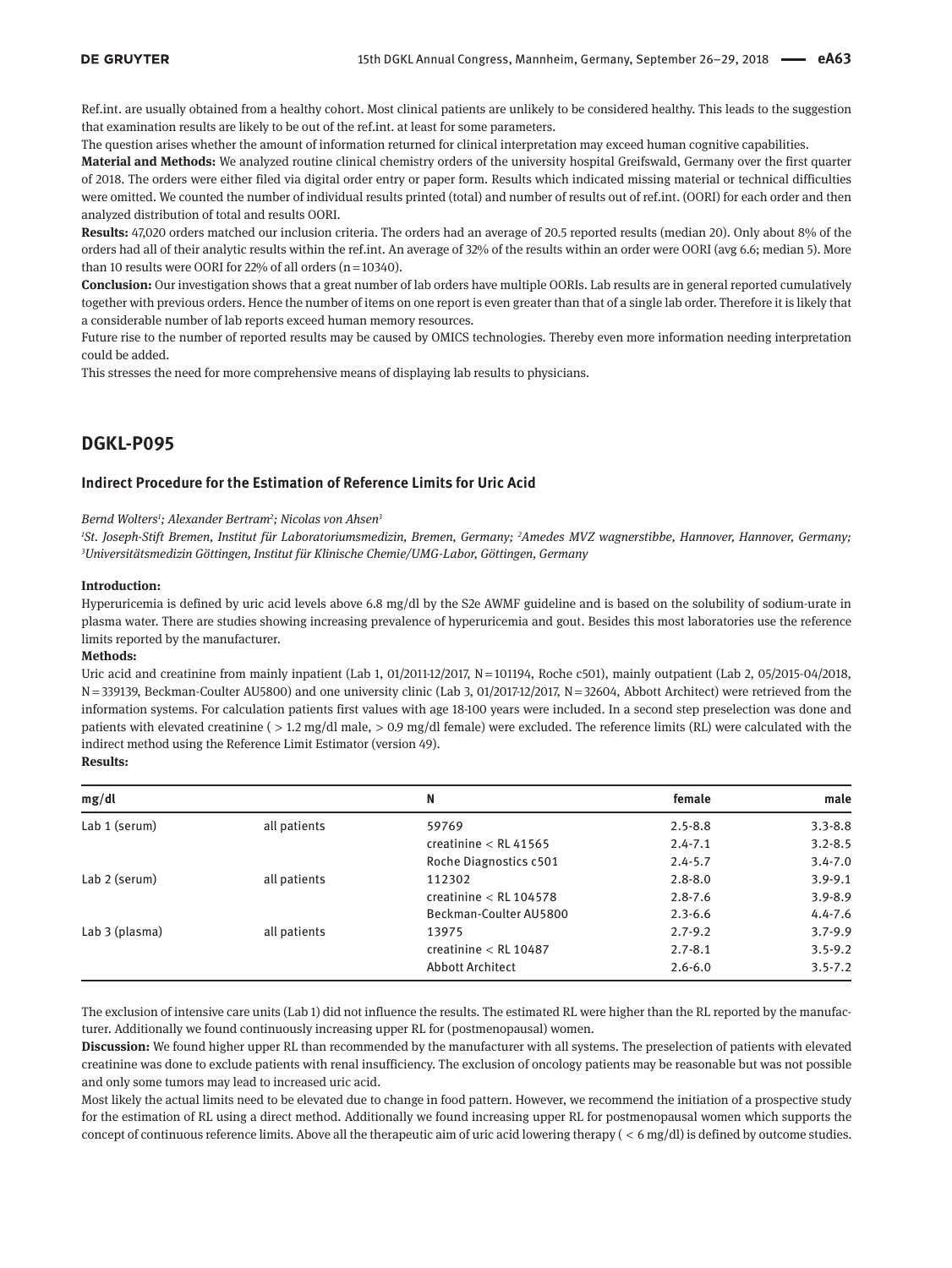### **Blood group based detection of wrong-blood-in-tube in clinical chemistry blood samples**

#### *Thorsten Weiland; Severin Hahn*

*MEDILYS Laborgesellschaft mbH, Immunhämatologie, Hamburg, Germany; MEDILYS Laborgesellschaft mbH, Immunhämatologie, Hamburg*

**Background:** Specimen or patient misidentification at the time of blood drawing ("wrong blood in tube" (WBIT)) represents a common problem in clinical chemistry laboratories with the potential of serious hazards for patients. Though the rate of WBIT is well known for densely regulated pretransfusion samples, we are not aware of objectively generated data for routine clinical chemistry samples. The WBIT rates in clinical chemistry samples published so far are calculated from "soft" detection mechanisms with unknown sensitivity and specificity. Our study applied ABO and RhD-typing to standard EDTA samples submitted for complete blood counts (CBC) as an objective method of error detection and compared this to traditional delta check performance.

**Methods:** Standard ABO and RhD-typing by automated gel centrifugation test was applied during seven consecutive days to all EDTA samples sent in for CBC. No additional blood samples were drawn for these ABD-typings. ABD results of each patient were compared with either preexisting blood type data or with previous ABD results within this study. Results remained blinded until after the end of the study period. We also took our standard detection methods into account (delta check, hospital staff reporting).

**Results:** 2475 specimens from 1422 patients were typed for ABD blood groups. 1688 specimen from 793 patients had preexisting ABD data. Of these, 3 samples were found to be WBITs due to ABD-discrepancies. All 3 WBITs had also been detected by routine delta check procedures. 2 additional WBITs in this population were detected after result reporting by hospital staff. These two cases had been detected neither by ABD typing (both the correct and the wrong patient typed identical for ABD) nor by delta checks. The overall WBIT rate therefore was 3.0/1000 samples. Adapted for silent errors (factor 1.37 for ABD typing) the WBIT rate increased to 3.6/1000 samples for the combined rate and to 2.4/1000 samples detected by ABD typing only.

**Summary:** Our study finds a combined WBIT rate of 3.0/1000 samples (3.6/1000 samples adapted for silent errors) in routine clinical chemistry samples, which is 5 to 8 times higher than commonly reported numbers in pretransfusion samples. This might result from a supposed lower risk for patients from misidentified clinical chemistry samples and thus less strict safety measures when drawing those blood samples. Benchmark data from several regional hospitals (using the traditional detection methods) does not suggest an elevated WBIT rate in the specific study Hospital only.

The fact that ABD-typing revealed no additional WBIT compared to routine procedures (delta check and hospital reporting) is unexpected and raises doubt about the representability of our study period. We encourage further studies in different institutions and populations to achieve objective WBIT rates for clinical laboratories thus helping to reduce this potentially hazardous phenomenon.

### **DGKL-P097**

#### **Determination of selected steroid hormones from saliva by mass spectrometry**

#### *Jonas Schmidt1 ; Frithjof Blessing2 ; Folker Wenzel1*

*1 Hochschule Furtwangen, Medical and Life Sciences, Villingen Schwenningen; 2 Laborärzte Singen, Leiter, Singen, Germany*

**Intoduction:** Steroid hormone analysis from saliva has become more and more popular in the recent years and therefore the demand for such analyses has increased in the routine laboratory. In general the analysis of salivary steroid hormones is a challenging task due to the low physiological concentration ranges and the poor ionizability of these compounds. Therefore, it is crucial to use sensitive and selective analytical methods to get reliable results.

**Material and Methods:** The aim of the current study is to investigate the applicability of liquid chroma-tography-mass spectrometry (LC/MS) for the quantification of cortisol, testosterone, progesterone and estradiol from saliva For this purpose initially a suitable mass spectrometric method was developed by optimizing the parameters of the mass spectrometer, the chromatographic conditions as well as the sample preparation. For sample preparation solid phase extraction (SPE) and derivatization with hydrox-ylamine was used to increase sensitivity. After method development a validation was performed by in-vestigating limit of detection (LOD), limit of quantification (LOQ), linearity as well as recovery and precision. Finally, a method comparison was performed only for cortisol by measuring 17 routine saliva samples using LC/MS and a commercial immunoassay kit from IBL International.

**Results:** LC/MS in combination with hydroxylamine derivatization is capable of detecting cortisol, testos-terone and progesterone from saliva in principle. The detection of estradiol is not possible by using this derivatization technique. However, the validation measurements showed that the Waters Xevo TQ MS triple quadrupole mass spectrometer which was used for analysis is not sensitive enough to detect low physiological concentrations of testosterone and progesterone in saliva although derivatization and SPE were used to increase sensitivity.

**Conclusion:** The method comparison for cortisol demonstrated that the immunoassay seems to overes-timate salivary cortisol concentration in comparison to mass spectrometry. This phenomenon mainly occurs due to unspecific reactions of the antibodies used in an immunoassay for detection of the target analyte.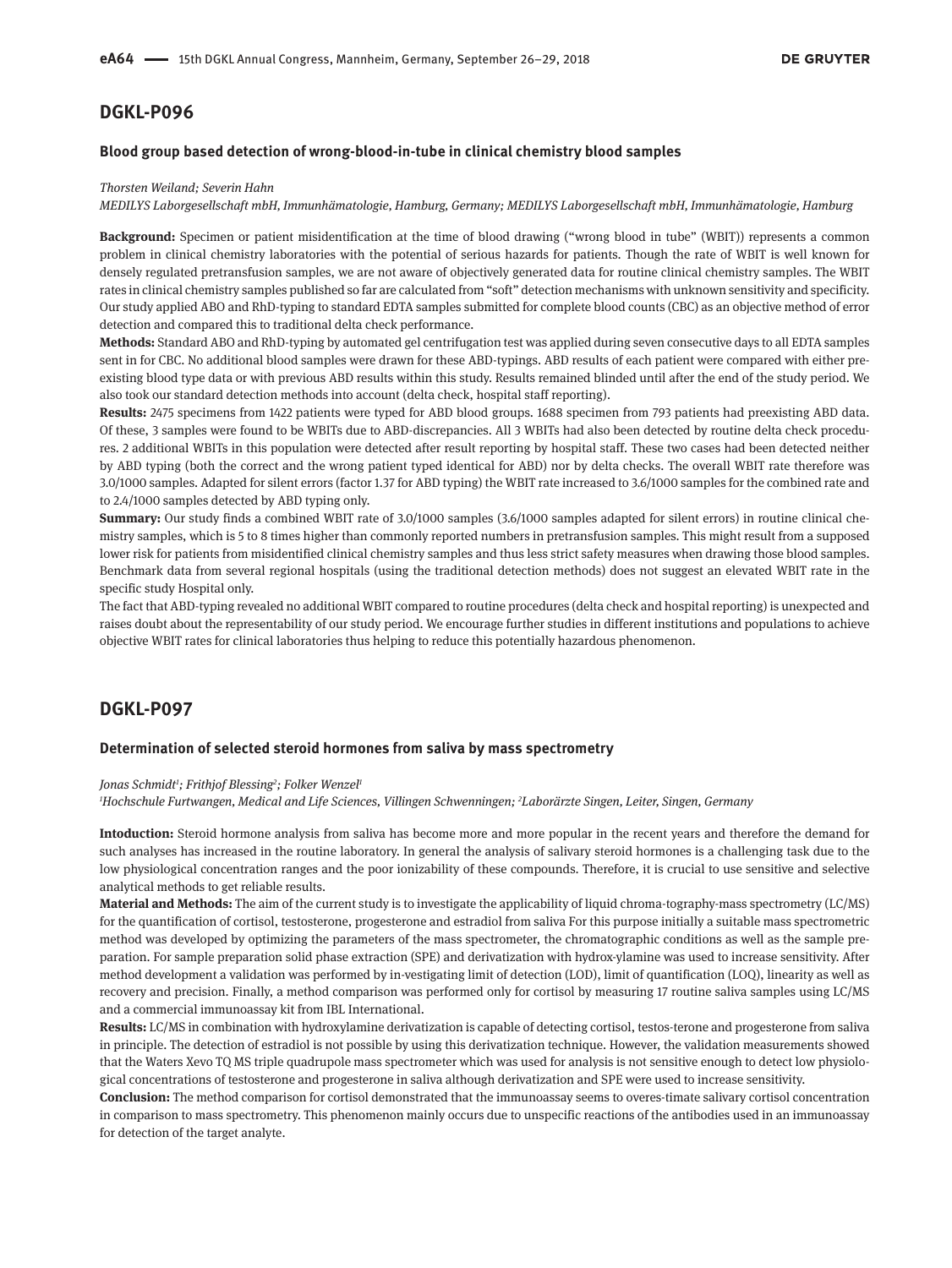### **Combining extraction by precipitation and fluorescent nanoparticle tracking analysis for rapid and reproducible quantification of small extracellular vesicles in human plasma samples**

#### *Ritika Sharma; Michael Kiehntopf; Boris Betz*

*Universitätsklinikum Jena, Institut für Klinische Chemie und Laboratoriumsmedizin, Jena, Germany*

**Introduction:** Extracellular vesicles (EVs) are membranous particles in the submicron range ( $\lt$  1000nm) that are constitutively released by cells and are involved in many physiological functions like cell-cell communication. The quantification of small EVs (  <  200nm) in plasma remains a challenging task due to the limited resolution of quantification techniques and due to the high background noise in plasma.

**Methods:** The Total Exosome Isolation Reagent (ThermoFisher) was used to quickly isolate frozen plasma samples without any known disease. Since the isolates from precipitation kits are known to be contaminated with non-EV small particles the fluorescent Nanoparticle Tracking Analysis (fNTA) was applied for specific quantification using the ZetaView Analyzer (Particle Metrix) and the Qtracker labelling kit (ThermoFisher). The detergent Triton (0,1%) was used to destroy the EV membrane structure. The intra-assay and inter-assay coefficients of variation (CV) were calculated according to CLSI guidelines.

**Results:** The total fluorescence (size range 0nm-400nm) did not differ between blanks and plasma samples (-/ +  Triton 0,1%) and represents the total bound and unbound concentration of Qtracker fluorescent particles (Qdots). Therefore, by correcting for the total fluorescence the potential interference by bleaching effects might be minimized.

In comparison to the blank (water) all plasma samples had a markedly higher concentration for fluorescent particles in the size range between 100nm and 200nm. This effect could be reversed by addition of Triton 0,1% to the sample.

The CV results were in an acceptable range below 10% (intra-assay) or 20% (inter-assay). CVs were also constant in a dilution series.

**Conclusion:** By combining the precipitation method and fNTA a reliable and rapid method for the quantification of small EVs in human plasma samples is provided. To our knowledge, the intra- and inter-assay CV for fNTA in human plasma samples is reported for the first time for the ZetaView Analyzer.

# **DGKL-P099**

#### **Introducing the method of minimal difference into cerebrospinal fluid protein analysis**

#### *Marie Süße1 ; Malte Hannich2 ; Astrid Petersmann2*

*1 Universitätsmedizin Greifswald, Klinik und Poliklinik für Neurologie, Greifswald, Germany; 2 Universitätsmedizin Greifswald, Institut für klinische Chemie und Laboratoriumsmedizin, Greifswald*

**Objective:** The basis of CSF (cerebrospinal fluid) protein analysis is the use of CSF/serum quotients (albumin quotient (QAlb), immunoglobulin G quotient (QIgG), immunoglobulin A quotient (QIgA), immunoglobulin M quotient (QIgM)) and their presentation in the so called "Reibergramm".

In 2004 Reiber et al. published a consensus protocol on laboratory techniques to improve the quality of analysis and interpretation of CSF measurements. The authors argued that CSF and serum proteins need to be measured on the same platform with the same calibration to insure method-independent high sensitivity and specificity. It was recommended that the CSF/Serum quotient should be taken into account as part of the final evaluation.

In July 2016 Siemens announced, that they no longer provide the nephelometric serum immunoglobulin M assay for the BN Prospec, which is widely used in CSF laboratories, forcing them to change the complete serum analysis to another platform.

A rarely used though handy tool to illustrate the variation of quality control measurements is the MD (Minimal Difference [k\*SD\* √2]). It bears the advantage of giving specific concentrations as absolute values, thus making interpretation more intuitively.

We evaluated retrospectively the quality control measurement of CSF and serum on two different platforms by applying the MD to the albumin and immunoglobulin quotients.

**Methods:** Internal laboratory quality control results of CSF and serum were used, comprising two different levels measured daily, to calculate different quotients according to current protocol by Reiber et al. We used the MD of the quotients to verify if the combined results of the two used platforms were within the accepted ranges given by the German Rili-BÄK. The target values given by the manufacturers were used to determine the given reference range.

Albumin (nephelometric), IgG, IgA and IgM (particle enhanced nephelometry) were measured on the BN Prospec (Siemens Healthcare Diagnostics, Eschborn, Germany). Serum albumin, IgG, IgA and IgM (photometric) were measured on the Siemens Dimension Vista (Siemens Healthcare Diagnostics). Measurements and calibrations were conducted according to the manufacturer´s protocol.

**Results:** Albumin quotients showed an MD ranging from 0.32 to 1.43 (CV (coefficient of variation): 3.41-3.97). Immunoglobulin quotients MD ranged for IgM from 0.74-2.93 (CV: 9.08-9. 24), for IgA from 0.42-3.42 (CV: 8.58-9.01), for IgG from 0.20-0.95 (CV: 3.57-4.36). Based on the established target values for each quotient all MD´s were within the respective reference range.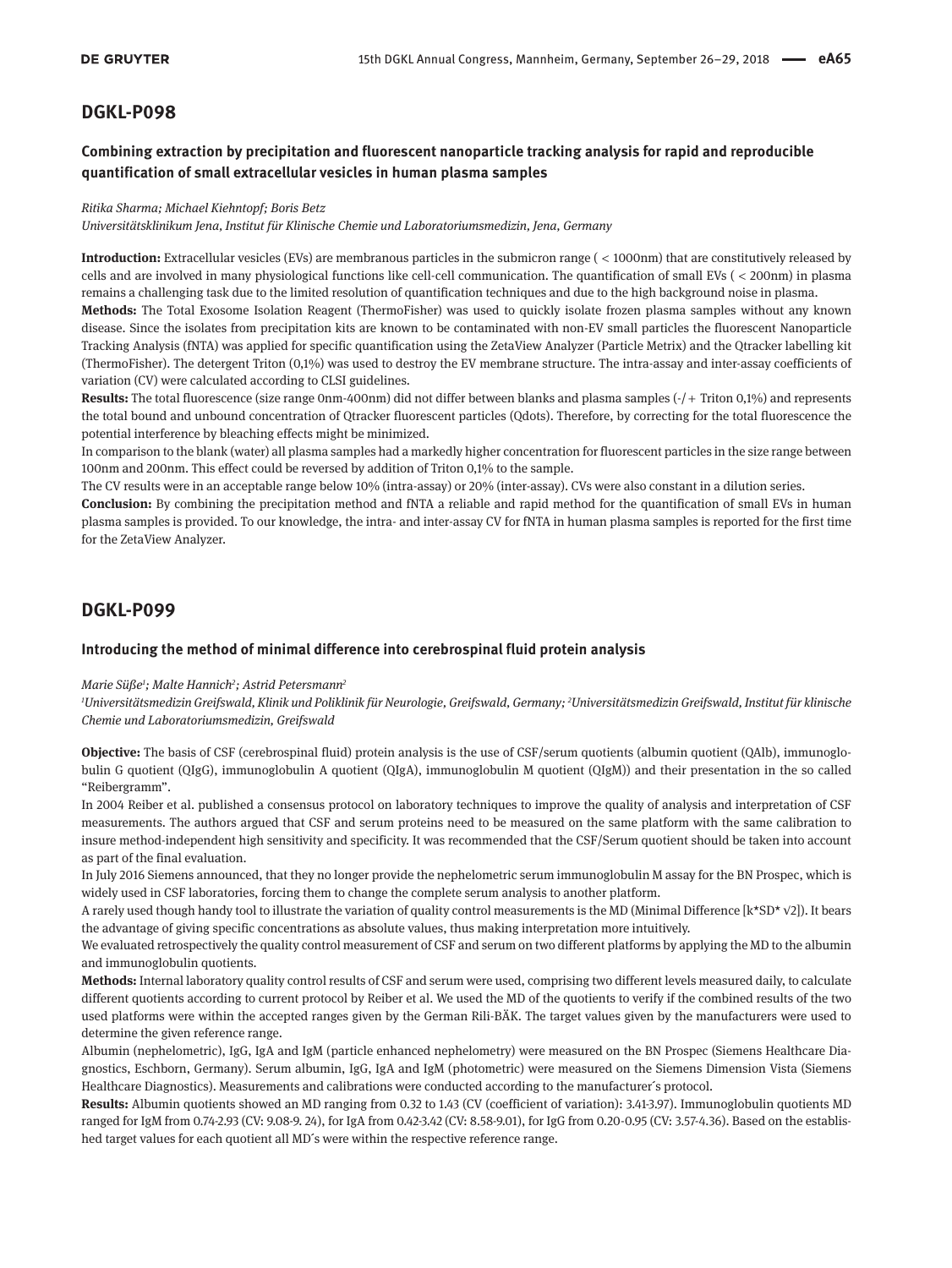Significance: The results of our work show, that the use of two different measuring platforms allows working within the specifications given by the German Rili-BÄK. The MD could be a handy tool to illustrate quality control results in the CSF laboratory. An integration into the "Reibergramm" could facilitate its use in laboratory workflow.

# **DGKL-P100**

### **Analysis of the Factors Affecting the in vitro Hemolysis and Implementation for Identification of Potential Pre-Analytical Errors**

*Feodora Trifonova; Sebastian Wegerer; Michael Neumaier; Karin Janetzko Universitätsmedizin Mannheim, Institut für klinische Chemie, Mannheim, Germany*

As an indicator for sample integrity the hemolysis index (HI) plays an important role in the quality control and management in a certified clinical laboratory. We analyzed and reported our data of the HI of more than 800,000 samples assessed in our laboratory over a forty-onemonth-period. Our study confirms the dependency of the in vitro hemolysis on various factors such as age of the patients, specimen transportation type etc. A striking difference and a significantly higher HI were registered in the emergency room as an indicator of how the rushed processing influences the quality of the blood samples. In our hands the HI is a tool for identifying potentially vulnerable and problematic situations on the way from patient to the lab.

# **Posterwalk Analytische Qualität und Labormanagement II**

### **DGKL-P101**

#### **Integrated, automated biobank sampling**

*Abass Eidizadeh1 ; Moritz Schnelle1 ; Sara Y. Nussbeck2 ; Daniela Popp2 ; Jutta Engelmayer1 ; A. R. Asif1 ; Lutz Binder1 1 Universitätsmedizin Göttingen, Institut für Klinische Chemie, Göttingen, Germany; 2 Universitätsmedizin Göttingen, UMG Biobank, Göttingen, Germany*

**Background:** During the past few years, there is a steeply growing interest in novel biomarkers on the part of universities, research institutes and industrial companies. Scientific journals publishing articles on biomarkers still demand very little information from the authors on the quality of the investigated samples. However, marker instability under uncontrolled circumstances of preanalytical sample processing may lead to in vitro test results being considerably discrepant from the in vivo situation. Next to archiving conditions, the influence of preanalytical sample handling is of crucial importance.

**Aim:** The aim of the present project is the implementation of a rapid, standardized and traceable pre-freezing liquid handling process for highest biobank sample quality.

**Results:** The overall biobanking process starts on the ward and resembles the existing blood sampling process for patient care. Different biobanking profiles (concerning sample materials) are electronically offered according to the sampling strategies of the different studies performed in the hospital. Biobank primary samples are prepared by the order entry system; barcode labels with order numbers are printed and pasted on the sample tubes. Patients carry bracelets with their barcoded ID. By scanning the barcode immediately prior to blood collection, the patient's correct identity is guaranteed and the actual sampling time is registered.

After sample transport to the central laboratory, arrival time is documented. Sample tubes are fed into the bulk loader, directly linked to a laboratory automation system (LAS) with conveyor belt, centrifuges, analyzers, cooling archive, and the "liquid handling robot" (LHR). Independent from staff intervention, samples are automatically put into centrifuges, decapped, transported to the LHR and made available for aliquotation. In the LHR, 2D barcoded, smaller secondary biobanking tubes are identified, decapped, aliquoted, recapped, and provided for freezing in a 1D barcode-labeled rack. Rack provision time is documented as well as the time when the rack is frozen at a temperature below 150 °C. The complete sample related process data are available in the LIS and will later be transferred via an interface into the biomaterial information management system.

Level detection by the electrically conducting pipetting tips, however, may result in cell aspiration from grossly underfilled primary sample tubes. Furthermore, aliquoting of buffy coat is not yet available in an automated manner.

**Conclusion:** The introduction of a standardized, automated and integrated system for biobank sample collection allows provision of high quality samples from bed to freezer within approximately 60 minutes. All relevant sub-processes are temporally documented. For the described process, study nurses are no longer required. Due to automation, human sources of error are largely excluded.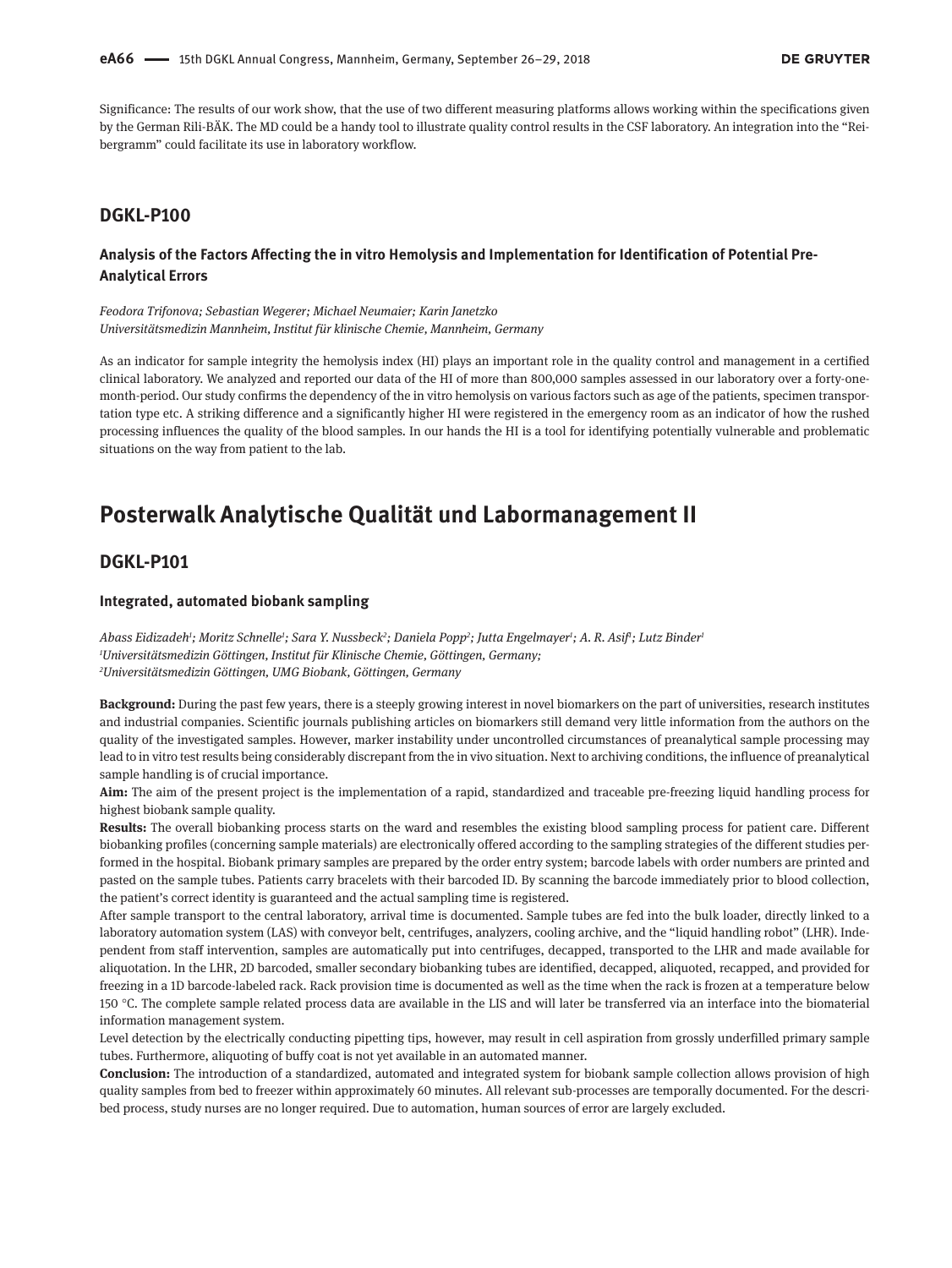#### **Method Comparison and Work Flow Optimization of Urinary Stone Analysis**

*Katrin Höland; Romy Schär; Jeannine Joneli; Monika Reusser; Yoland Aebi; Ruedi Bühlmann; Jean-Marc Nuoffer; Martin Fiedler; Nazanin Sédille-Mostafaie*

*Inselspital, Bern University Hospital, and University of Bern, Center of Laboratory Medicine (ZLM)/University Institute of Clinical Chemistry, Bern, Switzerland*

Urolithiasis, the pathological formation of biomineralized calculi, is a widespread disease with increasing incidences in industrialized countries. It additionally possesses a high recurrence risk with up to 50–80%. Since urinary stone formation is only the symptom of an underlying disease, correct and efficient urinary stone analysis, i.e. the determination of the composition of the urinary calculi, is of importance. It is the basis for the definition of the disease etiology, for additional diagnostic decisions, and for appropriate surgical, medical and nutritional treatments, which ultimately allow a decrease in recurrence risk.

Data base analysis of all urinary stone samples analyzed at the Center of Laboratory Medicine at the Bern University Hospital between 2008 and 2018 was performed  $(n = 6774)$ . This allowed the determination of the most common urinary stone types analyzed over the past ten years. Instrument and method comparison were performed using the Spectrum One Fourier-transform infrared (FTIR) spectrometer with potassium bromide (KBr) pellets and the Spectrum Two FTIR spectrometer with KBr pellets as well as with the universal attenuated total reflection (UATR) accessory (all PerkinElmer). The samples measured with all three techniques included: all routine urinary stones during a period of three weeks  $(n=62)$ , external quality control material  $(n=32)$  and urinary calculi from a collection present at the Center of Laboratory Medi $cine (n=6)$ . Calculi composition was determined by comparison of the measured spectrum to spectra libraries (obtained by the manufacturer and in-house). Further, intra- and inter-assay comparisons  $(n=10)$  were performed and KBr pellet stability was tested.

The most common urinary stone types analyzed at the Center of Laboratory Medicine during a time period of ten years include weddellitwhewellit combinations, carbonate apatite-weddellit-whewellit combinations and pure whewellit concrements. Preliminary data of the instrument and method comparison show good agreement between both KBr pellet techniques on Spectrum One FTIR spectrometer versus Spectrum Two FTIR spectrometer, using the same spectra libraries for composition determination. In the majority of samples, UATR and KBr pellet techniques show good agreement in detecting the same main component but vary in the percent composition of the urinary calculi. Apart from analytical results, the workflow can be optimized by using the UATR application, since preparation of the KBr pellet is not necessary. The turnaround time can thereby be reduced by approximately 15 min (45%) for each analysis (complete process from arrival of the urinary concrement at the laboratory bench until release of the results in the laboratory information system).

# **DGKL-P103**

#### **Assay-dependent differences in PCT measurements**

*Abass Eidizadeh; Mechthild Wiederhold; Nicolas von Ahsen; Lutz Binder; Moritz Schnelle Universitätsmedizin Göttingen, Institut für Klinische Chemie, Göttingen, Germany*

**Background:** Procalcitonin (PCT) is a widely used biomarker for systemic inflammation und bacterial infection. In clinical practice, assessment of PCT is a diagnostic tool (i) to estimate the severity of bacterial/fungal infections, (ii) to distinguish bacterial/fungal from viral infections and non-infectious inflammatory conditions, and (iii) to monitor efficacy of antibiotic treatment. There are several companies offering PCT immunoassays for patient care (i.e. Abbott, Roche, DiaSorin), but a reference method and a reference material are missing. Thus, we evaluated three automated PCT assays with respect to their comparability.

**Methods:** PCT values in plasma from 64 randomly selected patients were measured using Liaison XL (DiaSorin), Cobas e411 (Roche) and Architect i2000SR (Abbott). Comparability was assessed performing Passing-Bablok regression analysis; imprecision was calculated according to the CLSI EP15 A2 protocol.

**Results:** Comparison of PCT values between all three analyzers showed good correlations with r ≥ 0.995. However, regression analysis revealed relevant discrepancies between Liaison and the other two analyzers with slopes of 1.715 (vs. Architect) and 1.789 (vs. Cobas). On average, PCT values from Liaison were 40% higher compared to Architect and Cobas. In contrast, Architect and Cobas displayed comparable values (slope: 0.957). Calibrator cross-checks confirmed these findings. All three analyzers showed acceptable imprecisions with CVs ranging from 2.3 to 6.1%.

**Conclusion:** Differences in measured PCT concentrations may favour false medical decisions in patient treatment. Our data revealed constantly higher PCT values in Liaison compared to Architect and Cobas indicating a systematic deviation. According to our data, this may be a consequence of incorrect calibrator set points. The presented findings highlight the need for a standardized reference material to guarantee comparable measurements in different analyzers.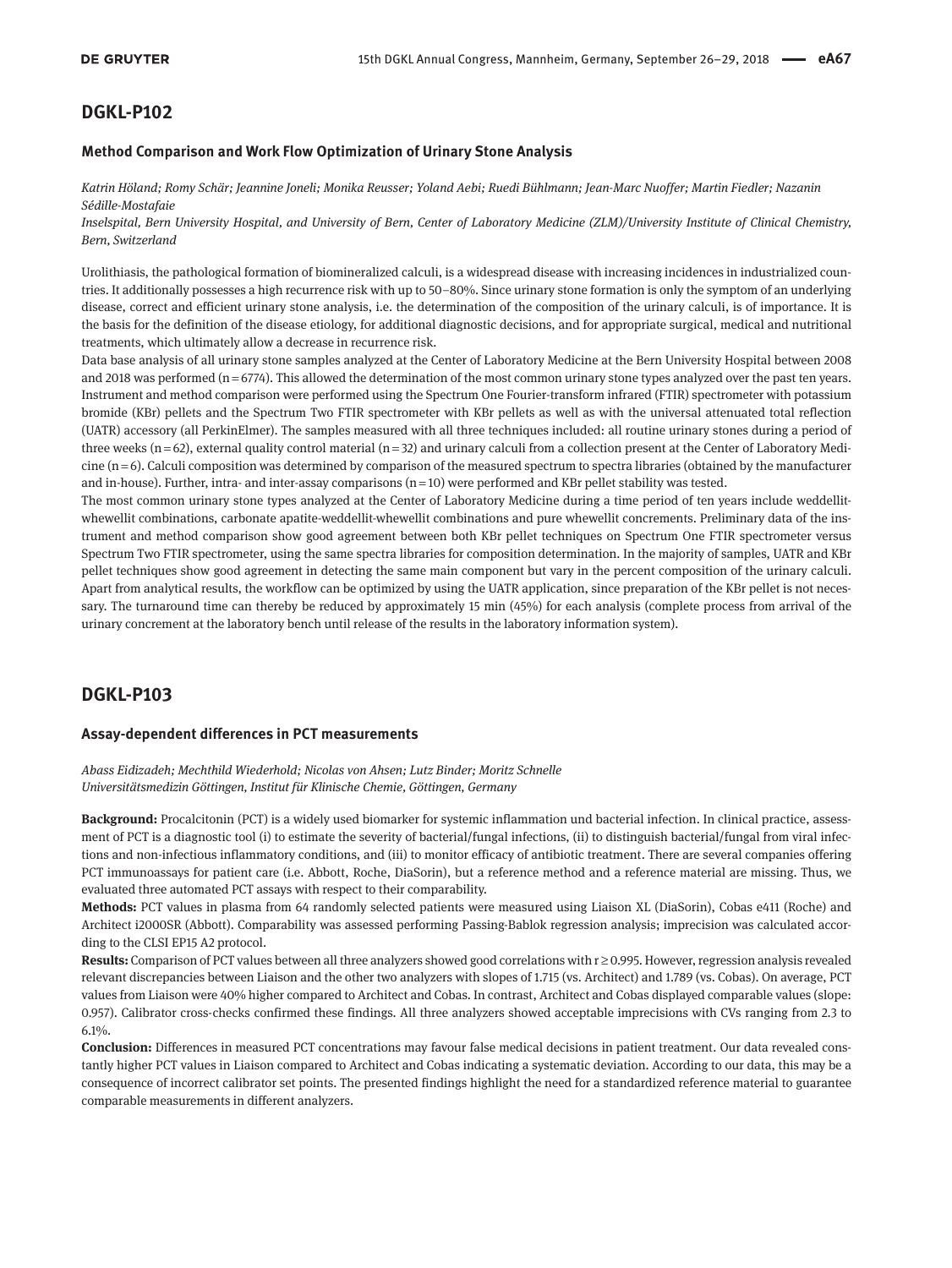### **Evaluation of VACUETTE® CAT Serum Fast Separator Blood Collection Tube for Routine Chemistry Assays**

#### *Sirid Griebenow*

*Greiner Bio-One GmbH, Produkt Management, Kremsmünster, Austria*

**Background:** Clotting time is an important factor in the work flow of blood collection tubes for routine chemistry testing from serum. To optimize laboratory workflow, reduced turnaround times are expected to provide precise test results. The key target of VACUETTE® CAT Serum Fast tubes consists in the faster processing time from blood collection to result availability. The faster clotting time in the VACUETTE® CAT Serum Fast tube provides a clotted sample by the time the sample reaches the laboratory and allows for immediate testing. Tubes containing a gel separator offer the option of replicate measurements up to 48h.

**Method:** This study was conducted in order to demonstrate the performance of VACUETTE® CAT Serum Fast tubes for routine chemistry analysis up to 48h in comparison to VACUETTE® Serum Separator tubes. Venous blood was drawn from 50 healthy donors into two tubes. Tubes without thrombin were centrifuged after 30 min clotting time, and the tubes with thrombin were centrifuged after 5 min clotting time. All samples were centrifuged for 10 min at 1800g. Initial values of routine chemistry assays were determined on an AU680 and DxI800 from Beckman Coulter (Beckman Coulter, precision within-run < 3%, total < 3%). All samples were stored in an upright position at 4-8 °C for replicate testing after 24h and 48h. Comparison analysis was performed at all time points. Clinical evaluation was based on CLIA (Allowable Total Error Table by Data Innovations).

**Results:** Equivalency for VACUETTE® CAT Serum Fast tubes to VACUETTE® Serum Separator tubes was shown for routine chemistry assays on Beckman Coulter for healthy donors. Provided a completely clotted sample and clear serum specimens, no significant deviations were found for initial values as well as at 48h for 37 biochemical assays tested in both tubes according to CLIA tolerances. In agreement to literature, slight systematical deviations in the thrombin tubes were found for some assays such as sodium, potassium, chloride, and glucose due to the faster coagulation process. Stability over 48h was shown for all assays except troponin I (6h).

**Conclusion:** The thrombin tube gave comparable test results to current serum separator tubes for most common biochemical assays in clinical laboratories. The blood collection tube containing thrombin provides rapid turnaround times in the laboratory by shortening the clotting time, providing accurate testing results and being suitable for emergency testing, however, those tubes are not recommended for patients on heparin therapy, thrombin inhibitor therapy or with deficiency in the clotting factors.

### **DGKL-P105**

#### **Evaluation of a new pneumatic tube system carrier**

*Cora Milena Märtens; Juliane Suchsland; Stefan Bollmann; Anke Hannemann; Stephanie Zylla; Matthias Nauck; Astrid Petersmann 1 Universitätsmedizin Greifswald, Institut für Klinische Chemie und Laboratoriumsmedizin, Greifswald, Germany*

#### **Objectives:**

A new carrier by Aerocom® for pneumatic tube systems (PTS) is able to transport 9 blood tubes while mechanically fixing the samples within the carrier during transport. It does not require any special packing and is able to release samples by an automatic unloading station, e.g. directly into a bulk loader. In this study we examine the influences of the transport using the new carrier on blood sample quality and compare it to conventional carriers and courier transport.

#### **Methods:**

Triplicate blood samples sets (1 EDTA, 1 Lithium Heparin, 1 Citrate) of 30 volunteers were split among the different transportation methods 1. courier, 2. conventional PTS carrier and 3. new PTS carrier Aerocom®. During transport a mini data logger (MSR145®) was used to continuously measure the accelerations in three axes in the new carrier. After transport 53 parameters from clinical chemistry, hematology and coagulation were measured and compared. The corresponding accelerations were evaluated according to Streichert et al [1].

#### **Results:**

For all analytes we compared absolute and relative differences of medians. For LDH and potassium relative differences of medians were 2.45% and 2.63% respectively compared to courier and 0.34% and 0% compared to conventional carriers. There was no difference between medians for ASAT in comparison to courier and 5% compared to conventional carriers. The analytical comparisons did not show relevant differences between the new carrier and courier or conventional carriers.

#### **Conclusion:**

The new carrier by Aerocom® is suitable for transporting diagnostic blood samples with the orders for the investigated parameters. The overall workflow is improved by decreasing hands on time on the ward and in the laboratory and by minimizing the risk of incorrectly packed carriers.

#### **References:**

1. Streichert T, Otto B, Schnabel C, Nordholt G, Haddad M, Maric M, et al. Determination of hemolysis thresholds by the use of data loggers in pneumatic tube systems. Clin Chem 2011;57:1390–7.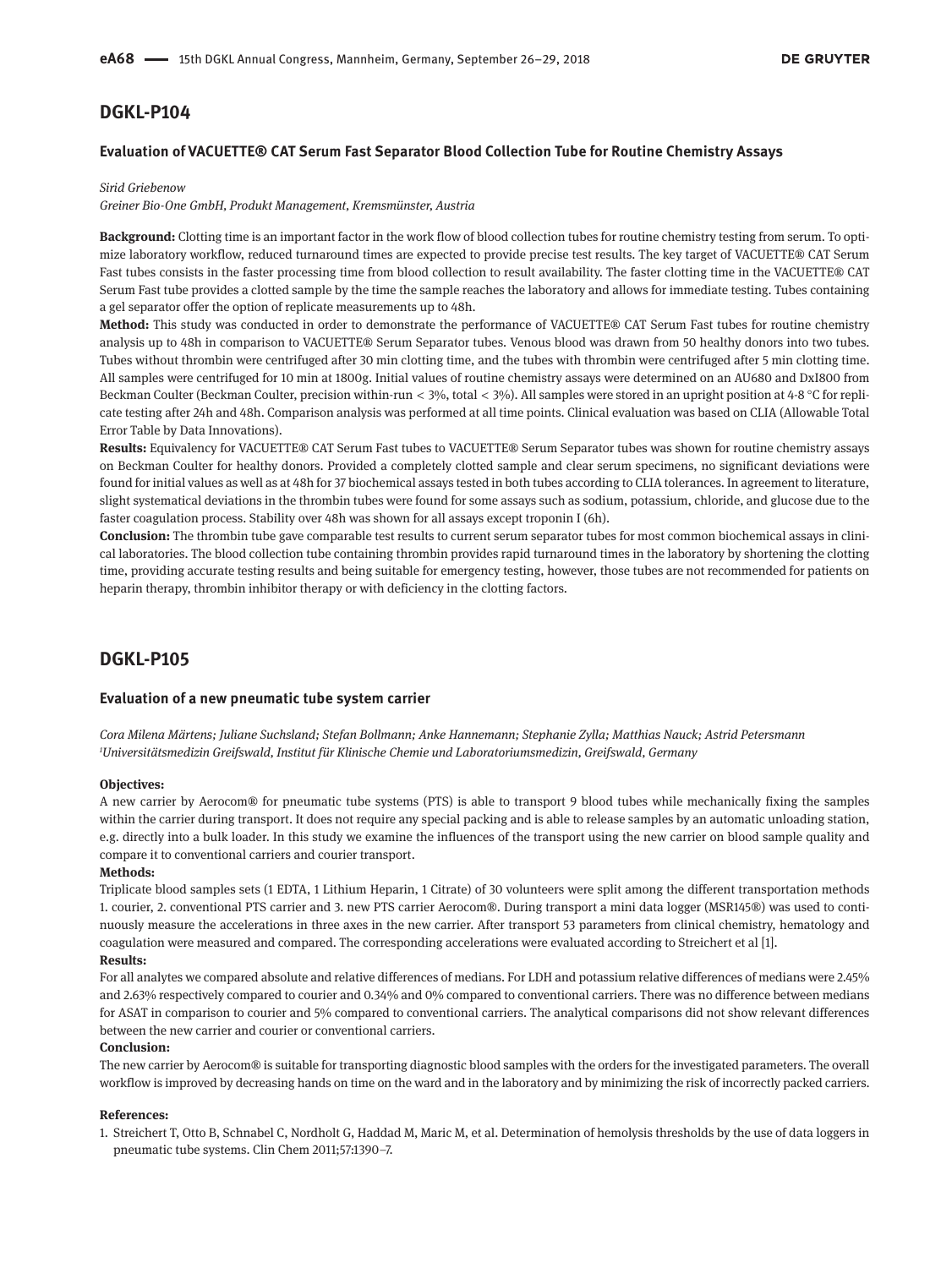#### **Comparative measurements of Procalcitonin with two different assays on various analytical platforms**

#### *Konstantin Gröber1 ; Martina Zogbaum1 ; Anke Pigulla2 ; Thomas Demant1*

<sup>1</sup>Städtisches Klinikum Dresden, Institut für Klinische Chemie und Labormedizin, Dresden, Germany; <sup>2</sup>Diakonissenkrankenhaus Dresden, *Zentrallabor, Dresden, Germany*

**Background:** Procalcitonin (PCT) is well established in the diagnosis and therapeutic monitoring of bacterial sepsis. It can be determined by at least two different immunological assays but in the absence of a reference method the true PCT values in patient samples remain elusive. By comparison of two immunological PCT assays applied on four different analyzers we sought to find out the degree of interassay variation and its significance for clinical interpretation of results.

**Methods:** The PCT chemiluminescence immunoassay from Brahms/Thermofisher was applied on the Liaison immunoanalyzer from Dia-Sorin (method CL-1) and the Cobas e601-module from Roche (method CL-2). Similarly, the PCT turbidimetric assay from Diazyme was applied on the Cobas c501-module from Roche (method IT-1) and the UniCel DxC 600 immuno-analyzer from Beckman-Coulter (method IT-2). Samples from 338 patients from surgical intensive care units with a clinical diagnosis of suspected or established bacterial sepsis were analyzed for PCT by at least two different methods. Results were compared by regression analysis using the Acomed statistics Passing-Bablok regression software package. In a small subset of patients results were compared with a rapid quantitative teststrip for PCT from Suresign Finecare.

**Results:** Pair-wise comparison of the chemiluminescent assays (CL-1 vs CL-2) and the turbidimetric assays (IT-1 vs IT-2) demonstrated significant differences between methods with values for slope or intercept outside the range of 95 % confidence intervals. Likewise, both immuno-turbidimetric assays were significantly different from the chemiluminescent assay either applied on the DiaSorin analyzer (CL-1) or on the Roche analyzer (CL-2). Best agreement between assays was reached when a subset of 87 patients was analyzed by method CL-2 and IT-1. Agreement of the PCT teststrip results was better with the chemiluminescent than with the turbidimetric assays but in any case lacked significance.

**Conclusions:** Regardless of which PCT assays and analytical platforms were compared, none of the methods for PCT measurements were sufficiently similar to be used interchangeably in clinical practice. In the absence of a reference method independent clinical evaluations with determination of clinical decision thresholds are paramount.

# **DGKL-P107**

#### **Comparison of the dertermination of glucose in NaF- and GlucoExact sample material directly after blood collection**

#### *Klaus-Martin Otte*

*Medilys Laborgeselschaft, Labor, Hamburg, Germany*

**Introduction:** The effective inhibition of glycolysis to stabilize glucose requires an acidic solution of citrate in addition to NaF. Better stability over 24 hours ore more of a specimen with an additional citrate buffer compared to only NaF has been described repeatedly in the literature. The GlucoExact tube (2.7 ml, Sarstedt.) contains a liquid preparation of buffered citrate solution.

In the hospital, the transport times are usually much shorter. Therefore, the aim of the present investigation was to verify whether or not the values between the NaF (2.7 ml, Sarstedt) samples and the GlucoExact samples tubes are different under the conditions of process times < 30 min after blood sampling and measurement.

**Material and methods:** The sample of 111 patients who visit our laboratory ambulance for blood glucose determination were simultaneously collected a NaF - and a GlucoExact tube. Both tubes were immediately centrifuge 10 min with RCF of 3500 in a refrigerated centrifuge. The quantitative determination of glucose concentration is carried out immediately afterwards on the architect C8000 (Abbott) with the hexokinase-/G-6-PDH-method. All measurements proceed at a time  <  30 min after blood collection. The readings of the GlucoExact tube were multiplied according to the manufacturer by a factor of 1.16.

The correlation analysis was performed with abacus 2.0, after Passing- Bablok. The statistical analysis was done with the Wilcoxon test for nonparametric tests with the SPSS program.

#### **Results:**

The comparison shows a correlation (Pearson ) of 0,998, the slope of 1.044 (regression equation:  $y = 1$ , 044  $x + 1.044$ ).

The average value for the NaF sample material is 120.5 mg  $/$  dl, for Glucoexact 127,0 mg  $/$  dl

The difference of the value located between the two samples is significant ( $p < 0.001$ ).

**Discussion:** The values of glucose determination in the GlucoExact sample material is about 5% higher than the values in the NaF samples. This difference appeared after a very short period of time by < 30 min between blood collection and measurement of the samples. Whether this difference is actually caused by an ineffective inhibition of glycolysis in the NaF tube or the acidic Citrat solution in the Glucoexact preparation itself cause the elevated values, can be judged here not definitively. The difference is however rather low at roughly 5%, however, may be relevant for example to the decision boundaries for the glucose tolerance test.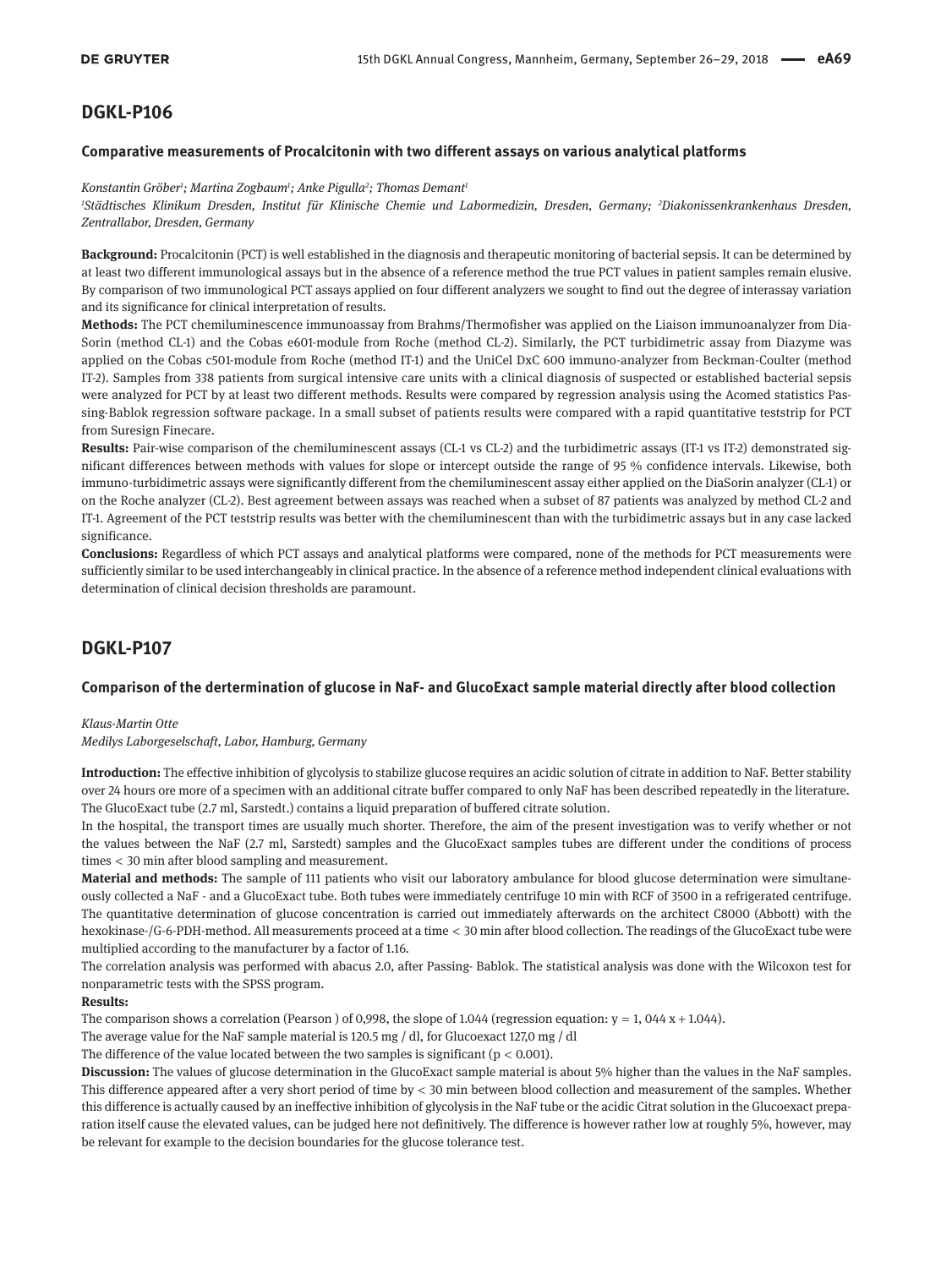This investigation shows, that also in hospitals with short time between blood collection and processing a shift of the glucose values is to consider when using the Glucoexact sample material.

For the statistical analysis using SPSS, I thank Mr PD Dr. med Bruno Neuner, Charité, Berlin.

# **DGKL-P108**

### **Considerable discrepancies between rapid troponin testing and conventional laboratory analysis: can the use of these quick tests be justified?**

#### *Christoph Frohn*

*Labor Dr Kramer und Kollegen MVZ GmbH, Immunhämatologie / Durchflusszytometrie, Geesthacht, Germany*

#### **Aims:**

Review of the analytical quality of rapid troponin testing using the lateral-flow technique as compared with conventional laboratory analysis **Methods:**

Testing took place in a 186-bed district hospital in northern Germany with a cardiac-catheterization laboratory. Prompted by equipment failure over a four-day period in March 2015, samples were analysed using rapid testing as per the back-up system we had in place at the time. All rapid tests were used according to the manufacturers' specifications and evaluated by healthcare professionals.

As soon as the equipment (Tosoh AIA 360) had been repaired, it was used to retest the samples stored at 4  $\degree$ C. To eliminate any false positives generated by the Tosoh system, all samples were retested at the LADR Central Laboratory in Geesthacht (Roche/Cobas E 411, troponin I and troponin T). Additionally, in a second run of testing, the samples were tested by a different laboratory assistant using the same rapid test; there were no divergent results.

In the following weeks, samples that had tested positive using the Tosoh analyser were rechecked using various rapid tests to ascertain whether the unexpected frequency of test failures is reproducible.

The following rapid tests were employed: A: Servoprax CH.-B.: 2.13.1.5.-77 A\*: Servoprax Ch.-B: 2.13.1.5.-76 B:Devidia Ch.-B.: 2.13.87-37 C: gabmed 90AD15003 D: Alere CTNI15050008

#### **Results:**

- Three out of four samples yielded a false negative result under the conditions of equipment failure and taking into account the specified sensitivity of the rapid tests.
- In systematic retesting, too, only four out of 23 positive samples were correctly identified using the originally used batch.
- Other tests proved, at best, only marginally superior.
- In our series, the detection limit was an estimated 6 ng/ml, equivalent to 12 times that specified, and 100 times the limit for diagnosing myocardial infarction that is recommended in the guidelines.
- The results from the two fixed units used (Tosoh and Roche /Cobas) were in very good agreement.

#### **Summary:**

- Troponin assays are of paramount importance in diagnosis of myocardial infarction.
- Lateral-flow rapid tests are an attractive option for users as the result is available immediately without any special equipment requirements.
- The incidence of false-negative outcomes was unacceptably high for all manufacturers and batches investigated.
- Incorrect analysis led to patients being discharged prematurely.
- We cannot account for the discrepancies from the manufacturers' specifications.
- Our overall conclusion is that all of the troponin rapid tests are unsuitable as a basis for clinical decision-making.

#### **References:**

1) 2015 ESC Guidelines for the Management of Acute Coronary Syndromes in Patients Presenting without Persistent ST-segment Elevation European Heart Journal, 2015 – doi: 10.1093/eurheartj/ehv320

2) M. Oehler; Der Allgemeinarzt, 2014; 36 (20) pp. 78–80

Verdacht: Herzinfarkt; Fallstricke in der Frühphase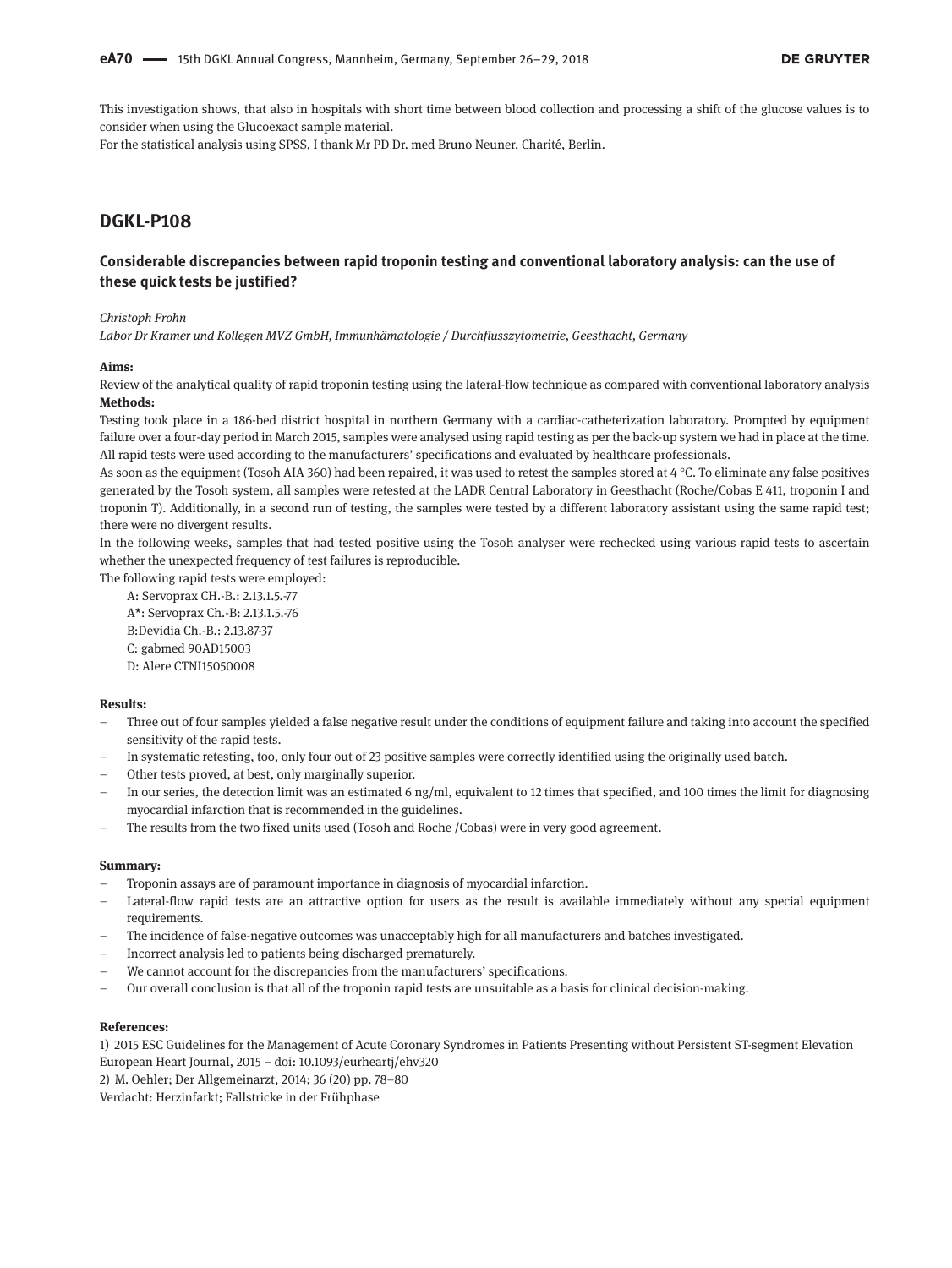#### **Influence of the fast gel separation barrier in the new S-Monovette® LH Gel**+**on selected analytes**

#### *Frithjof Scheer*

*SARSTEDT AG & Co. KG, Entwicklung, Nümbrecht, Germany*

**Background:** Gel separation barriers are widely used in blood collection tubes to separate plasma or serum from cells after centrifugation and thus allow prolonged storage of these samples. These gels are commonly polyacrylate based mixtures and usually have no influence on analytes. To confirm this, the S-Monovette® LH Gel +  was compared to a S-Monovette® LH Gel and a S-Monovette® LH without gel. In total 57 analytes were measured from these tubes at three different time points spanning over seven days.

**Material and methods:** Blood was collected from 30 healthy adult donors into three different tubes, according to manufacturer instructions: two lithium heparin tubes with different polyacrylate gels (Sarstedt S-Monovette® REF 04.1940 and 04.1954) and a lithium heparin tube without any barrier (Sarstedt S-Monovette® REF 04.1936). Within 30 minutes the tubes were centrifuged at 3000 g for 10 minutes. To avoid influences from different conditions, all tubes were centrifuged at the same speed and duration. A physical barrier (Sarstedt Seraplas® Filter REF 53.419) was placed immediately into the tube without gel to separate plasma and cells. For 11 analytes, blood was spiked, distributed to the tubes and processed as described above. The analytes were measured within 7 hours after centrifugation, one day later and after seven days on Roche cobas c 702 or e 602 analyzers. During this time the tubes were stored at 2-8 °C. Statistical analysis employed Passing-Bablok regression according to CLIA guidelines.

Results: There were no clinical significant differences between the three S-Monovettes. The fast gel of the S-Monovette® LH Gel + has no influence on any of the 57 analytes. All analytes can be stored for seven days, except for glucose and potassium, which can be stored for one day.

**Conclusion:** The fast gel of the S-Monovette® LH Gel +, which allows very short centrifugation conditions down to 4 Minutes, has no influence on the 57 analytes of this study. Thus the S-Monovette® LH Gel +  is clinically equivalent to the S-Monovette® LH Gel and the S-Monovette® LH without gel.

# **DGKL-P110**

#### **Rapid centrifugation doesn´t do the trick- BD Barricor tubes are no alternative for Greiner glucose tubes**

### *Theresa Winter; Anke Hannemann; Astrid Petersmann; Matthias Nauck*

*Universitätsmedizin Greifswald, Institut für Klinische Chemie und Laboratoriumsmedizin, Greifswald, Germany*

**Introduction:** Greiner Vacuette® FC-Mix glucose tubes stabilize glucose in whole blood samples. Greiner tubes inhibit glycolysis instantly and we previously demonstrated that their stability upholds for up to 96 hours at room temperature. Nevertheless, our study also revealed, that Greiner tubes require special pre-analytical caution to ensure a full dissolution of the glucose stabilizing granula. The recommended inversion of ten times after blood collection proved to be insufficient and displays a risk in every day blood collection routine. Furthermore, this tube is an extra tube, just for one analyte. Regarding blood patient management it would be preferable to measure glucose concentrations out of regularly used blood collection tubes such as Lithium Heparin (LH) tubes. BD recently introduced Barricor, a special LH tube, which can be centrifuged right after blood collection at 4000 x g for three minutes and might serve as an alternative to the Greiner tubes. We aimed to examine whether rapid centrifugation and therefore rapid plasma and blood cell separation could replace the extra glucose tube and whether this would lead to a long-term stable glucose concentration in Barricor tubes.

**Methods:** Whole blood sample of 14 volunteers were collected in two Greiner FC mixture tubes and in two BD Barricor tubes following the manufacturer's recommendations. One set of Barricor and Greiner tubes was instantly centrifuged and the Greiner supernatant was transferred into a new tube. The second set of Barricor and Greiner tubes was centrifuged one hour after blood collection, mimicking a delayed glucose measurement after a prolonged sample transportation time. For both tube sets, initial glucose measurements were performed by using the Glucose Hexokinase method on the Dimension Vista® 1500 System (Siemens Healthineers, Eschborn, Germany). After the initial glucose measurement, samples were stored at 4 °C and re-measured on a daily basis. The last glucose value was obtained at 96 hours. Differences in the initial glucoses concentrations between the different tubes as well as long-term stability were statistically evaluated using Friedman ANOVA and Wilcoxon signed-rank-sum tests.

**Results & Conclusion:** Both Greiner tubes displayed similar initial glucose concentrations that were significantly higher than the glucose concentration in the delayed processed Barricor tube. The latter showed the lowest initial glucose concentration of all four tested tubes. Greiner tubes confirmed their good long-term stability of up to 96 hours with no significant glucose decrease. On the other hand, glucose concentrations decreased significantly with each measurement in both tested Barricor settings, which could be explained by continued glycolysis by the remaining platelet in the plasma. Not even the instant and rapid centrifugation led to an acceptable glycolysis inhibition, proving that there is momentarily no alternative to an extra glucose blood collection tube.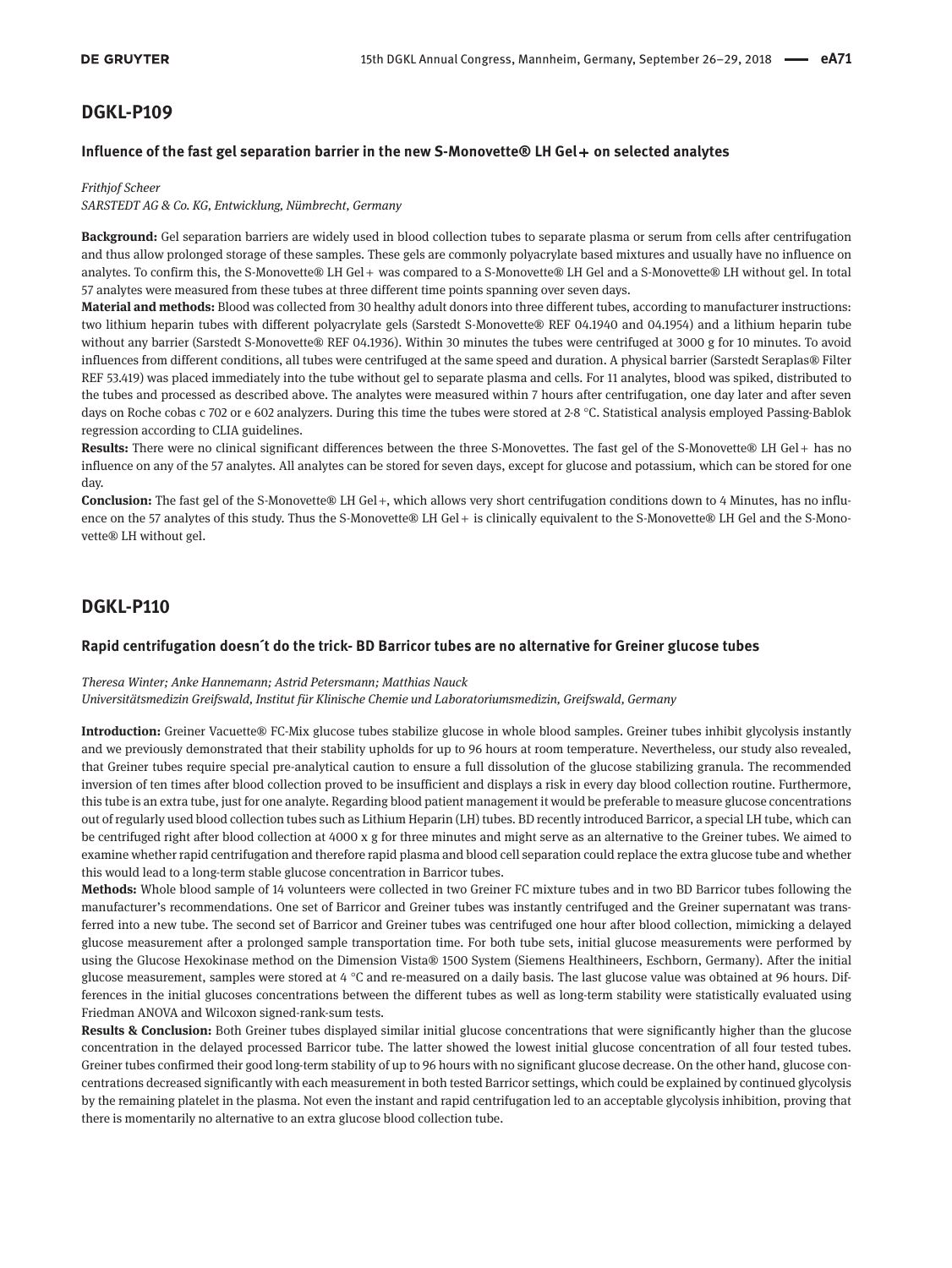### **Blutgruppen gestützte Aufdeckung von Patientenverwechslung bei der Blutprobenentnahme für klinisch chemische Laboruntersuchungen**

*Severin Hahn Hamburg, Germany*

Therapie eine erhebliche Rolle. Aufgrund der hohen Frequenz mit welcher dieses geschieht und den damit einhergehenden Komplikationen hat sich in der angloamerikanischen Fachliteratur ein eigenes Fachwort dafür etabliert. Unter dem Begriff "Wrong Blood in Tube" (Kurz "WBIT") werden alle Verwechslungen Zusammengefasst, welche dazu führen, dass eine Blutprobe nicht vom Labor entsorgt oder zurückgeschickt wird, sondern einem Falschen Patienten zugeordnet wird. WBIT stellt ein denkbar großes Problem in der Labormedizin, und damit in der Diagnostik, dar, da es zu Fehldiagnosen und Fehltherapien, im schlimmsten Fall mit physischen, psychischen oder sogar letalen Schäden, kommen kann. Da sich in der internationalen Fachliteratur zum Teil widersprüchliche bzw. nicht auf den Norddeutschen Raum beziehbare Daten zur Häufigkeit der WBIT finden ist es das Ziel dieser Diplomarbeit konkrete und verwertbare Daten zu diesem Thema im Norddeutschen Raum zu präsentieren. 1.2.2 Ursachen

Die Ursachen für WBIT sind vielfältig und gut erforscht. Es handelt sich um 3 mögliche Abschnitte im Prozess der Blutanalyse die Fehlerquellen bieten welche zu Blutprobenverwechslungen führen können:

Präanalytisch – Von der Auftragsstellung zur Blutentnahme über die Ankunft der Blutprobe im Labor bis hin zu allen Vorbereitungen die für die tatsächliche Analyse benötigt werden

Analytisch – Laboratorische Analyse der Blutproben

Postanalytisch – Von der Übermittlung der Befunde über deren Interpretation und ihrer ärztlichen Handhabung

1. Preanalytical Errors:

These errors are defined as the errors occurring from physician order to analytic phase, including test request, patient identification, collection, transportation, and preparation for analysis. For better classification and monitoring of preanalytical phase, it is subdivided to errors that occur outside the laboratory and errors that occur under the control of laboratory as Da Rin has mentioned in his study.[11] Outside Laboratory: inappropriate test request, order entry errors, misidentification of patient, inappropriate container, improperly labeled container, inadequate sample collection and transportation, specimen collected from infusion route, inadequate sample/anticoagulant volume ratio, and insufficient sample volume. Within laboratory: sorting and routing errors, pour-off errors, and labeling errors.

2. Analytical Errors:

These errors occur during the test, and include equipment malfunction, sample mix-ups, interference, undetected failure in quality control, and procedure not followed.

3. Postanalytical Errors:

These errors happen after the test is conducted, and include failure in reporting, erroneous validation of analytical data, improper data entry, and excessive turnaround time.

<https://www.ncbi.nlm.nih.gov/pmc/articles/PMC4049056/>

However, the preanalytical phase can be further subdivided.

# **Posterwalk DVTA**

# **DVTA-P01**

#### **Dried Blood Spots - Extraktion und Analyse von stoffwechselrelevanten Aminosäuren**

*Birgit Krause; Otmar Löhnertz*

*Hochschule Geisenheim University, Zentrum für Biowissenschaften, Geisenheim, Germany*

Due to participating in the 2017 and 2018 special assays in dried blood spots scheme of the European Research Network for Diagnosis of Inherited Metabolism (ERNDIM) it was intended to work out dried blood spot (DBS)-extractions and extract analysis for clinically-relevant amino acids in a worldwide method comparison for an onwards certification process. Analytics from DBS, which are already used for new inborn screening nationwide in Germany since 2005, turns out increasingly to be focussed [1–4].

DBS were extracted in 1500 µl tubes while adding following chemicals in a ninety minutes operation: Trichloroacetic acid, Tris(2-carboxyethyl) phosphine hydrochloride solution, 5-sulfosalicylic acid dihydrate. By shaking of these tubes and by cooled storage the amino acids went into solution and protein was precipitated. Following this, extracts were centrifugated and diluted for analysis with sample ditution buffer (pH 2,2) on an amino acid analyzer [5]. A special short application was set up for determination of the relevant amino acids.

The worked out extraction method with following analysis on an amino acid analyzer was placed within one- to twofold standard deviation in this worldwide method comparison involving 75 participiants on this pilot project. The gathered amino acids have been allo-isoleucine, homo-cysteine, isoleucine, leucine, phenylalanine, tyrosine and valine.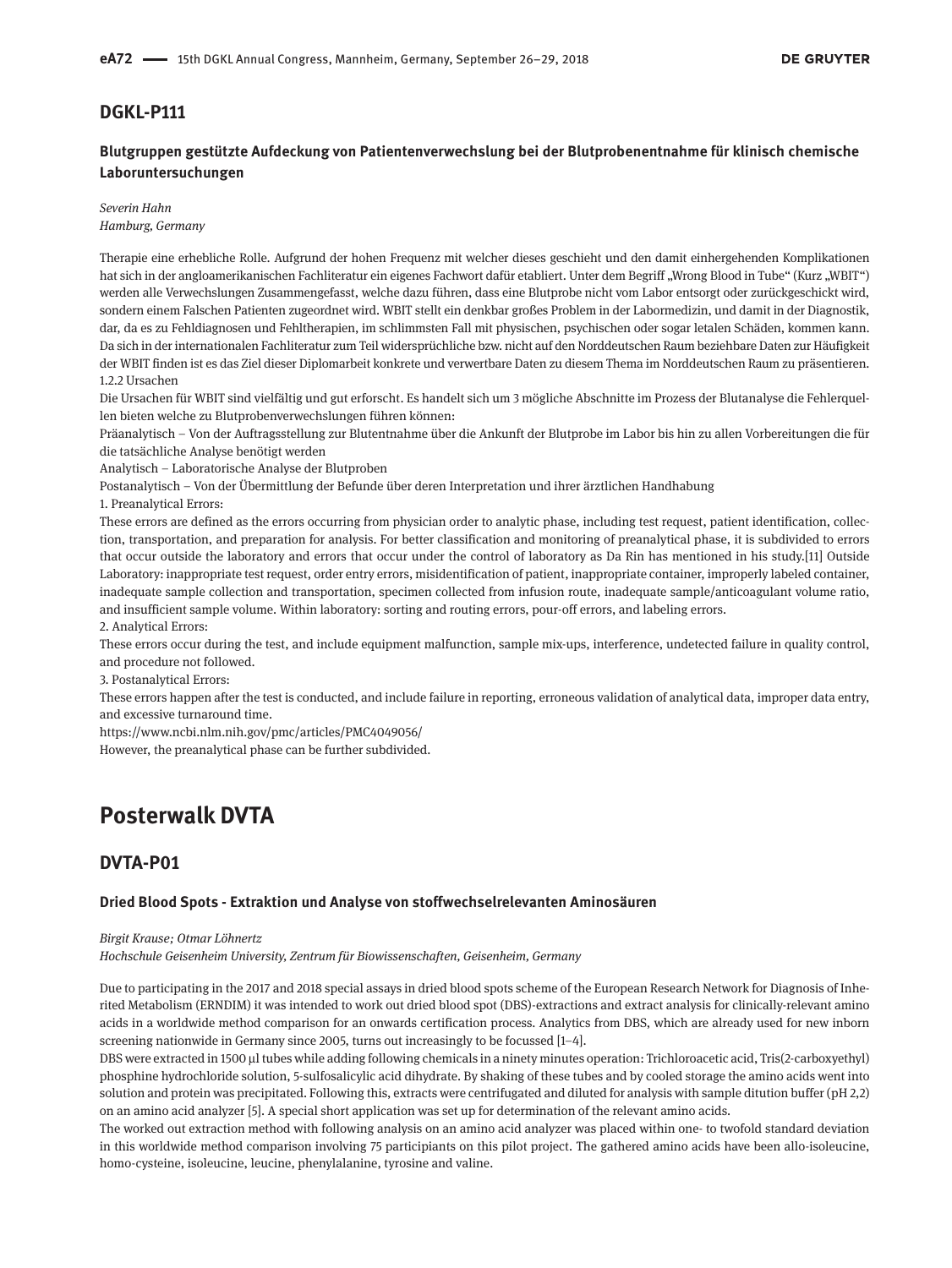A stable result of amino acid homo-cysteine was obtained by reducing disulfidbonds with tris-carboxyethylphosphine. Only one third of the participants took part in the analysis of this physiological amino acid. So it can be supposed that this determination is not well known. DBS are a good alternative for multiple analysis concerning storage and transport, as well as long stability. Extract analysis of amino acids are well reproducible and quickly and reasonable determined with the wide spread amino acid analyzers.

## **Literature:**

[1] Lindner, C et al. : Comparison between dried blood spot and plasma sampling for therapeutic drug monitoring of antiepileptic drugs in children with epilepsy: A step towards home sampling. Clinical Biochemistry (2017); 50: 418–424.

[2] Wenkui, L et al. : LC-MS/MS bioanalysis of loratadine (Claritin) in dried blood spot (DBS) samples collected by subjects in a clinical research study. Journal of Chromatography B (2015); 983–984: 117–124.

[3] Smit, PW et al. : Systematic review of the use of dried blood spots for monitoring HIV viral load and for early infant diagnosis. Plos ONE (2014); 9(3): e86461.

[4] Fingerhut R, Röschinger, W and Heck, M: A Rapid and Sensitive UPLC-MS/MS-Method for the Separation and Quantification of Branched-Chain Amino Acids from Dried Blood Samples of Patients with Maple Syrup Urine Disease (MSUD). Int. J. Neonatal Screen. (2016); 2(2). [5] Europäisches Arzneibuch: Aminosäureanalyse im Europäischen Arzneibuch (2014); 8.0/2.02.56.00: 124–134.

# **DVTA-P02**

## **Crossmatching as an obligate, indication-independent or indication-dependent compatibility control in the medicine of transfusion – an international comparison**

### *Sonja Reischenböck; Marco Kachler*

*Fachhochschule Kärnten, Biomedizinische Analytik, Klagenfurt, Austria*

### **Background:**

Crossmatching is an obligatory testing method, which is conducted in Austria before every transfusion. It is an additional safety precaution for the AB0-testing and the antibody screening. The purpose of this test is to ensure the compatibility between the blood donor and the recipient as well as to minimize the risk of a transfusion incident.

As opposed to this, in Switzerland the so called "Type & Screen"- System is being used. It provides an implementation of crossmatching only if there is an indication, such as a positive result in the Antibody screening.

#### **Material and Methods:**

The present study will try to answer the question if the different approaches have additional benefits for the recipient.

Additionally the different procedures will be compared with the systems of Germany and the United States of America. Therefor, the countryspecific regulations in the laboratory as well as the haemovigilance reports since 2012 will be used.

Furthermore, relevant publications will be included in the course of discussion.

## **Results:**

According to the heamovigilance reports, it was not possible to find any coherence between the different procedures used and the frequency of relevant transfusion incidents. One reason for this is the variant willingness of reporting those incidents, which makes a comparison problematic. Another important aspect for assessing the procedure would be the estimation of the expenditure, but the data at hand was not detailed enough for such an assessment.

Additionally, it should be considered, if due to the increase of the ethnic variance in the population, the frequence of rare antibodies will rise as well, which can most likely be detected due to the procedure of crossmatching.

# **DVTA-P03**

## **Assessment of evidence for the determination of procalcitonin in routine diagnostics based on the AWMF guidelines**

## *Elisa Wieser; Marco Kachler*

*Fachhochschule Kärnten, Biomedizinische Analytik, Klagenfurt, Austria*

## **Background:**

Procalcitonin (PCT) is a parameter that only has a minor role in Austria. In the literature, Procalcitonin is frequently mentioned in connection with C-reactive protein (CRP) and defined as an inflammatory parameter. PCT is used in sepsis diagnostics, antibiotic control of bacterial infections, and as prognosis marker for infections. However, the experts are divided in this regard. Consequently, the question arises on which evidence-based background the determination of PCT is useful? To determine the status of PCT in terms of diagnosis, treatment and other medical questions, a comparison of guidelines seemed as useful tool.

## **Material and Methods:**

This study assesses the evidence for the routine determination of PCT based on the guidelines of the Association of the Scientific Medical Societies in Germany (AWMF). The search for guidelines was conducted in the online database of the AWMF with "Procalcitonin" as search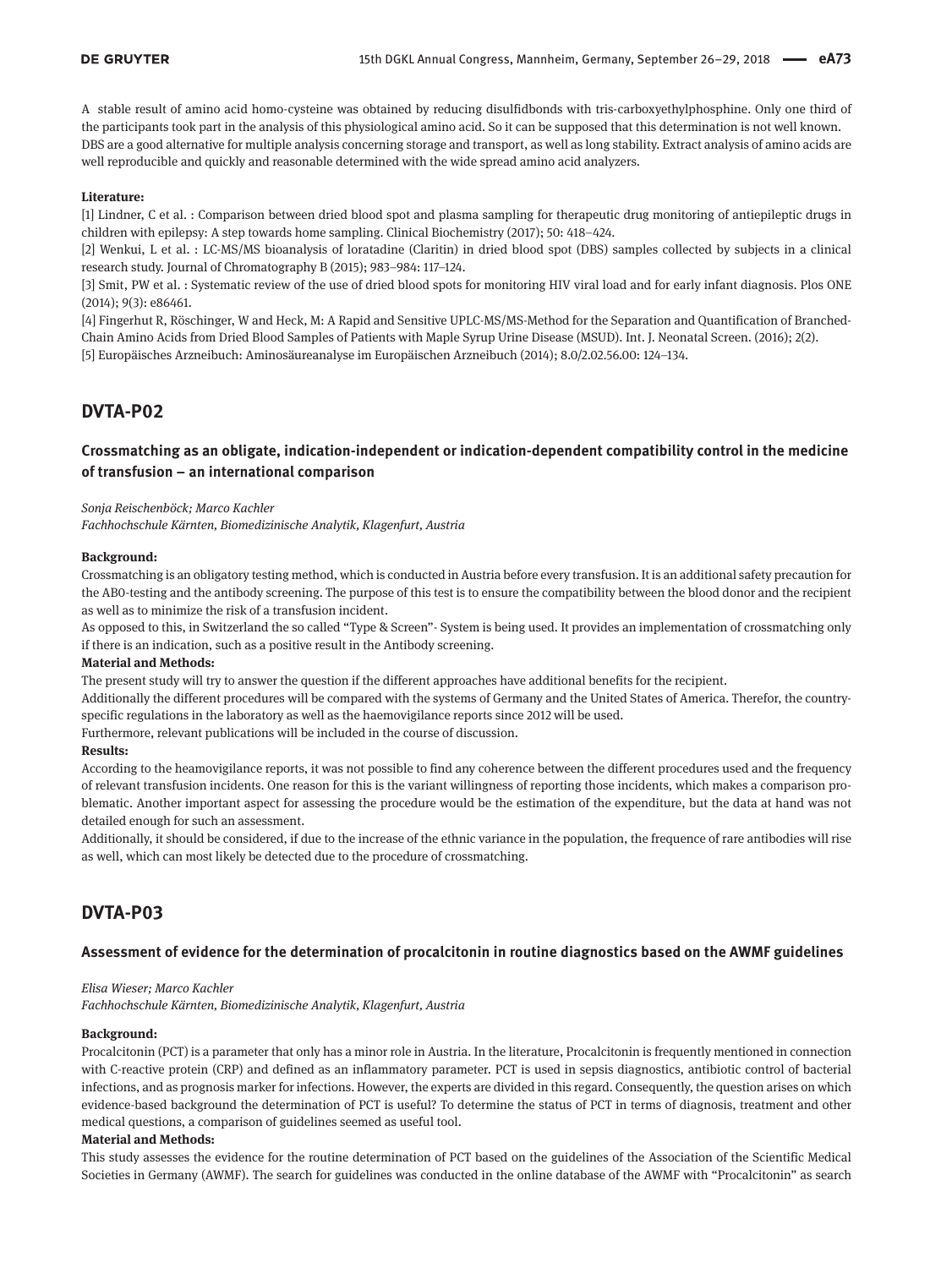term. Only valid guidelines of level S3 were used. The evidence and consensus on PCT were evaluated based on six relevant guidelines including pneumonia, cough, Crohn's disease, urinary tract infections and hospital antibiotic use. **Results:**

The results show that only on occasion evidence was explicitly given for PCT. In most cases, PCT was mentioned in connection with CRP, as well as general diagnostics. That made it difficult to find solid statements about the functions and usefulness of PCT. In terms of controlling the antibiotic therapy duration in the context of pneumonia as well as in the general antibiotic care in hospitals, PCT is a very useful biomarker. Another guideline discusses the cost-value ratio of PCT determination.

Since the guideline search is limited to only one database, only a few statements can be derived directly for PCT. The analysis of the primary literature would be more informative at this point in order to evaluate the quality of the evidence.

## **DVTA-P04**

### **Norovirus und Rotavirus im Krankenhaus - RT-PCR vs. ELISA - Kosten vs. Sensitivtät**

#### *Susann Neumann; Dirk Bandt*

*Oberlausitz-Kliniken gGmbH, Institut für Labordiagnostik, Mikrobiologie und Krankenhaushygiene, Bautzen, Germany*

Evaluierung der RT-PCR für Norovirus und Rotavirus mittels BD MAX™ Enteric Viral Panel-NR unter analytischen, diagnostischen und ökonomischen Aspekten für die Oberlausitz-Kliniken gGmbH

#### **Einleitung:**

Norovirus und Rotavirus sind weltweit Hauptverursacher der akuten viralen Gastroenteritis. Eine Früherkennung ist entscheidend, um eine nosokomiale Verbreitung im Krankenhaus zu verhindern. Die RT-PCR stellt den Goldstandard in der Diagnostik des Norovirus und Rotavirus dar.

#### **Ziel der Arbeit:**

Wie ist die diagnostische Genauigkeit der RT-PCR im Vergleich zum ELISA für Norovirus und Rotavirus? Wie kann die Arbeitsorganisation für die Analytik der Stuhlviren in der Oberlausitz-Kliniken gGmbH unter Berücksichtigung von ökonomischen Aspekten gestaltet werden?

#### **Material und Methoden:**

Ein Methodenvergleich mit 140 Stuhlproben aus der Oberlausitz-Kliniken gGmbH wurde für die 2er-Multiplex-RT-PCR "BD MAX™Enteric Viral Panel-NR" und den ELISAs "RIDASCREEN® Norovirus der 3rd Generation" und "RIDASCREEN® Rotavirus" durchgeführt. Sensitivität und Spezifität wurden im Vergleich zur Diagnose ausgewertet. Ökonomische Aspekte wurden betrachtet und bewertet. Die Möglichkeiten der Arbeitsorganisation für Stuhlviren wurden im Hinblick auf Reagenzkosten, Arbeitsaufwand und Flexibilität der Bearbeitung und Befundlaufzeiten bewertet.

#### **Ergebnisse:**

Die Sensitivität für die RT-PCRs wurde für Norovirus mit 93,9 % und für Rotavirus mit 71,4 % ermittelt, im Vergleich zum ELISA mit 57,5 % und 57,1 %. Die Spezifität liegt beim molekularbiologischen Test bei 99,0 % bzw. 100 % zu 96,0 % bei den ELISA-Testen. Die Reagenzmehrkosten der Multiplex-PCR für Noroviren und Rotaviren betragen mehr als 23.100,00 € für das Jahr 2017. Mit Einführung der 5er-Multiplex-PCR "BD MAX™Enteric Viral Panel" kann unter Berücksichtigung der Meldepflichten in Sachsen die flexibelste und schnellste Abarbeitung der Stuhlviren ohne Altersbeschränkung erzielt werden. Eine Kompensation der steigenden Reagenzkosten durch höhere Erlöse aus den Fallpauschalen des G-DRG-Systems ist nur im geringem Umfang möglich. Eine höhere Bewertung findet nur bei Kleinkindern und PatientInnen mit schweren Komorbiditäten statt.

#### **Zusammenfassung:**

Es konnte gezeigt werden, dass die RT-PCR den Goldstandard zur Diagnostik der Noroviren und Rotaviren darstellt. Eine Umstellung auf molekularbiologische Nachweisverfahren ist durch steigende Kosten im Labor gekennzeichnet, bietet aber die Möglichkeit, durch Automatisierung die Nachweise zeitnah zur Verfügung zu stellen und eine Versorgung der PatientInnen auf derzeit besten medizinischen Erkenntnissen zu bieten. Eine nosokomiale Ausbreitung kann am gezieltesten mit bekannten Virus verhindert werden, dadurch können teure und invasive Untersuchungen im stationären Bereich minimiert und Stationsschließungen und Personalausfall verringert werden.

## **DVTA-P05**

#### **Einfluss einer Präanalytik-Schulung auf Laboruntersuchungen**

#### *Cornelia Mäder-Porombka*

*Ruprecht-Karls-Universität Heidelberg, Allgemeinmedizin und Versorgungsforschung, Heidelberg, Germany*

**Hintergrund:** Fehler in der Labormedizin sind vorwiegend auf präanalytische Ursachen zurückzuführen und ereignen sich meist schon vor Eintreffen der Probe im Labor. Fehlerhafte Blutentnahme (BE), wie beispielsweise die ungenügende Füllung von Röhrchen, führen zu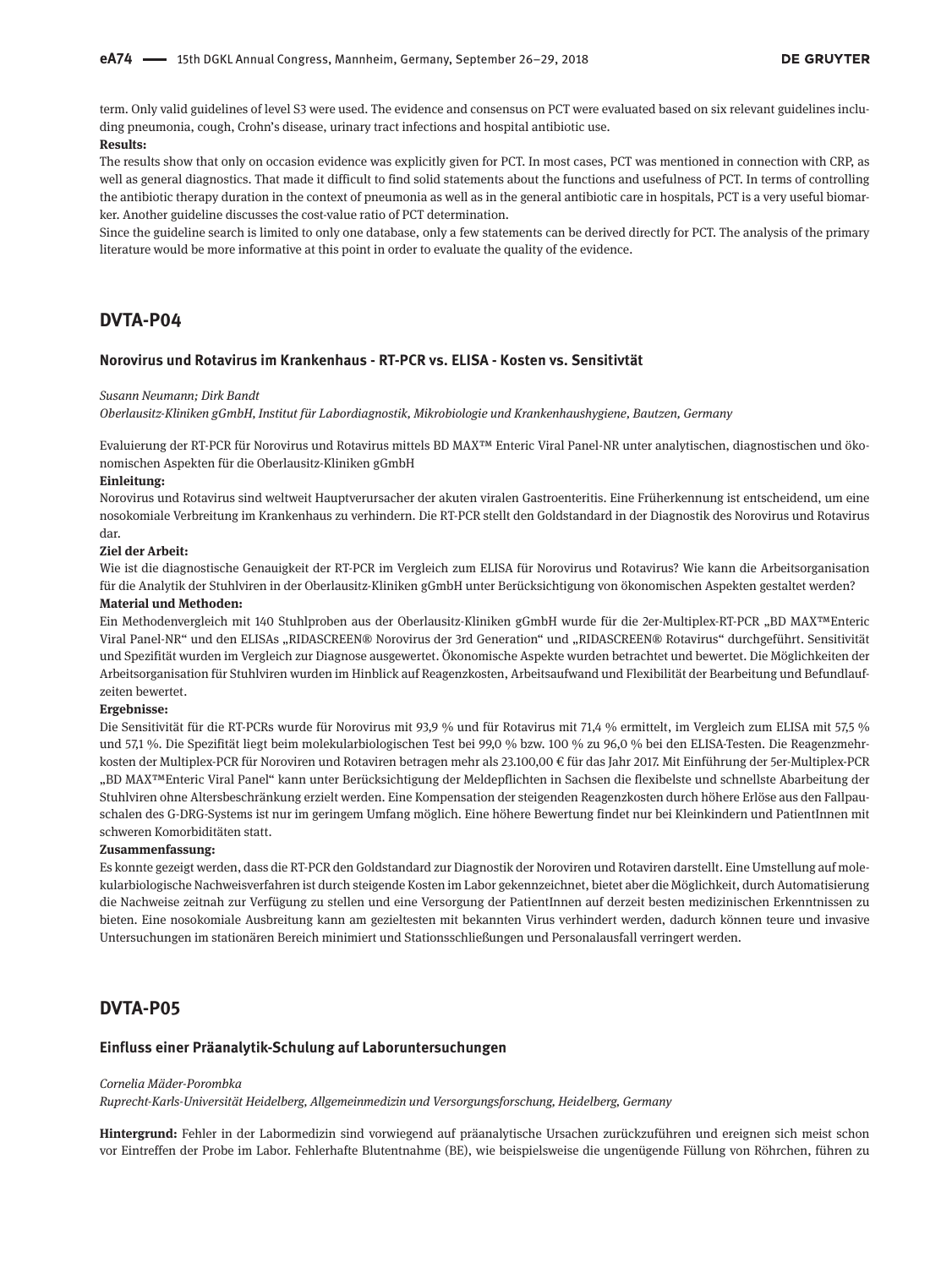falschen Messergebnissen und zusätzlichen Analysekosten, die Dauer der Analyse erhöht sich und die Gesundheit von Patienten und Angestellten wird gefährdet. Bisher werden Mitarbeiter außerhalb des Labors kaum hinsichtlich der Fehlervermeidung im Bereich der Präanalytik geschult. **Fragestellung:** Kann durch eine maßgeschneiderte Präanalytik-Schulung die Anzahl präanalytisch fehlerhafter Proben signifikant verringert werden? **Methodik:** Auf einer chirurgischen Station des Universitätsklinikums Heidelberg wird durch teilnehmende Beobachtungen (TB) die BE vor (prä, n = 6) und nach (post, n = 6) der Schulung mit den klinikinternen Richtlinien verglichen. Basierend auf den Ergebnissen der prä-TB wird eine 30-minütige Schulung konzipiert und durchgeführt. Zusätzlich soll durch unterstützende Infomaterialien die Intervention Fidelity erhöht werden. Hauptzielkriterium ist die Anzahl der durch das Labor kommentierten Gerinnungsuntersuchungen; Nebenzielkriterien sind die Anzahl hämolytischer Untersuchungsmaterialien und die Qualität der Durchführung der BE entsprechend der klinikinternen Richtlinien. Bei Signifikanzniveau α=0.05 und klinisch relevanten Effekt δ=1.6% liegt die berechnete Power bei 75.5%. Ab einer Reduktion kommentierter Gerinnungsuntersuchungen von 6,6% aller Aufträge auf 5,0% kann von einem klinisch relevanten Effekt gesprochen werden, da ab dann die potentiellen Kosten für eine Schulung durch eingesparte Kosten gedeckt würden. Zur statistischen Auswertung des Unterschieds vor und nach der Schulung wird der Chi-Quadrat-Test verwendet. **Ergebnisse:** Die chirurgische Station hatte 2017 11.873 Gerinnungsuntersuchungen in Auftrag gegeben. 6,6% davon wurden im Labor mit Kommentaren versehen wegen 10- bzw. 20-prozentiger Unter- und Überfüllung. Die Häufigkeiten kommentierter Gerinnungsuntersuchungen werden von Juni bis August 2018 erneut erfasst und mit den Häufigkeiten von Juni bis August 2017 (zur derselben Jahreszeit vor Bekanntwerden der Studie), Januar bis März 2018 (Bekanntwerden der Studie und TB) und Oktober bis Dezember 2017 (direkt vor Bekanntwerden der Studie) verglichen. Zudem wird ein Konfidenzintervall von 95% berechnet. Schlussfolgerung: Es wird erwartet, dass durch die maßgeschneiderte Schulung positive Effekte auf die Fehlervermeidung in der Präanalytik erzielt werden. Weiterhin geklärt werden müsste, wie häufig entsprechende Schulungen wiederholt werden sollten und inwieweit langfristig eine positive Kostenbilanz erzielt werden kann.

# **DVTA-P06**

## **Does the mixing ratio between blood and citrate (tube fill volume) influence the results of the two global tests prothrombin time (PT) and partial thromboplastin time (aPTT)?**

*Christina Eggerer; Marco Kachler*

*Fachhochschule Kärnten, Biomedizinische Analytik, Klagenfurt, Austria*

**Introduction:** In routine coagulation testing, laboratories are often presented with under-filled sodium citrate tubes, which are suspected to produce incorrect coagulation values. Consequently, most laboratories request a second venipuncture, when confronted with a collection tube filled under 90% to ensure a correct mixing ratio between citrate and blood (1:10).

**Methods:** The aim of the present study was to evaluate the impact of different sample volumes on coagulation testing. This is demonstrated by comparing results of two global tests: PT and aPTT, which represent the most common coagulation analyses.

The hypothesis was tested using existing studies selected by a literature search on "PubMed".

**Results and Discussion:** After summarizing all results, the following conclusion can be drawn: it is very likely, that also a tube fill volume less than 90% can be allowed in coagulation testing. Significant differences in analysis results occur nearly always at clearly lower tube filling volumes, which range between 50% and 90% for PT and 50% and 100% for aPTT, depending on the study and the citrate concentration of the tubes.

Nevertheless further studies with larger study populations are needed to verify this conclusion, because this would help to minimize patient suffering and keep costs at a lower level.

# **DVTA-P07**

## **Hypogalactosylation of immunoglobulin G in rheumatoid arthritis: relationship to HLADRB1shared epitope, anticitrullinated protein antibodies, rheumatoid factor, and correlation with inflammatory activity**

Christian Schwedler<sup>ı</sup>; Thomas Häupl<sup>ı</sup>; Ulrich Kalus<sup>2</sup>; Veronique Blanchard<sup>3</sup>; Gerd-Rüdiger Burmester<sup>ı</sup>; Denis Poddubnyy<sup>4</sup>; Berthold Hoppe<sup>5</sup> <sup>ı</sup>Charité-Universitätsmedizin Berlin, Department of Rheumatology, Berlin,Germany; <sup>2</sup>Charité-Universitätsmedizin Berlin, Institute of Transfusion *Medicine, Berlin, Germany; 3 Charité-Universitätsmedizin Berlin, Institut für Laboratoriumsmedizin, Klinische Chemie und Pathobiochemie,*  Berlin, Germany; <sup>4</sup>Charité-Universitätsmedizin Berlin, 5Department of Gastroenterology, Infectiology and Rheumatology, Berlin, Germany; *5 Charité-Universitätsmedizin Berlin, Institute of Laboratory Medicine, Berlin, Germany*

**Background:** Galactosylation of immunoglobulin G (IgG) is reduced in rheumatoid arthritis (RA) and assumed to correlate with inflammation and altered humoral immunity. IgG hypogalactosylation also increases with age. To investigate dependencies in more detail, we compared IgG hypogalactosylation between patients with RA, patients with axial spondyloarthritis (axSpA), and healthy control subjects (HC), and we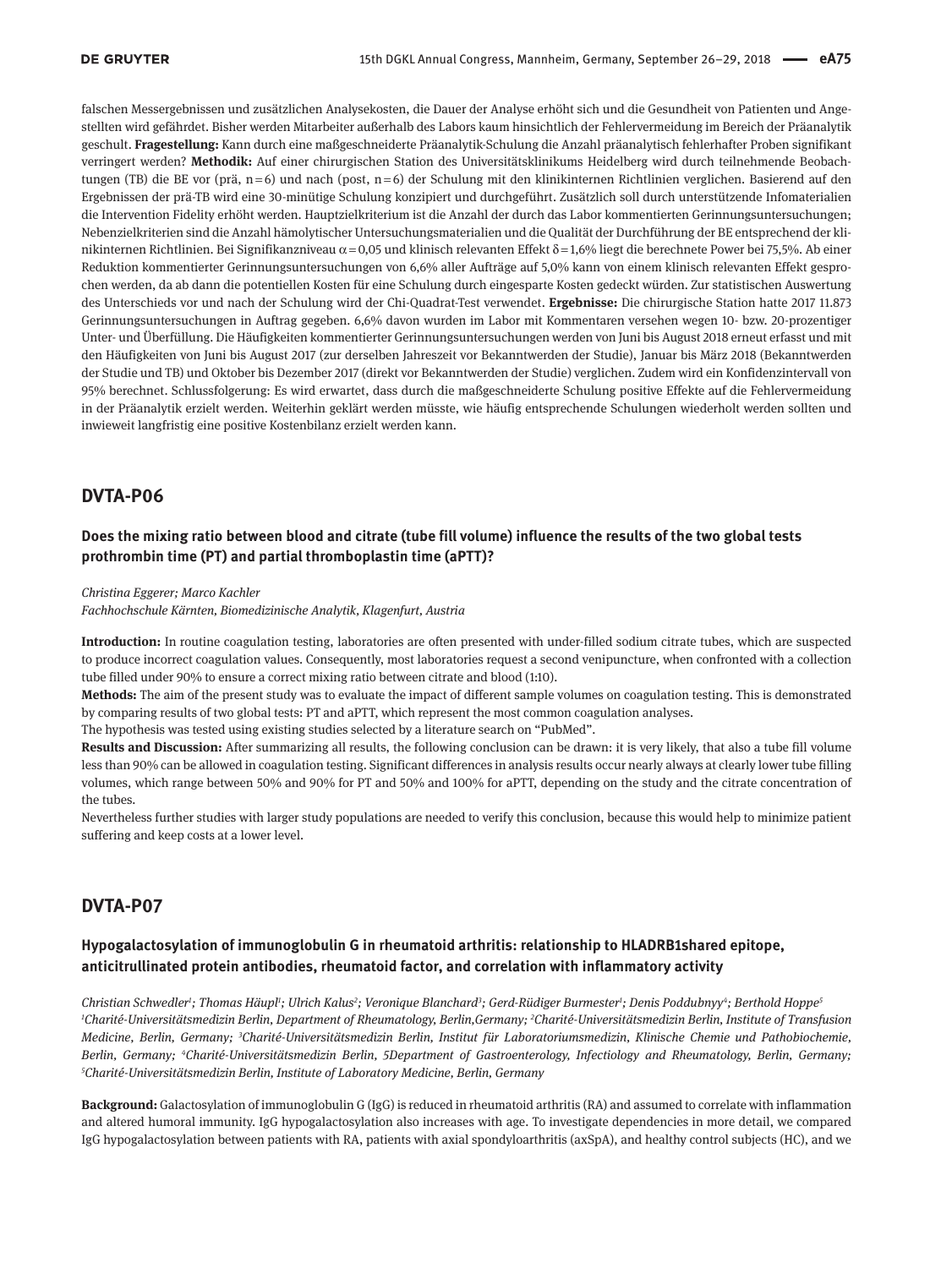studied it in RA on the background of HLA-DRB1 shared epitope (SE), anticitrullinated protein antibodies (ACPA), and/or rheumatoid factor (RF) status.

**Methods:** Patients with RA ( $n = 178$ ), patients with axSpA ( $n = 126$ ), and HC ( $n = 119$ ) were characterized clinically, and serum IgG galactosylation was determined by capillary electrophoresis. Markers of disease activity, genetic susceptibility, and serologic response included C-reactive protein (CRP), erythrocyte sedimentation rate, DAS28, SE, HLA-B27, ACPA, and RF. Expression of glycosyltransferases was estimated from transcriptome data for B-cell development and differentiation to plasma cells.

**Results:** IgG hypogalactosylation was restricted to RA and associated with increasing CRP levels. In axSpA, IgG hypogalactosylation was comparable to HC and only marginally increased upon elevated CRP. Restriction to RA was maintained after correction for CRP and age. Treatment with sulfasalazine resulted in significantly reduced IgG hypogalactosylation even after adjusting for age, sex, and CRP. Gene expression data indicated that the key enzyme for galactosylation of immunoglobulins, B4GALT3, is expressed at lower levels in B cells than in plasma cells. **Conclusion:** Increased IgG hypogalactosylation in RA but not in axSpA points to humoral immune response as a precondition. Reduced B4GALT3 expression in B cells compared with plasma cells supports relatedness to early B-cell triggering. The differential influence of RA treatment on IgG hypogalactosylation renders it a potential diagnostic target for further studies.

## **DVTA-P08**

### **Neisseria gonorrhoeae – comparison of phenotypic and genotypic methods for antimicrobial susceptibility testing**

#### *Katharina Walter; Marco Kachler*

*Fachhochschule Kärnten, Biomedizinische Analytik, Klagenfurt, Austria*

#### **Background:**

The World Health Organization (WHO) estimates that Neisseria gonorrhoeae is the third leading cause of sexually transmitted diseases (STDs) worldwide. In 2014 the incidence in Europe was about 20 cases per 100.000 inhabitants. The major problem is the increase in resistance of N. gonorrhoeae strains. In 2017 a total of 274 gonococcal isolates were analyzed by the National Reference Centre in Austria (AGES). Of the tested strains all isolates were susceptible to ceftriaxone, 4 % showed resistance to cefixime, 50% to ciprofloxacin, 4% to azithromycin, 43% to tetracycline and 17% showed resistance against penicilline.

Conventional methods for antimicrobial susceptibility testing of N. gonorrhoeae are phenotypic methods like agar dilution or E-test. However these methods are time consuming and sensitive to several influences. In contrast genotypic methods, could establish these resistances by detection of mutations in some regions of the responsible gene(s), saving time and money. Additionally PCR based methods, are already used for the detection of N. gonorrhoeae, because of their higher sensitivity compared to culture methods.

#### **Material and Methods:**

The aim of the present study is to relate the quality of genotypic results for the detection of antibiotic resistance in clinically relevant strains of N. gonorrhoeae to those of phenotypic methods.

To answer this question a systematic literature research was conducted and 10 publications about this issue where chosen as basis for this review study.

#### **Results:**

Within these publications antimicrobial susceptibility testing of 7 different antibiotics was implemented by phenotypic and genotypic methods. Therefor it was possible to determine the sensitivity and specificity of the genotypic methods. Sensitivity spread from 50% to 100% and specificity from 27.7% to 100%. The 10 publications showed that, if all genotypic combinations are detected and an applicative definition for resistance is used, the genotypic methods are able to accomplish similar results when compared to the phenotypic methods.

## **DVTA-P09**

#### **Quantitative analysis of KIT D816V in patients with mastocytosis – suitability of ctDNA compared to gDNA**

*Angelika Duda1 ; Mohamad Jawhar2 , Michael Neumaier1 ; Andreas Reiter2 , Verena Haselmann1 ;*

*1 Medizinische Fakultät Mannheim, Universität Heidelberg, Institut für Klinische Chemie, Mannheim, Germany; 2 Universitätsmedizin Mannheim, Hämatologie und Onkologie, Mannheim, Germany*

**BACKGROUND:** Mastocytosis is characterized by abnormal growth and accumulation of mast cells in skin (cutaneous mastocytosis) and/or various organs (systemic mastocytosis, SM). SM can present in four different major forms including indolent SM (ISM), SM with an associated hematologic neoplasm (SM-AHM), aggressive SM (ASM) or mast-cell leukemia (MCL). Up to 90 % of patients with SM harbor a somatic gain-offunction KIT D816V mutations that is crucial for disease evolution, diagnosis and targeted treatment with tyrosine-kinase-inhibitor (e.g. midostaurin, a multi-tyrosine kinase/KIT-inhibitor). It has been shown that KIT D816V level is associated with disease activity, subtype and survival and can be used to monitor therapy response and disease progression.. As correlation of levels depends on subtype, the questions arise whether circulating tumor DNA (ctDNA) released into the circulating or genomic DNA (gDNA) from leukocytes is more adequate for mutation detection.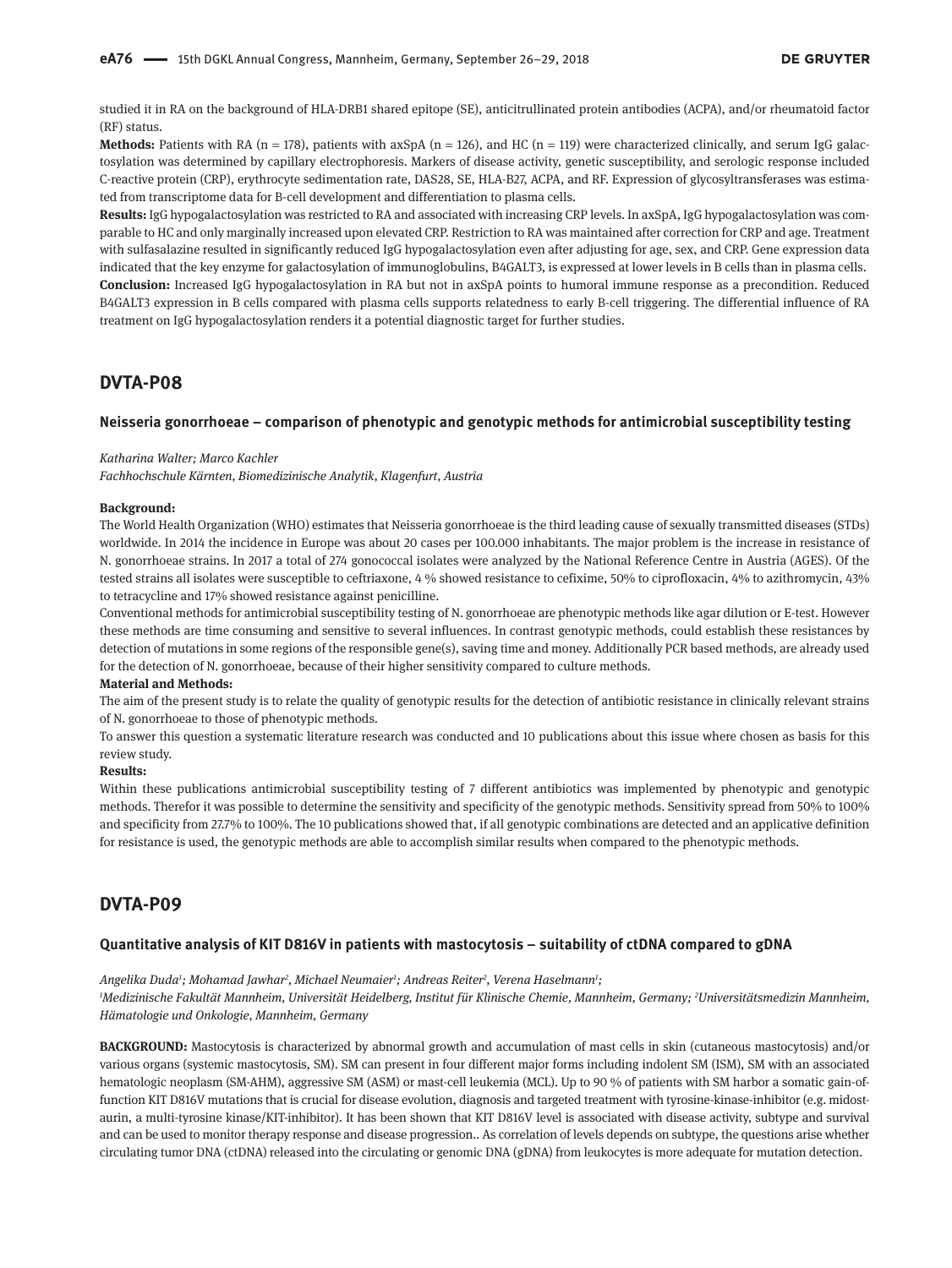**METHODS:** As digital droplet PCR (ddPCR) allows an absolute quantification with a detection limit of mutant alleles in a background of wildtype alleles up to 0.01 %, we decided to establish a KIT D816V ddPCR assay on Biorad X200 system in our laboratory. The assay was carried out according to manufacturer´s instructions with minor modifications. For analysis of gDNA from whole-EDTA-blood, 6μl gDNA isolated from 200μl blood eluted in 200μl was used; for analysis of ctDNA from plasma, 6μl per triplicate of cfDNA isolated from 3 ml EDTA-blood eluted in 70μl was used.

**RESULTS:** Establishment of our assay identified a limit of detection of 0.04 % with at least five positive droplets to be detected for calling a sample positive. For validation, we participated in a round-robin trial demonstrating that our assay results perfectly matches the results of the reference laboratory with a very low coefficient of variation (VKmean = 0.05). Consequently, we decided to analyze blood and plasma samples from so far 16 patients with different types of SM with our assay. Up to now, results of mutational analysis from gDNA and ctDNA show an overall agreement of 100 %. Moreover, in most cases the mutant allele fraction (MAF) is comparable, but in some cases differentiates substantially with lower levels found in ctDNA.

**CONCLUSION:** Our first results demonstrate a high level of correlation for plasma- and blood-based mutational testing of KIT D816V of patients suffering from SM indicating that ddPCR might be suitable for follow-up of patients as an alternative to qPCR. However, further testing will be necessary to evaluate whether correlation with disease activity of ctDNA might be superior to analysis of gDNA depending on SM subtype.

# **DVTA-P10**

## **Herstellung von Kontrollproben für seltene genetische Variationen mittels Overlap-Extension-PCR**

### *Romy Eichner; Laura Mirbach; Jasmin Rieser; Florentine Stix; Michael Neumaier; Verena Haselmann Universitätsmedizin Mannheim, Institut für Klinische Chemie, Mannheim, Germany*

**Einleitung:** Seit Entwicklung der Hochdurchsatzsequenzierung hat sich unser Verständnis der Genetik zahlreicher Erkrankungen, darunter auch komplexer polygenetischer Erkrankungen grundlegend verändert. Somit spielen heute immer mehr genetische Veränderungen zur Risiko- oder Prognoseabschätzung sowie zur differentialdiagnostischen Abklärung diverser Erkrankungen, aber auch bei der Auswahl und Dosierung unterschiedlicher Pharmaka im Sinne einer pharmakogenetischen Analyse eine wichtige Rolle. Für molekularbiologische Untersuchungen bedeutet dies ein immer breiter werdendes Spektrum, das einen bei zunehmender Anzahl zu untersuchender, zum Teil seltener Sequenzvariationen (v.a. bei der steigenden ethnischen Diversität) vor die Herausforderung nach geeigneten Kontrollproben stellt. Da dies leider oftmals nicht oder nur nach Jahren gelingt, gewinnt die Herstellung von eigenem Kontrollmaterial an Bedeutung. Hierfür kommt in erster Linie das Design entsprechender Zelllinien mittels Klonierung in Frage sowie als schnellere, kostengünstigere Alternative bei nur geringem Probenaufkommen die Herstellung mutierter Amplikons mittels Overlap-Extension-PCR (OE-PCR).

**Material und Methoden:** Für die Herstellung mutierter Amplikons mittels zielgerichteter Mutagenese durch OE-PCR müssen zunächst zwei Amplikons hergestellt werden, die eine Überlappung von ungefähr 50bp aufweisen, wobei die überlappenden Primer die zu induzierende Sequenzvariation enthalten. Nach äquimolarem Poolen der beiden PCR-Produkte erfolgt eine zweite PCR mit Hilfe der äußeren oder alternativ weiter innenliegenden nested-Primern.

**Ergebnisse und Diskussion:** Der Einsatz der OE-PCR zur Herstellung von Kontrollproben soll am Beispiel von zwei Proben für EGFR T790M und PRF1 W374X gezeigt werden. Hier wird durch typische Pitfalls deutlich, dass die Effizienz sowie Spezifität der OE-PCR wesentlich von der Spezifität aller verwendeten Primersequenzen abhängig ist. Möglichkeiten der Optimierung zeigen die Überlegenheit der Verwendung von nested-Primern, der damit verbundenen Reduktion der Anzahl an Aufreinigungen sowie des alternativen Einsatzes von Verdünnungen der PCR-Produkte oder Veränderungen des Amplifikationsprotokolls.

**Zusammenfassung:** Insgesamt zeigen die Ergebnisse, dass mittels OE-PCR einfach und schnell Kontrollproben für seltene Sequenzvariationen hergestellt werden können. Bei dem Design ist vor allem auf die Spezifität der einzelnen eingesetzten Primerpaare sowie der Verwendung von nested-Primern für die zweite Amplifikation zu achten, die wiederholte Aufreinigungsschritte ersetzen kann.

# **DVTA-P11**

## **Analyse des BRAF V600E Mutationsstatus im Plasma – Ergebnisse eines Plattformvergleichs digitaler Verfahren**

*Laura Mirbach; Angelika Duda; Ingrid Brechtel; Romy Eichner; Michael Neumaier; Verena Haselmann Universitätsmedizin Mannheim, Institut für Klinische Chemie, Mannheim, Germany*

**Einleitung:** Seit der Entwicklung zielgerichteter Therapeutika hat die Bedeutung des genetischen Tumorprofilings stetig zugenommen. Voraussetzung für die Administration einer BRAF Inhibitor-Therapie (BRAFi) bei Patienten mit metastasiertem Malignem Melanom ist der molekulargenetische Nachweis einer BRAF V600 Mutation, welcher derzeit aus Gewebeproben bestimmt wird. Durch die Analyse zirkulierender Tumor-DNA kann diese Analyse auch direkt aus dem Blut erhoben werden mit den Vorteilen einer minimal-invasiven Diagnostik in Echtzeit, die der Tumorheterogenität und Tumorevolution gerecht wird und ein therapeutisches Monitoring ermöglicht. Für die Einführung in die